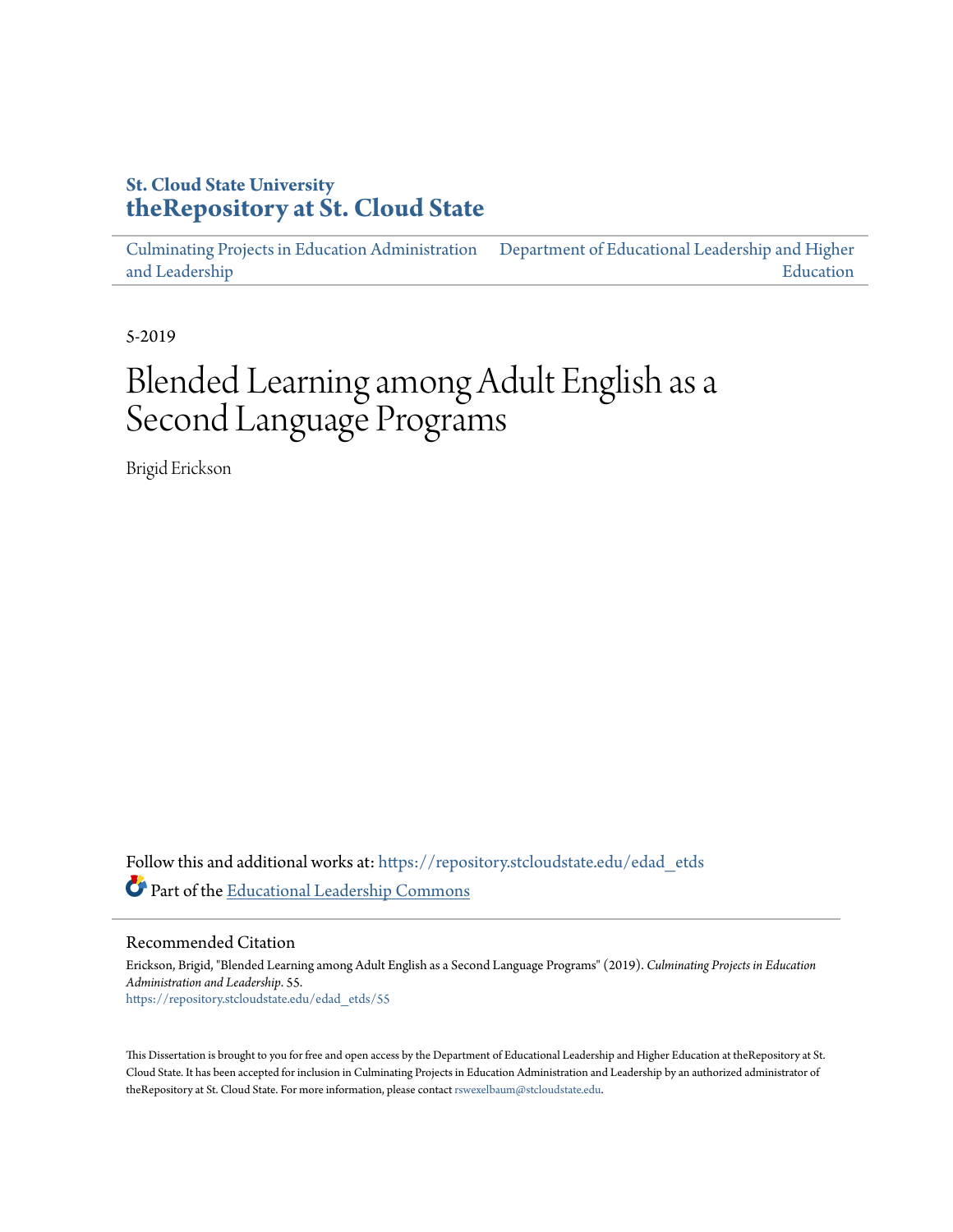## **Blended Learning among Adult English as a Second Language Programs**

by

Brigid Erickson

A Dissertation

Submitted to the Graduate Faculty of

St. Cloud State University

in Partial Fulfillment of the Requirements

for the Degree

Doctor of Education in

Educational Administration and Leadership

May, 2019

Dissertation Committee: Frances Kayona, Chairperson David Lund James Johnson John Madden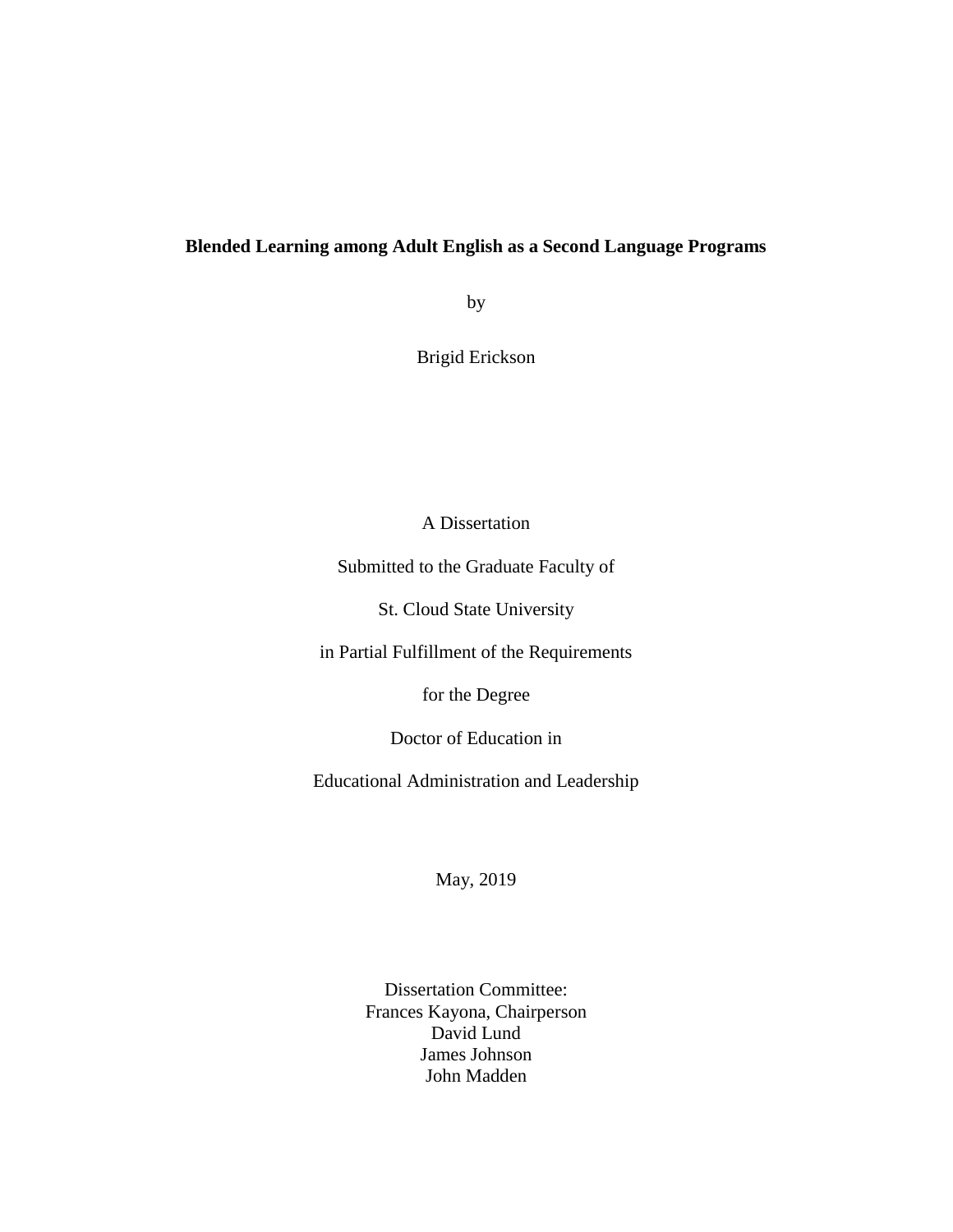#### **Abstract**

The rationale for the study stems from the need to explore blended learning in Adult Basic Education ESL programs as it develops as a new practice (Rosen & Stewart, 2015). Even though blended learning has been used in some K-12 schools for much longer than Adult Basic Education programs, it is not enough for leadership to make program decisions based on what is happening in typical K-12 schools. English as a Second Language (ESL) programs within Adult Basic Education programs have their own needs and "students today are electronically connected, and they expect their learning to be connected as well" (Dunn, 2011, p. 60). Thus, the distinctiveness of Adult Basic Education ESL programs and the onset of blended learning within those programs, was the inspiration for this study.

The problem of the study is to examine teacher perceptions of the type of use, reasons for use, and barriers to the use of blended learning in Adult Basic Education ESL programs. This study was designed to gain a deeper understanding of blended learning in Adult Basic Education ESL programs. Data was gathered from 11 Adult Basic Education ESL teachers in a state in the Midwest of the United States of America, using in-depth interviews during the summer of 2018.

The overarching understanding that emerged from this study is that the Adult Basic Education ESL educational setting is unique in ways that influence how blended learning should be used in Adult Basic Education ESL programs.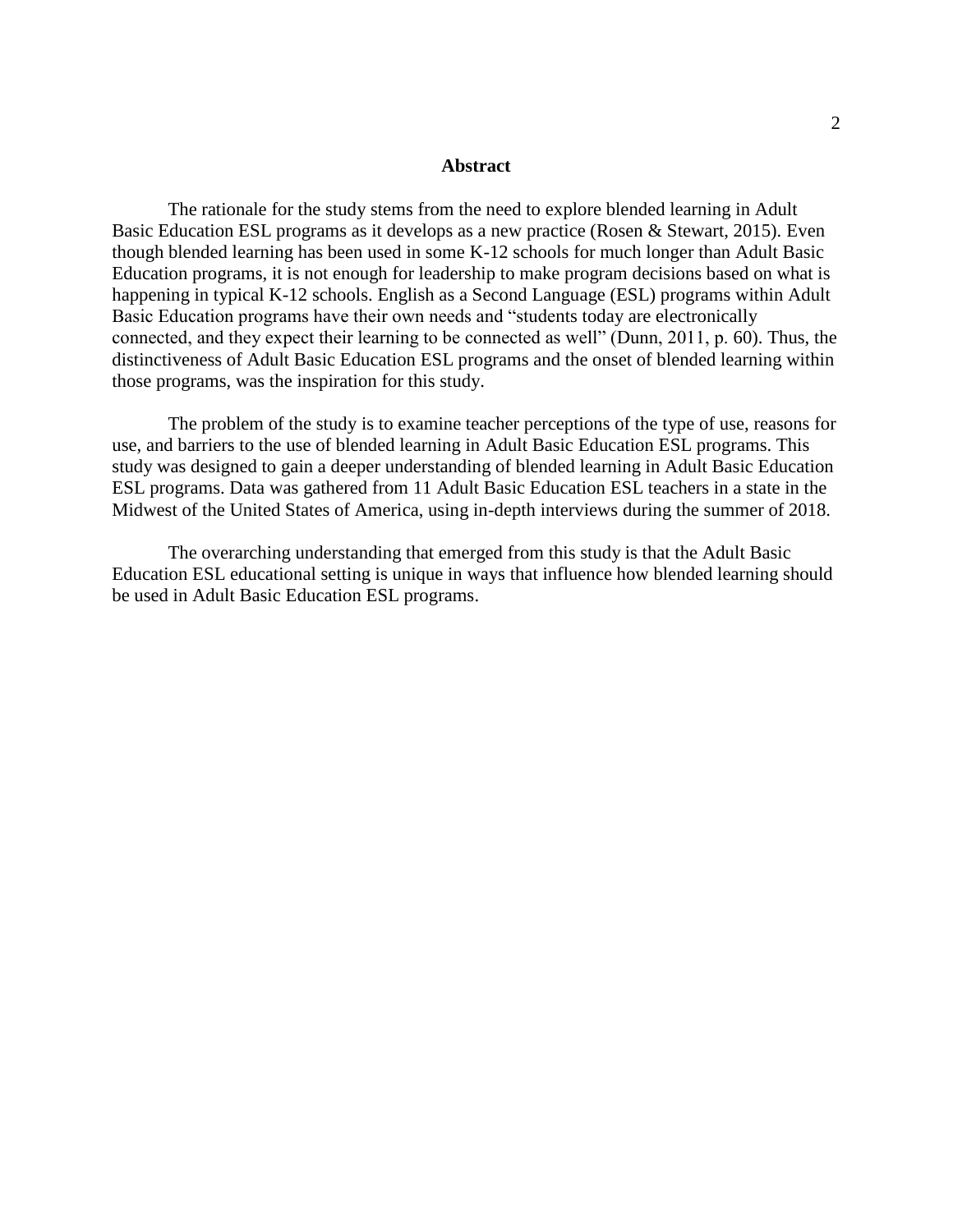### **Acknowledgement**

I am extremely appreciative to those who have helped me during the the Educational Administration and Leadership program and in writing my dissertation. Throughout the process, my family and friends have eased my stress and supported me in many ways that I will always be grateful for. My instructors, classmates, and dissertation committee made going through this program and writing the dissertation highly enjoyable and fulfilling.

My dissertation chair, Dr. Frances Kayona, guided me and built my confidence while maintaining high expectations for my study. I appreciate the many hours we spent discussing my writing. I felt energized and inspired after each of our meetings. Thank you Dr. Kayona.

The other members of my dissertation committee, Dr. David Lund, Dr. James Johnson, and Dr. John Madden, provided valuable feedback while planning, carrying out the study, and writing the dissertation. Thank you!

A special thank you to the study participants. Without you, this study would not have been possible. Thank you for your time and openness with sharing your unique experiences in Adult Basic Education ESL programs.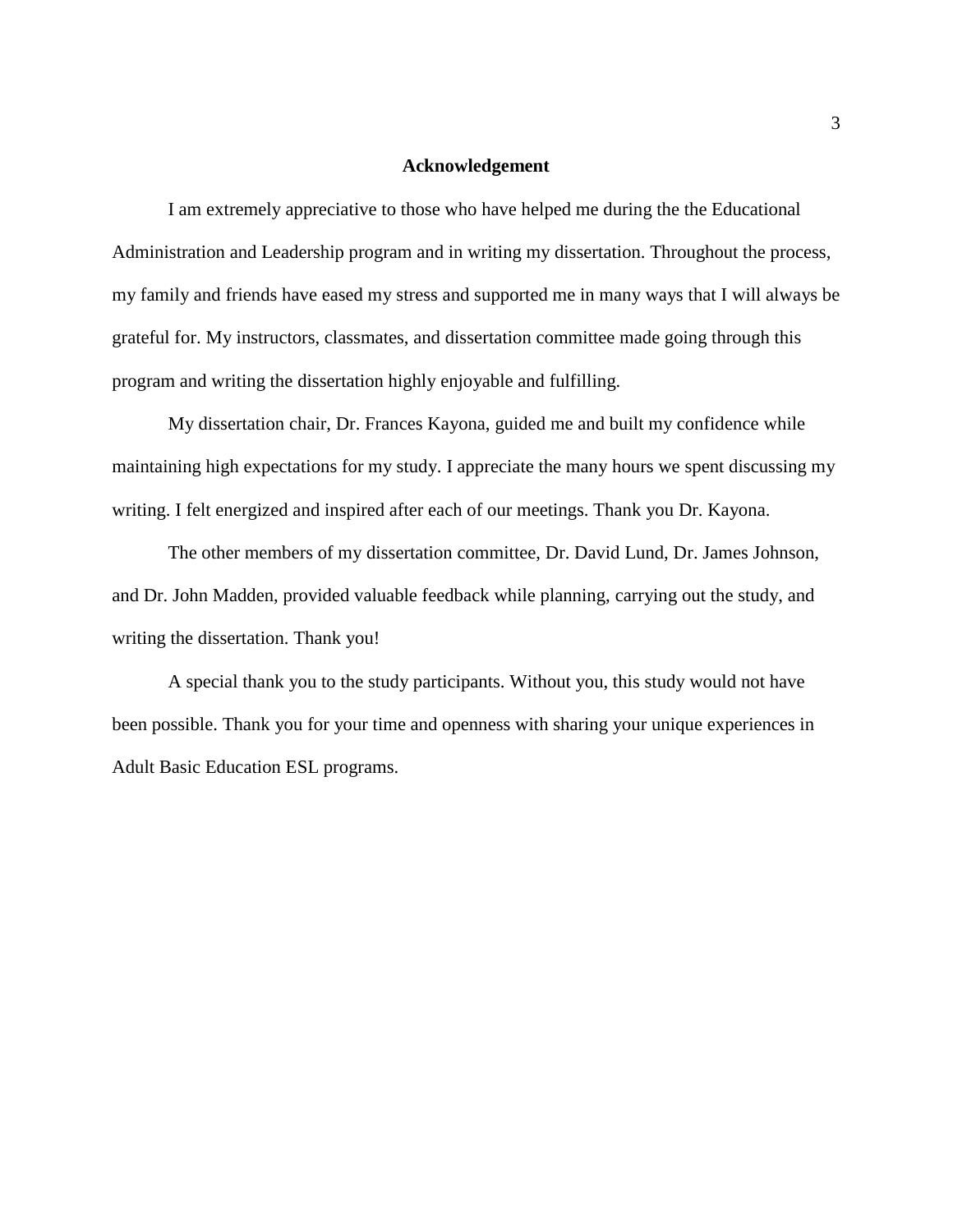## **Table of Contents**

|         |                | Page |
|---------|----------------|------|
|         |                | 7    |
| Chapter |                |      |
| I.      |                | 8    |
|         |                | 9    |
|         |                | 17   |
|         |                | 18   |
|         |                | 21   |
|         |                | 21   |
|         |                | 22   |
|         |                | 22   |
|         |                | 23   |
|         |                | 24   |
| II.     |                | 29   |
|         |                | 30   |
|         |                | 36   |
|         | Adult Learners | 43   |
|         |                | 50   |
|         |                | 52   |
| III.    |                | 55   |
|         |                | 56   |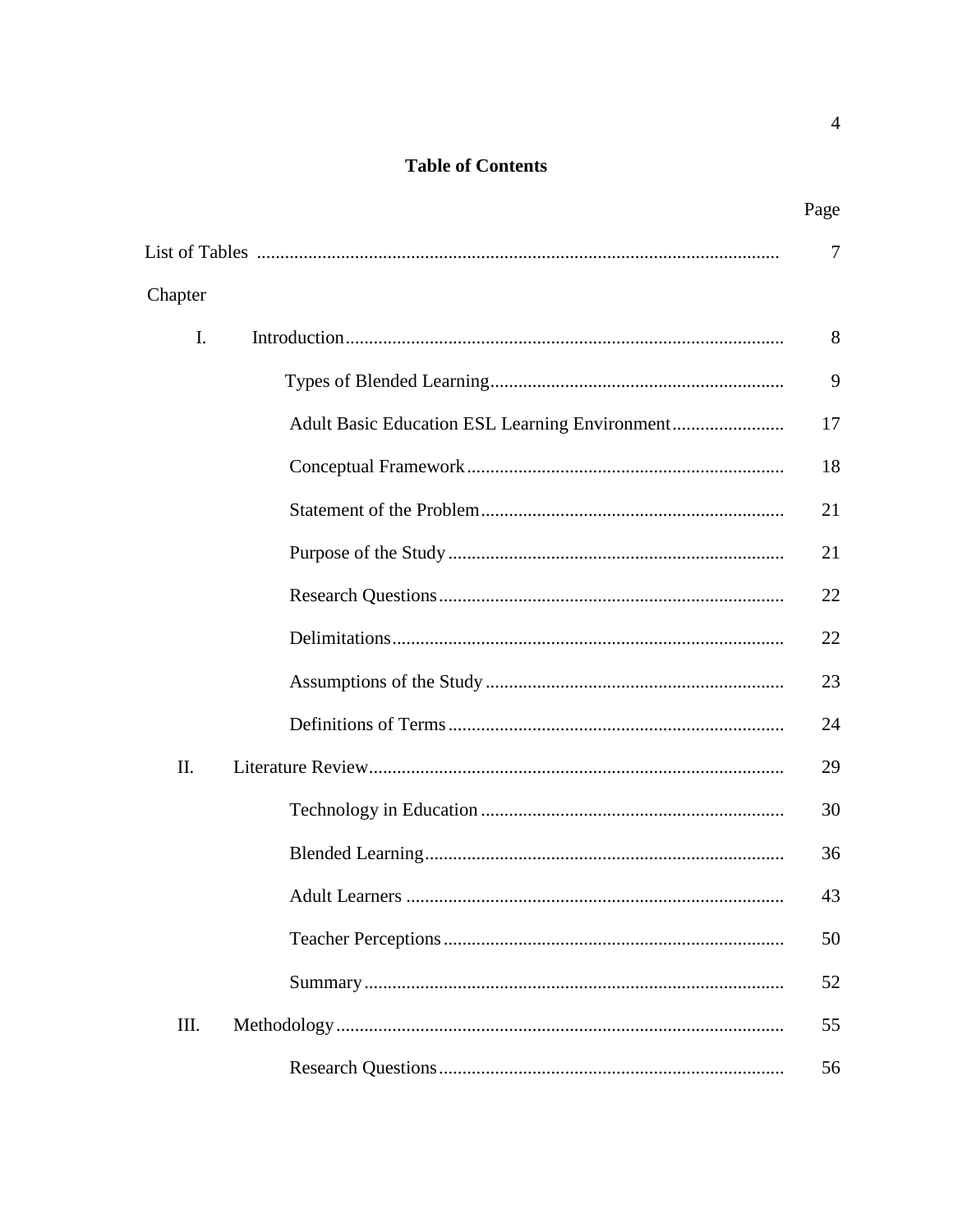# Chapter

|     |                                                                   | 56  |
|-----|-------------------------------------------------------------------|-----|
|     |                                                                   | 63  |
|     |                                                                   | 65  |
|     |                                                                   | 65  |
|     |                                                                   | 66  |
|     |                                                                   | 67  |
|     |                                                                   | 72  |
| IV. |                                                                   | 75  |
|     |                                                                   | 75  |
|     |                                                                   | 76  |
|     |                                                                   | 77  |
|     |                                                                   | 80  |
|     |                                                                   | 81  |
|     |                                                                   | 84  |
|     |                                                                   | 90  |
|     |                                                                   | 92  |
|     | Interview Item 8.                                                 | 98  |
|     |                                                                   | 100 |
|     |                                                                   | 104 |
| V.  | Summary, Conclusions, Discussion, Limitations and Recommendations | 108 |
|     |                                                                   | 108 |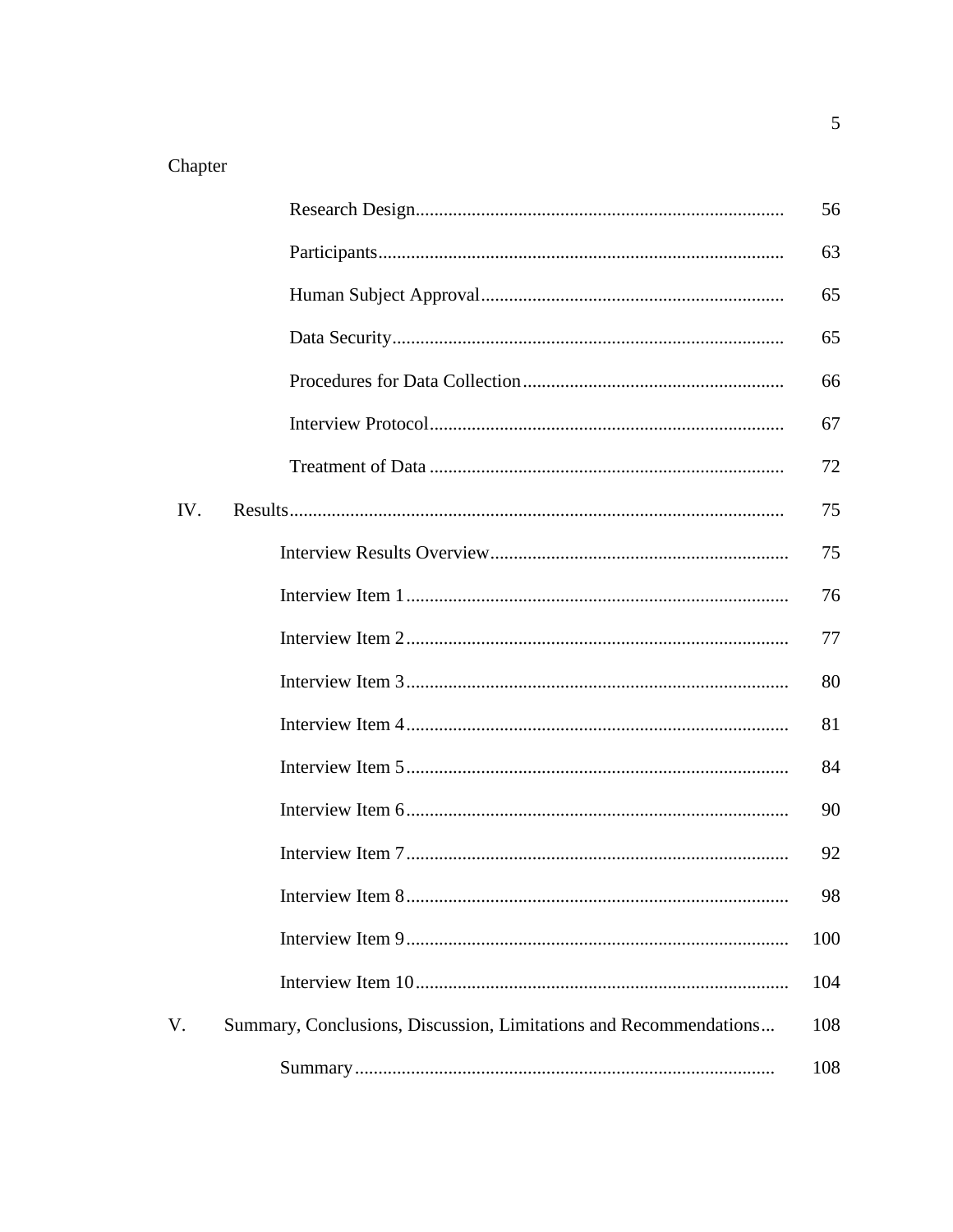|            | 113 |
|------------|-----|
|            | 114 |
|            | 119 |
|            | 123 |
|            | 129 |
|            | 149 |
|            | 150 |
|            | 152 |
|            | 154 |
| Appendices |     |
|            | 165 |
|            | 167 |
|            | 169 |

 $\overline{6}$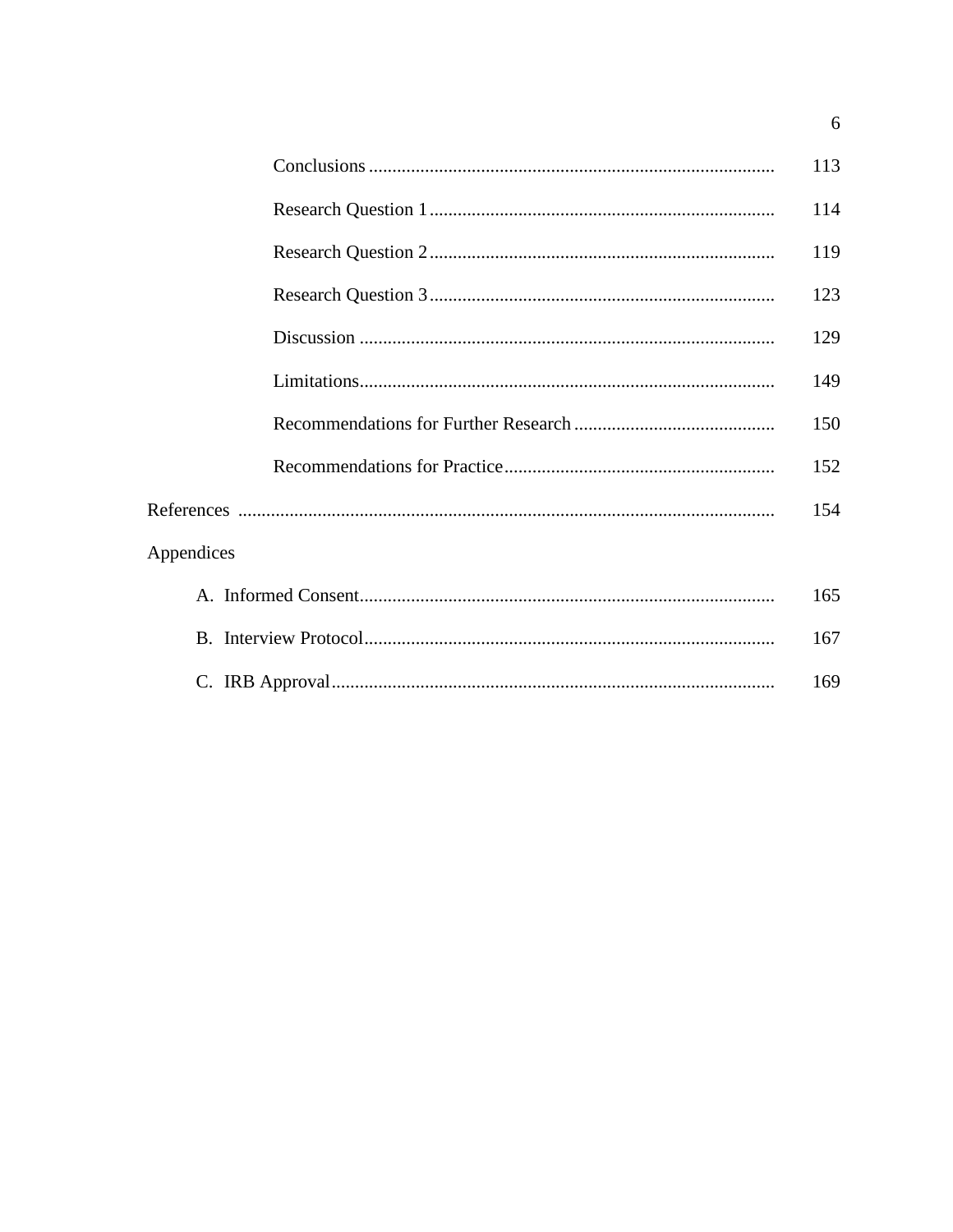# **List of Tables**

| Table | Page |
|-------|------|
|       | 78   |
| 2.    | 79   |
| 3.    | 81   |
| 4.    | 82   |
| 5.    | 84   |
| 6.    | 89   |
|       | 91   |
| 8.    | 93   |
| 9.    | 98   |
|       | 100  |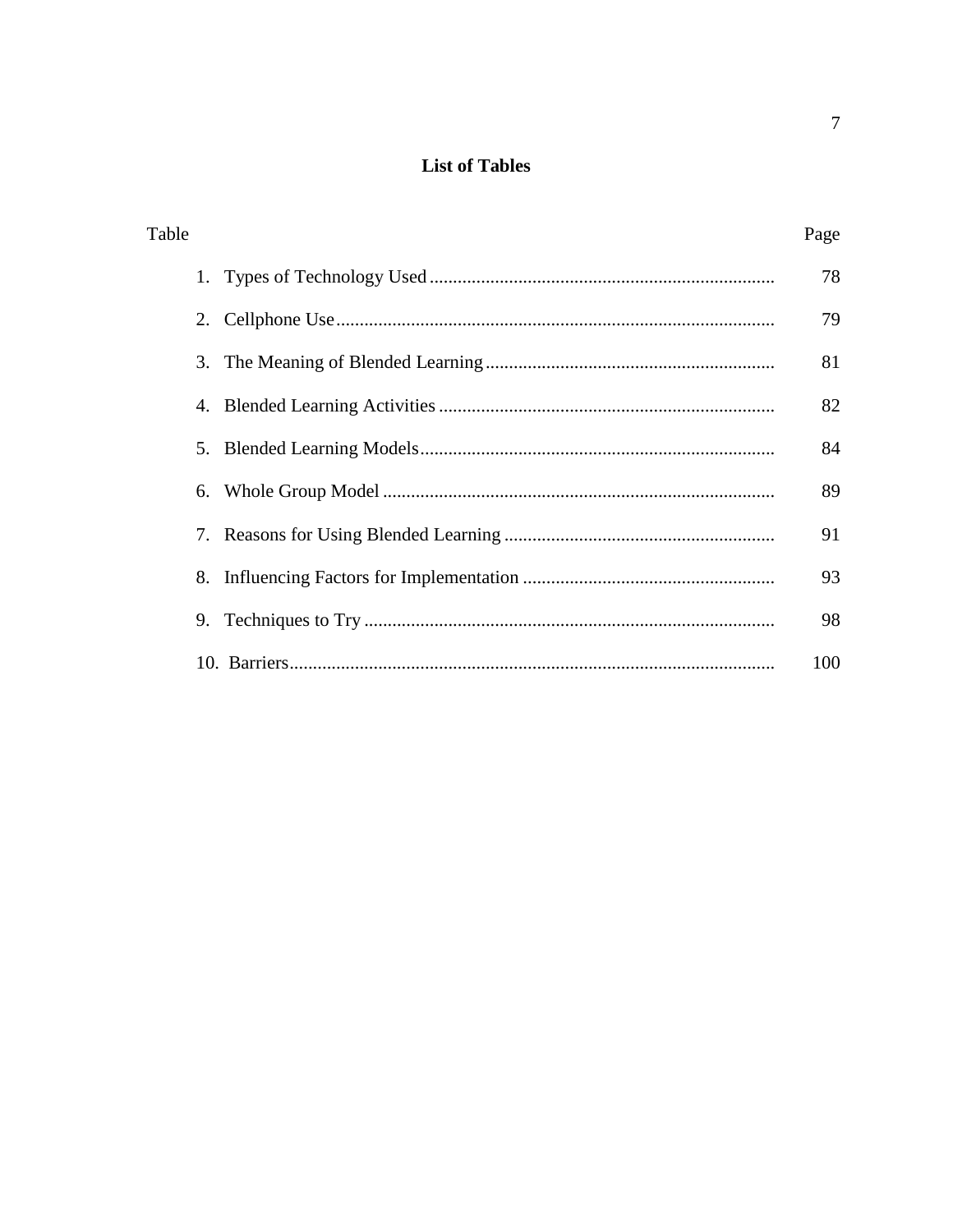#### **Chapter I: Introduction**

As the world changes along with technology, so must classrooms. Holcomb, Castek, and Johnson (2007) concluded that the digital age has changed what it means to be literate. Literacy now includes not only the ability to read and write, but also the ability to search, find, and share information on the internet (Holcomb, Castek & Johnson, 2007). The creation and use of online content have become the norm for educational organizations (Holcomb et al., 2007). Blended learning is a term used to describe the blending of online technology with face-to-face delivery of class content (Allen, Seaman, & Garrett, 2007). This study focuses on blended learning in English as a Second Language (ESL) courses within Adult Basic Education programs.

Erying (2014) argues that, "there are very large numbers of people with low English literacy in the United States who are not enrolled in any type of English language program" (p.121). In a state in the Midwest of the United States of America, Adult Basic Education is offered through state and federally funded classes for those wishing to learn English for free (Minnesota Adult Basic Education, 2019). Adult Basic Education programs offer courses for all adults, not only those who are learning English, but also those who are working toward high school graduation, learning basic academic skills for post-secondary education, or learning skills for employment (Minnesota Adult Basic Education, 2019). Adult Basic Education is part of Community Education programming which offers a variety of learning opportunities for adults through the public school system (Minnesota Adult Basic Education, 2019). A program within community education that is specifically catered to adults learning the English language can be referred to as Adult Basic Education ESL (Minnesota Adult Basic Education, 2019). In this type of program, teachers and leadership are tasked with ensuring that students are improving in their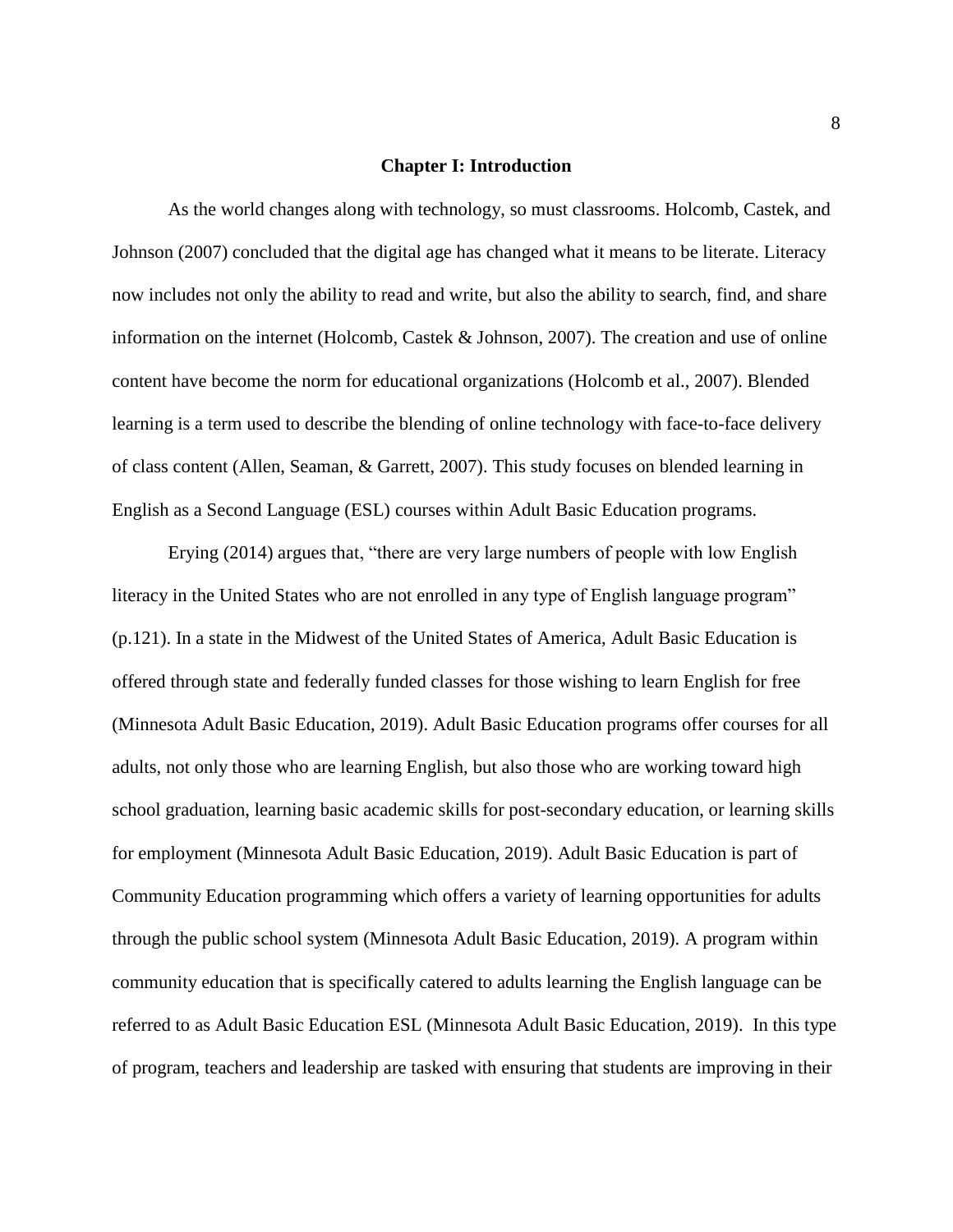language skills such as reading, writing, listening, and speaking, as well as their basic life skills (Minnesota Adult Basic Education, 2019). The basic life skills that are covered in Adult Basic Education ESL are meant to assist students in being successful in U.S. society and may include lessons on reading bus schedules, applying for a job, understanding grocery store advertisements, identifying types of insurance, and interpreting medical documentation, depending on the needs of the students (Minnesota Adult Basic Education, 2019). A skill that has become increasingly necessary for success in society today is digital literacy (Holcomb, Castek, & Johnson, 2007). "A growing number of schools are piloting or implementing blended learning programs" (Brooke, 2017, p.1). According to Holcomb, Castek, and Johnson (2007), "True literacy nowadays, includes skills in information communication technologies" (p.1). Integrating digital literacy skills and computer-assisted language learning into programs can be achieved through the employment of well-tailored blended learning lessons (Holcomb, Castek, & Johnson, 2007).

Blended learning is defined as "learning experiences that combine face-to-face and online instruction" (Graham, 2013, p. 335). Because of the options that blended learning provides, it can be especially beneficial for students who have busy schedules (Brooke, 2017, p.1). Students can be provided with flexibility in how they use their time, a variety of learning options, and a variety of learning interventions for differentiation of course material (Al-Awidi & Ismail, 2012; Brooke, 2017, p.1).

#### **Types of Blended Learning**

Blended learning includes at least one-part online learning and at least one-part face-toface learning in a school building away from home (Stacker & Horn, 2012). A blended class encompasses more than simply a technology rich learning environment; the content of the online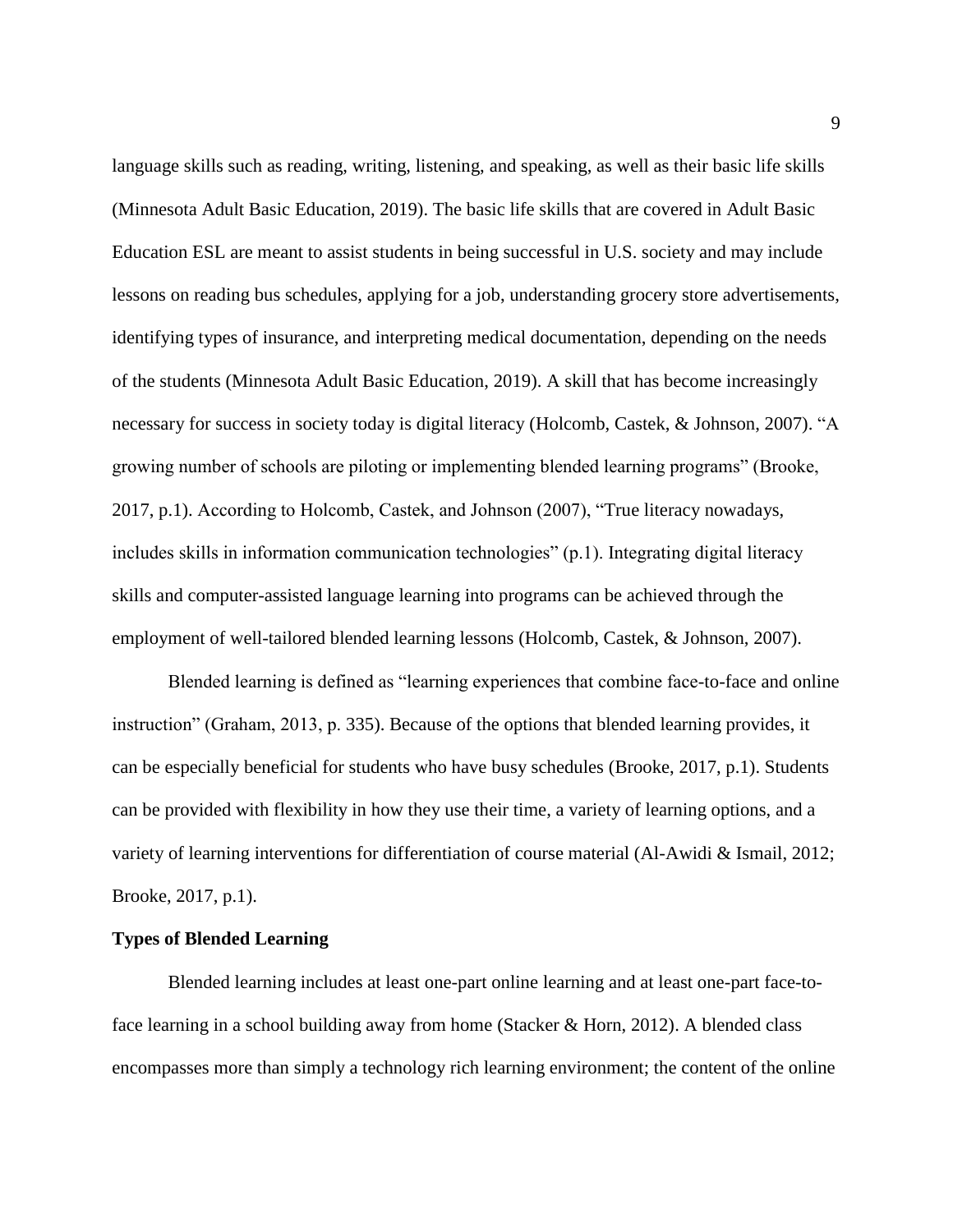learning must be allied with the content of the traditional classroom curriculum (Brooke, 2017; Murray, 2019). With the integration of online learning, students are given more control over time, place, pace, and path of the content than a traditional classroom setting (Brooke, 2017; Staker & Horn, 2012). Students have control over time because they may have the option to learn the material in the morning, evening, weekdays, weekends, or at night (INACOL Staff, 2016). According to INACOL Staff (2016),

The tools in blended learning environments can support flexible pacing, differentiated instruction, immediate interventions and anytime, everywhere learning. Blended learning enables personalized learning at scale, helps foster student-centered instructional approaches and facilitates student co-design with their teachers of how to approach meeting their learning goals. (para. 2)

According to INACOL Staff (2016), "blended learning is about empowering educators with the appropriate tools to support personalized pathways for learning" (para.2). A blended learning environment can take a variety of forms such as, a flipped classroom model, a rotation model, a flex model, a self-blend model, whole group model, or a distance learning model (Fisher, Bushko, & White, 2017; Staker & Horn, 2012).

**Flipped classroom model.** According to Flipped Classroom and Blended Learning Models (2019) the flipped classroom model, "has become very trendy over the past 5 years both in [kindergarten through twelfth grade] K-12 and Higher Education" (para. 1). The Flipped Classroom and Blended Learning Models (2019) article explains that "flipping the classroom means providing learning content to students outside the scheduled classroom time instead of using classroom time for lecturing" (para. 1).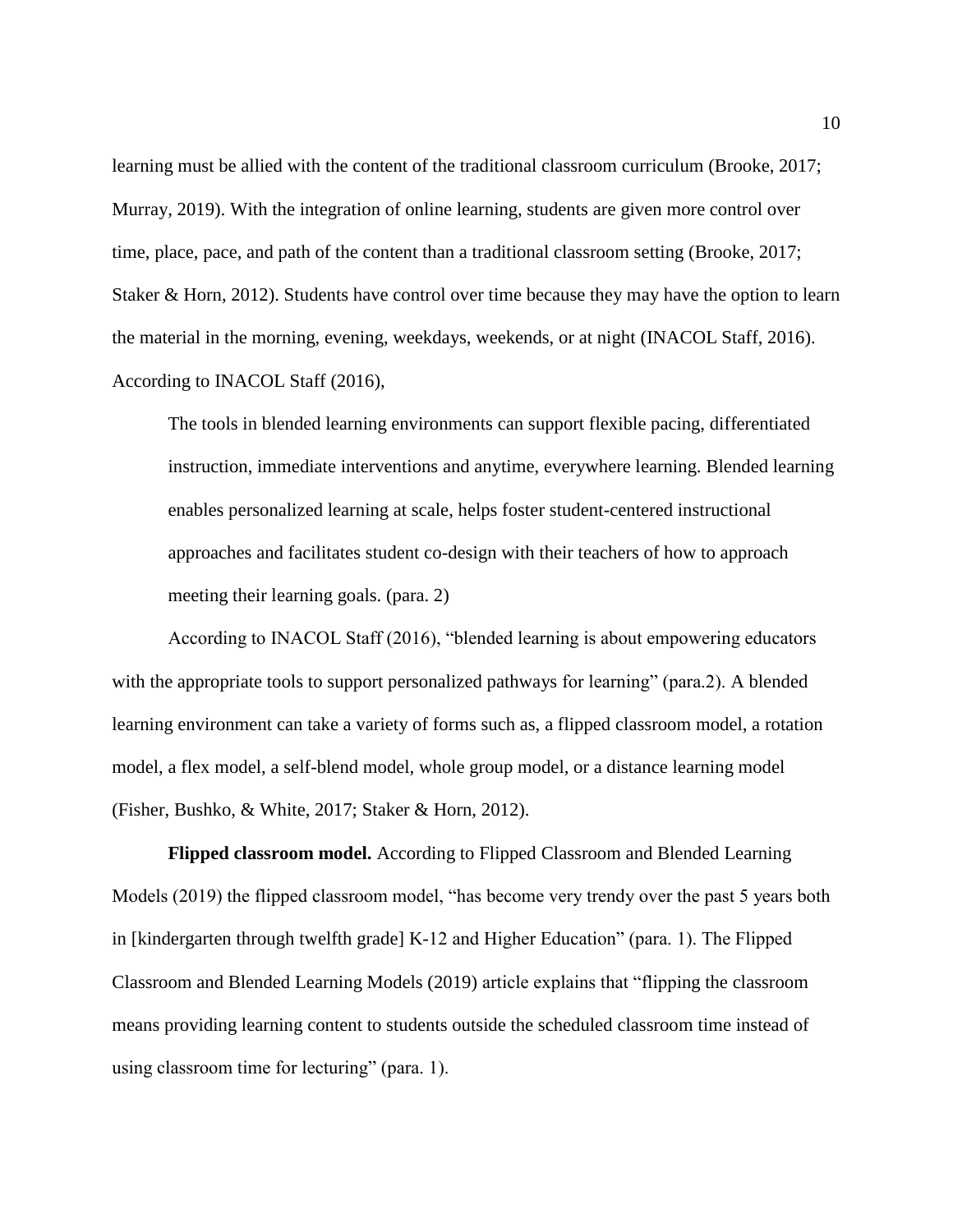The flipped classroom model reverses the traditional teaching focus from in-class to at home, by providing course content online outside of the classroom (Pavanelli, 2018). In a traditional class setting, students typically learn new content during class and then practice what they learned at home with homework (Pavanelli, 2018). With the flipped model of blended learning, the students primarily learn new content at home and come to class with the purpose of practicing their new skills with in class assignments (Brooke, 2017).

An example of a flipped classroom model using at-home videos was provided in a study by Pavanelli (2018), "By watching these instructional videos prior to the class meeting, students come prepared and are able to participate in class activities that deepen their conceptual knowledge of the newly acquired content" (p.16). Additionally, students may do collaborative projects during class time, practicing and reinforcing what they learned at home (Fisher, Bushko, & White, 2017; Staker & Horn, 2012).

**Rotation model.** There are different types of rotation models. The station rotation, the individual rotation, and the lab rotation model are all types of rotation models of blended learning (Fisher, Bushko, & White, 2017; Staker & Horn, 2012; Tucker, 2018).

According Fisher et al. (2017) the station rotation model is commonly used in situations where there are not enough resources for each student to have a device. Students within a certain classroom rotate on a fixed schedule between different learning stations (Fisher et al., 2017). For the learning to be classified as blended learning, at least one station should include online learning (Fisher et al., 2017). As explained by researchers, the students may rotate in a certain direction around the room and work at each station for a set period of time. A learning station could consist of a small group of students working together without computers, a small group of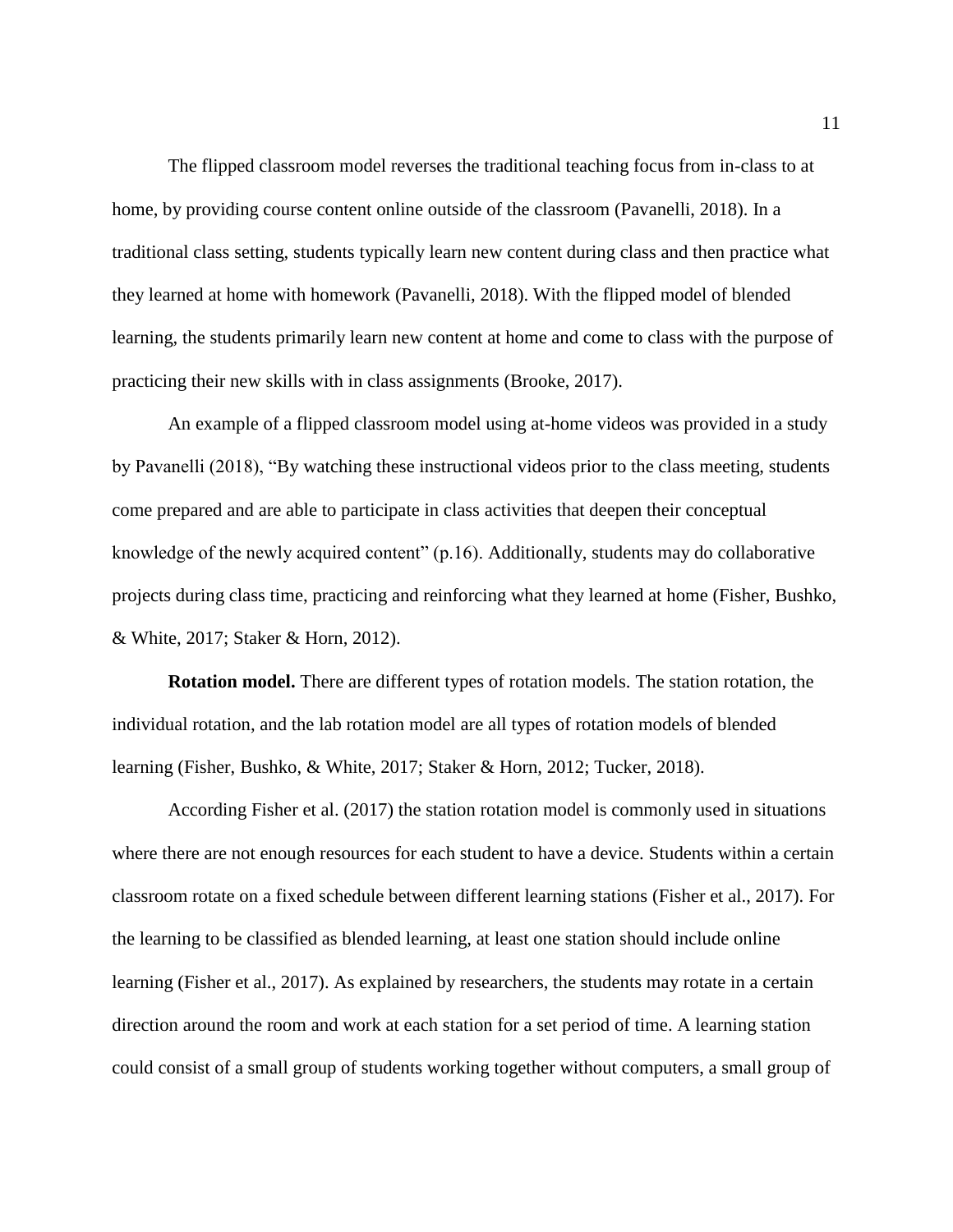students working with computers, a small group of students working with a teacher or tutor, a small group of students working with a teacher or tutor on a computer, a station for students to work individually or a station for a student to work one-on-one with a teacher or tutor on or off the computer (Fisher, Bushko, & White, 2017; Staker & Horn, 2012; Rosen & Stewart, 2015).

The individual rotation model is the same as the station rotation model except students move from station to station based on individualized schedules rather than the whole class rotating at the same time (Fisher, Bushko, & White, 2017; Staker & Horn, 2012). In the case of individual rotation, some students may not need to go to all of the stations, but all of the students still move on a fixed schedule (Fisher, Bushko, & White, 2017; Staker & Horn, 2012).

Also similar to the station rotation model is the lab rotation model. The unique aspect of the lab rotation model is that students leave their classroom to move to different rooms rather than staying in one room. In the lab rotation model, at least part of the learning takes place in a computer lab (Fisher, Bushko, & White, 2017; Staker & Horn, 2012).

**Flex model.** When learning with the flex model, students have individualized learning plans and fluid schedules (Brooke, 2017; Maxwell, 2016). According to Maxwell (2016), "Students move on an individually customized, fluid schedule among learning modalities" (para. 4). The flex model of blended learning includes flexible learning paths based on individual student needs and interests (Brooke, 2017). According to Maxwell (2016),

This flexibility is what separates the Flex model from the Rotation models. In the Flex model, students do not transition between learning modalities at the same time. Instead, students operate independently and receive help from teachers when needed. (para. 4)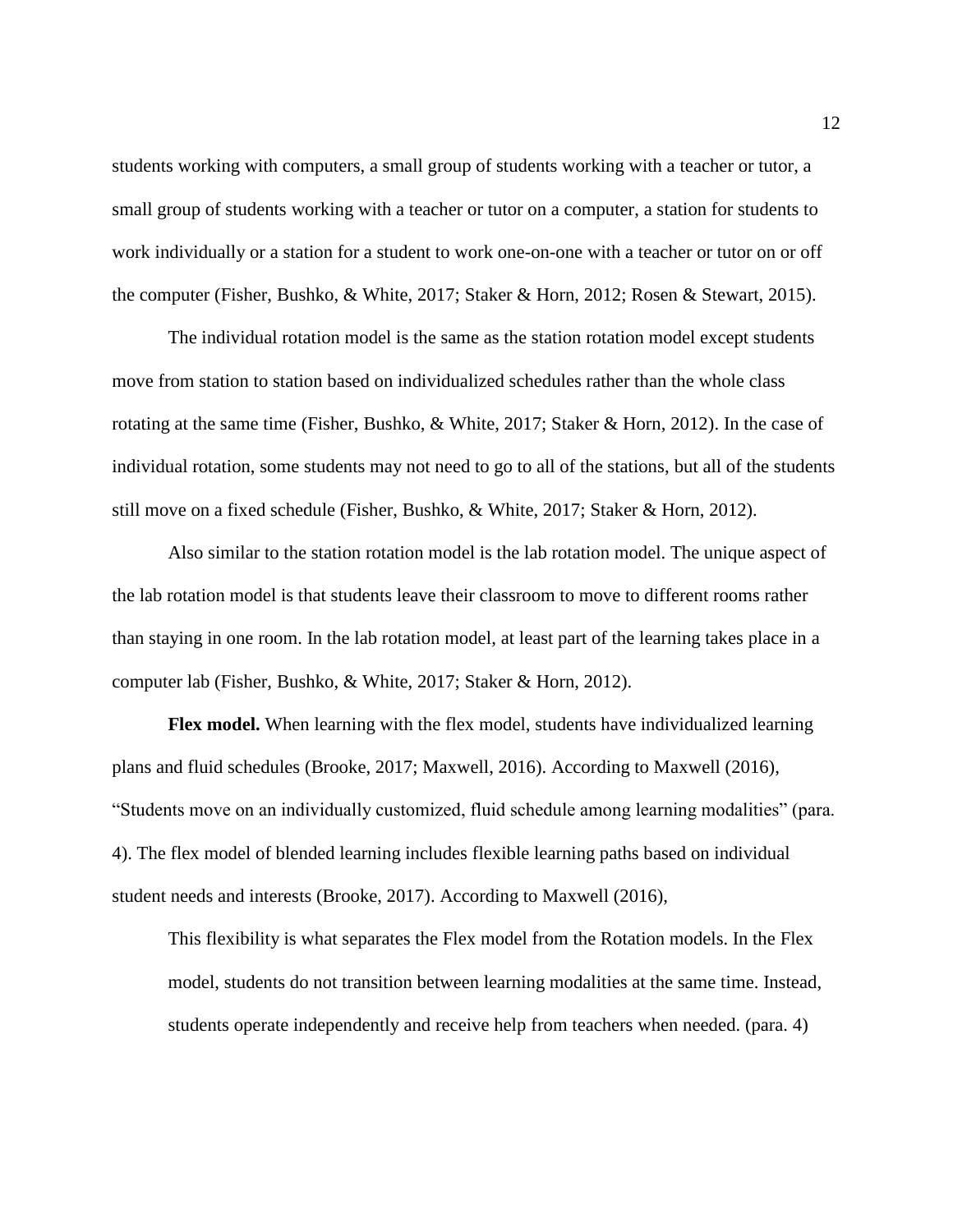Learning with the flex model is primarily done on the internet with the option of other learning modalities such as face-to-face support, small-group instruction, or individual tutoring (Maxwell, 2016). The teachers, paras, tutors or volunteers are in the classroom for support and one-on-one instruction on an as-needed basis (Maxwell, 2016).

There may be supplements to the online instruction daily or very little face-to-face enrichment depending on the class (Maxwell, 2016). In the case of a flex model, the movement of students is more individualized because the student will spend more time using a certain learning modality depending on a particular need (Fisher et al., 2017). The value of this for learners is the ability to have voice in the decision-making process of their education and the flexibility to adjust learning plans for individual students (Fisher et al., 2017).

**Self-blend model.** The self-blend model of blended learning is the a-la-carte approach to blended learning (Apex Learning, 2014; Watson, 2008). Online content is provided to supplement traditional classroom content (Apex Learning, 2014; Watson, 2008). Supplemental material can be accessed in an online environment where students can go on their own time to explore areas of study for various reasons (Watson, 2008). The self-blend model provides opportunities to differentiate within class time as well as at home (Murray, 2019). In some cases, a student may need to learn more about a topic that was challenging or want to explore a topic that was particularity interesting (Watson, 2008). For example, the self-blend option might be useful for a student who is in a class that is focusing on housing, but that student needs more practice with a different topic such as applying for a job. With the self-blend model of blended learning, the lessons are online any time of day to enhance normal course material (Fisher, Bushko, & White, 2017; Staker & Horn, 2012).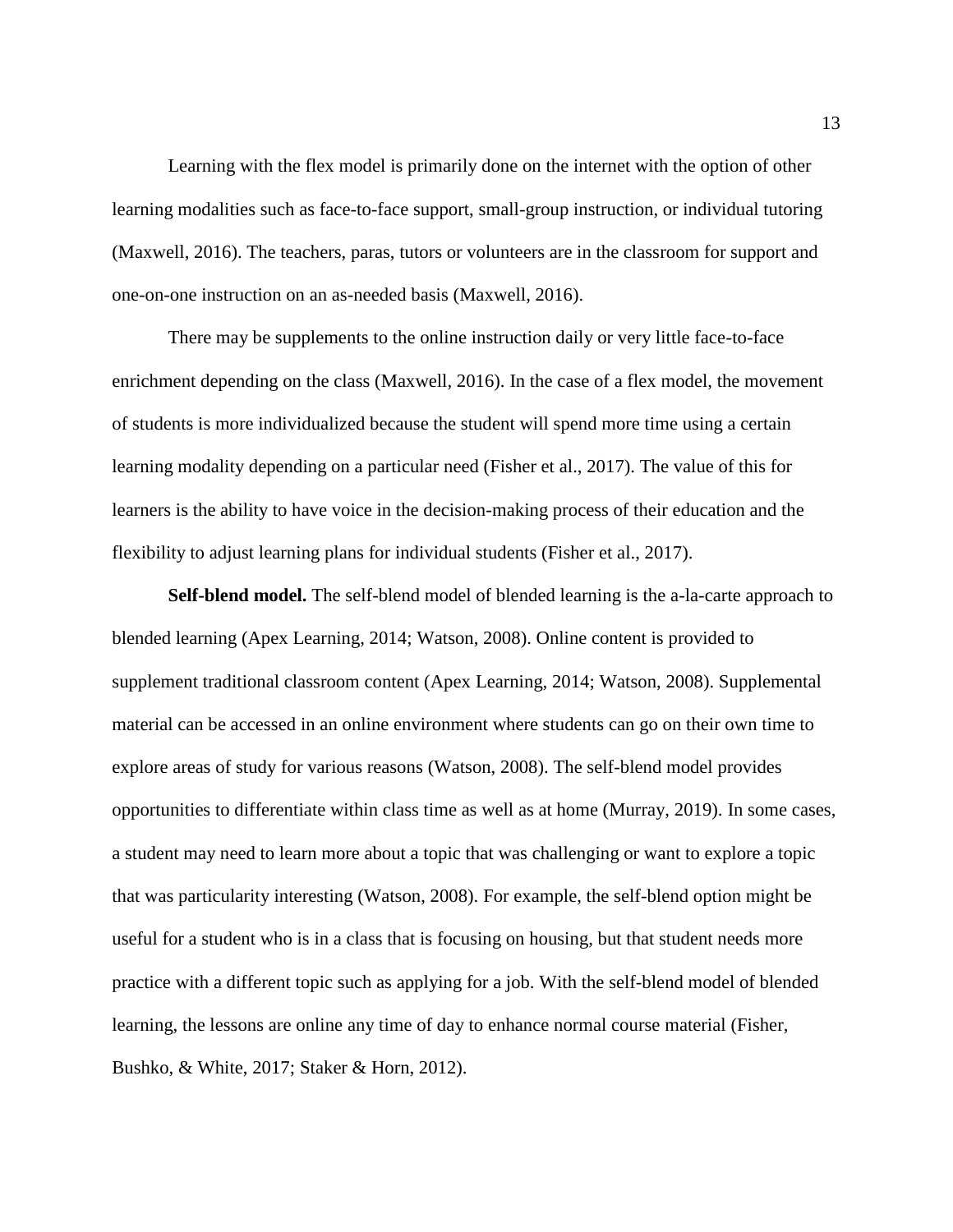**Whole group model.** The whole group model of blended learning, also known as Whole Group Rotation, involves the whole class staying in one classroom using digital devices throughout a lesson (Tucker, 2018). This is possible with funding and resources focused on making sure each student has their own device in school; sometimes referred to as a 1:1 initiative (Tucker, 2018). Learning is enhanced by interweaving online resources throughout a traditional lesson (Blended Learning Universe, 2019; Tucker, 2018). Each student must have a device at their desk for the whole group model to work because there is frequent rotation back and forth between traditional learning methods and accessing the internet to enhance that learning (Tucker, 2018).

As observed by Tucker (2018):

Instead of dividing the class into two distinct parts – offline with the teacher and online work alone – I'd love to see teachers weaving together the online and offline moments more seamlessly so that students can appreciate the connections between the online and offline work. (para. 2)

**Distance learning model.** The term distance learning, also known as enriched-virtual learning, refers to a full course that is online and students can learn from outside a school building (Blended Learning Universe, 2019). Learning takes place at home or anywhere there is internet access. The difference between the flipped learning model and the distance learning model is that distance learning students do not often go to the brick-and-mortar classroom, whereas a flipped lesson is used along with a typical school day schedule (Blended Learning Universe, 2019). A fully distance learning course where students never need to enter a school building does not fit into the definition of blended learning (Layton, 2017). If the students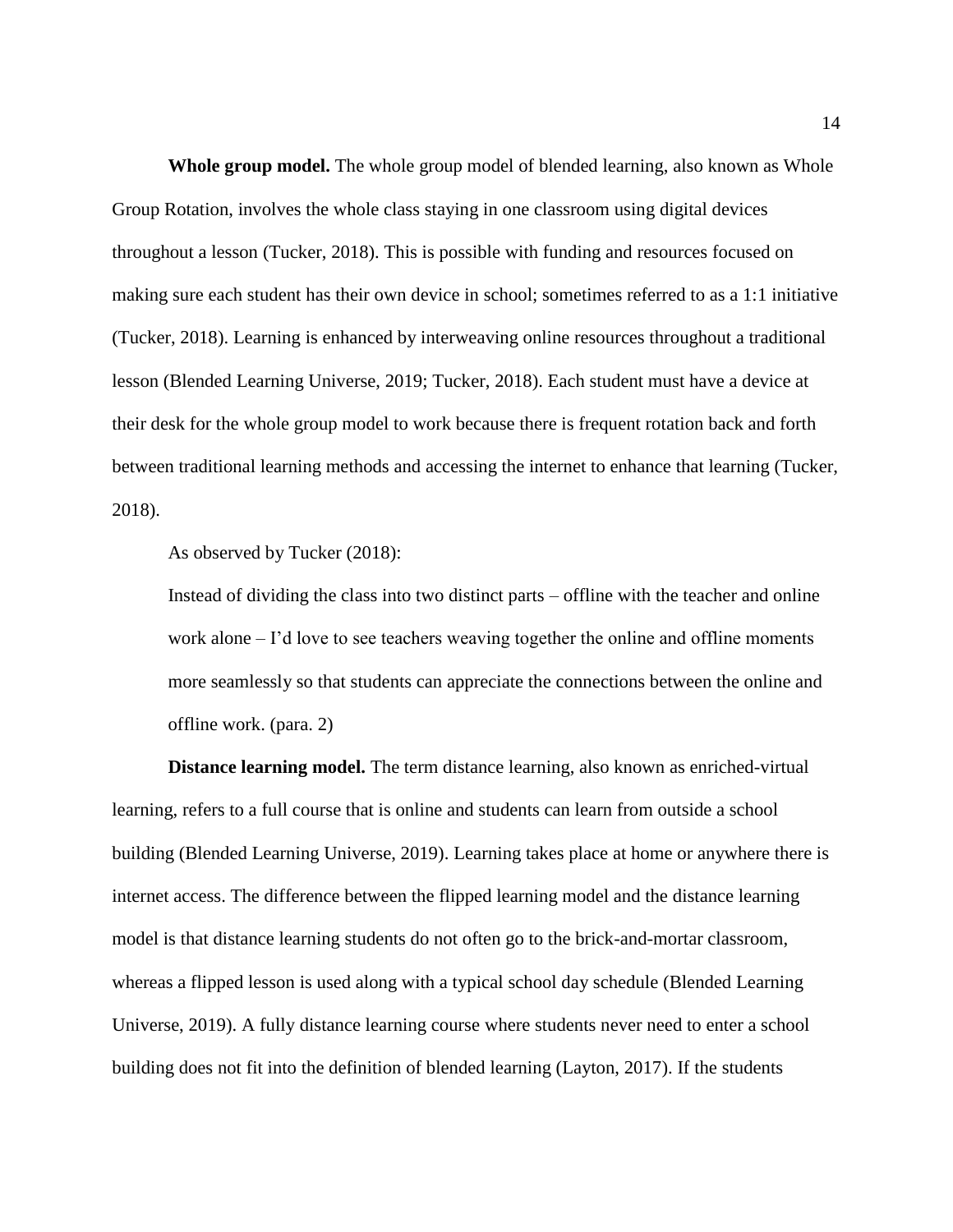interact with a teacher face-to-face for instruction related to the course content, then the mostly distance learning course can be considered a type of blended learning (Layton, 2017). The difference between a distance learning model and a self-blend model is that the distance learning model includes full course curriculum rather than supplemental options (Fisher, Bushko,  $\&$ White, 2017; Staker & Horn, 2012).

**Benefits of blended learning.** Blended learning can be especially beneficial for adult English language learners because of the variety of language learning options available and the flexibility blended learning offers for adult students who have time constraints outside of school (Minnesota Adult Basic Education, 2019). Students not only have the benefits of a more flexible learning schedule and learning options, but their scores increase as well (Rosen & Stewart, 2015).

Rose (2014) reported,

What we found in Texas through our state data (TEAMS: Texas Educating Adults Management System) is that adult learners who have some distance education hours, but no more than 50% of their total contact hours, outperform learners who only attend a traditional classroom AND learners who are primarily distance education students (more than 50% of their contact hours being at a distance). Those numbers are for ALL adult education students, but distance learning was even more beneficial to adult [English Language Learners] ELLs. In 2011-2012, 80% of students (2,602 of 3,252) who had some distance learning hours (but less than 50%) completed at least one level. Traditional classroom ELLs had a completion of 62%. That could be in part because they had, on average, 40 more hours of instruction than traditional classroom learners. (para. 2-5)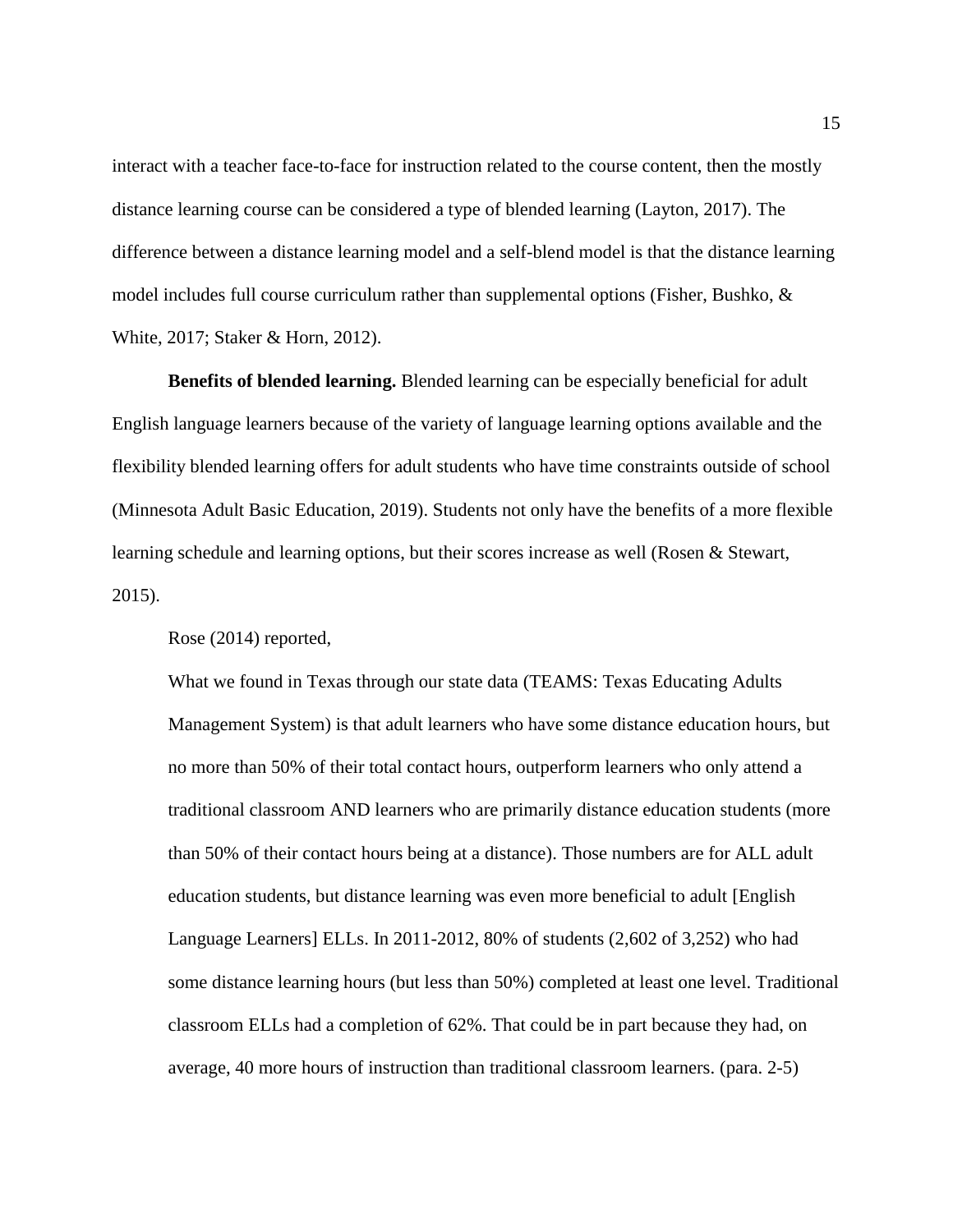In other words, the Adult Basic Education ESL students in blended learning classes achieved the best test scores compared to the other two groups (1) students in purely face-to-face environments without online learning and (2) students who were taking their courses entirely away from school through distance learning. Students achieving higher test scores through blended learning was also shown to be occurring in one of the states in the Midwest of the United States of America (MNABE Distance Learning, 2019),

Recent data shows the potential for ABE [Adult Basic Education] programs integrating in-person and distance learning to help students make significant NRS gains. For instance, statewide data for a recent year shows 49.7 percent of all participants averaged NRS gains – but 66.7 percent of students that participated in both traditional and DL (less than 50 percent of their total hours) made NRS gains! (para. 3)

The MNABE (Minnesota Adult Basic Education) website data summary shows that students who participated in Distance Learning (DL) along with their traditional face-to-face lessons increased their test scores more than students who only attended face-to-face classes. The National Reporting System (NRS) for Adult Education is used to measure student success in an Adult Basic Education programs in the United States of America (National Reporting System for Adult Education, 2018). An NRS gain means that a student is improving on their test scores (National Reporting System for Adult Education, 2018). Adult Basic Education ESL students take the Comprehensive Adult Student Assessment Systems (CASAS) or Test of Adult Basic Education (TABE) tests (Minnesota Adult Basic Education, 2019).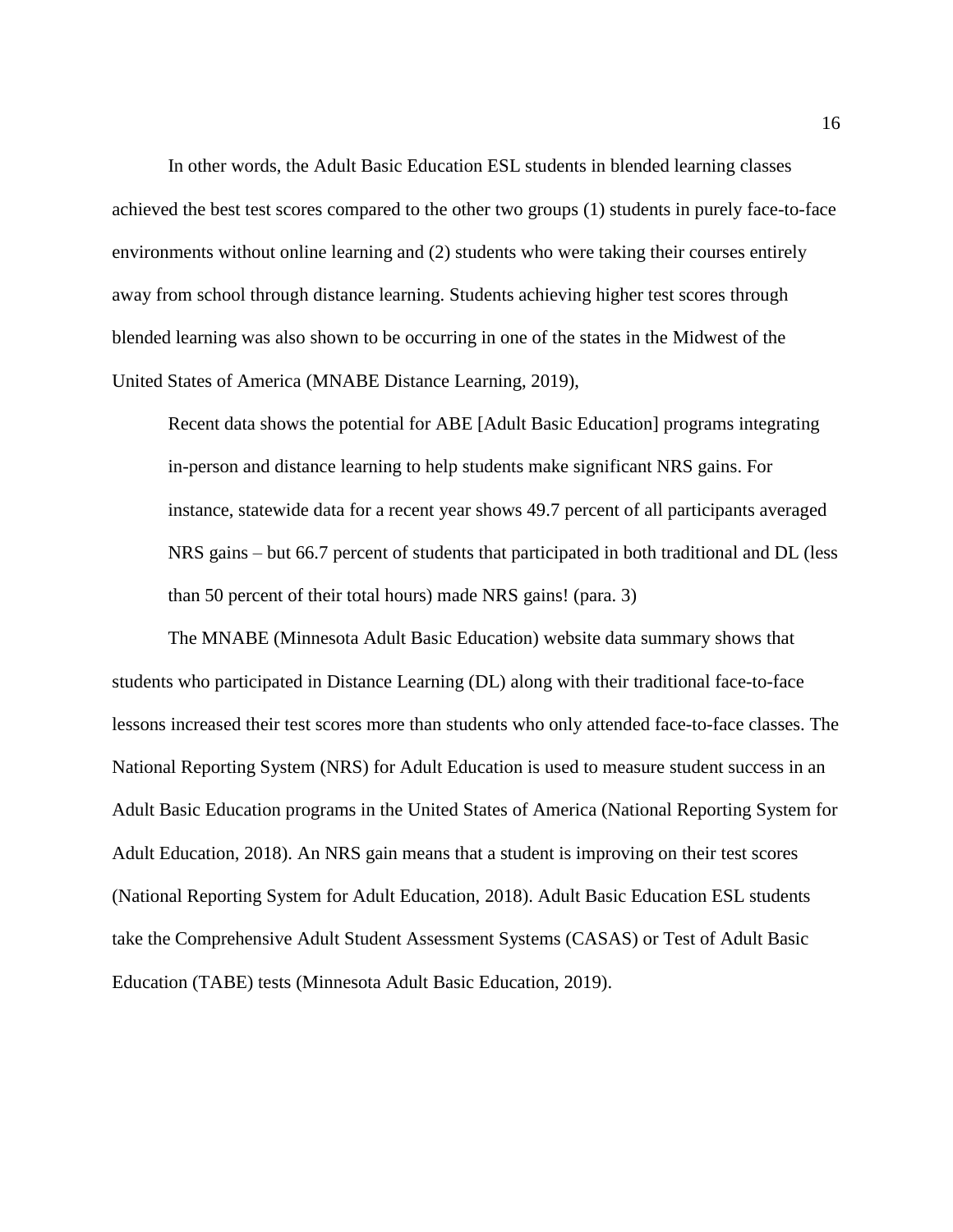#### **Adult Basic Education ESL Learning Environment**

Adult Basic Education ESL is one type of adult ESL program that is offered for adults wishing to learn the English language along with basic life skills (Minnesota Adult Basic Education, 2019). Other types of adult ESL classes take place in a variety of different settings in the United States including intensive language programs, Departments of Corrections, community colleges, universities, private organizations, faith-based organizations, workplace programs, and Adult Basic Education programs (Erying, 2014; Minnesota Adult Basic Education, 2019). Adult Basic Education ESL programs are state and federally funded and are free to foreign born students (Minnesota Adult Basic Education, 2019). The students in Adult Basic Education ESL programs are generally not receiving college credit for their courses but may have higher education as a goal (Erying, 2014). According to Erying (2014), the classroom setting is complex because of the variety of cultures, ages, languages, and logistical challenges that come with teaching Adult Basic Education ESL. The students come from all over the world and speak a variety of languages depending on the location and size of the site (Erying, 2014; Minnesota Adult Basic Education, 2019).

Student workload can be full-time or part-time and last for as little or as long as is suitable for student goals (Minnesota Adult Basic Education, 2019). Some programs have openenrollment which means that students can register and start class any day throughout the school year while other programs have managed enrollment every few weeks or months with specific registration times and class starting dates (Erying, 2014). In both scenarios, there is a high turnover rate of students as well as teachers (Eyring, 2014). Some teachers are bilingual, but it is not a state requirement to speak another language in order to teach Adult Basic Education ESL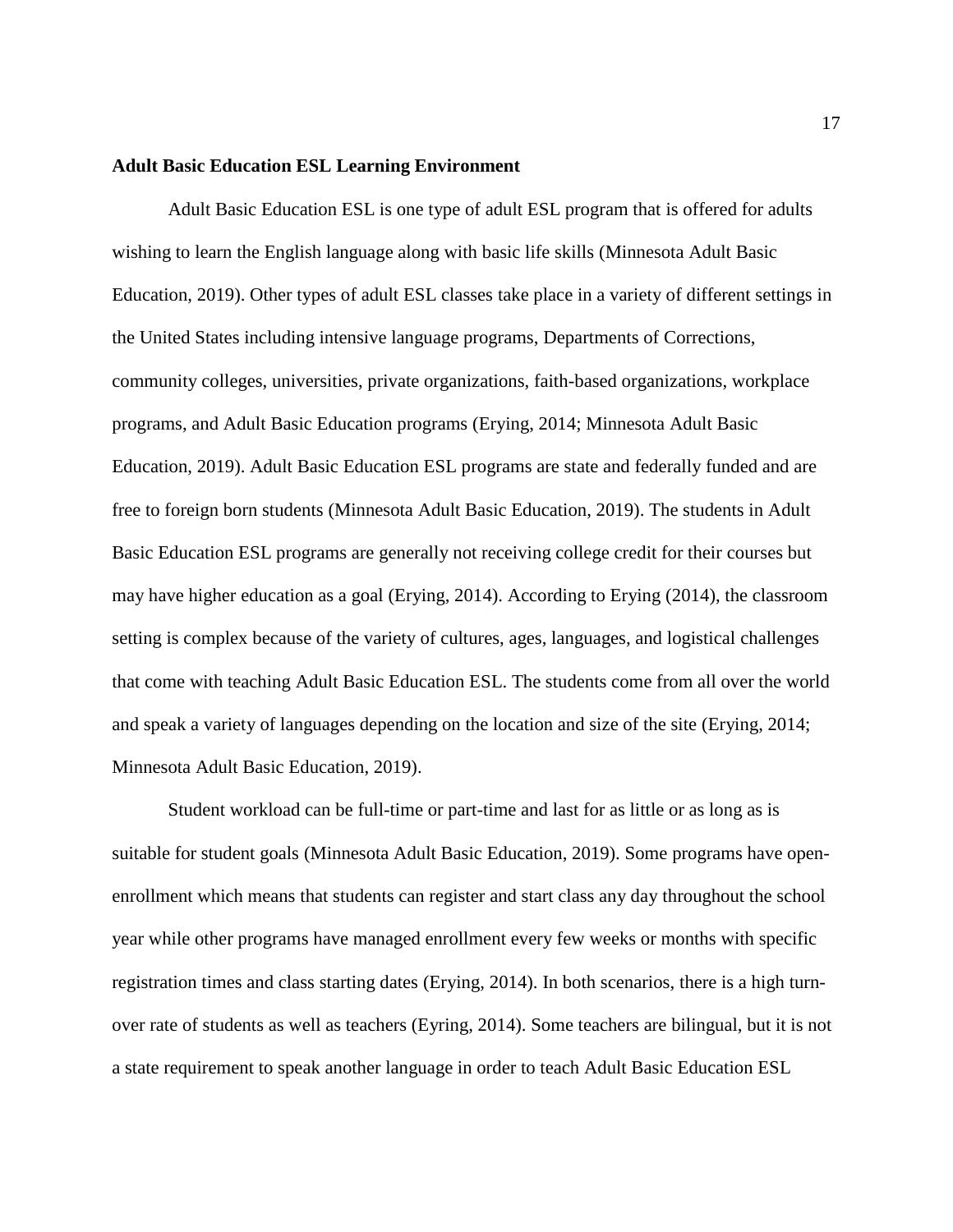(Minnesota Adult Basic Education, 2019). Minnesota Statue 122A.26 § 3 titled Community Education Teachers: Licensure Requirements (2018) states:

A person who possesses a bachelor's or master's degree in English as a second language, applied linguistics, or bilingual education, or who possesses a related degree as approved by the commissioner, shall be permitted to teach English as a second language in an adult basic education program. (para.2)

Some programs require a K-12 license or an Adult Basic Education teaching license while others accept a master's degree as qualification for employment (Erying, 2014).

#### **Conceptual Framework**

The conceptual framework was developed throughout the process of completing this dissertation. It was initially formed with a focus on blended learning in Adult Basic Education ESL programs which didn't exist in research at the time of the study. Therefore, the conceptual framework grew out of the research related to the ways that adult students learn. Since adults learn differently than children (Knowles, 1973), the results of this study were analyzed based on perspectives of adult educational theory rather than adolescent or child-based language acquisition. For the purposes of this study, blended learning was considered through the lens of adult learners. Knowles (1973) was one of the first to publish a scholarly work emphasizing the unique needs of adult learners. Knowles (1973) argued that adult learners become more selfdirected with age; they are more cognitively advanced than children and have distinct life experiences; this fact is neglected in the creation of adult curricula. The traditional classroom was incongruent with the learning styles of adult learners because pedagogy was mainly based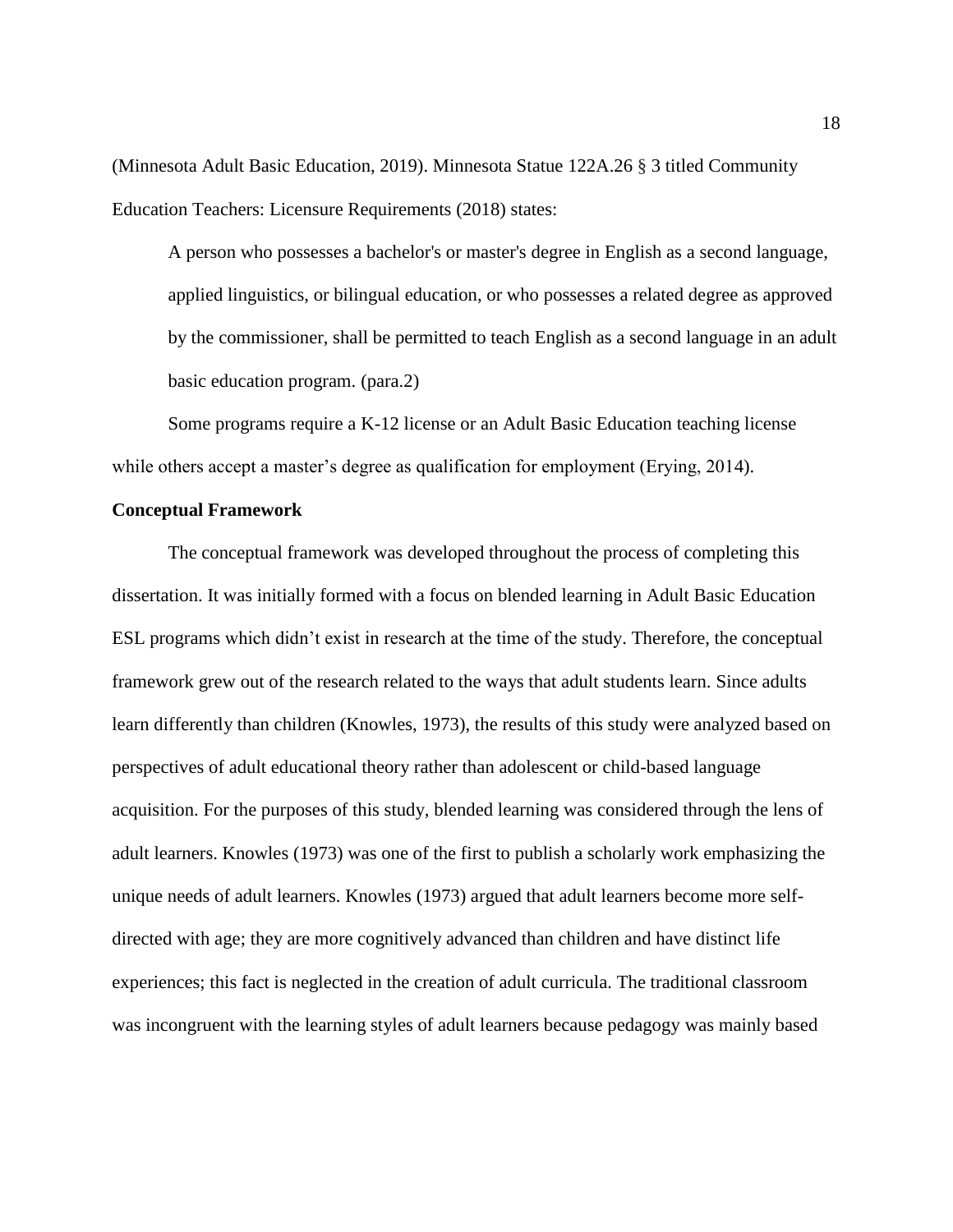on childhood knowledge acquisition (Knowles, 1973). Knowles (1973) concludes that the theory of constructivism was essential for the effective instruction of adults.

The theory of constructivism is an explanation of how learners acquire knowledge through experiences (Popp, 2017). People create their own subjective interpretations of an objective reality through actively engaging in life (Popp, 2017). In other words, different students have different ways of making sense of what they are experiencing (Popp, 2017). Constructivism through blended learning can be interpreted as actively engaging in online learning activities as well as face-to-face activities to construct new knowledge. According to Huang (2002), constructivism was important for adult learners as it enhanced learner ability to apply classroom skills and problem solve in real-life situations. The internet could provide a plethora of opportunities to explore areas of interest and construct new knowledge, "Thus, the Web becomes a common tool for learner-centered or constructivist learning" (Huang, 2002, p. 30).

The modern progression of constructivist theory was constructive-developmental theory (Popp, 2017). Constructivism described how students construct reality, while developmentalism explained the complexity of that perception of reality in that it develops and changes. According to Popp (2017), the constructive-developmental theory grew out of the field of psychology describing the stages of childhood development. The field expanded to include stages of adult development that can be observed across cultures and countries; among all adults. Three main mindsets emerged: concrete, socializing, and self-authoring (Kegan, 1982; Popp, 2017).

As described by Popp (2017), a person with a concrete mindset would be driven by selfinterest and concerned with the cause-and-effect nature of interactions. "I'll do to you what you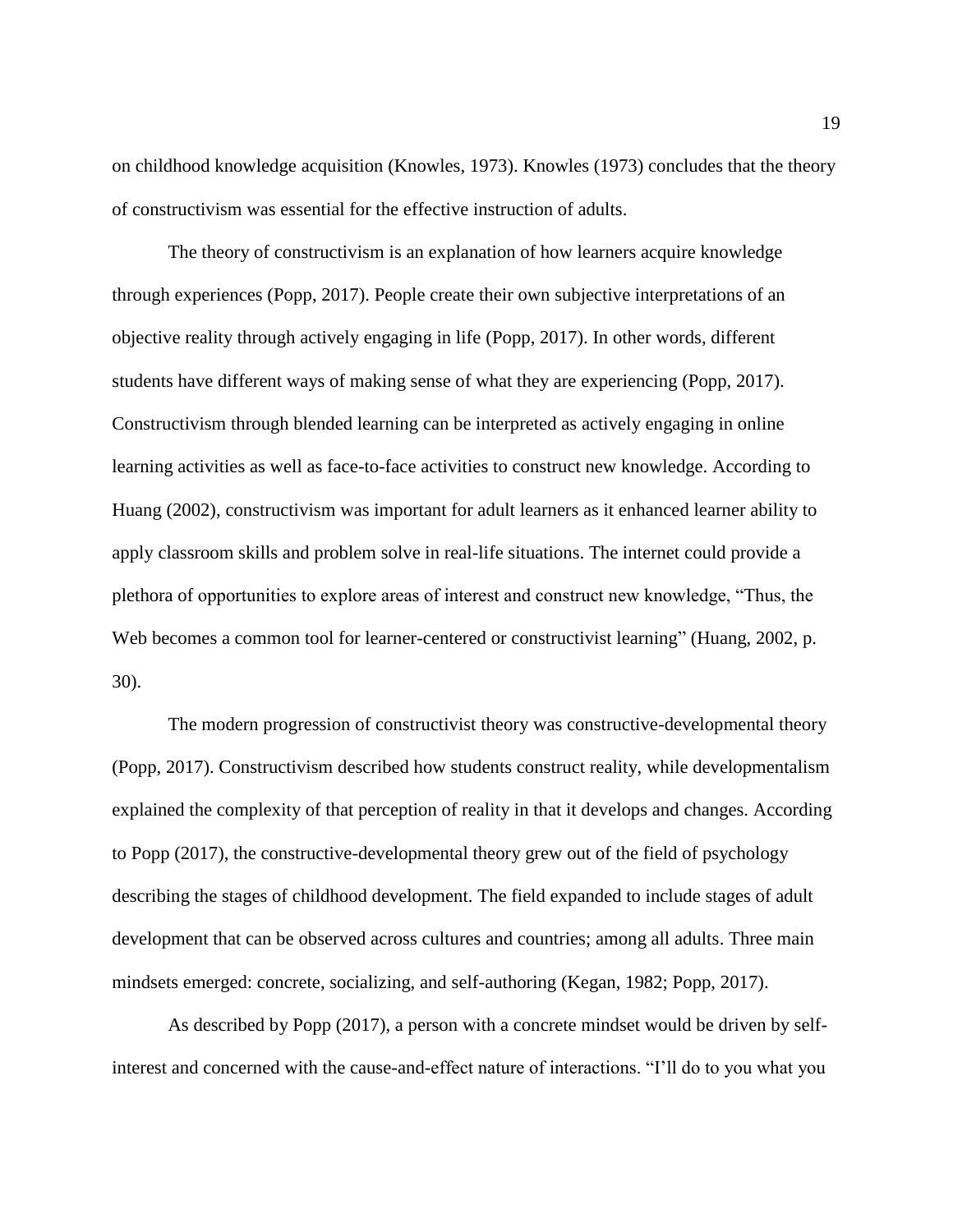do to me" (Popp, 2017, para.20). A student with a concrete mindset would believe that "learning and education is about getting information, facts, and skills" (Popp, 2017, para.20).

A person with a socializing mindset might argue that "education and learning is about learning new ideas to expand what I know so I can be more of an expert in my field" (Popp, 2017, para.25). This student's sense of belonging in a class would be driven by a fitting-in or having commonalities with the group. A student with a socializing mindset joining a new class may "make or break his learning experience and success" depending on if the student feels part of the group or not (Popp, 2017, para.27).

According to Popp (2017), a student with a self-authoring mindset has clear goals and may question why the teacher is teaching a certain way or why the class is studying a particular material. Popp (2017) explains that the student does this not to be disruptive, but to more deeply understand the material and understand different perspectives. A student with a self-authoring mindset might say, "Education and learning is about engaging new ideas to challenge my own, to expand my thinking, and challenge my assumptions" (Popp, 2017, para.29).

Constructive-developmental theory assists in understanding the motivations of adult students as well as the complexity of what students bring to the classroom beyond what can be detected surface-level such as a student's first or second language, country of origin, or culture (Kegan, 1982; Popp, 2017). The concepts of constructive-developmental theory align with the use of blended learning in Adult Basic Education ESL programs because the diversity in these programs on the part of the students is apparent (Erying, 2014). Blended learning is one method of differentiating and expanding instruction to address complex and varying needs of adult learners (Rosen & Stewart, 2015). Blended learning can address those needs by offering different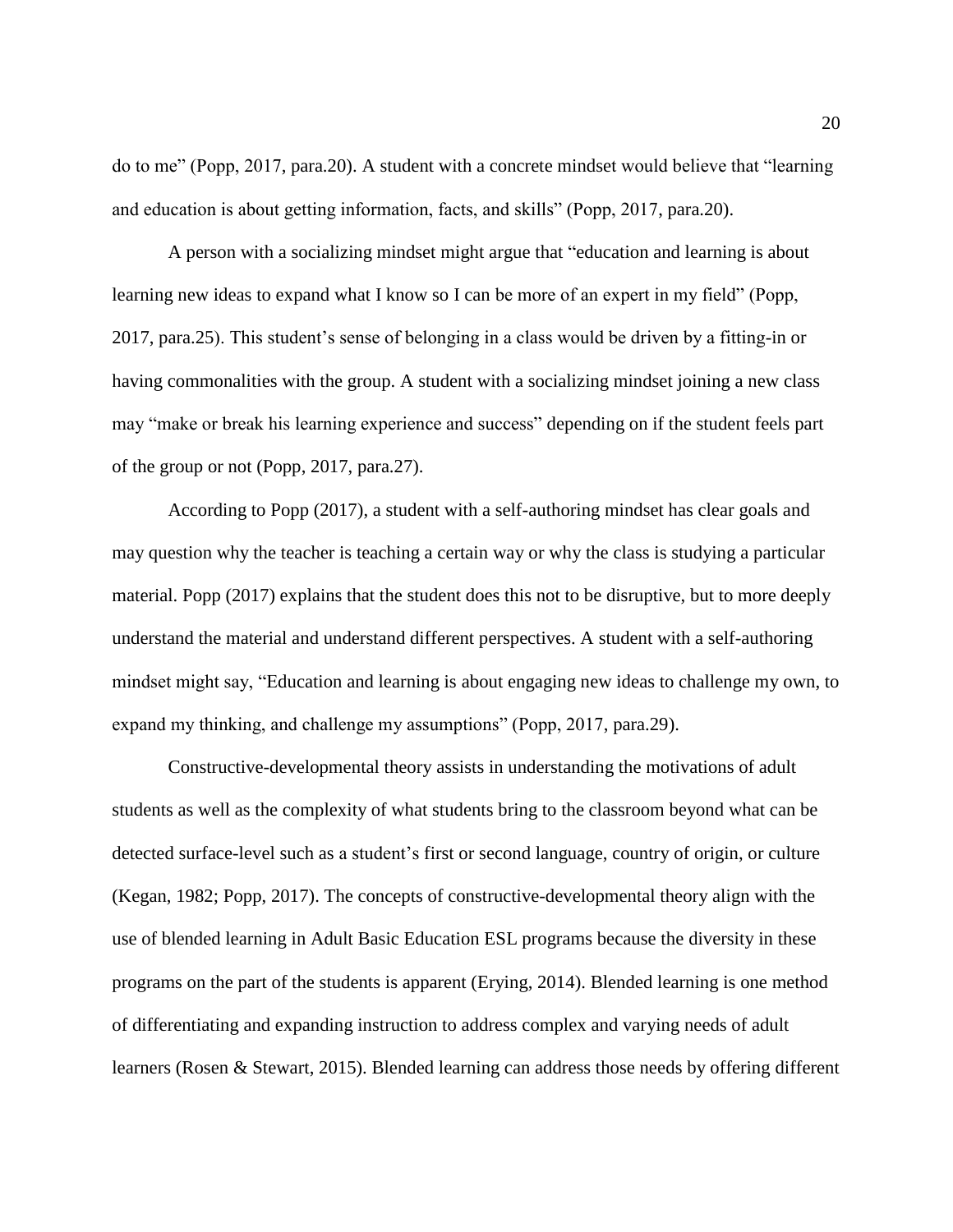learning path options, and providing flexibility of time, place, pace (Brooke, 2017; Rosen & Stewart, 2015).

#### **Statement of the Problem**

The problem of the study is to examine teacher perceptions of the type of use, reasons for use, and barriers to the use of blended learning in Adult Basic Education English as a Second Language (ESL) programs. This study was designed to gain a deeper understanding of blended learning in Adult Basic Education ESL programs. There was little, if any, research available that identified teacher use and perceptions of blended learning in Adult Basic Education ESL programs at the time of the study. Data was gathered from 11 Adult Basic Education ESL teachers in a state in the Midwest of the United States of America, using in-depth interviews during the summer of 2018. The interview protocol includes 10 guiding questions, the responses of which were recorded electronically and transcribed. The qualitative data was first analyzed by coding. The data was then categorized according to themes that emerged and organized into tables. The interview protocol and analysis of the results were designed with informing leadership in mind.

#### **Purpose of the Study**

The purpose of the study is to provide research that informs leadership about blended learning within the context of Adult Basic Education English as a Second Language (ESL) programs. Although there was extensive research on the topic of blended learning prior to this study, there is little research on the use of blended learning in Adult Basic Education ESL programs. Leadership of Adult Basic Education ESL programs need information from the field on blended learning in order to design programs that effectively use blended learning. "Blended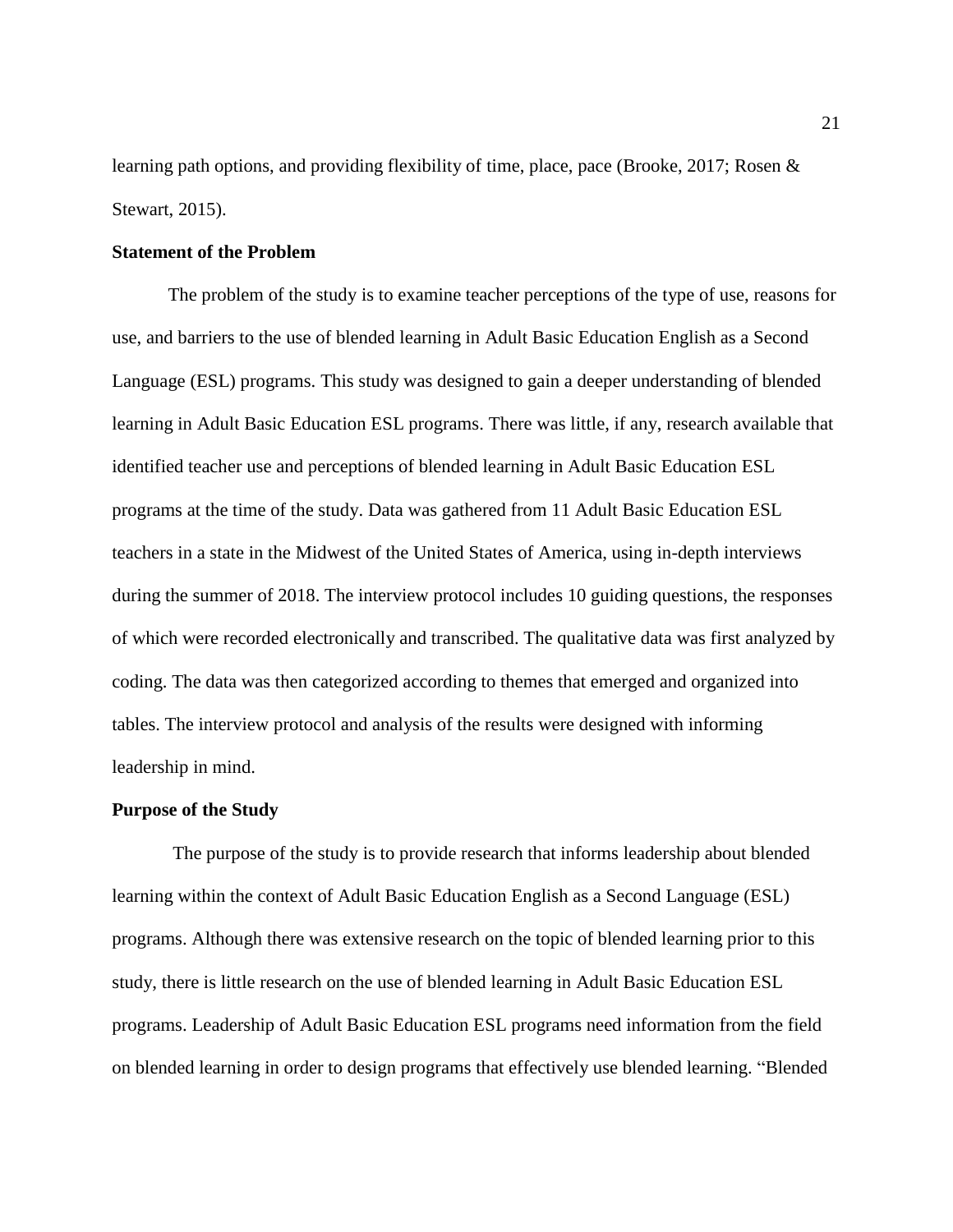learning is about empowering educators with the appropriate tools to support personalized pathways for learning" (INACOL, 2016, para. 2). Focused research will assist leadership in making informed decisions about future initiatives to implement blended learning, and to support blended learning practices that are already taking place in Adult Basic Education ESL programs.

There is an expectation that Adult Basic Education ESL programs prepare adult students with the basic skills needed to be successful in the communities in which they live (Minnesota Adult Basic Education, 2019). The significance of this study is that blended learning for Adult Basic Education ESL is one way that programs can address the expectation that Adult Basic Education ESL students acquire the basic skills they need to be successful in jobs, further education, and a technology filled world. The research questions focus on specific aspects of blended learning from the perspective of teachers.

#### **Research Questions**

The following questions guided this study:

- 1. What do Adult Basic Education ESL teachers who use blended learning report as the most common types of blended learning used with their students?
- 2. What do Adult Basic Education ESL teachers who use blended learning report as the factors that influence their decision to use blended learning?
- 3. What do Adult Basic Education ESL teachers who use blended learning report as barriers or challenges to using blended learning?

#### **Delimitations**

Delimitations of the study are features and variables of a study that the researcher can control (Merriam, 2009). In other words, the researcher made certain decisions to limit the study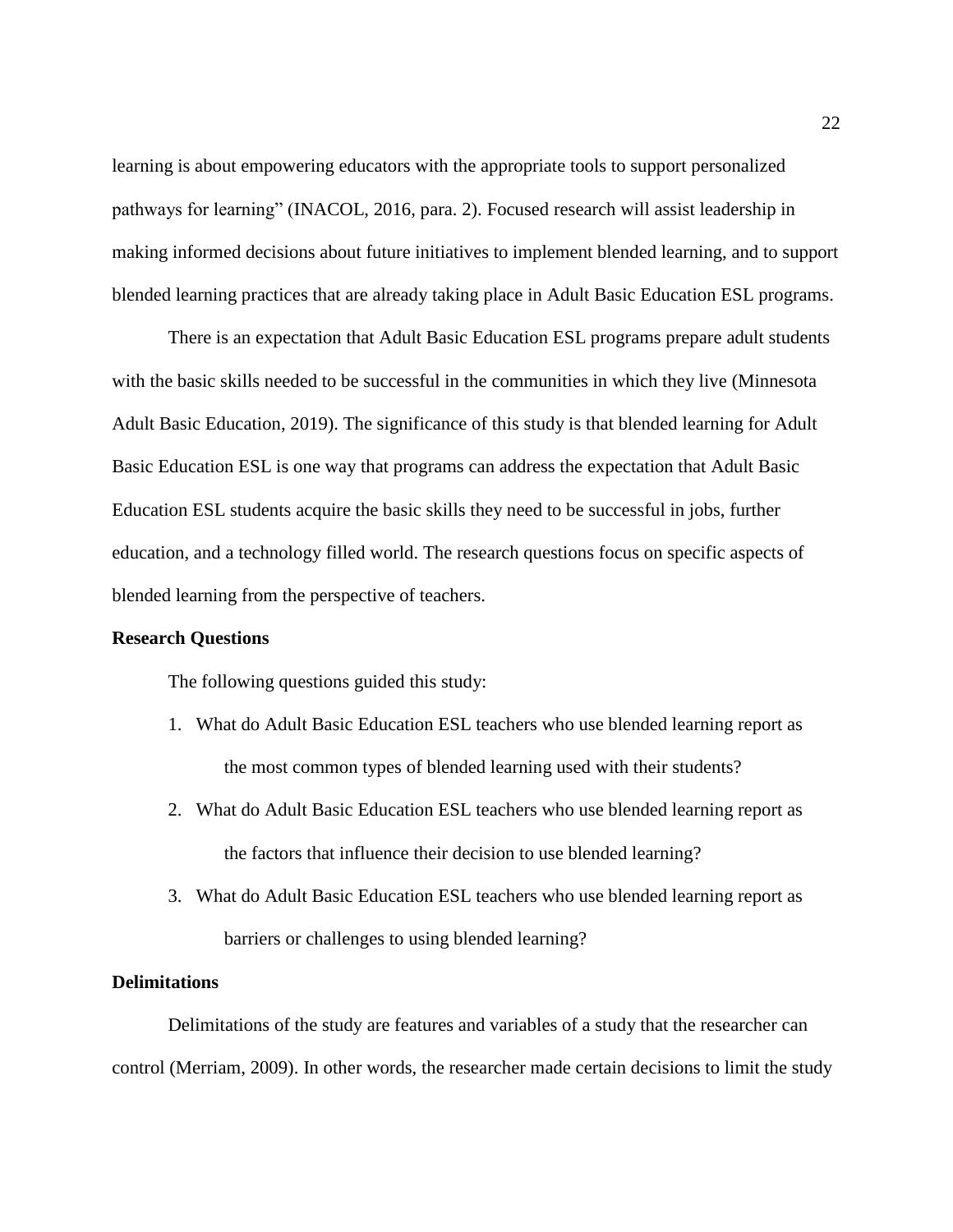in order to make it feasible and specific to the field of interest. This research study is limited in scope to a state in the Midwest of the United States of America. The location was further specified to: within a three-hour drive from a chosen large metropolitan area in the Midwest of the United States of America. Demographic information such as age, teaching experience, race, sex, gender, and workload were not considered in this study. Participants of this study were limited to Adult Basic Education ESL teachers in a state in the Midwest of the United States of America. Teachers who were teaching solely distance learning courses with no face-to-face component were not included. For the purpose of this study, participants were selected using a purposeful sample including the following criteria:

- 1. The participant held either a state teaching license or a master's degree at the time of the study.
- 2. The participant was teaching Adult Basic Education ESL in a state in the Midwest of the United States of America at the time of the study.
- 3. The participant was using blended learning as an instructional method with their Adult Basic Education ESL class at the time of the study.
- 4. The participant was available for an interview during the summer of 2018.
- 5. The participant was available to meet in person in a state in the Midwest of the United States of America.

#### **Assumptions of the Study**

The following statements are assumed to be true for the purposes of this study:

- 1. Participants answered the interview questions truthfully.
- 2. Blended learning is beneficial for language acquisition.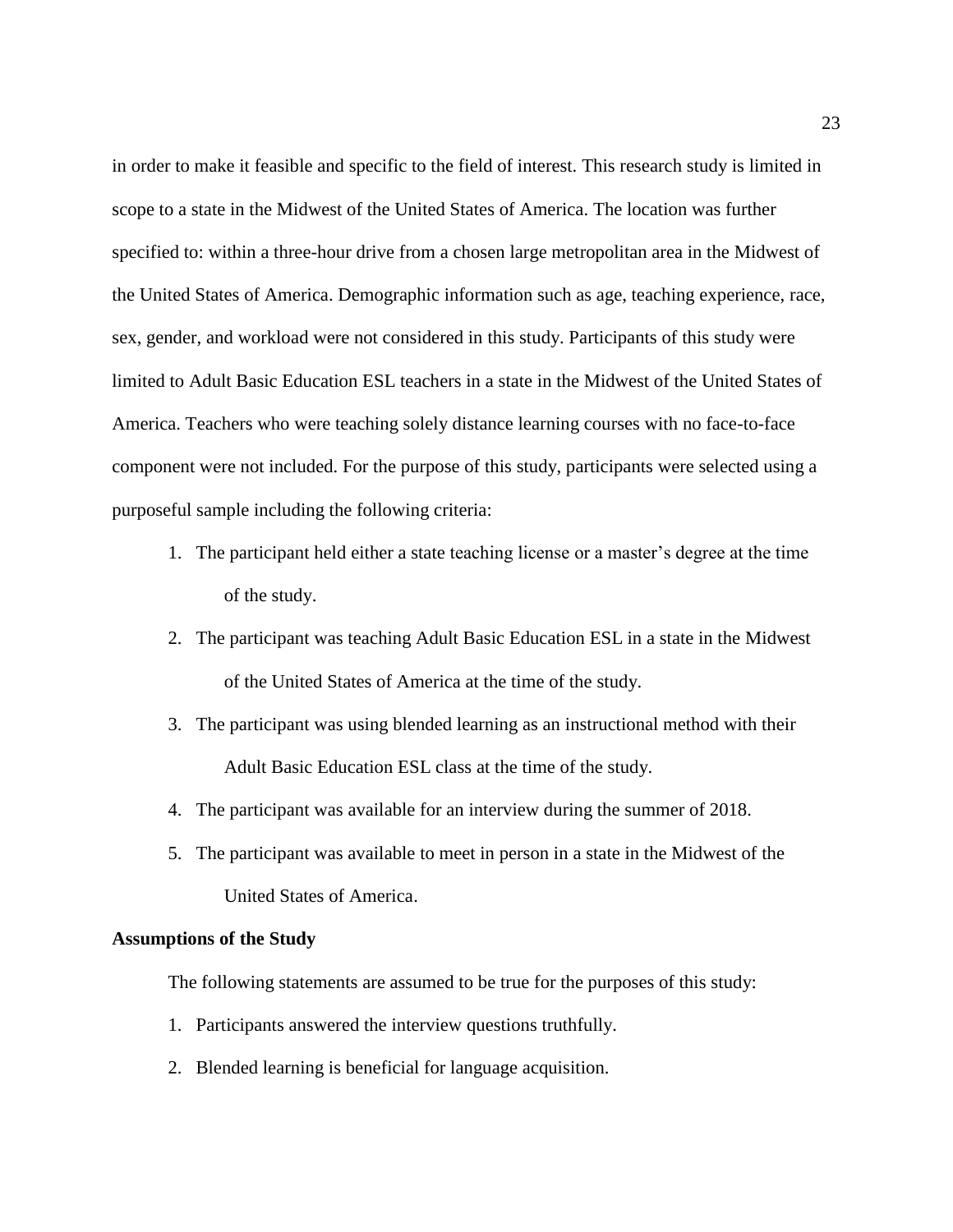3. Blended learning can be used to improve differentiation of class content.

- 4. Blended learning can be an effective tool for teaching adult learners.
- 5. Blended learning can be an effective tool for teaching English language learners.

#### **Definitions of Terms**

The purpose of the following definitions is to provide consistency and clarity to the study:

1. **Blended learning**: Blended learning is defined as "learning experiences that combine face-to-face and online instruction" (Graham, 2013, p. 335). Blended learning "provides a more personalized approach to learning, giving students control over time, place, path and pace of their learning" (Brooke, 2017, p.1). For the purposes of this study, in order to be considered blended the majority of the class period may occur face-to-face or the majority of the learning may take place online. As long as some amount of learning is taking place online and it is related to what is being learned face-to-face with a teacher, the class can be described as blended. Blended learning could be used for learning academic skills, computer-assisted language learning, digital literacy skills, or any of the other basic skills or topics offered within Adult Basic Education ESL. "Blended learning is not one thing. It comes in many shapes, flavors, and colors" (Graham, 2013, p. 96). A broad definition is employed in this study to explore all variations and innovations of blended learning currently occurring in Adult Basic Education ESL programs. There are versions of blended learning that are sometimes referred to as: "hybrid learning", "differentiated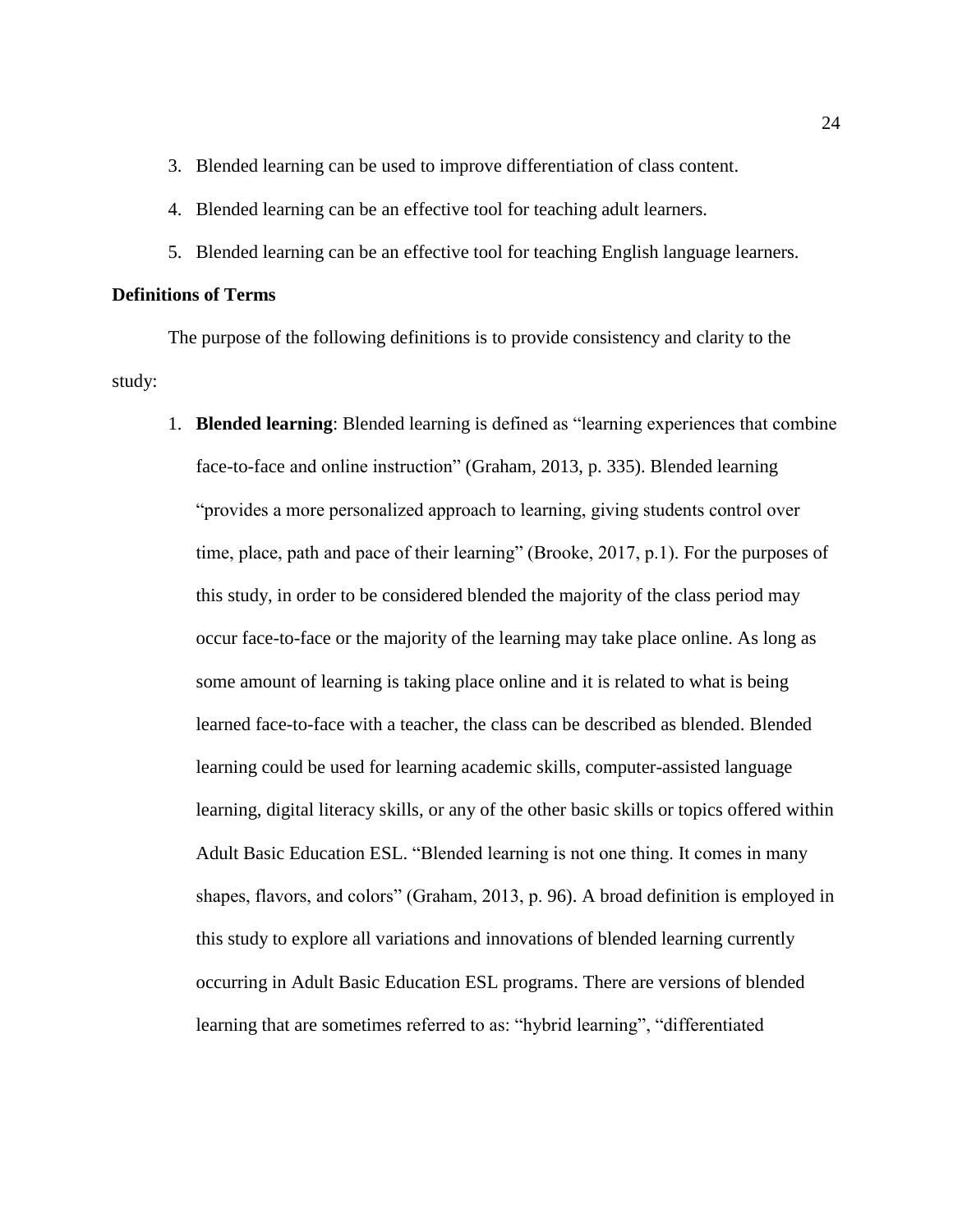instruction", or "computer-assisted language learning (CALL)" (Al-Awidi & Ismail, 2012; Distance Learning Policy, 2013; Graham, 2013).

- 2. **Community Education**: Community Education is part of public education in Minnesota and "has three goals: (1) to provide lifelong learning opportunities to all members of the community, (2) to promote and develop community support of the K-12 programs, (3) to build strong communities that allow citizens to achieve their greatest potential" (What is Community Education?, 2019, para. 4).
- 3. **Adult Basic Education**: "Adult Basic Education is an instructional program for the undereducated adult planned around those basic and specific skills most needed to help him or her to function adequately in society" (Legal Information Institute, 2017). Adult Basic Education is part of community education programming. Adult Basic Education is sometimes abbreviated to ABE. "The mission of Adult Basic Education in Minnesota is to provide adults with educational opportunities to acquire and improve their literacy skills necessary to become self-sufficient and to participate effectively as productive workers, family members, and citizens" (Overview of Adult Basic Education (ABE) in Minnesota, 2018, para. 1).
- 4. **English as a Second Language (ESL)**: ESL is used in Adult Basic Education to describe a course or a program designed specifically for the instruction of the English language to people who did not learn English as a native language (Overview of Adult Basic Education (ABE) in Minnesota, 2018). Some Adult Basic Education programs do not have ESL courses and some Adult Basic Education programs have programming and courses specifically designed for adults learning ESL (Minnesota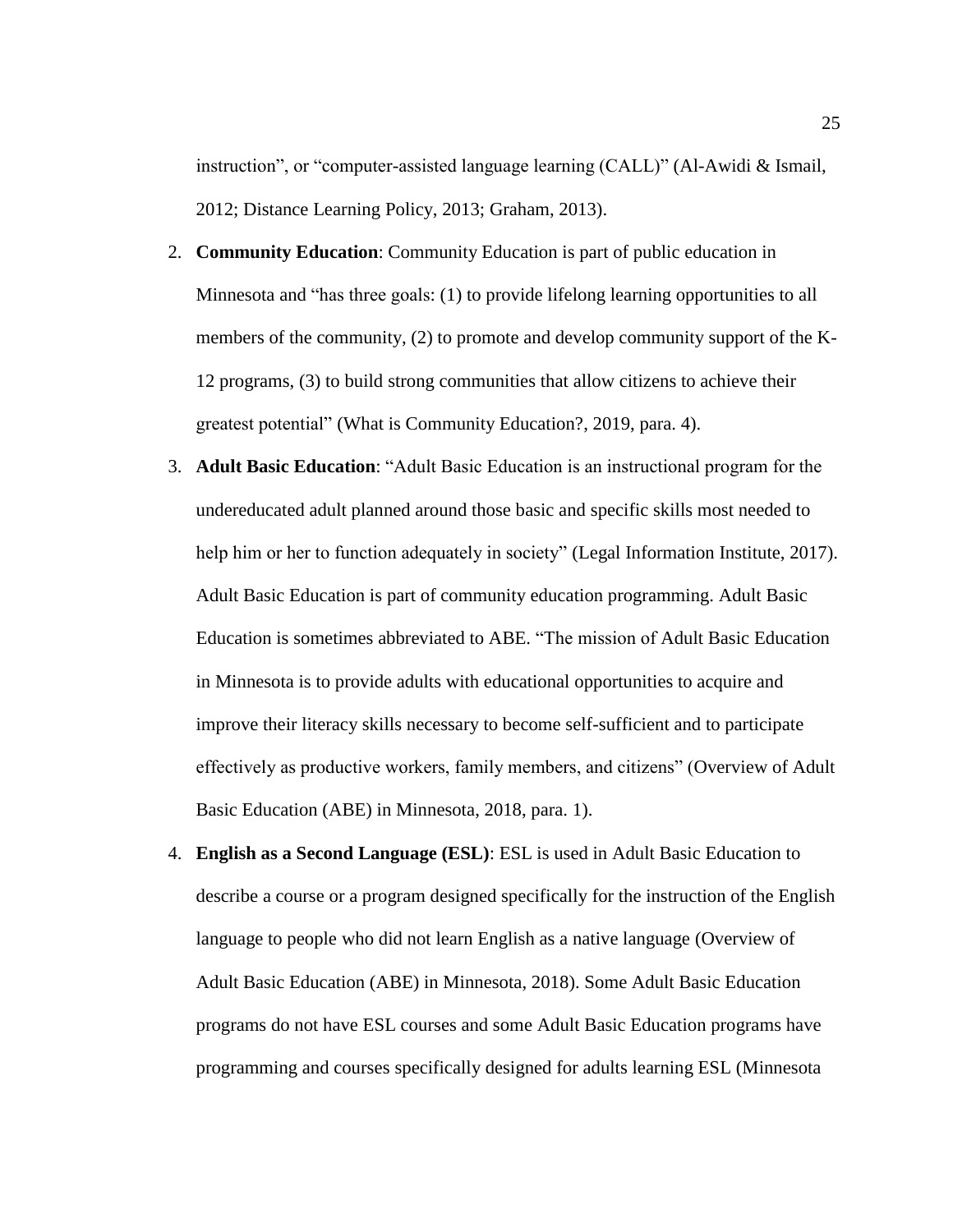Adult Basic Education, 2019). According to the Overview of Adult Basic Education (ABE) in Minnesota (2018), ESL is "instruction for learners whose native language is not English" (para. 2). For the purposes of this study, Adult Basic Education ESL is used to describe an ESL program within an Adult Basic Education program.

- 5. **English Language Learner (ELL)**: According to McFarland, Hussar, Wang, Xhang, Wang, Rathbun, Barmer, Cataldi, & Mann, (2018), an English language learner is a person "who has sufficient difficulty speaking, reading, writing, or understanding the English language to be denied the opportunity to learn successfully in classrooms where the language of instruction is English or to participate fully in the larger U.S. society" (p. 334).
- 6. **Leadership**: According to What is Educational Leadership? (2019), "Professionals working in educational leadership focus on improving educational programming. They hire and manage teachers and staff, prepare budgets, set curriculum standards and set school-wide policies. They might work on team building efforts or restructure the organization to affect necessary change" (para. 3). For the purposes of this study, leadership is used as a broad term that includes anyone in a leadership position given the power to make policy decisions for or within an Adult Basic Education ESL program. This includes administrators, directors, principals, lead teachers, technology leaders, and other stakeholders.
- 7. **Andragogy**: Andragogy is the pedagogy of adult learners (Knowles, 1973).
- 8. **General Educational Development (GED)**: According to the Overview of Adult Basic Education (ABE) in Minnesota (2018), the GED is a "National high school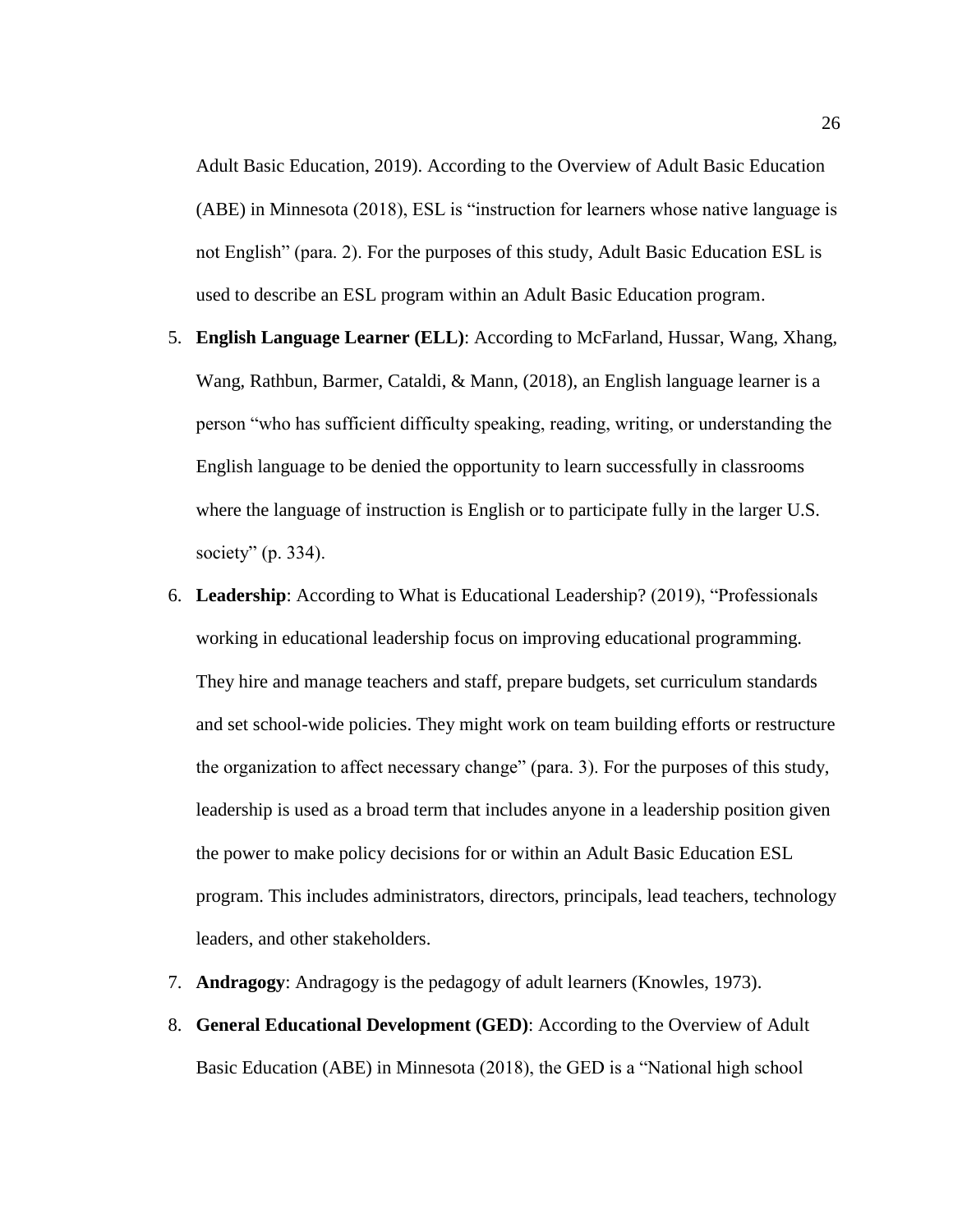equivalency assessment operated by GED Testing Service that includes a set of 4 tests: Math, Reasoning through Language Arts, Science, and Social Studies" (para. 2).

- 9. **Computer Assisted Language Learning (CALL)**: Computer assisted language learning is a phrase used to describe the use of computers or other technology tools to facilitate the learning of a language (Al-Awidi & Ismail, 2012; Moore, 2009; Pagel, Lambacher, & Reedy, 2015). Mobile Assisted Language Learning (MALL) is a category of CALL (Pagel et al., 2015).
- 10. **Information and Communication Technologies (ICTs)**: The use of different types of information and communication tools such as online conferencing, cellphone communication, email, computer programs, video, and other technology tools to enhance learning (Information and Communication Technology (ICT) in Education, 2018).
- 11. **Professional Development (PD)**: PD is training for staff related to a skill for the workplace (Minnesota ABE, 2009). The mission of PD from the Minnesota ABE professional development system (2009) is "to foster practitioner development and enhance the professionalism of Minnesota ABE" (para. 1).
- 12. **Public school**: According to McFarland et al. (2018), a public school is "a school or institution controlled and operated by publicly elected or appointed officials and deriving its primary support from public funds" (p.340). As part of public school, "Adult Basic Education (ABE) is available statewide at no cost to adult learners and is funded through the Minnesota Department of Education. Each year, more than 300 delivery sites serve approximately 66,000 adult students. About one-half of these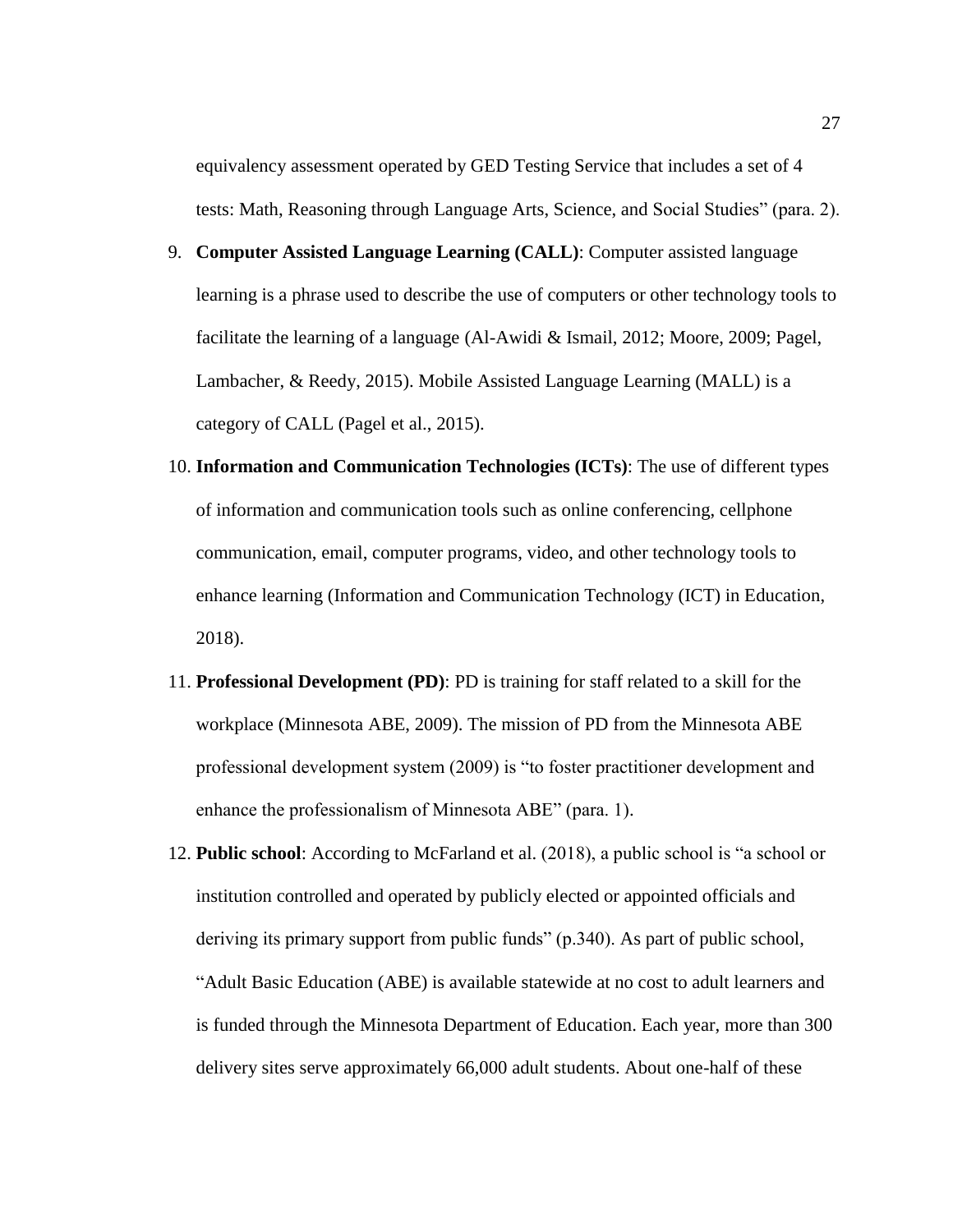students are enrolled in English Learner (EL) programs. Licensed teachers provide ABE instruction and are assisted by more than 1,400 trained volunteers." (para. 1, Adult Basic Education, 2019).

13. **Smartphone**: A smartphone is a cellphone with internet access (Raine & Perrin, 2017). According to Raine and Perrin (2017), "Americans are using their phones for a variety of nontraditional phone activities, such as looking for a job, finding a date or reading a book" (para. 5).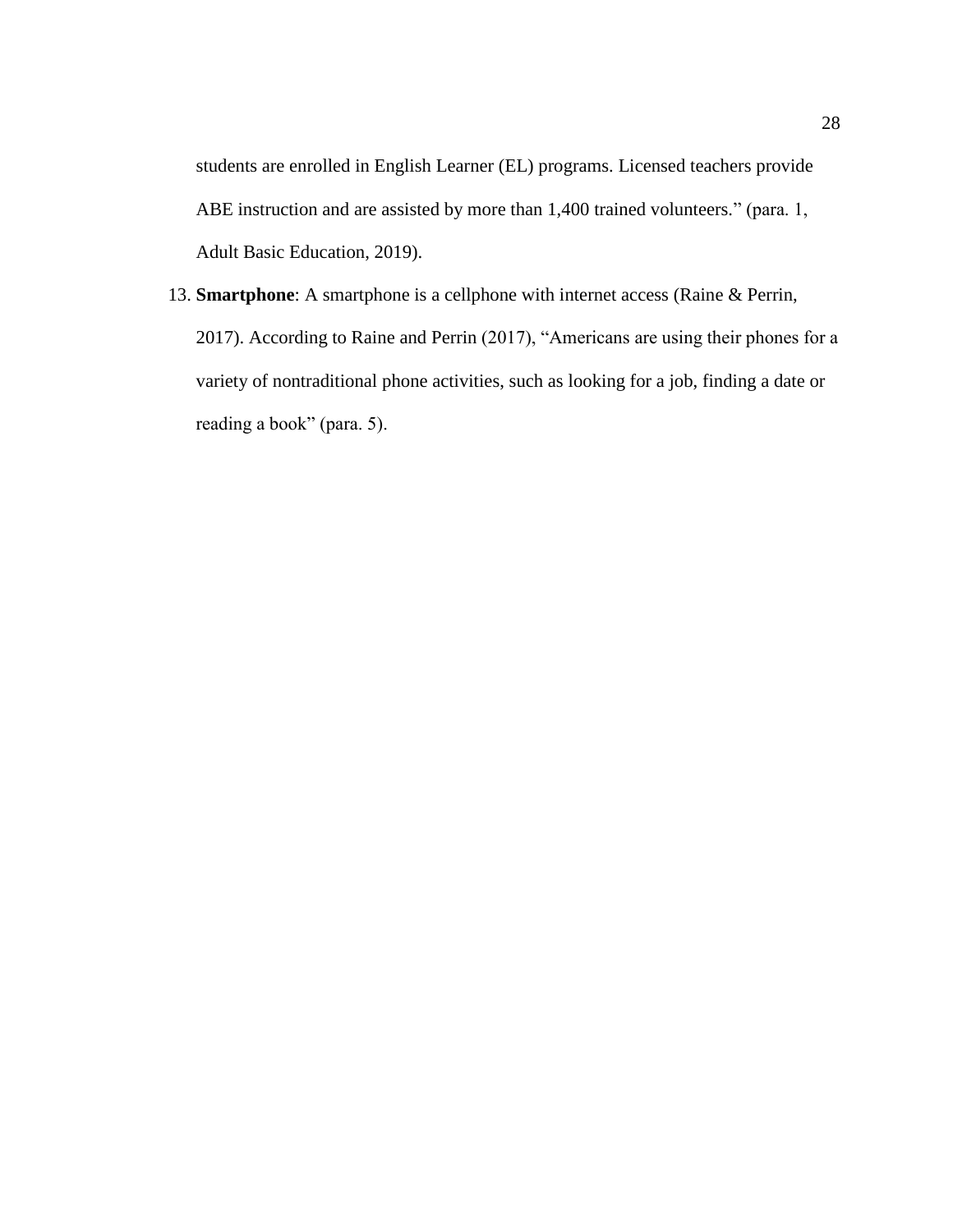#### **Chapter II: Literature Review**

This study focuses on blended learning as it relates to Adult Basic Education English as a Second Language (ESL) programs. The purpose of the literature review is to uncover connections between the development of technology in education, how blended learning has emerged in education, how it relates to adult learning theory and English language learning and the role of leadership in making decisions about blended learning in Adult Basic Education programs. At the time of this study, blended learning was increasingly being used in education, yet there was not consensus among researchers on a single definition of the term blended learning. Graham (2013) explained that, "despite current popularity of the term, it is defined with considerable variation across institutional contexts" and "the fact is that the landscape of [blended learning] is still evolving rapidly" (p.333). For the purposes of this study, blended learning is defined as "learning experiences that combine face-to-face and online instruction" (Graham, 2013, p. 335).

Blended learning is a term that has mostly been used in higher education and business contexts, but in the modern age it encompasses uses of online technology in kindergarten through twelfth grade (K-12) educational contexts (Graham, 2013). A goal of this research study was to expand those educational contexts to include Adult Basic Education ESL programs as well. Burnett (2015) added,

In contemporary society, [information and communication technology] has been integrated into several aspects of education, as in the daily life of each person. Significant advances in [information and communication technology] have resulted in innovative reforms, in English learning and teaching. (p.1)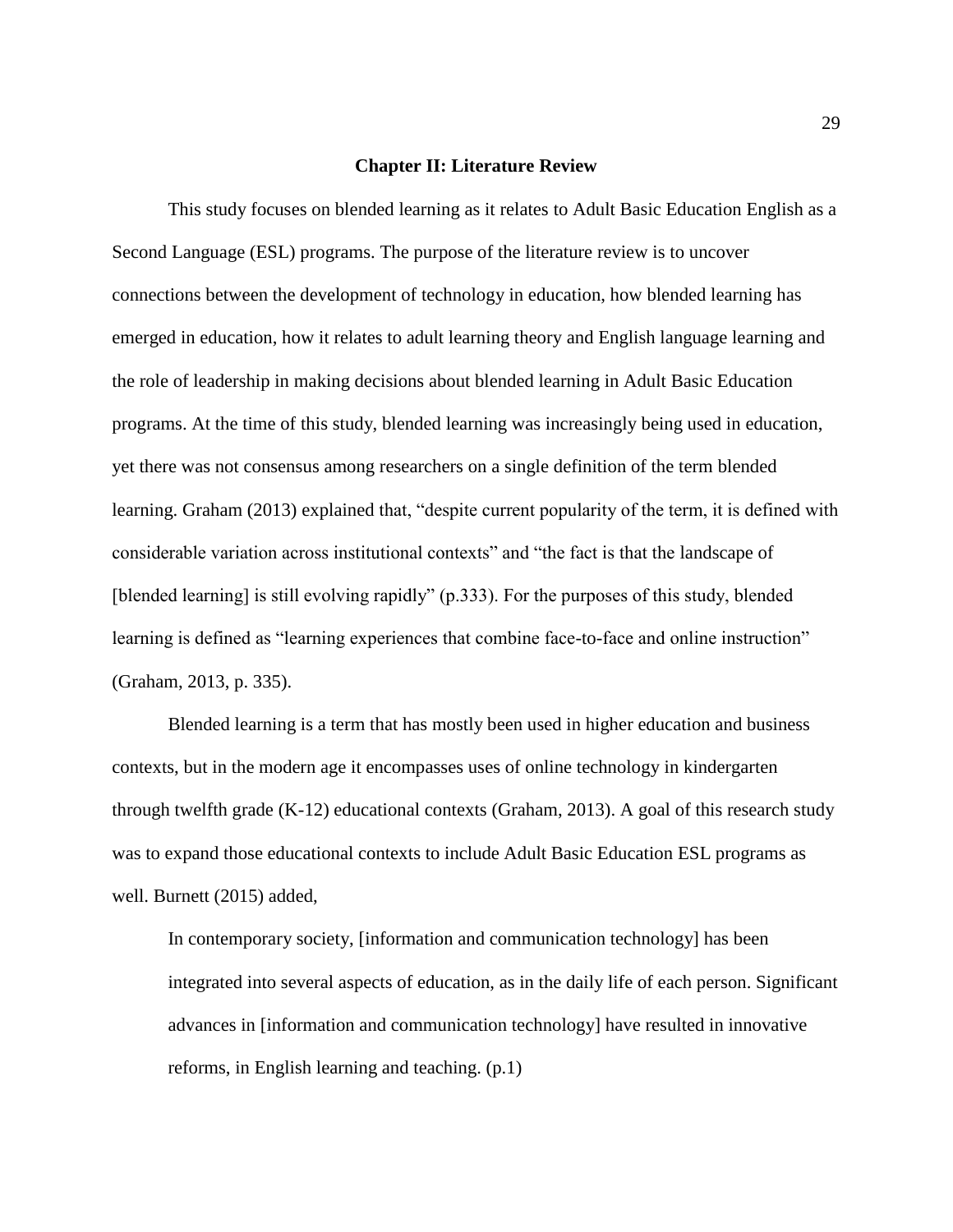Research on blended learning has been focused on higher education and the K-12 educational context with a lack of research focusing specifically on the topic of blended learning in Adult Basic Education ESL programs (Bowman, 2010; Hanna, 2000; Hathorn & Hathorn, 2010; Holcomb, Castek, & Johnson, 2007; Leung, 2003; McFarland et al., 2018; Rudolph, 2016; Staker & Horn, 2012; Stonehocker, 2017).

The literature review connects relevant studies that are related to data gathered in this study: teachers' perceptions of blended learning use in Adult Basic Education ESL programs. The literature review focuses on four major themes: technology in education, blended learning, adult learners, and teacher perceptions. Research related to English language learning and the role of leadership are interwoven throughout the review of literature.

#### **Technology in Education**

The use of the internet has been common in educational institutions since the 1990s (Leung, 2003). As stated by Burnett (2015), "As a consequence of globalization, the world today functions as a homogenous entity because of the communicative capabilities provided by technology" (p.8). In other words, technology has spread across the world and the internet is being used constantly, especially with the rise of smartphone use (Burnett, 2015; Raine & Perrin, 2017). According to research conducted by the Pew Research Center, Raine and Perrin (2017), 77 percent of U.S. adults own a smartphone. Additionally, "globalization and technology are remaking [the] economy" and Adult Basic Education programs are, "constantly adapting to meet the changing needs of workers and employers alike" (Minnesota Adult Basic Education report, 2019, para. 2-3). According to Burnett (2015), "In every society, education plays an important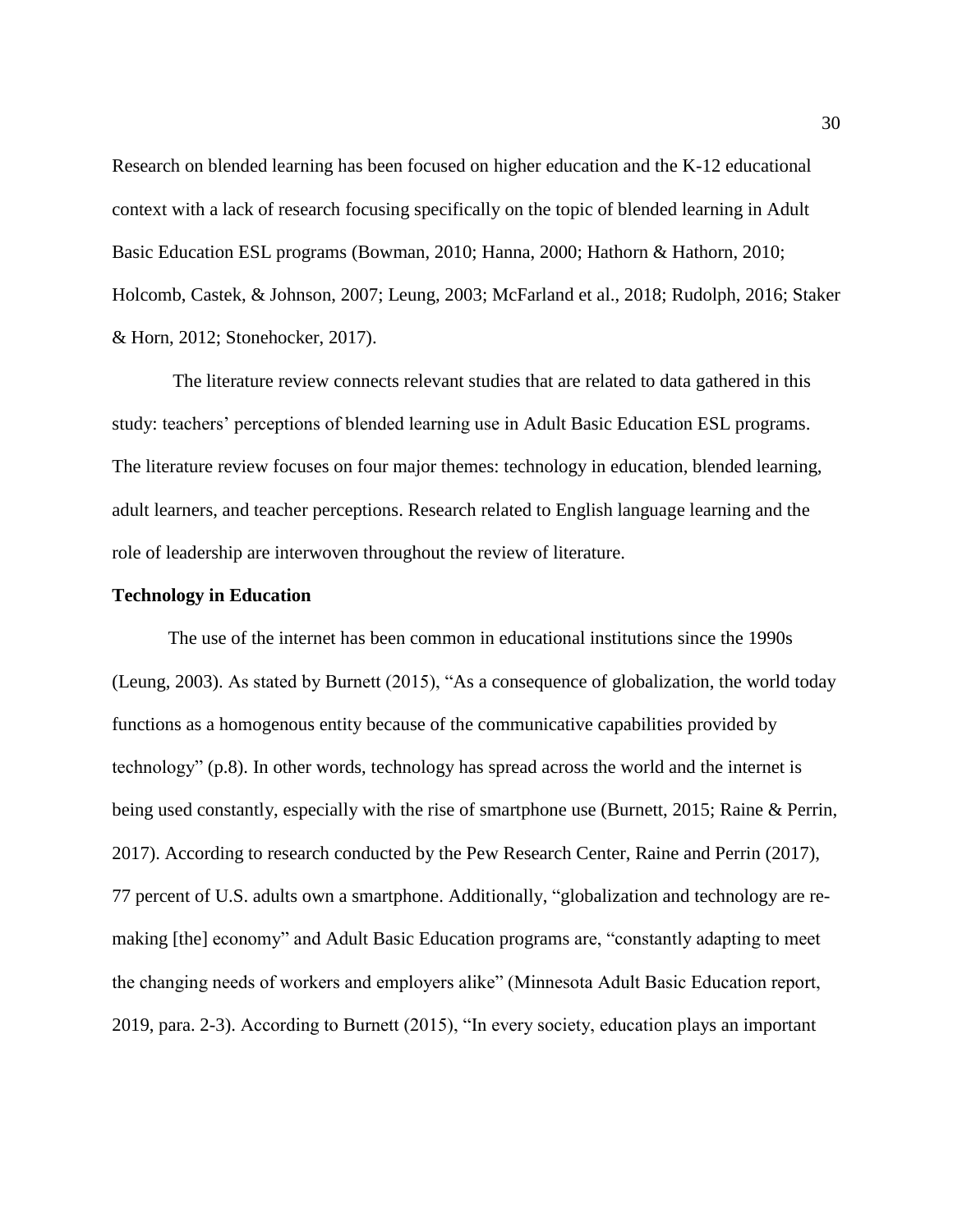role in social and economic transformation; it equips learners with the necessary social and intellectual skills that enable them to be self-reliant and effective members of society" (p.5).

Literacy has been evolving with the increase of online technology in the world (Holcomb, Castek, & Johnson, 2007). Literacy now includes not only the ability to read and write, but the ability to search, find, and share information on the internet (Holcomb et al., 2007). Technology in education has come to mean access to and the understanding of, the internet and the use of online educational tools (Tuckett, 2012). More recently blended learning has emerged as a way to use the internet as a tool for integrating online content with traditional classroom content. Dunn (2011) stated, "Blended learning environments are becoming more common at the postsecondary level, some degrees and certifications are now available only through distance learning, and corporations are using online courses for professional development" (p.62).

Tuckett (2012) postulated that educational systems have the responsibility to employ the internet in all content areas. For example, a communications course or lesson should include interactions on the internet. Paying attention to content and communication outside of the classroom is crucial to ensuring that students are progressing with the times (Tuckett, 2012). As reported by Dunn (2011), "Students today are electronically connected, and they expect their learning to be connected as well" (p.60). College students, for example, expect an online component of their courses (Dunn, 2011). Furthermore, Burnett (2015) explained that "in this time of web and computer technology, adult learners are increasingly becoming involved in vocational learning and lifelong education" (p.12). "Minnesota's ABE system forges new partnerships with local employers, community and technical colleges, and community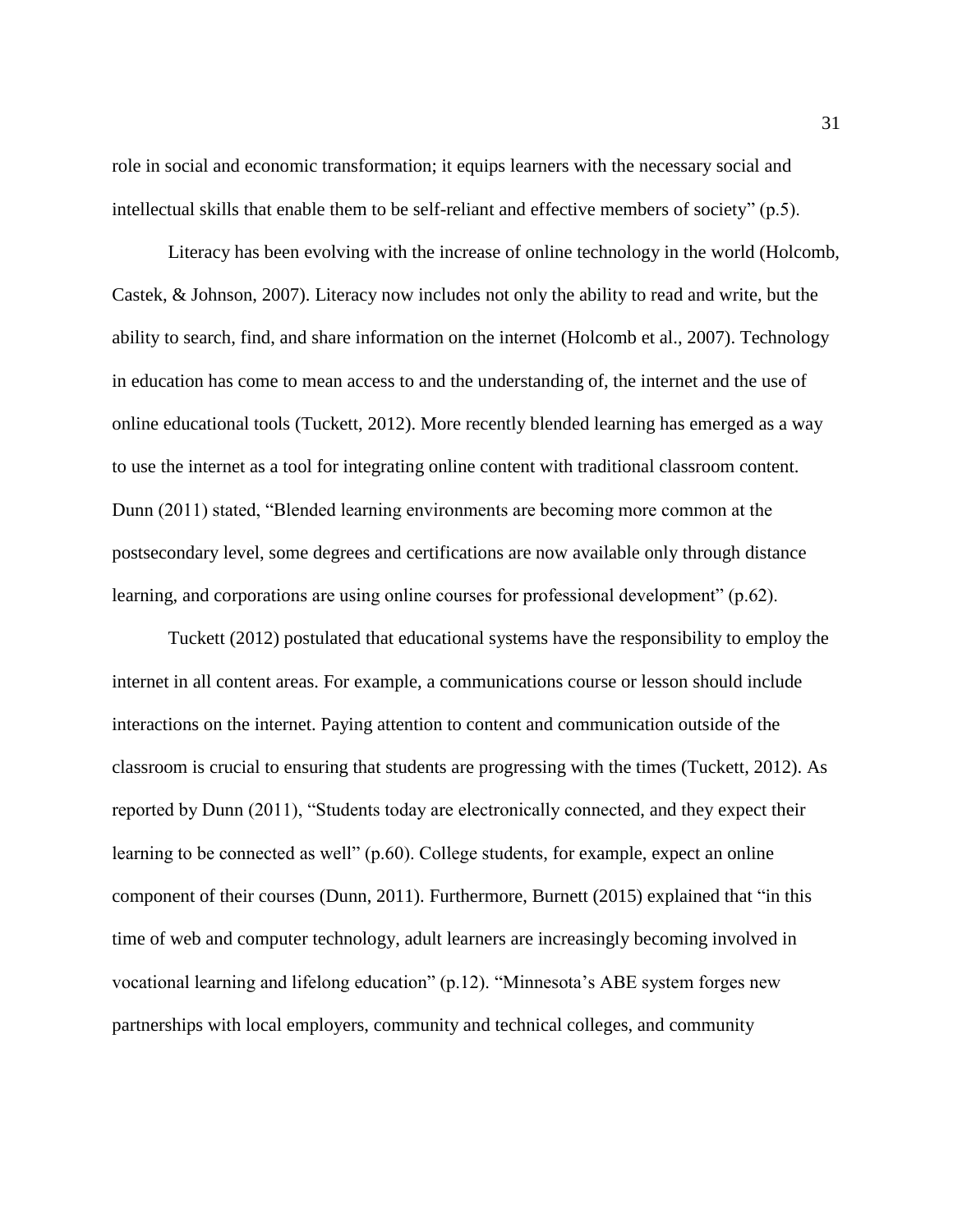organizations to support the varied needs of adult learners" (Minnesota Adult Basic Education report, 2019, para. 3).

Even though, online technology has the potential to better suit students' needs, in some cases it was not being implemented or it was not being implemented effectively (Dunn, 2011) and although educators have been enthusiastic about online technology in the 20th and 21st century, Jonassen (2013) believed that online technology was failing to provide students with a well-rounded education. For example, there are courses prepackaged through programs with no need for a human teacher. Online technology is meant to support not replace teaching, as Jonassen (2013), stated:

Educators who seek to transform education, to recognize its fundamental goals and values, can emancipate learners from the obligation to regurgitate that which has no relevance to them, to empower them to reflect on and represent what is important to them. Technology can support that goal. (p.109)

Even with the increased importance placed on online technology use, Conole (2008) claimed that face-to-face support is a necessary element along with online education. According to Conole (2008), online technology use in classrooms was shifting from "passive to interactive" (p.136). Conole (2008) stated:

The environment students are working in is complex and multifaceted; technology is at the heart of all aspects of their lives  $-$  a key question for institutions is whether institutional infrastructures match students' own rich technology-enhanced environment, and perhaps for importantly, whether courses are designed and delivered with these external influences in mind. (p.136)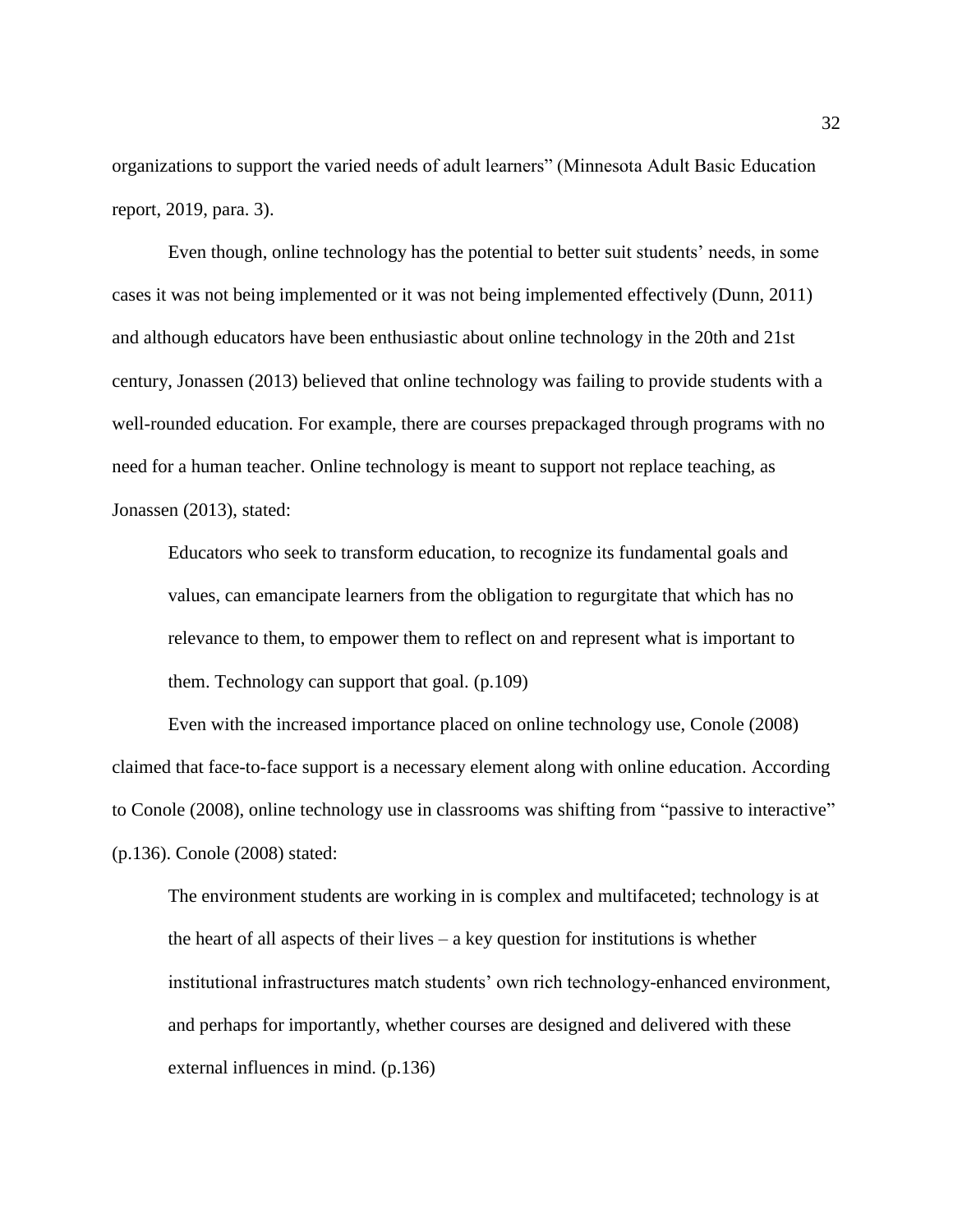Jonassen (2013) provided a proposal for how online technology can facilitate learning. According to Jonassen (2013), online technology has the potential to dramatically transform traditional education for the better. In order to empower students with technology in education, the internet must be used, not just as a static reflection of coursework, but as a tool for reflection and critical thinking. Only then will student engagement increase and lead to educational transformation using computers and the internet (Jonassen, 2013).

**Technology and student learning.** Researchers have found high potential for online technology to have a positive impact on student learning (Cain & Pitre, 2008; Dunn, 2011; Jonassen, 2013; Pagel et al., 2015). The potential benefits to students' learning were explained in Jonassen (2013): "When learners use technologies to represent what they know, they are learning *with* technologies rather than *from* technologies" and "the result of this intellectual partnership is that the whole of learning becomes greater than the potential of learner and computer alone" (p.106).

Another study of how online technology contributes to specific student learning outcomes was conducted by Cain and Pitre (2008). The findings of their study described how computer mediated learning tools aided students in their learning processes. These tools can be used to enhance discussion and collaboration (Cain & Pitre, 2018). Furthermore, Cain and Pitre (2008) declared that:

Technology based learning resources provide important support in the classroom and complement what is being taught. Teachers should utilize technology-based resources to help learners be creators of knowledge through information research and content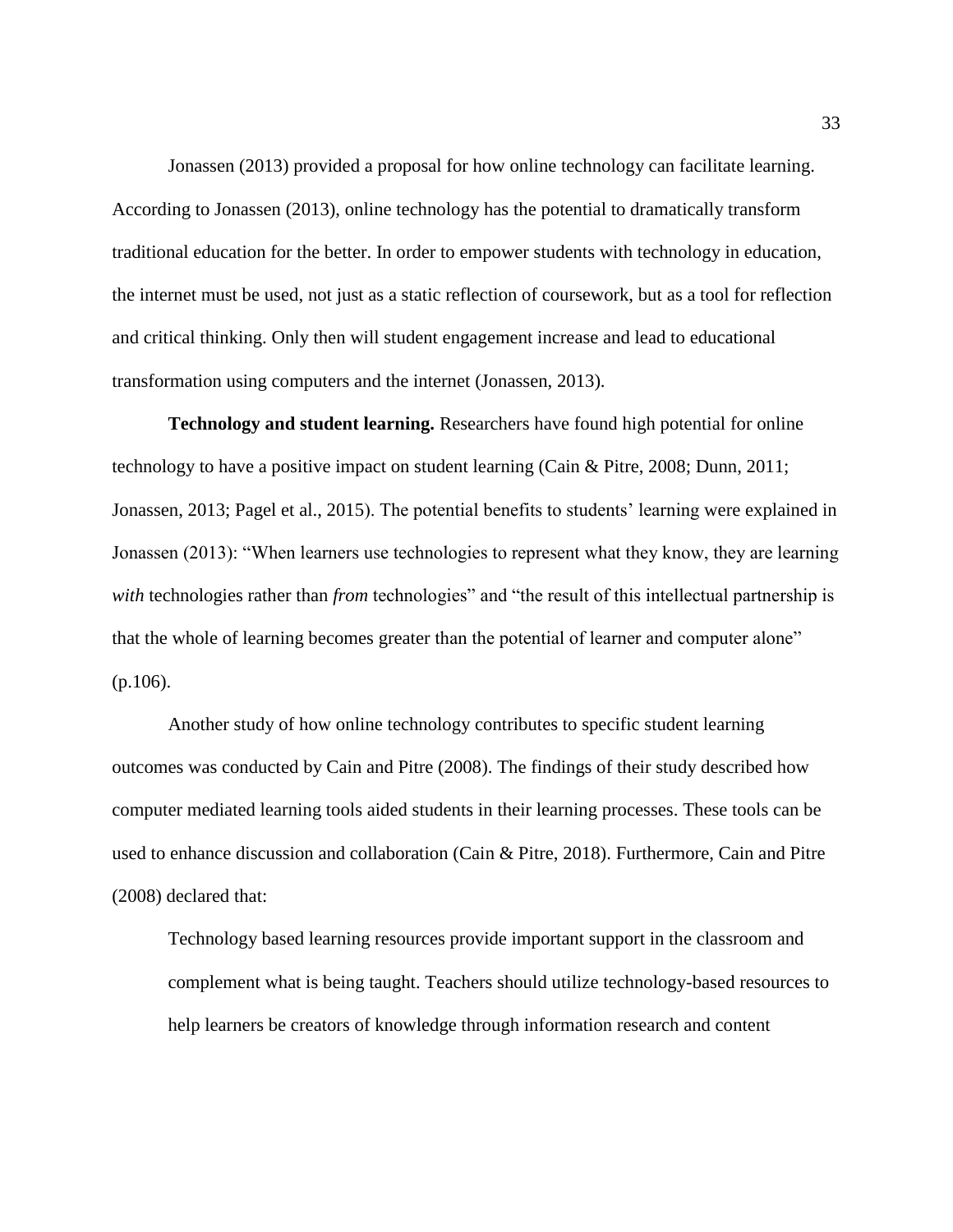evaluation. These types of skills assist learners in becoming critical explorers rather than passive observers. (p.42)

Watson (2008) also affirmed that though there was no predetermined optimal use for technology in the classroom, eventually online technology would be a common and fundamental part of education. The goal of which, according to Watson (2008), should be to encourage students to be active learners and interactive with the course material. Courses using online technology could be anywhere on a continuum from mostly online learning with very little faceto-face interaction to predominantly face-to-face interaction and limited online activities (Watson, 2008, p.6). Some examples are outlined in Watson (2008) such as: the virtual high school of Cincinnati public schools. In this virtual high school, the students came to school and went to the computer lab where they studied on the computer with the option of interacting with a qualified teacher who was standing by and available for student questions. The course content was highly personalized to each student and each student was provided individual attention from a teacher when needed. The students were also expected to study at home (Watson, 2008).

Another example from Watson (2008) was taken from Odyssey charter schools in Nevada where students participated in courses completely online, but were required to attend the school building at least once a week. During this time the students could pose questions to the teacher and receive one-on-one attention (Watson, 2008).

Online technology can be used in a variety of ways to supplement face-to-face instruction for students to work individually during class hours, to work outside of class hours, for more indepth instruction of the material, or a variety of other combinations of traditional learning and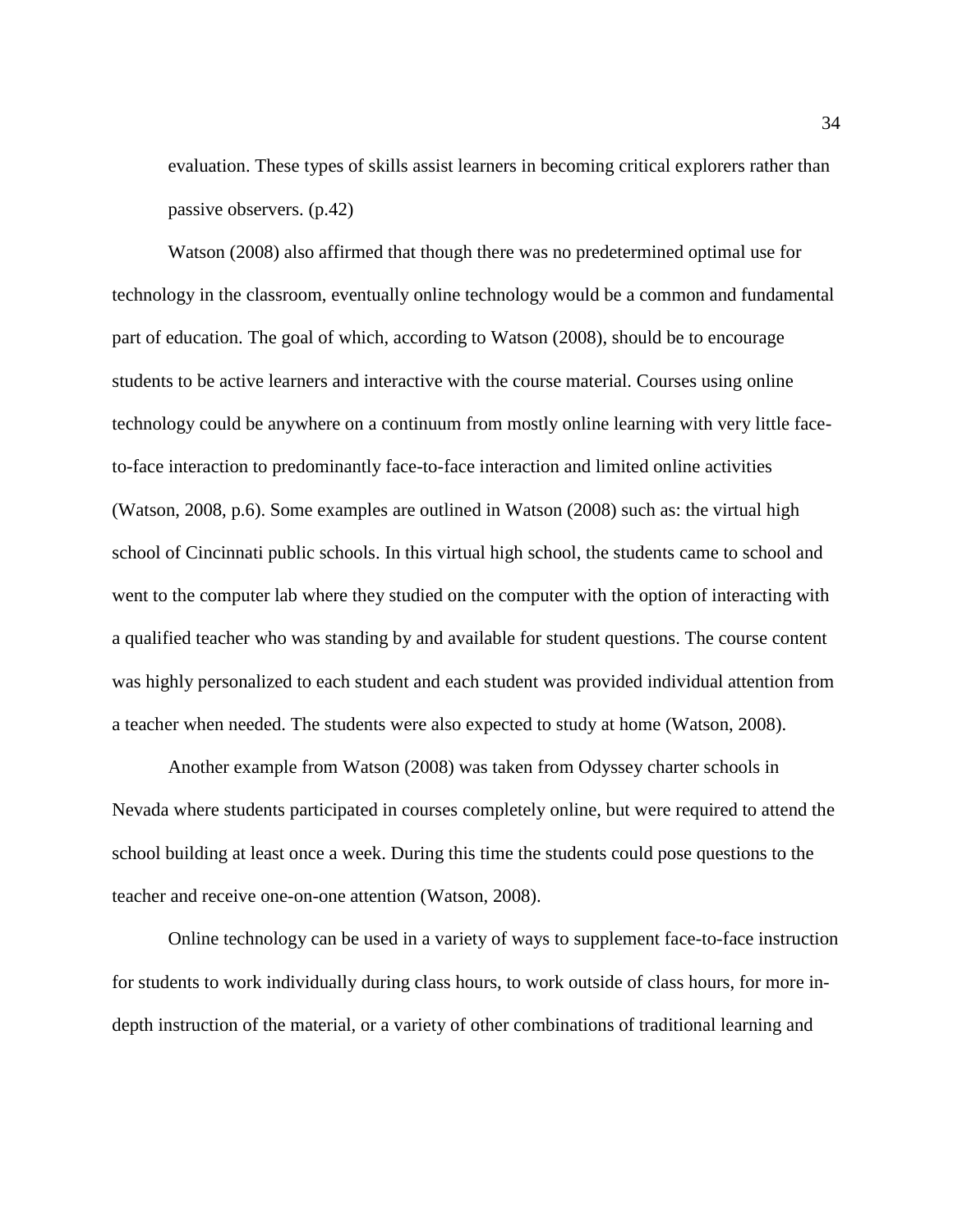online technology integration (Rosen & Stewart, 2015; Watson, 2008). Even the use of video games has been shown to have a positive impact on student learning (Gee, 2013).

**Technology and language learning.** In a study by Conole (2008), fourteen language learning students were interviewed about their use and perceptions of online technologies. The conclusion was that "students are using technologies to support all aspects of their learning processes" (p.138). Conole (2008) "found that students used the web extensively to extend their understanding of concepts and supplement course material" (p.131). The implication of which, according to Conole (2008), was that the design of learning activities needed a "radical rethinking" to include internet technology rich educational environments and support for teacher implementation strategies (p.137).

Pagel, et al. (2015) examined teacher perceptions of computer assisted language learning tools in their teaching of English as a foreign language. Data were gathered from English language instructors abroad with teaching locations spanning from Europe to Asia. Results showed that teachers perceived the use of online technology as beneficial to their students' English language acquisition and reported a preference for the use of computer-assisted language learning over traditional methods of instruction (Pagel et al., 2015).

According to Beeghly (2005), online discussion groups were especially beneficial for quieter students or students whose first language was not English because the students were provided more time to consider an answer and edit the answer before engaging in the class discussion. Based on a study by Hlas, Schuh, and Alessi (2008), online technology leveled the playing field for native and non-native English speakers due to a non-traditional learning environment online. According to Hlas et al. (2008), non-native English speakers did not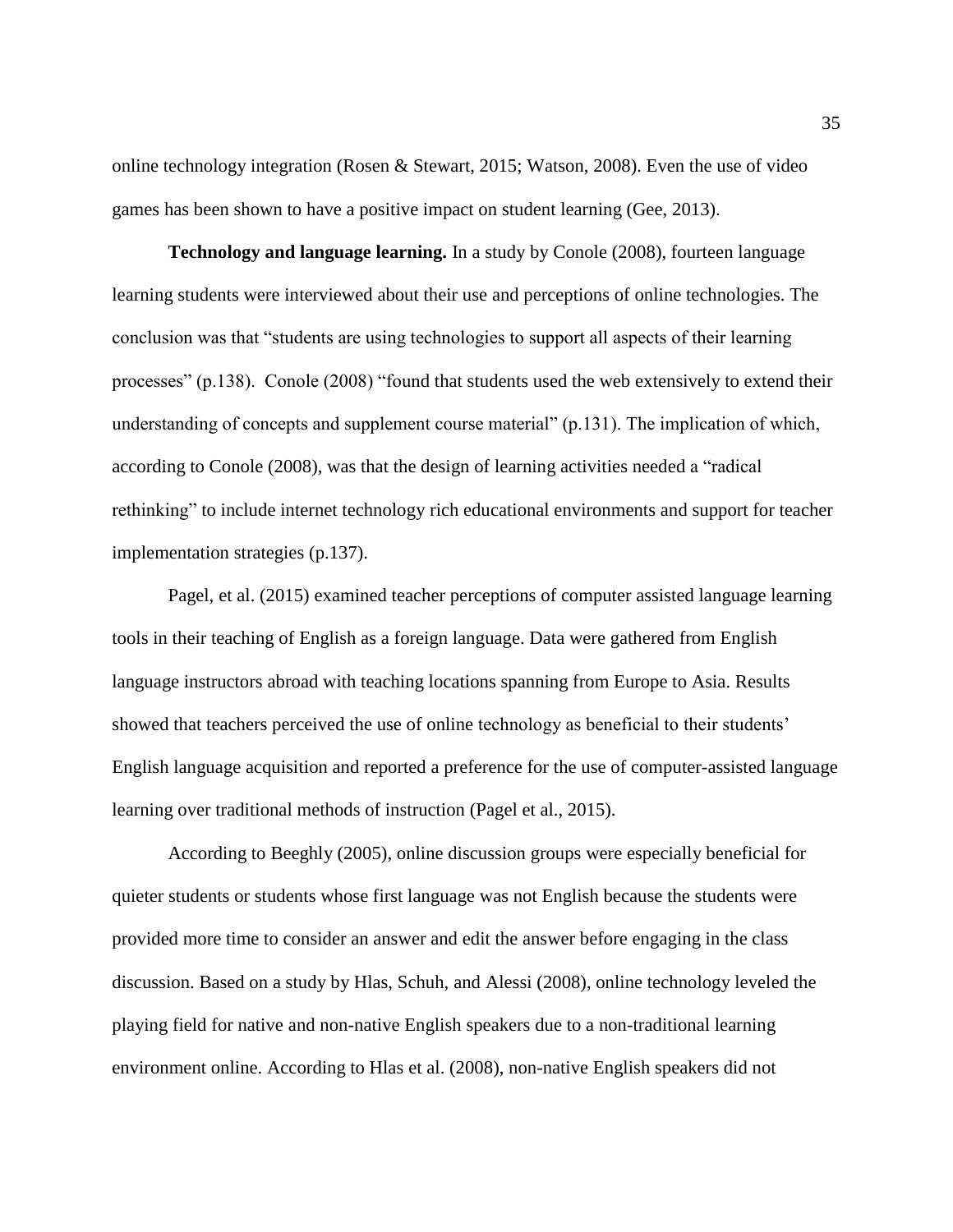experience as much pressure in an online environment as in the traditional classroom environment because there was time to consider, type, reconsider, and edit their comment before submitting it to the rest of the class. According to Hlas et al. (2008), the non-native English speakers felt more pressure in a traditional classroom environment because of the expectation of an immediate response with a teacher and classmates looking on. Online content was also beneficial to native speakers because they had an alternative learning environment that encouraged them to be engaged equally (Hlas et al., 2008). All students, non-native or native English speakers could share their ideas on discussion boards, in chat rooms, or a variety of other online forums (Hlas et al., 2008). In other words, "the dominant roles that may take shape based on language background, gender, race, religion and the like are muted online, creating an alternative, possibly more equal, playing field for education" (Hlas et al., 2008, p.337).

### **Blended Learning**

"Research related to BL [Blended Learning] is relatively undeveloped compared to research in distance and traditional learning environments" (Graham, 2013, p. 338). Blended learning involves more than a substitution of content from face-to-face to online, as is the case in a purely distance learning course (Murray, 2019). Murry (2019) explained that,

Blended learning is more than simply replacing lectures and books with web-based technology. If you follow the [SAMR model](https://www.commonsensemedia.org/videos/introduction-to-the-samr-model)**,** this type of substitution is the lowest level of the pyramid. When technology is mixed agilely with traditional teaching methods to deliver a more rigorous, more purpose-built program, it moves your class to the top SAMR levels - Modification and Redefinition - by replacing less-effective approaches (like pictures) with more-authentic methods (like a virtual visit to a zoo). (para. 3)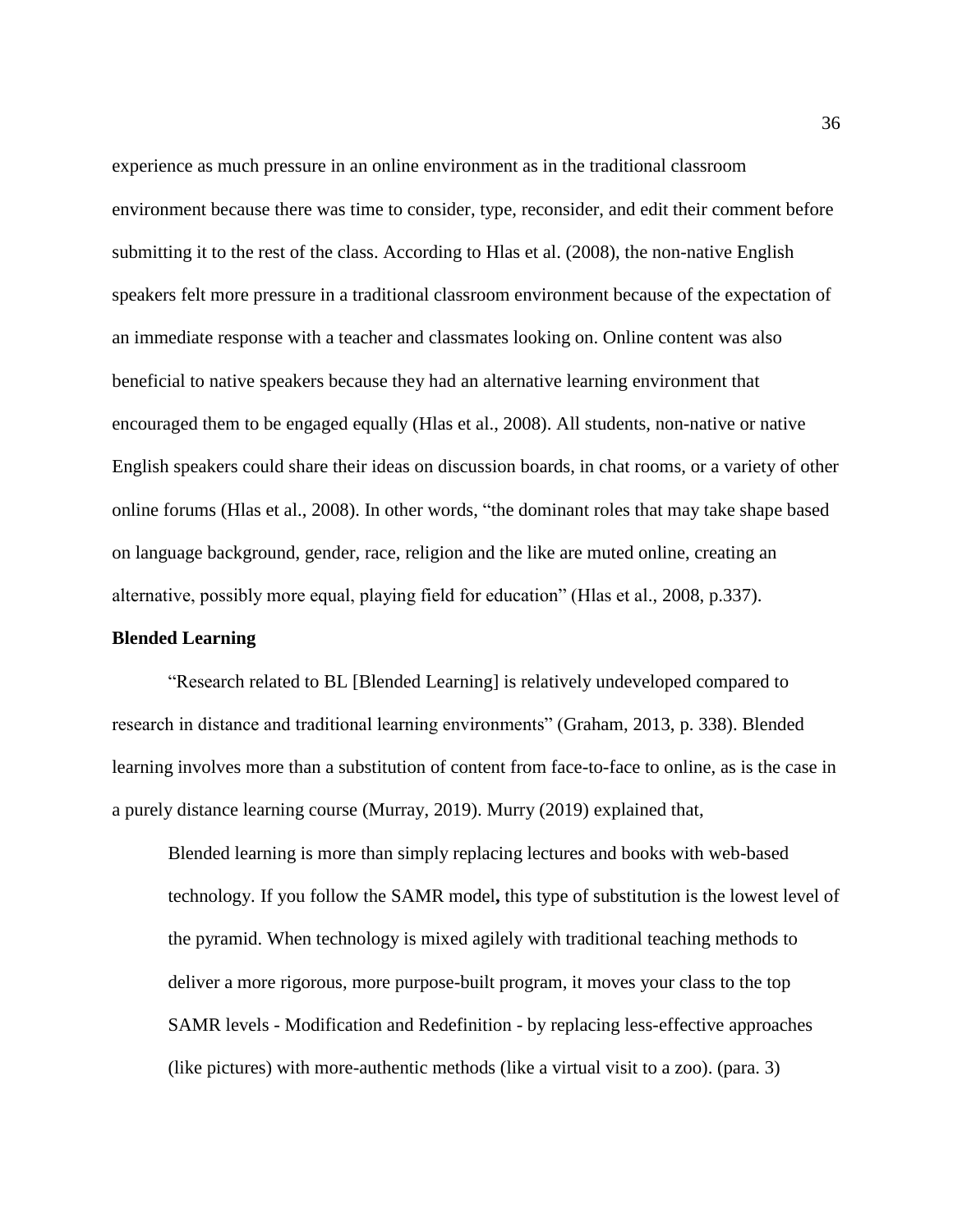According to Stacker and Horn (2012), "Blended learning is a formal education program in which a student learns at least in part through online delivery of content and instruction with some element of student control over time, place, path, and/or pace and at least in part at a supervised brick-and-mortar location away from home" (p.3). Online learning provides a platform for all individuals to learn and share on their own time and place (Staker & Horn, 2012). More specifically blended learning can be used in multiple different ways to personalize and streamline course content for more optimal learning (Staker & Horn, 2012). There are many different definitions of blended learning, but according to Graham (2013), "The most common use of the term [blended learning] denotes a combination of face-to-face and online learning" (p.334). For the purposes of this study, this general definition of blended learning from Graham (2013) was employed. "Blended learning is not one thing. It comes in many shapes, flavors, and colors" (Graham, 2013, p. 96). Instead of using one model of instruction, blended learning encompasses traditional classroom instruction, hybrid instruction and distance learning (Graham, 2013). A blended learning classroom may include a wide variety of traditional learning activities as well as an assortment of online technology tools to enhance instruction such as computer assisted language learning tools, digital literacy programming, and technology tools for developing basic academic skills (Graham, 2013).

According to Brooke (2017), "The foundation of blended learning remains firmly rooted in the concept of empowering teachers to provide personalized and mastery-based instruction" (p.1). Brooke (2017) discussed four blended learning models including; the rotation model, the flex mode, the a la carte model, and the enriched virtual model. The rotation models involve moving around a classroom or a school during a class period (Brooke, 2017). Students can move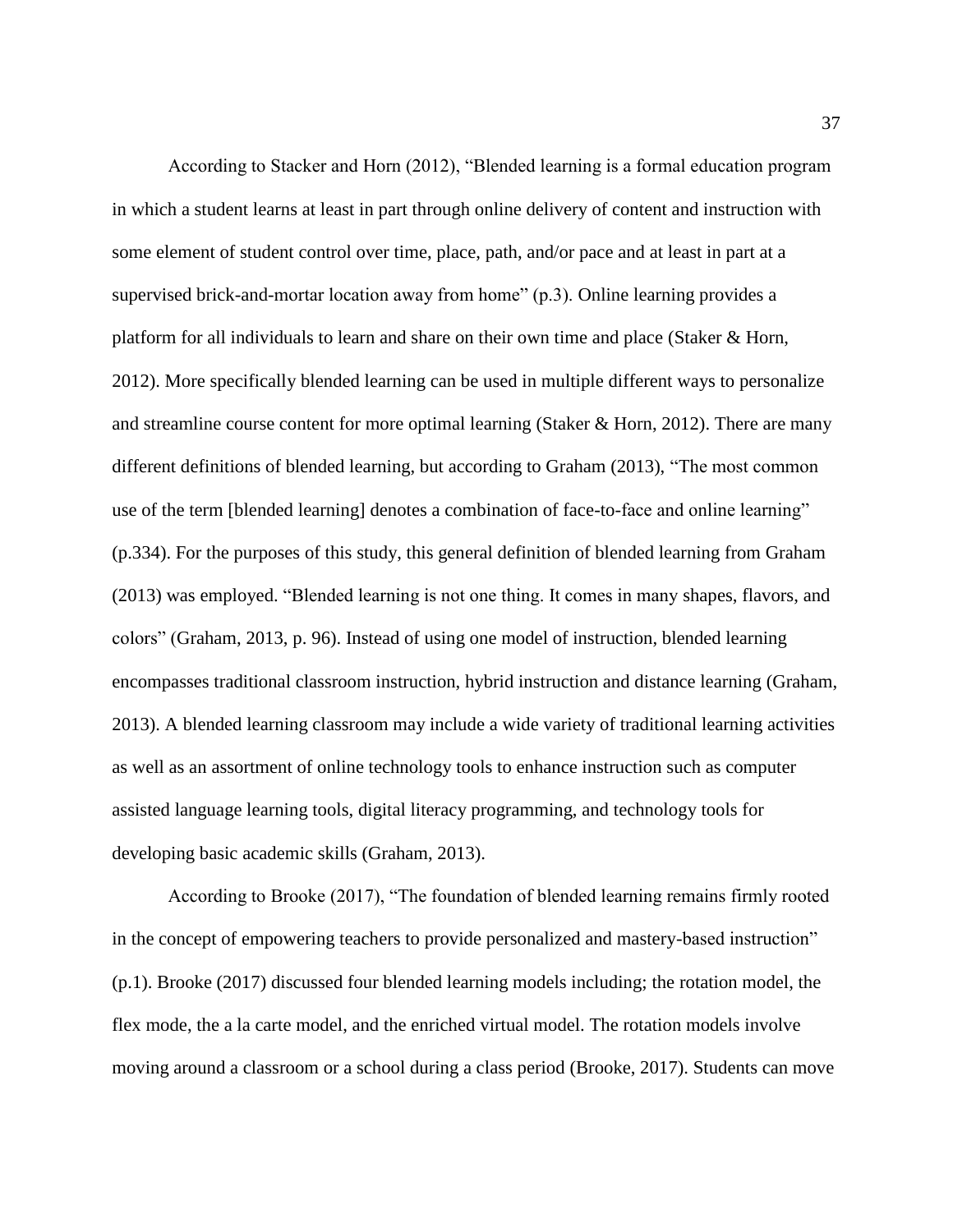from computers or other online technology learning settings to face-to-face instruction at their desks with whole group instruction, small group work, or individual work (Brooke, 2017). There are different types of rotation models such as the station rotation, individual rotation, and lab rotation models (Brooke, 2017). Brooke (2017) used the Clayton Christensen Institute to inform definitions of rotation models. In a station rotation, students rotate between a set of planned activities, one or more of which include computer or internet technology (Brooke, 2017). The individual rotation model is similar to the station rotation model except that the activities are planned according to the needs of individual students (Brooke, 2017). The lab rotation is a rotation between the classroom and the computer lab (Brooke, 2017). In the flipped classroom model, students learn course content via the internet outside of class and practice what they learned during class with in class assignments (Brooke, 2017). The flex model of blended learning includes flexible learning paths based on individual student needs and interests (Brooke, 2017). With the a la carte model, or self-blend model, students can access all course content online and go as in-depth into each topic as their interest takes them (Brooke, 2017). In this model, the teacher is present for answering questions and assisting with the use of online technology (Brooke, 2017). Lastly, the enriched virtual model, or distance learning model, is similar to the flipped classroom except the content is learned in a traditional class and practice is completed using online technology outside of class (Brooke, 2017).

One example of an internet technology tool used in blended learning is an online discussion group (Beeghly, 2005). Beeghly (2005) explained that the use of online discussion groups can be a tool for learners to be more engaged with their readings and with school. Chatting online, text messaging and instant messaging are already common and are often a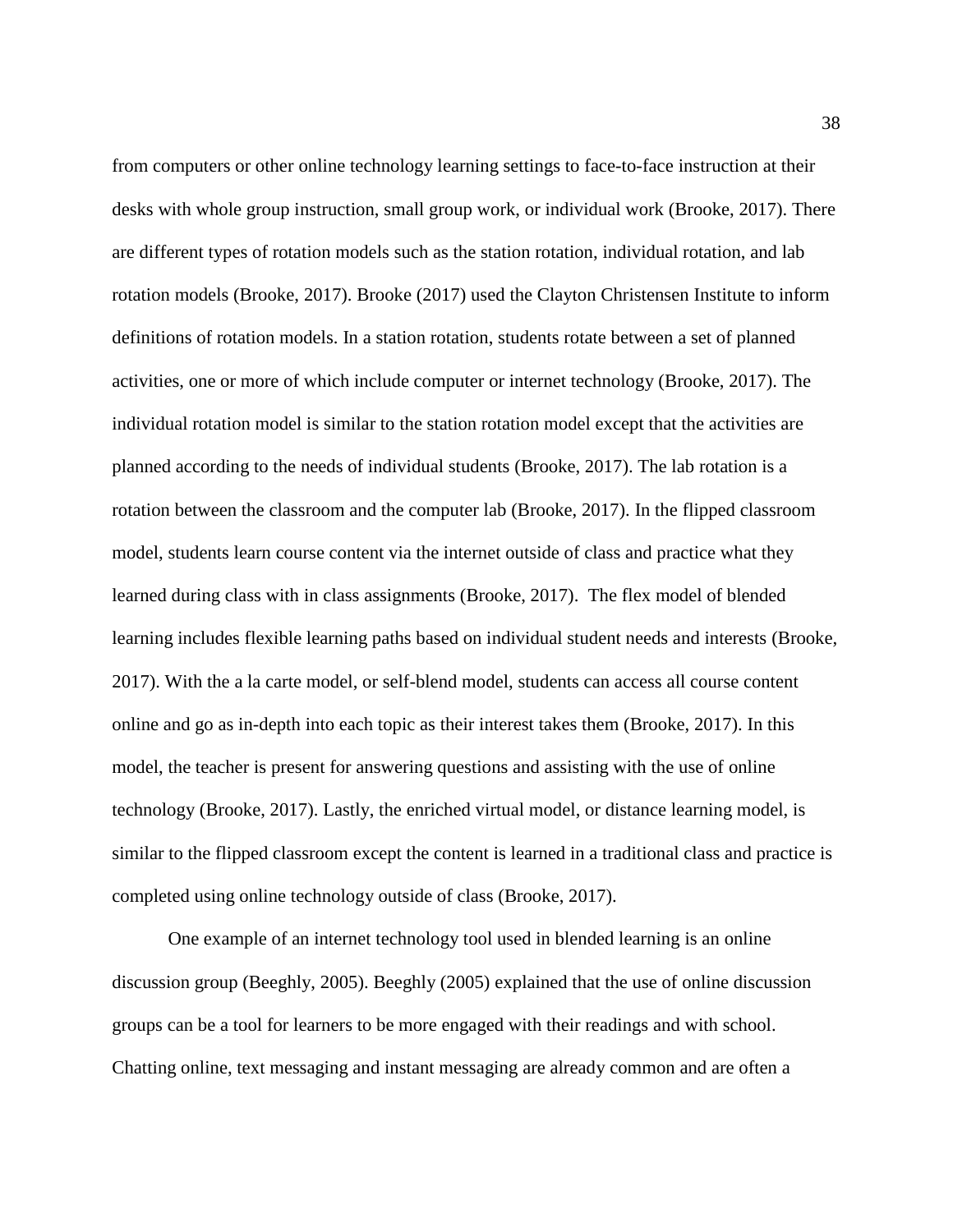preferred communication method among numerous students (Beeghly, 2005). The online discussion groups that Beeghly (2005) suggested, can be used as a method to encourage students to discuss more than they would in a more traditional classroom setting. As Beeghly (2005) stated, "using online discussion in conjunction with in-class discussion is a way to continue and extend classroom conversations" (p.20) and Blondy (2007) argued, "Sharing ideas and experiences with other learners online is an excellent way to gain insight into new information, or expand one's own thinking on a particular topic" (p.125).

Though blended learning is still emerging as a practice, it was predicted to become the common mode of instruction by Graham (2013). Blended learning entails the use of online technology to "provide a more personalized approach to learning, giving students control over time, place, path and pace of their learning" (Brooke, 2017, p.1). According to Rosen and Stewart (2015), the online component of blended learning can be asynchronous and "since the lessons are accessible via the Internet, students can access them at their convenience" (p.3).

**Effectiveness of blended learning.** Research studies have confirmed that blended learning can be highly effective for adult students and even more effective than a learning environment that is purely online or purely face-to-face (Rose, 2014; Toyama, Murphy, & Baki, 2010). Data from the Texas Educating Adults Management System in 2010 and 2011 revealed that Adult Basic Education ESL students in blended learning environments completed English language levels at a higher rate than those who were in a solely traditional learning environment (Rose, 2014). More evidence of this was shown in the results of the meta-analysis by Toyama, Murphy and Baki (2010) which stated that, "purely online learning has been equivalent to face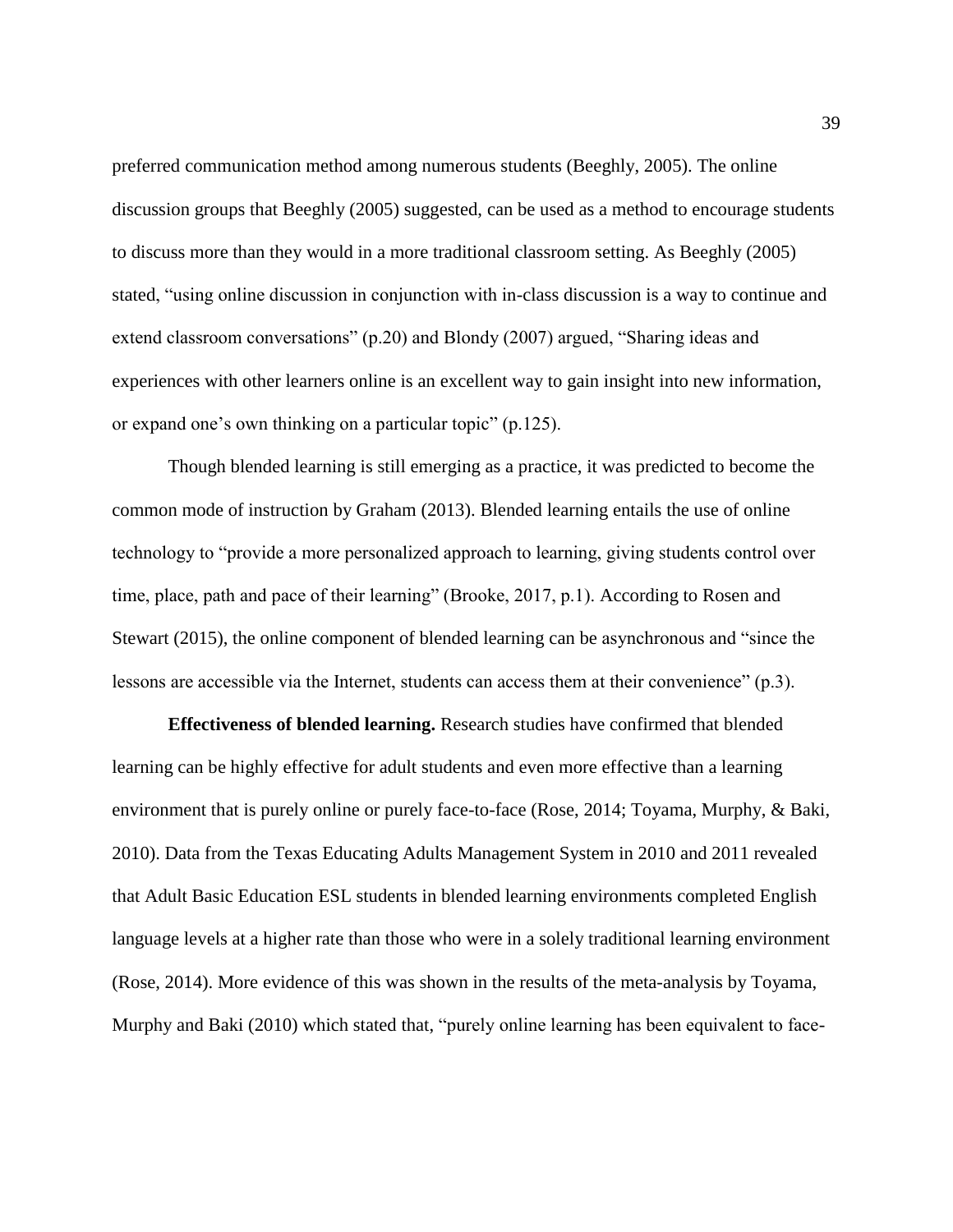to-face instruction in effectiveness, and blended approaches have been more effective than instruction offered entirely in face-to-face mode" (p.35).

There are multiple advantages to the use of blended learning with adult students (Bowman, 2010; Burnett, 2015; Pape, 2006). One of the advantages suggested by Bowman (2010) and Pape (2006) was that the students have more flexibility in terms of what time learning takes place. Bowman (2010) stated that, "The advantage of asynchronous learning is that as long as students complete their assignments by the weekly due dates, they can do the work whenever it suits them within that time frame" (p.4). Additionally, Pape (2006) stated that, "Blended learning enables classroom teachers to increase student learning opportunities beyond the school day and school year, more closely resembling the 24/7 model with which the current generation of students is most familiar" (p.1).

Other advantages of blended learning were explored by Pape (2006) and Burnett (2015). Pape (2006) asserted that, blended learning enhances engagement, has the potential to accommodate any and all learning styles, and provides opportunities for teachers to assess student learning online and see assessment results immediately. Other advantages, similar to those presented in Pape (2006), were presented by Burnett (2015) such as, "blended learning enriches learning by making use of different methods and catering to different learning styles" (p.ii).

**Factors for implementation of blended learning.** A major factor for the implementation of blended learning is teacher preparedness and comfort level using online technologies (Vanek, 2017). In order for blended learning to be effectively implemented, there must be buy-in from all involved and training for the teachers (Stonehocker, 2017).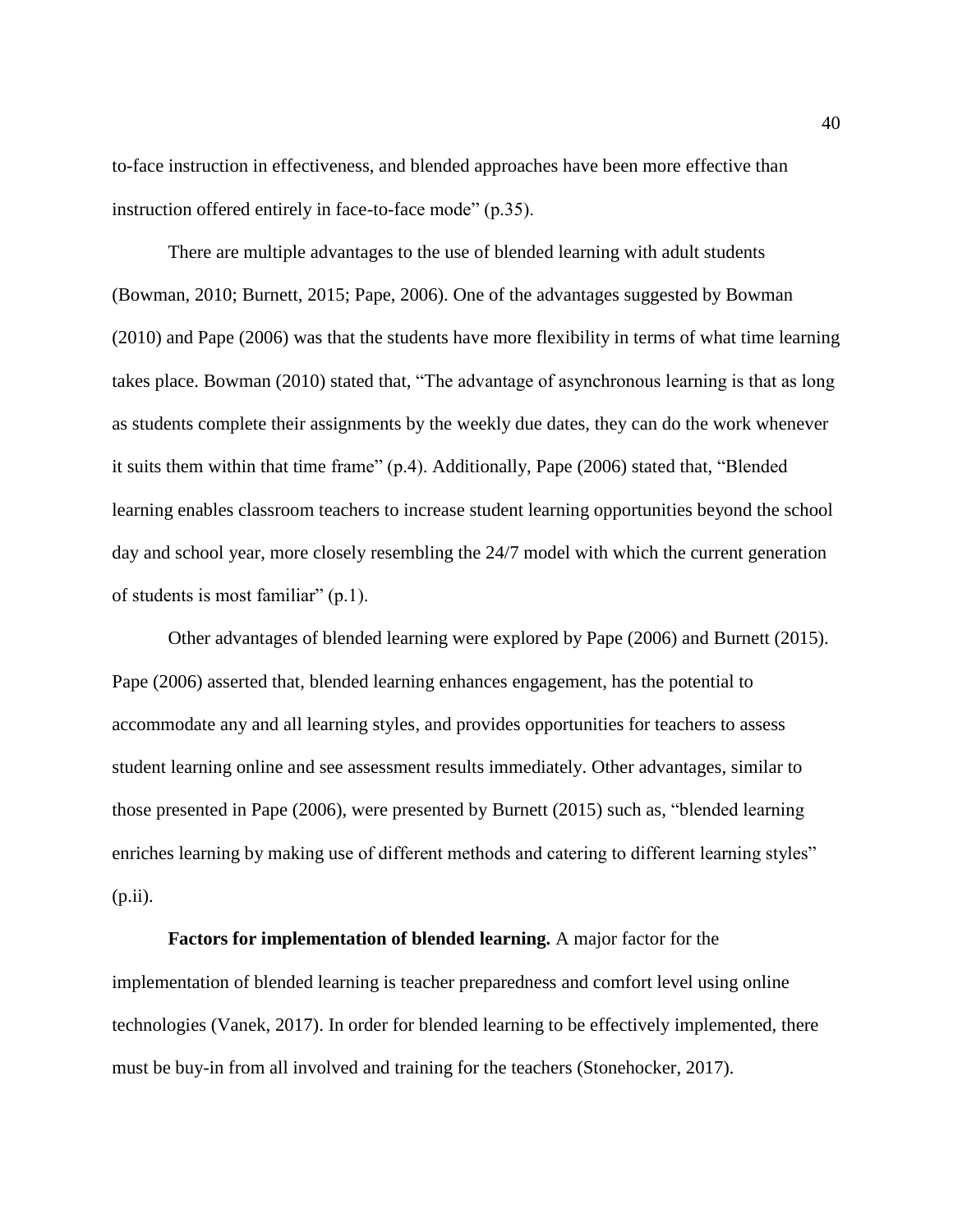*Professional development.* A section of Vanek (2017) is titled, "New Technological Reality Requires a New Approach to PD [professional development]" (para. 5). During the study by Vanek (2017), some problems arose when attempting to effectively carry out the professional development for teachers new to online technologies. The issues included, "inadequate time and resources to support the PD [professional development], a lack of trust in the online space, and a lack of shared priorities for PD" (Vanek, 2017, para. 32). Also addressing the issue of professional development, Pape (2006) asserted that:

Blended learning requires the right mix of professional development, technical support and curriculum support to be effective for both the teacher and the student. It requires professional development of teachers, both preservice and in-service. Teachers need to understand the instructional benefits blended learning brings to students, how those benefits can increase content mastery and 21st century learning skills, and how to go about developing and delivering blended learning instruction. (p.1)

*Funding.* As pointed out by Moore (2009), there may be issues of access and cost of technology tools for the school or the students. According to Erying (2014) "because of recent funding requirements, more state and federally funded programs are beginning to focus on preparation for the workplace, career and college" (p.126). Flipped classrooms, a version of blended learning, have become an option for adult learners because of the budget requirements (Erying, 2014). Students learn the material at home and return to class for more focused attention on the content (Erying, 2014).

*Time.* According to Coryell and Chlup (2007), barriers to the use of blended learning include the cost of technology and the time needed for instructors to become familiar and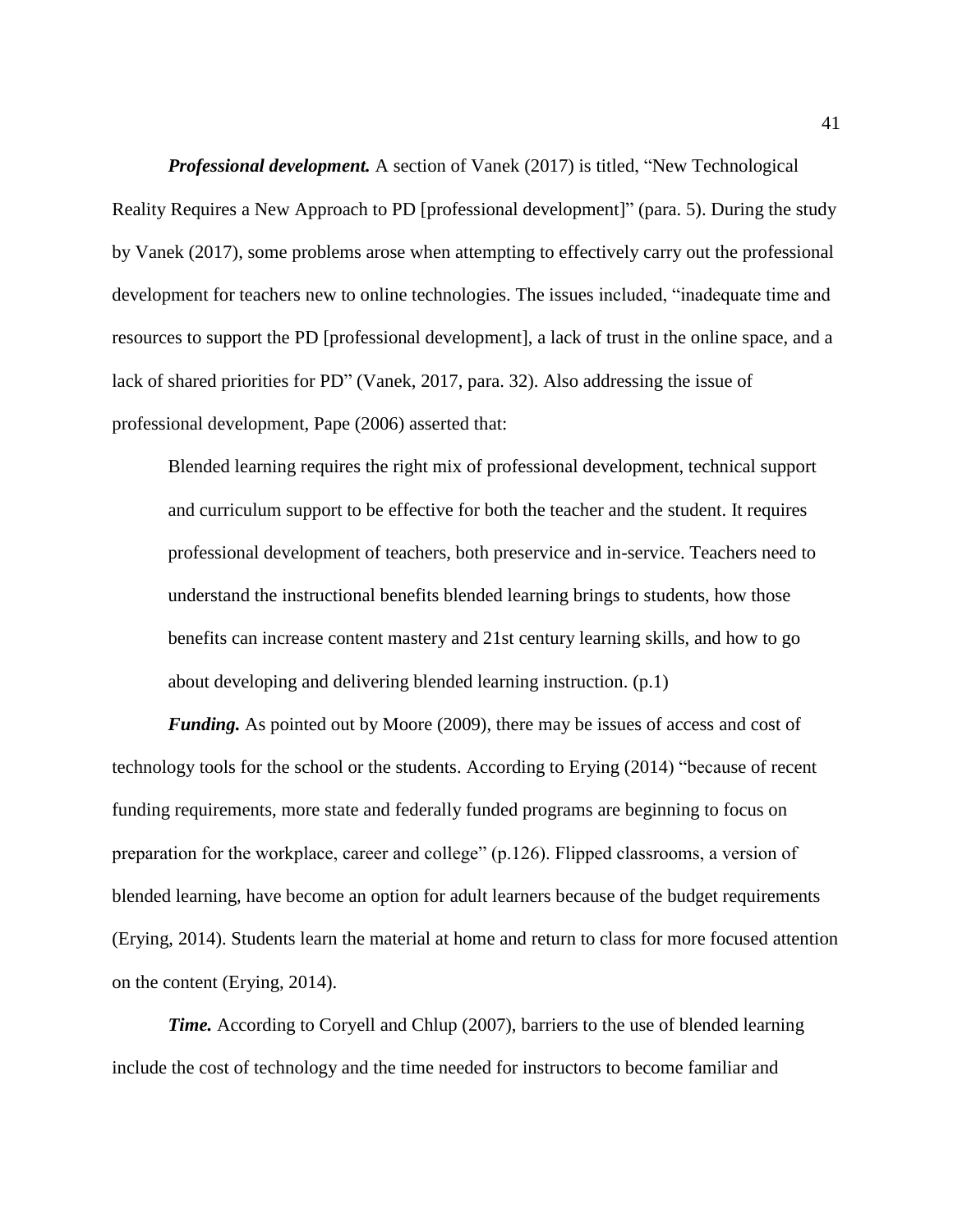comfortable with the use of blended learning teaching styles. Coryell and Chlup (2007) explained that there is a "philosophical tension about how best to acquire English without complicating the process with difficult computer-oriented tasks" (p.264). Some students may need to spend time on digital literacy skills before the benefits of the addition of that computer or internet technology can facilitate English language acquisition (Hathorn & Hathorn, 2010). Some students may be familiar with internet surfing, but they need direct instruction on how to use resources for learning online (Hathorn & Hathorn, 2010). The *how* as well as the *why*, need to be effectively communicated to the students (Hathorn & Hathorn, 2010; Wiebe & Kabata, 2010). The results of Wiebe and Kabata (2010) indicated that there was a discrepancy between the students' awareness of the instructor goals for using new technologies and the importance instructors placed on computer-assisted language learning. Students need to know how to use the technology as well as understand why they are using technology as a supplement to the traditional methods of learning (Wiebe & Kabata, 2010).

#### *Suggestions.* Vanek (2017) proposed:

Firstly, teachers need more opportunities to try out new technology in thoughtful ways, but this is hard work. Secondly, real shifts in instructional practice and use of ICTs [information and communication technologies] cannot happen without adequate infrastructure and affective support for the teachers engaged in the work. Finally, the PD [professional development] itself must meet teachers where they are, not push beyond their current skill or comfort level, especially when it involves technology use. (para. 4)

Also, there may be limited opportunities for meaningful interactions and community building if there is not intentional emphasis on group work and collaboration surrounding online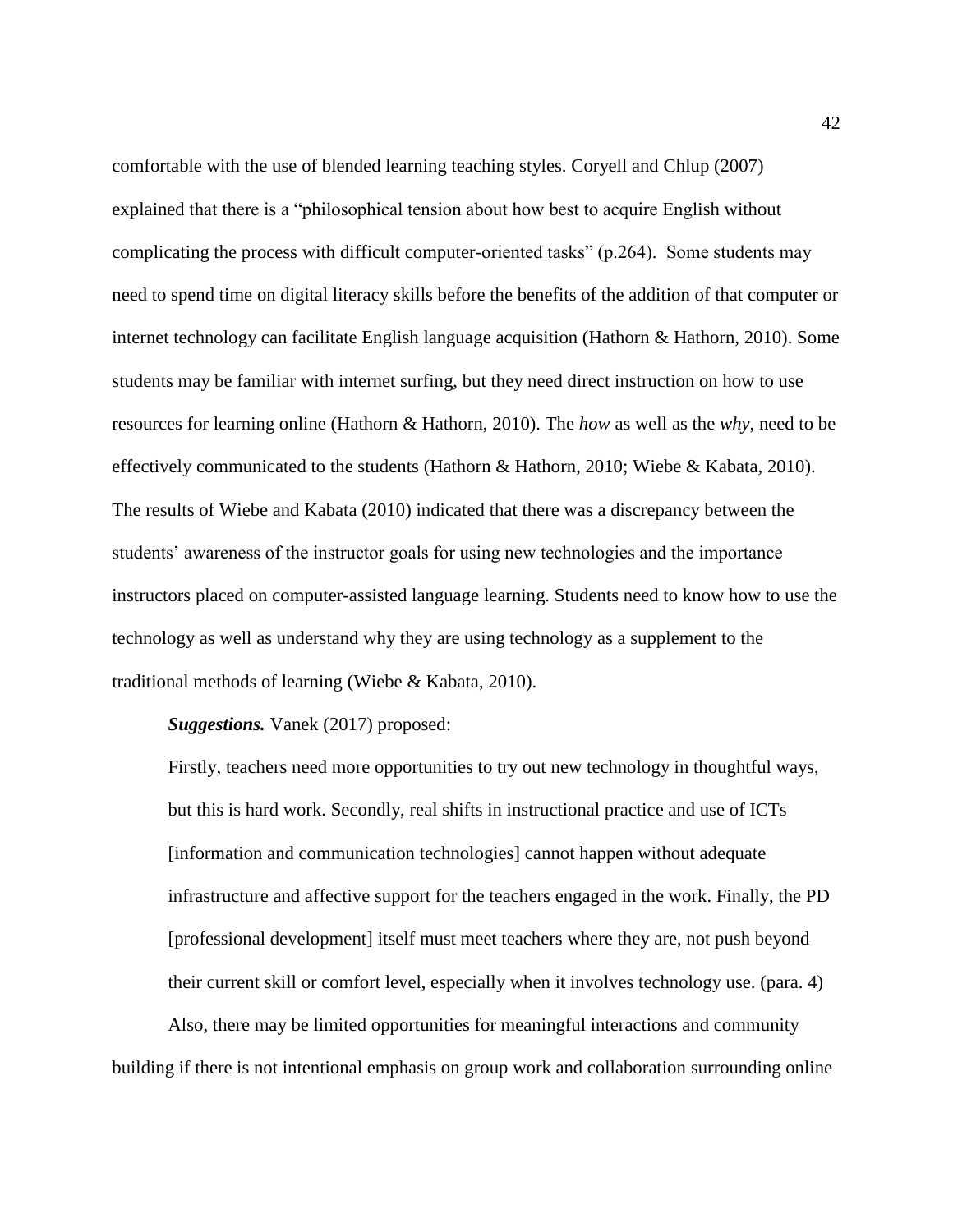technology use in the classroom (Moore, 2009). Teachers may use online technology as a substitute to instruction rather than a tool to enhance the curriculum (Moore, 2009). More, training, district and school support, curriculum resources, and planning may be required to effectively support the implementation of blended learning in programs (Moore, 2009). Brooke (2017) advocated for consensus building and building infrastructure as essential for leadership aiming at the implementation of blended learning in schools. "The reasons for engaging in blended learning play a major role in determining its success which is why it is vitally important that teachers, administrators, and students understand why blended learning is implemented" (Brooke, 2017, p.4). Then, infrastructure needs to be put in place if blended learning is to be implemented schoolwide (Brooke, 2017). The school may need computer or internet technology updates or a full overhaul of technology resources available (Brooke, 2017). An inventory should be taken of all teachers and students involved (Brooke, 2017). In the context of this study, the students are adults learning English which is a factor to consider when implementing blended learning. Moore (2009) concludes that even though there may be challenges to using certain technologies with adult learners, these can and should be overcome by ensuring social interaction and being aware of students' access to the technology tool at home.

#### **Adult Learners**

In a review of literature spanning from 1973 to 2016, Allen (2016) posits that traditional pedagogy of the past is not sufficient to engage adult learners. Even so, Allen (2016) states that:

There is not, to date, an overarching theory of adult learning. Most adult learning theorists agree that an adult-centered course involves: ceding control of the classroom from the instructor to the student; fostering collaboration among peers; incorporating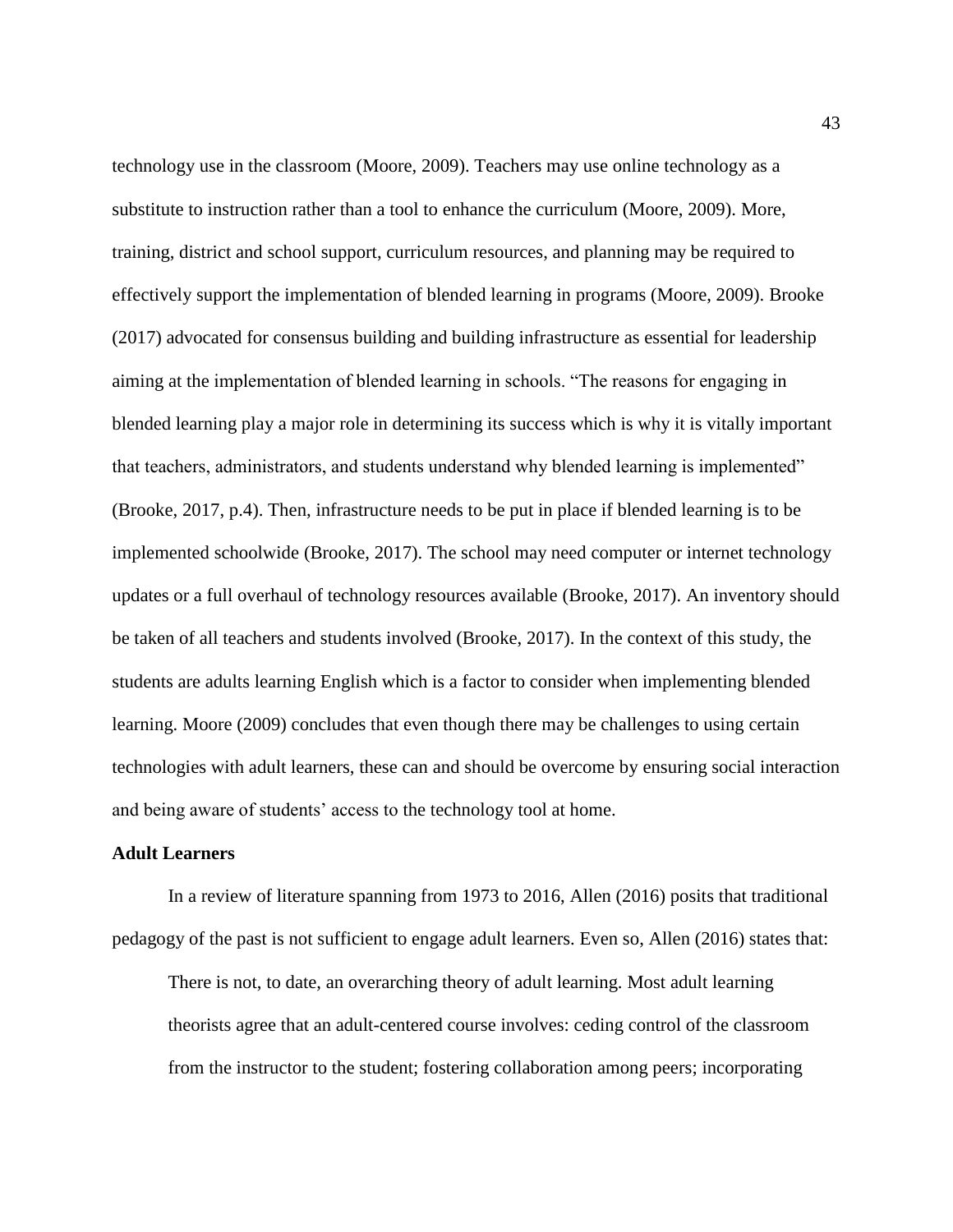adults' lived experiences and real-world applications in designing lessons; and employing "deep" learning and assessment techniques. (p.31)

In the book, The Adult Learner: A neglected species, Knowles (1973) was one of the first scholars to heighten the concept of adult learners having unique needs. Adults seek education to gain the ability to promptly apply what is learned in the classroom to their lives (Knowles, 1973). When comparing the needs of children with those of adults, Knowles (1973) explained that,

The adult, on the other hand, comes into an educational activity largely because he is experiencing some inadequacy in coping with current life problems. He wants to apply tomorrow what he learns today, so his time perspective is one of immediacy of application. Therefore, he enters into education with a problem-centered orientation to learning. (p.48)

Knowles proclaimed that learners become more self-directed with age and thus have unique approaches to learning as compared to children. Knowles (1973) argued that adult learners are more cognitively advanced and have life experiences different than from children; this fact was neglected in the creation of curricula. The traditional classroom was incongruent with the learning styles of adult learners because pedagogy was mainly based on childhood acquisition of knowledge (Knowles, 1973). From the study by Knowles (1973) emerged andragogy, a field of study that focuses on the instruction of adults. Allen (2016) stated, "adult learning proponents generally largely agree adult learners can be afforded an authentic learning experience through a mix of learner autonomy, interactivity, and a real-world focus" (p.26).

An emphasis on a real-world focus in education aligns with constructivist theory. Constructivism is a theory that emphasizes the acquisition of knowledge through experiences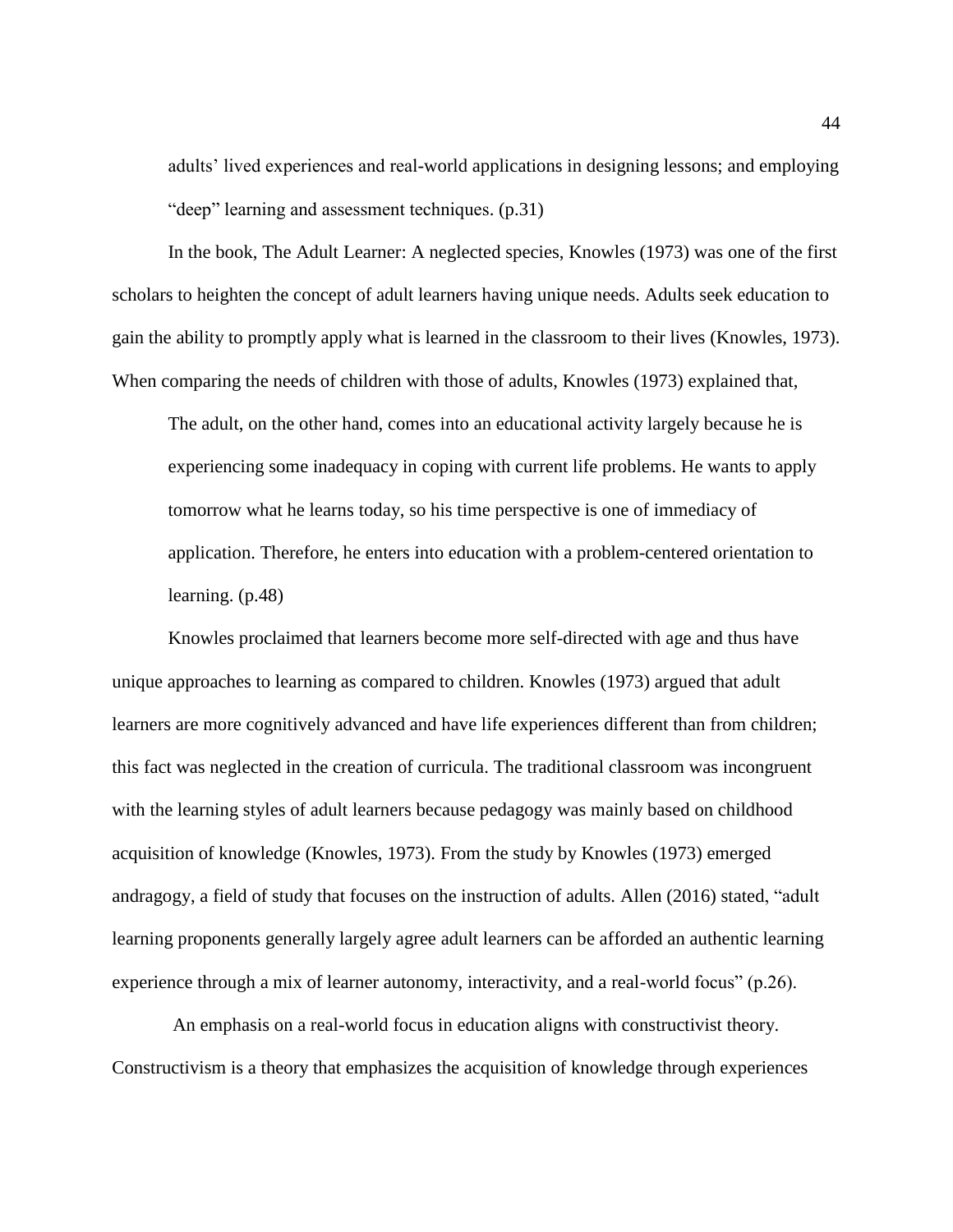(Huang, 2002). According to Huang (2002), constructivist-based teaching is important for adult learners as it enhances a learner's ability to apply classroom skills and problem solve in real-life situations. Allen (2016) expands on the theory of constructivism by stating: "the principles of adult learning emphasize the agency of the learner, collaborative and interactive learning experiences, and the application of curricular content to real-world problems" (p.25).

The internet can provide countless opportunities to explore areas of interest and construct new knowledge, "Thus, the Web becomes a common tool for learner-centered or constructivist learning" (Huang, 2002, p. 30). Constructivism is particularly important for adult learners in the ever-changing world of technology and education (Huang, 2002; Allen, 2016). Coryell and Chlup (2007) stated that:

Adult English language learner programs throughout the United States use a variety of instructional methodologies to increase English proficiency, English academic competency, and knowledge of English literacy and civics. An increasingly used modality of instruction in English language learner classrooms is computer technology. (p.1)

There are state policies for the use of computer technology in Adult Basic Education programs in a state in the Midwest of the United States of America (Computer Literacy Policy, 2004; Distance Learning Policy, 2013). According to the front page of the Minnesota Department of Education Distance Learning website, (2018),

Across Minnesota many programs and consortia have found DL [distance learning] to be an effective way to increase access to ABE [Adult Basic Education] instruction for eligible students. In many cases DL is provided in a "blended" or "hybrid" model in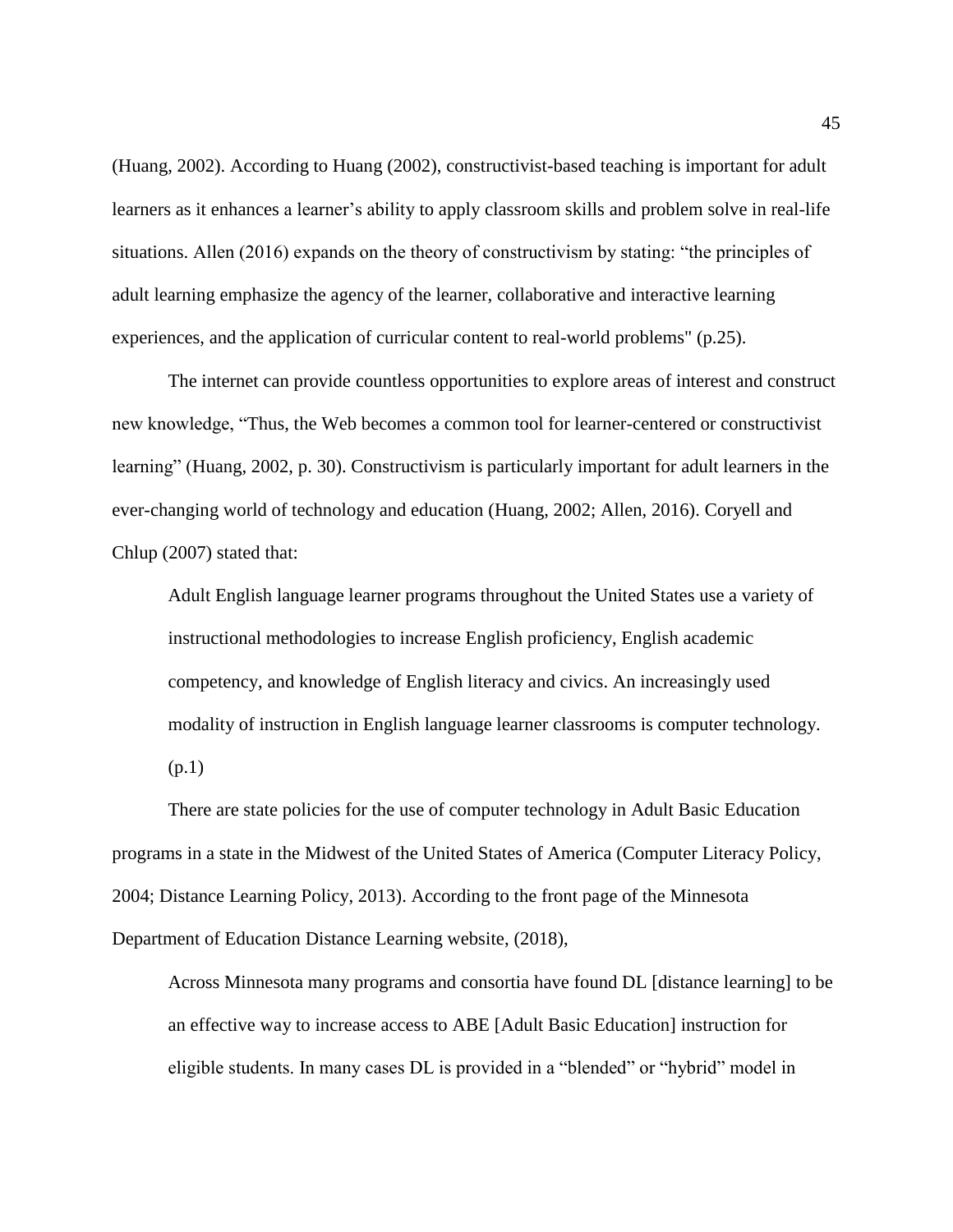which a learner has some time in the classroom but also completes work outside of the classroom using DL platforms. This can increase the quality of DL experience for students by providing them with the opportunity for in-person support and instruction, while also allowing for the flexibility of schedule and location that is the main advantage of distance learning. (para.1)

**Access to online technology.** In some cases, access to online content improved as in Hanna (2000), "barriers to accessing higher education learning opportunities are being reduced globally because of improved learning technologies" (p.19). But, in the case of adult students not yet in higher education, a recurring theme when considering adult learners and technology is students' lack of access to the internet at home (Moore, 2009). Garcia and Abrego (2014) reported that principals feel that schools may be the only place that some disadvantaged students have access to digital and internet technology. There are similar trends worldwide, as stated by Raine and Perrin (2017), "Around the globe – including in advanced economies – a digital divide in smartphone ownership still exists between the young and old, and between more educated and less educated people" (p.4). According to Garland (2009), the contributing factors to the digital divide are: language, race and socioeconomic status and, "The principal has a duty to become an informed activist in promoting access to technology by all students and teachers" (p.40). Research by the Pew Research Center shows that although there is a digital divide worldwide between higher and lower income countries, "adoption rates [of smartphones] have risen rapidly among older and lower-income Americans in recent years" (Raine & Perrin, 2017, p.2).

The teacher has a duty to take these trends into account and teach digital literacy skills to students, especially if online technology is used as a tool for learning in school (Dunn, 2011). A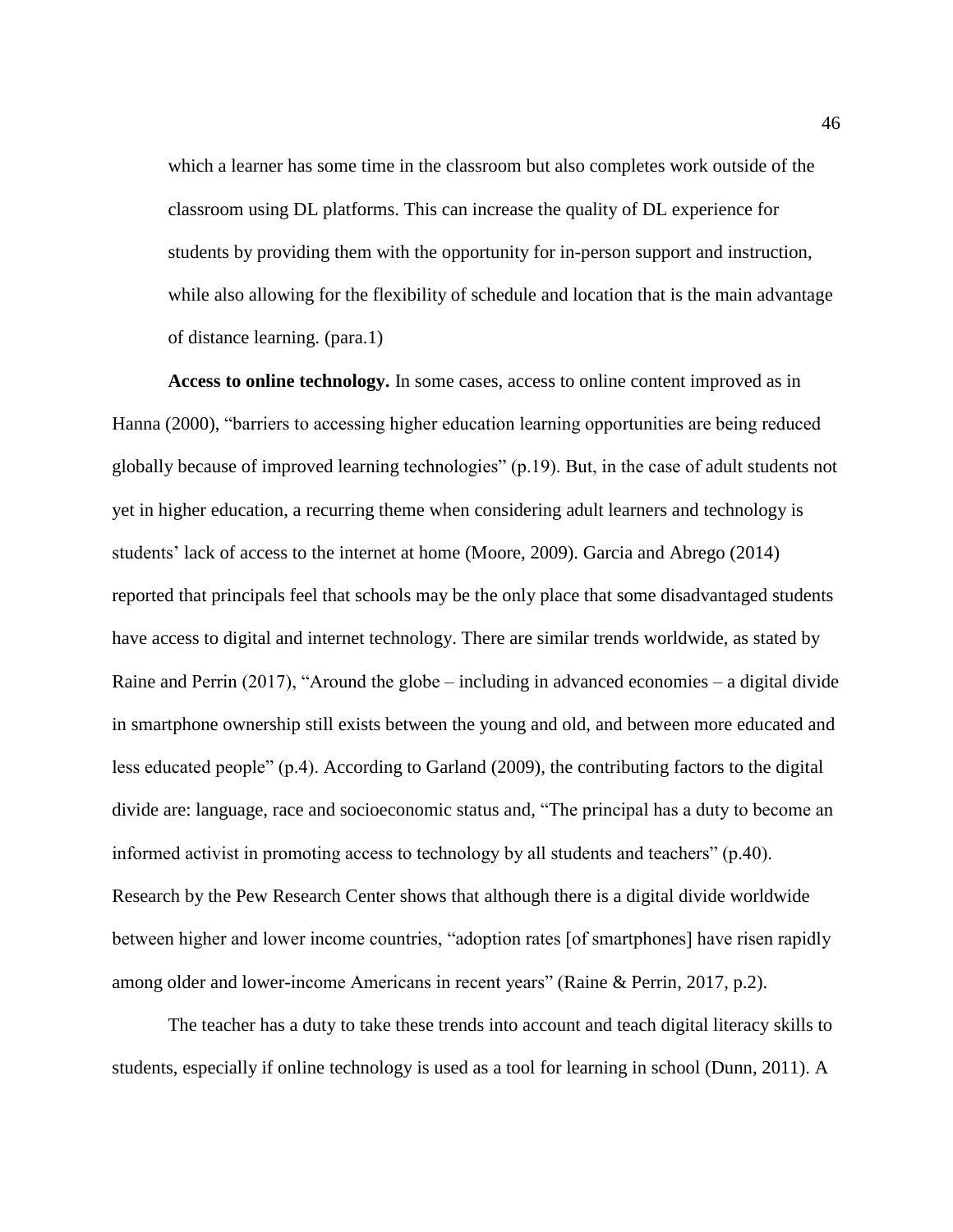student may be very adept at using a smartphone to access the internet, but may have very little experience with a computer or another digital device, for example (Dunn, 2011). Dunn (2011) revealed that even if adult learners do have access to the internet at home, they may not have the computer skills to access all of the learning potential online. This may not be the case in the future when most people have lifetime exposure to online learning tools, but the current skill level of adult learners is important to asses (Dunn, 2011). Khan (2012) proposed that the internet should be used to provide access to free quality education to all. The benefits of online education include freedom to explore student interests deeper, ownership of learning, freedom to make mistakes, the ability to rewind or re-watch episodes, the ability to archive videos for future review, and the ability for students to catch up who missed class (Khan, 2012). In order to provide access to education through online technology for all students, the entire curriculum should be integrated online at all grade levels (Garland, 2009).

**Leadership and technology.** Advances in technology have evolved the role of the principal to include leadership skills in online technology (Garland, 2009). According to Garland (2009), principals adopt new technology policies as technologies evolve. There is a risk that principals, if not experienced with the creation and use of online technology resources, will make uninformed program decisions (Garcia & Abrego, 2014). According to Rudolf (2016), as people spend more and more time online, they are checking the news online, doing work online, maintaining finances online, and learning rapidly. For leadership and educators to be knowledgeable, they need to be conscious of their technological knowledge (Rudolph, 2016). Rudolph (2016) recommends Twitter or other social networking sites as a good place to begin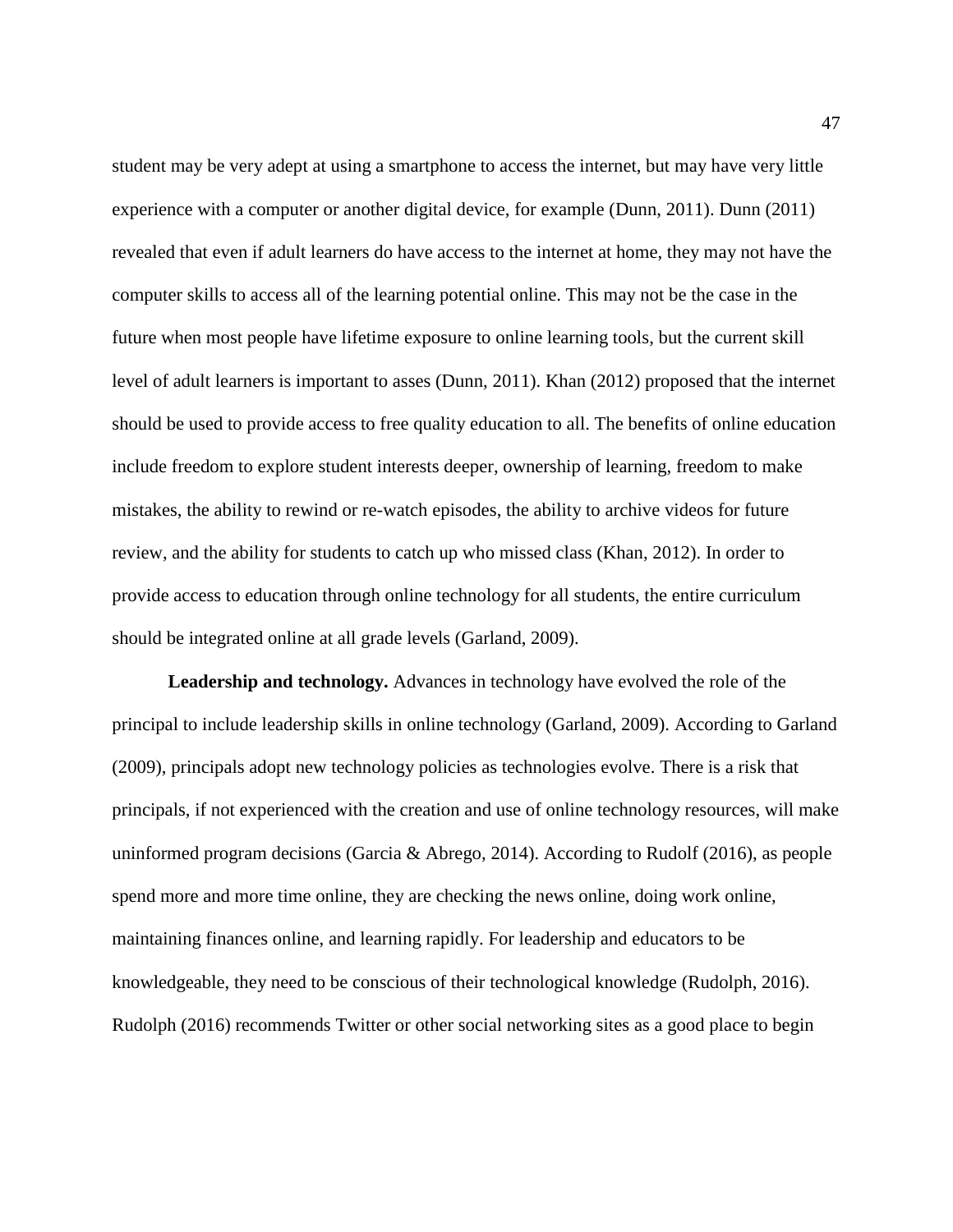for administrators who want to develop personally and professionally with technological advances.

According to Brooke (2017), it is important for administration to build consensus with instructors about the usefulness of technologies and blended learning strategies for student learning. Once this consensus is built, it is important to build infrastructure based on that consensus (p.2). Results of a study by Hathorn and Hathorn (2010) foster the argument that quality online teaching is as important and efficient as face-to-face instruction. Principals can assist in dispelling the misconception that online instruction results in an increased workload (Hathorn & Hathorn, 2010). A study by Garcia and Abrego (2014) of principals as technology leaders was based on the concept of constructivism and experiences that are viewed as social constructs. Their study was composed of online questionnaires and recorded interviews of sixtyseven elementary principals. The purpose of their study was to examine principals' leadership skills, experiences, and beliefs about online technology. The results of Garcia and Abrego (2014) illustrated that principals believed that online technology had a positive effect on education and enabled staff to work more efficiently and effectively. The key topic of their study was the effective use of technology. There must be adequate curriculum, training, planning, and evaluation of online resources to maintain the ever-evolving skills needed to maintain technological knowledge in our schools (Garcia & Abrego, 2014, p.21). "Principals felt that being skilled in and involved with technology made a difference in their leadership and campus goals" (Garcia & Abrego, 2014, p.21).

The role of a principal as a technology leader includes the maintenance of safety and the legality of internet use in schools (Garland, 2009). According to Bradley (2008), there were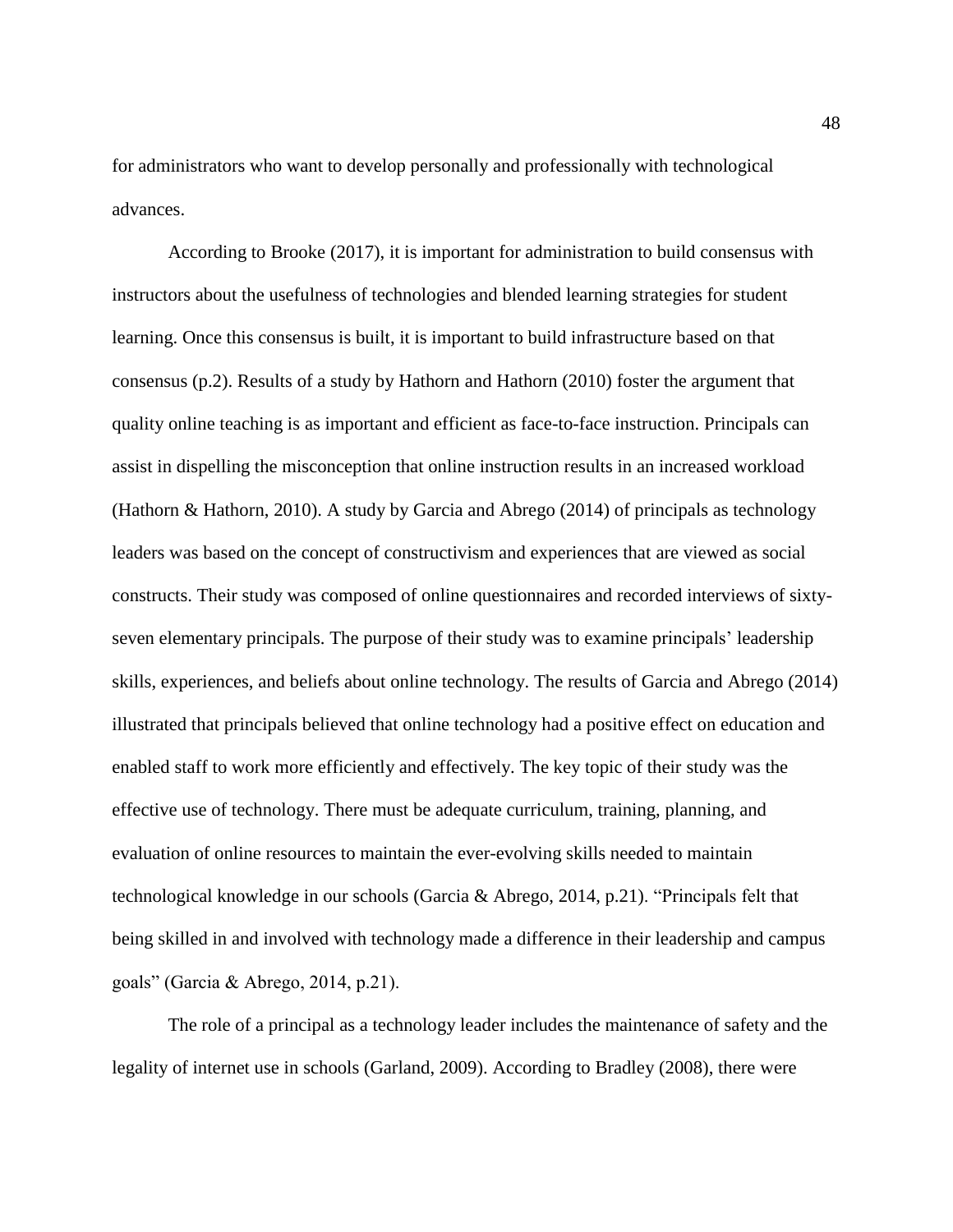policies created to address concerns about internet safety and to ensure that the internet is used for educational purposes. These policy recommendations were specifically directed toward school principals and policymakers (Bradley, 2008). Bradley (2008) states:

The [National Association of Secondary School Principals] says school leaders need to become familiar with all aspects of the Internet, social-media networking sites, blogs, and the like; set up technology teams to advise on related issues; educate staff and students on the boundaries of the law; protect against cyberbullying; and guide teachers on using the Internet as a teaching tool. (p.1)

In addition to internet safety policies, there were considerations of student diversity especially regarding access and equity (Garland, 2009). The internet has become more accessible to a larger number of students in general across the world, but if a student does not have access to a computer or internet technology, the educational inequity, or digital divide grows (Garland, 2009). Therefore, principals have a responsibility to become informed about online technology and ensure that the technology environment provides equal opportunity for all students in their school (Garland, 2009). Hathorn and Hathorn (2010) found that online instruction provides an opportunity to address the needs of individual students who may be struggling and provides more personally designed instruction for all students.

According to Conole (2008), internet technology use is "at the heart of all aspects of [adult learners'] lives" which are "complex and multifaceted" (p.136). The complexity of internet technology use of students necessitates flexibility on the part of leadership and consideration of external influences when designing courses (Conole, 2008). "Good ideas that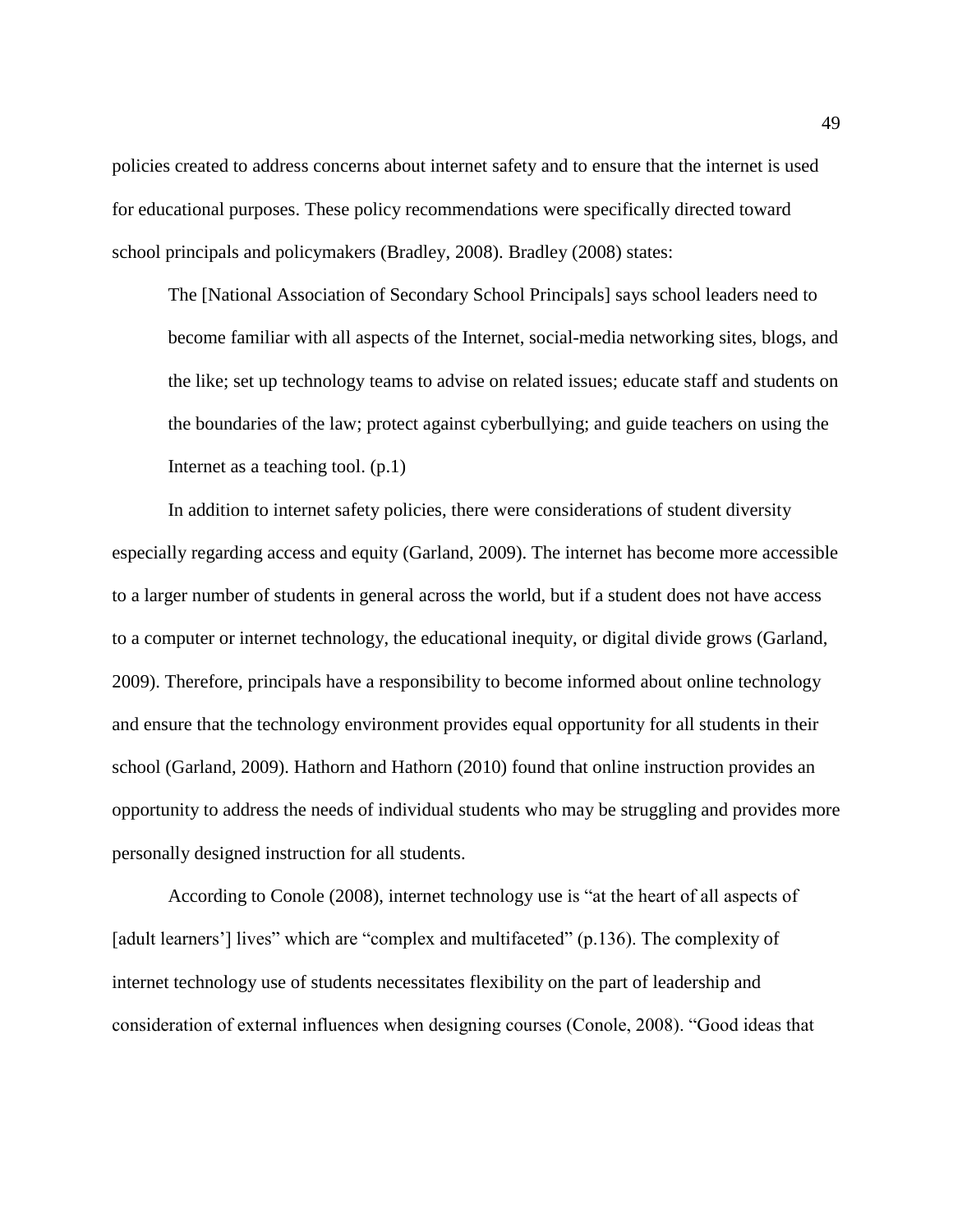are badly implemented lead to a chaotic learning environment" (Hathorn & Hathorn, 2010, p.213).

Therefore, according to Coryell and Chlup (2007), it is essential that instructors, school leaders, and students all have buy-in to online technology use in their schools. Based on a metaanalysis of empirical literature by Means, Toyama, Murphy and Baki (2013), "Policy makers and practitioners require a better understanding of the kinds of online activities and teacher supports that enable these students to learn effectively in online environments" (p.38).

# **Teacher Perceptions**

The term "teacher cognition" was used by Borg (2003) to refer to how teachers think, what they know, and what they believe. Borg (2003) provided a visual representation of a framework of teacher cognition which included, "schooling, professional coursework, contextual factors, and classroom practice" (p.82). Borg (2003) stated that, "teachers are active, thinking decision-makers who make instructional choices by drawing on complex, practically-oriented, personalized, and context-sensitive networks of knowledge, thoughts, and beliefs" (p.81). Therefore, Borg (2003) highlighted a variety of factors to be considered when conducting research related to teacher cognition. According to Borg (2003), "Teachers' cognitions emerge consistently as a powerful influence on their practices, though, as I discuss later, these do not ultimately always reflect teachers' stated beliefs, personal theories, and pedagogical principles" (p.91). This study employs interviews with teachers mostly about their practices, but also about their perceptions of barriers and reasons for choosing blended learning. This study can be viewed as one small step toward a better understanding of the whole picture of blended learning among Adult Basic Education ESL programs. Recommendations for further research with goals of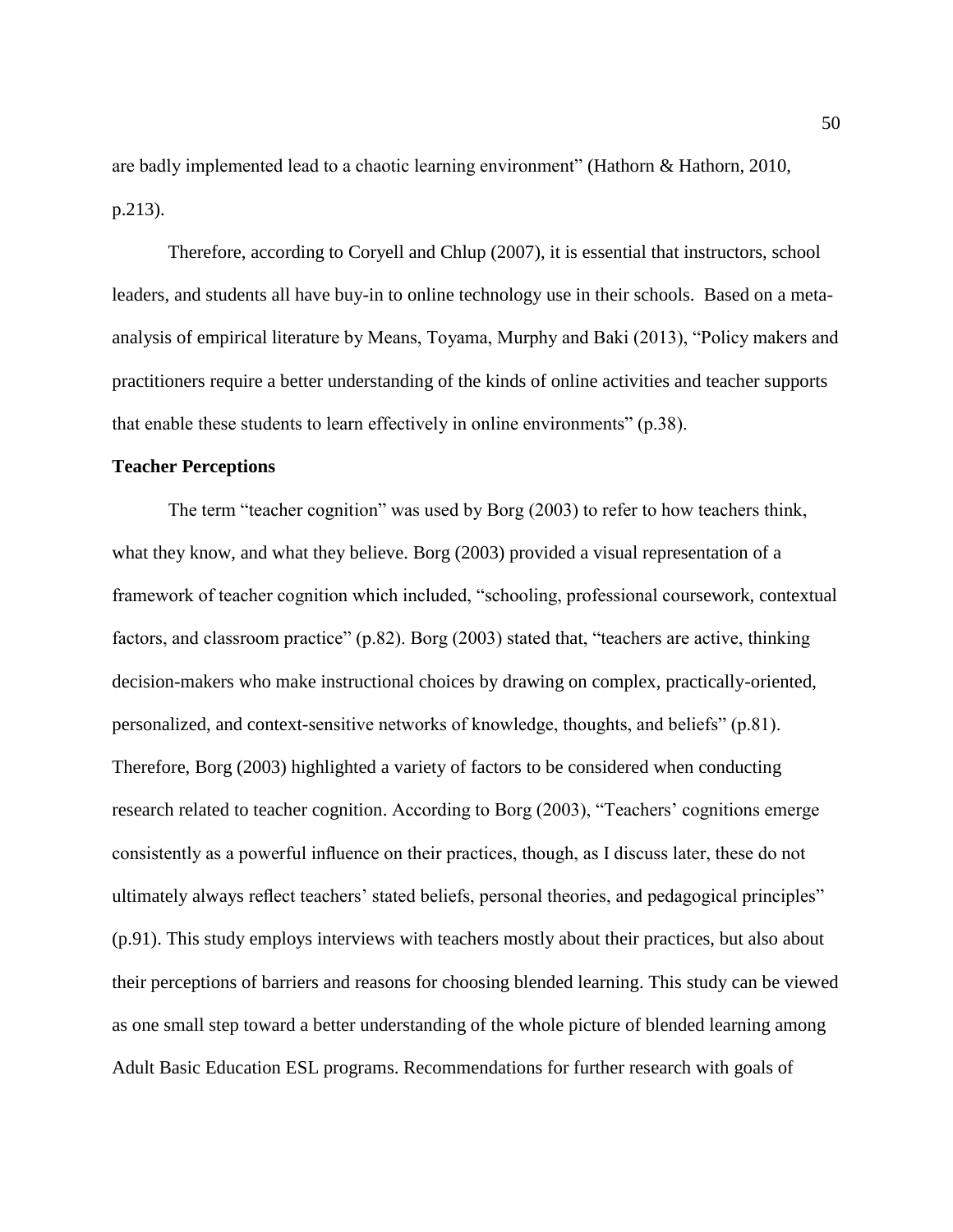increasing the types of research conducted on blended learning among Adult Basic Education ESL programs are in Chapter V.

**Beliefs and practice.** Along with other factors mentioned in Borg (2003), leadership might want to consider teacher cognition in relation to practice when making program or policy decisions. Farrell and Lim (2005), compared the beliefs of grammar teachers with their classroom practices to reveal discrepancies and similarities. When considering the discrepancies between belief and practice Farrell and Lim (2005) state that, "we take the stance in this case study that it seems plausible to suggest that teachers' beliefs are the best indicators of the type of instructional decisions they made during their teaching" (para.18). Farrell and Lim (2005) suggested that the discrepancies between beliefs and practice among the participants could be explained by external factors such as time or internal factors such as emotional attachments to traditional teaching methods.

In a case study of one teacher Farrell and Ives (2015) found that, "overall, the findings of this article indicate that the teacher's beliefs provided a strong basis for his classroom actions" and "language teachers can learn about the importance and method of comparing their own beliefs with their practices through reflection" (p.608).

**Perceptions of blended learning.** A number of researchers have focused on teacher perceptions, before, during, and after the implementation of blended learning (Jokinen & Mikkonen, 2013; Stonehocker, 2017). Though a study by Jokinen and Mikkonen (2013) was from the perspective of nursing education, it can give some insight into teacher perceptions of the use of blended learning in general. Their study was conducted using focus group interviews of teachers who taught undergraduate nursing students, looking at those teachers' experiences of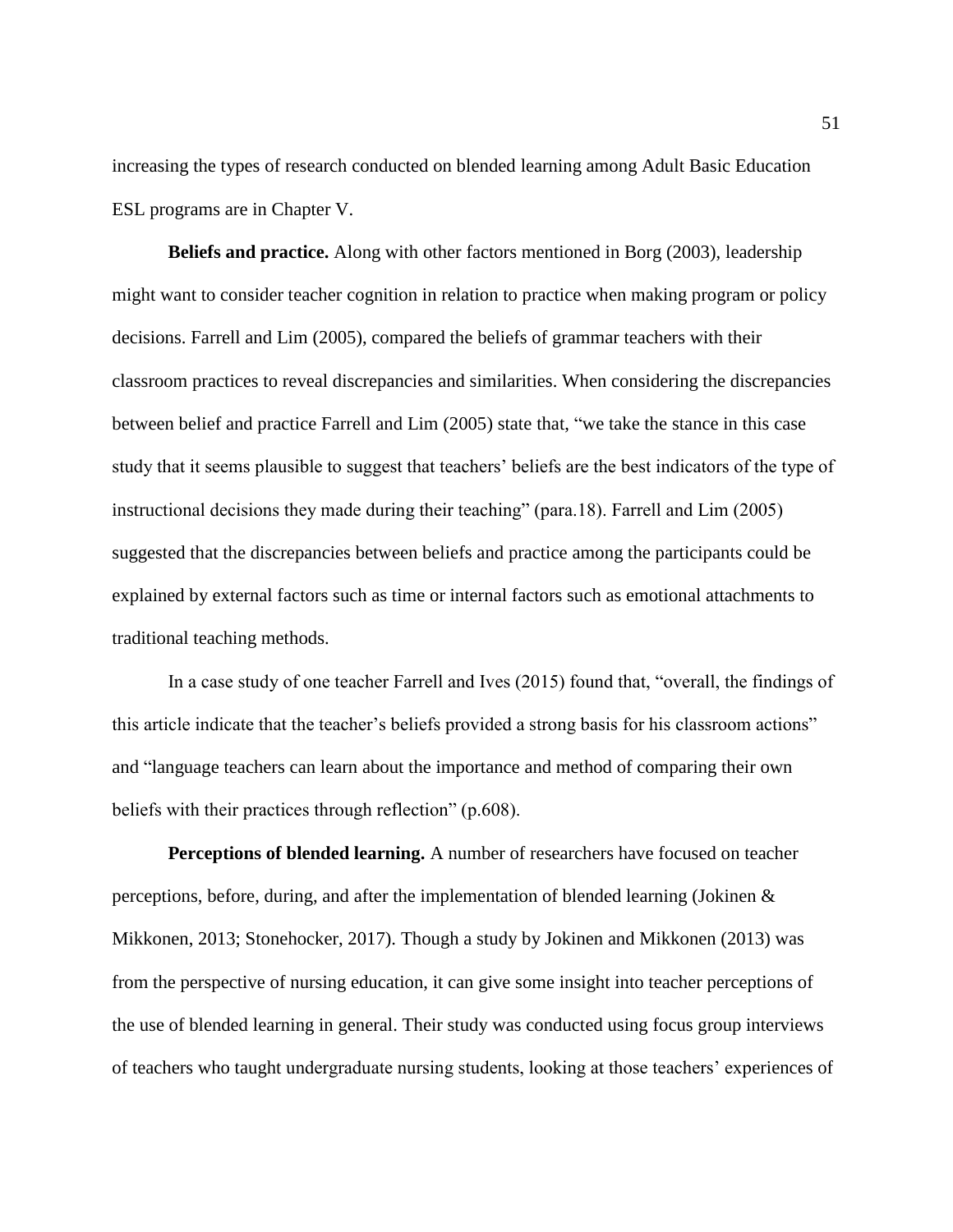planning and implementing blended learning courses. According to Jokinen and Mikkonen (2013), "The teachers experienced the blended learning approach positively; however, they found it to be very challenging from the viewpoint of planning and design" (p.527) and "for some teachers the experience of reducing the face-to-face teaching was the most challenging issue" (p.528). According Jokinen and Mikkonen (2013), teachers perceived collaboration with other teachers as beneficial and necessary to planning a blended course; "however, the teachers experienced collaborative planning as time consuming and arduous; moreover, they felt that it was not easy to move from solo-planning and working to collaborative planning and working working alone is so deeply rooted" (p.526).

Stonehocker (2017) interviewed and surveyed graduate assistants serving as teachers of adult language learners in college about the use of computer assisted language learning tools with their students. The results suggested that the teachers had a positive impression of using computers in their classrooms and believed that internet technology promoted student motivation and was easy to use for instruction (Stonehocker, 2017). A practical implication from the study by Stonehocker (2017) was the need for teachers to be trained in any new technology tools that were intended to be used with students. "All four interviewees admitted that they were extremely hesitant, and even avoided the use of technology, software, or programs they were not comfortable with or didn't fully understand" (Stonehocker, 2017, p. 73).

#### **Summary**

This study aligns with the research in the literature review by focusing on the overarching theme of blended learning. A multitude of research studies have focused on blended learning in education (Brooke, 2017; Coryell & Chlup, 2007; Erying, 2014; Graham, 2013; Moore, 2009;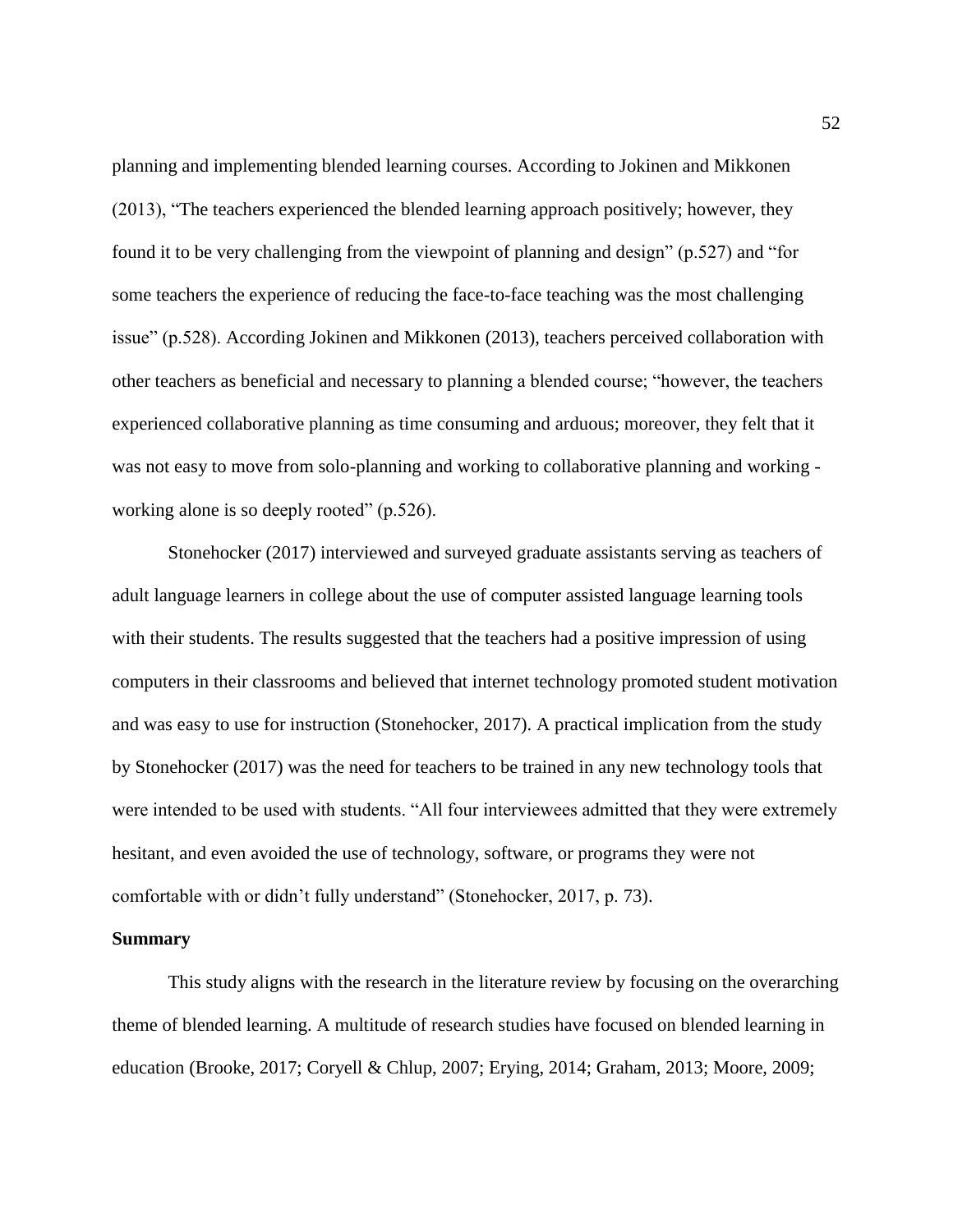Pape, 2006; Rose, 2014; Toyama et al., 2010). These studies generally support the conclusion that blended learning is effective for learning in educational settings.

This study furthers the body of research that addresses the needs of English language learners. There are multiple researchers who explored the use of online technology in education and English language learning (Beeghly, 2005; Blondy, 2007; Hathorn & Hathorn, 2010; Stonehocker, 2017; Wiebe & Kabata, 2010). This study adds to the body of research that focuses on both blended learning and language learning. In addition, research is needed to explore how blended learning and English language learning relates to adult learners in Adult Basic Education programs. There is limited research on teacher perceptions of blended learning in Adult Basic Education ESL settings (Rosen & Stewart, 2015; Vanek, 2017). This study contributes to filling that gap in research.

There was an expectation among students that online technology tools would be used in school as part of their education (Tuckett, 2012; Dunn, 2011). Blended learning integrates an aspect of online instruction with face-to-face classroom instruction (Graham, 2013) and can be beneficial to adult language learners (Huang, 2002; Khan, 2012). At the time of this study, research was lacking concerning the topic of blended learning specifically among Adult Basic Education ESL programs.

Research studies that combine all of the topics that this study will address: blended learning, English language acquisition, and adult learners are virtually nonexistent (Rosen & Stewart, 2015). As stated by Picciano (2006), "While there are individual accounts and case studies, there has been little formal cross-institutional research of blended learning mainly because many administrations have not implemented adequate data collection processes for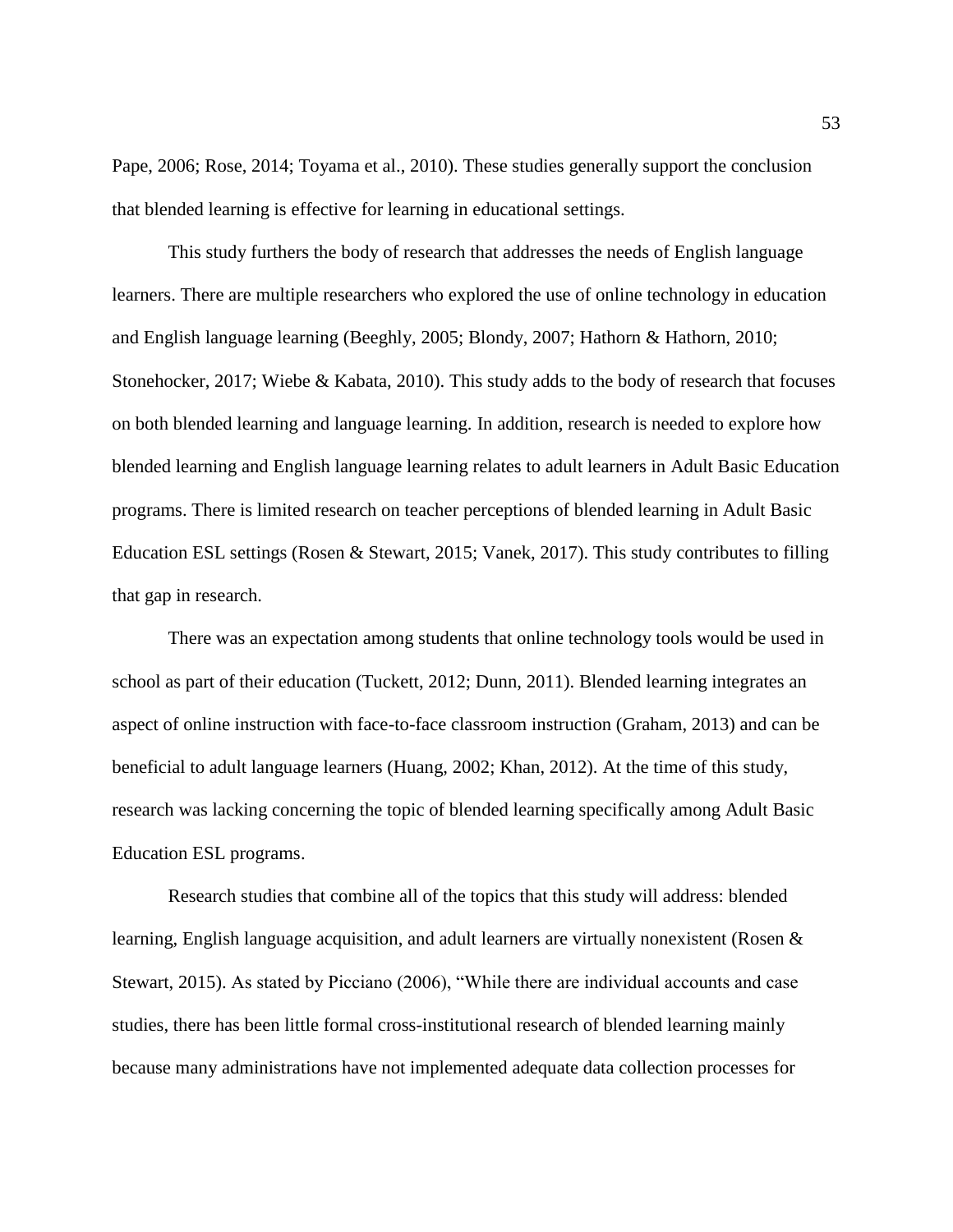identifying blended courses" (p.99). Leadership needs to stay informed about current technology in education in order to be effective as technology and school leaders (Coryell & Chlupp, 2007; Garcia & Abrego, 2014). For this study, the assumption is made that issues that arise when using blended learning in Adult Basic Education ESL programs are unique to those that have been uncovered in research so far. Since theories of adult education were presented by Knowles in 1973, scholars have known that adults have unique needs compared to those of children. This research study highlights that difference while adding to the research related to blended learning and English language learning.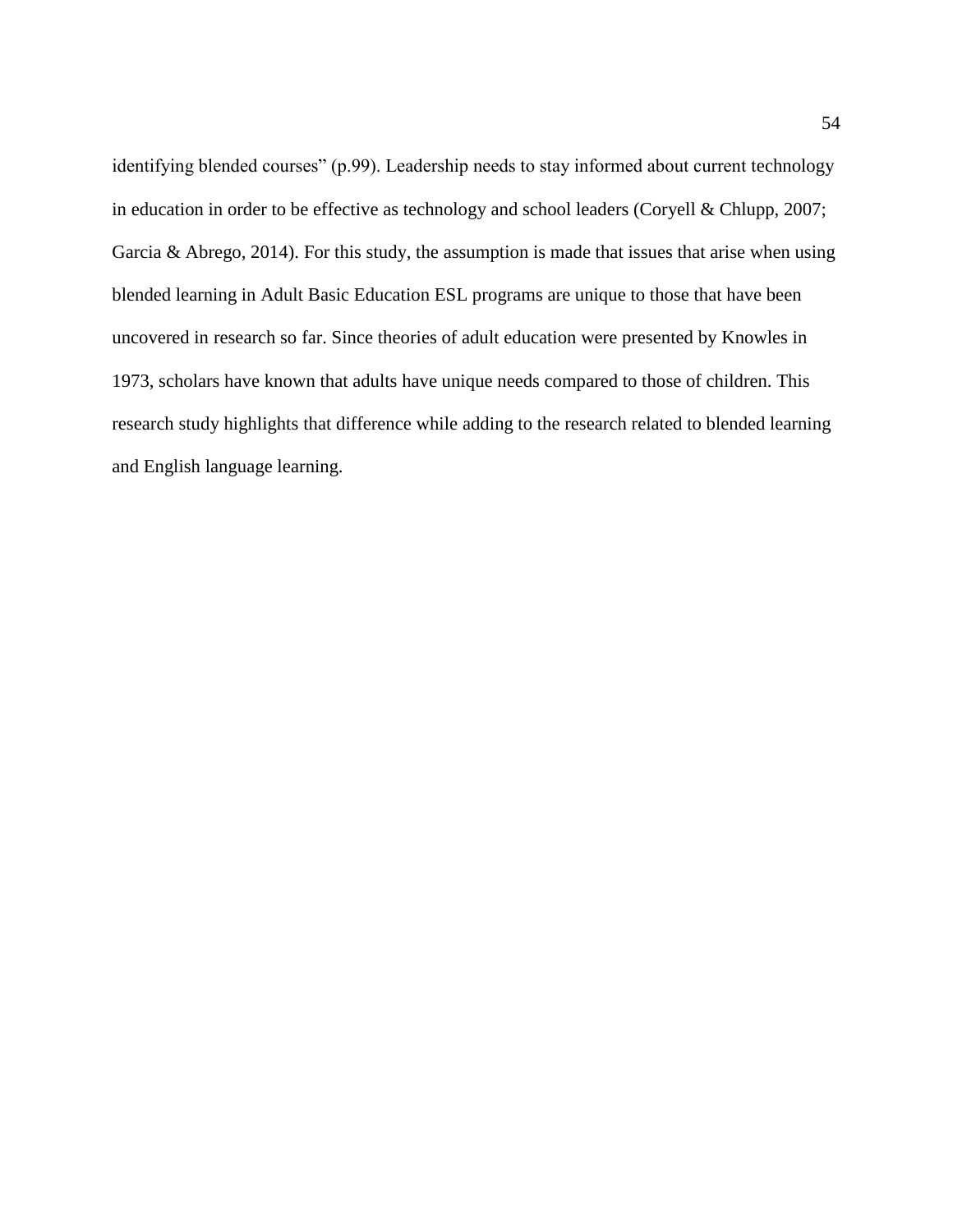### **Chapter III: Methodology**

The literature review reveals a noticeable gap in educational research on the topic of blended learning specifically related to the unique conditions of Adult Basic Education English as a second language (ESL) settings. In order to get a glimpse at the complexity of blended learning in Adult Basic Education ESL programs, in-depth interviews were chosen as the methodology for this study. The problem of the study is to examine teacher perceptions of the type of use, reasons for use, and barriers to the use of blended learning in Adult Basic Education ESL programs. The purpose of the study is to provide research that informs leadership about blended learning within the context of Adult Basic Education English as a Second Language (ESL) programs. Qualitative methodology was used to conduct and analyze in-depth interviews. The resulting data is intended for Adult Basic Education ESL leadership to evaluate and plan for the implementation of blended learning in their programs.

A goal of Adult Basic Education ESL programs is to prepare students with the basic skills they need to be successful in the communities in which they live (Rosen & Stewart, 2015). A great number of students are using the internet in their everyday lives; there is an expectation among students and the community that education will support learning with online technology (Tuckett, 2012; Dunn, 2011). The use of blended learning is one way that Adult Basic Education ESL programs can address this (Rosen & Stewart, 2015). This study provides much needed research into blended learning for policy decisions by leadership in Adult Basic Education settings.

Research has been conducted describing implementation of online technology use or blended learning in K-12 and university settings (Means et al., 2013). There is limited research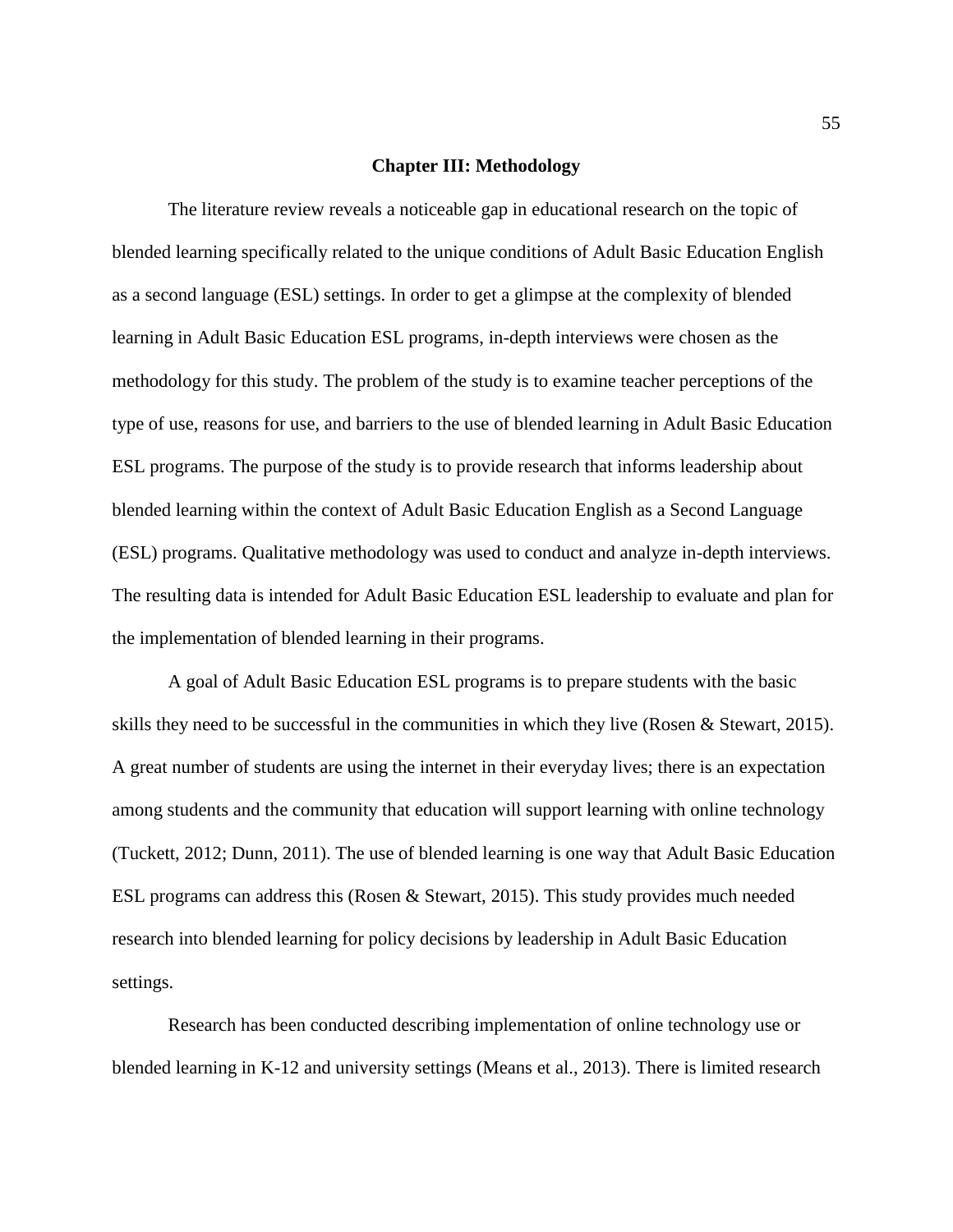on teacher perceptions of blended learning in Adult Basic Education ESL settings (Rosen & Stewart, 2015). This is noteworthy because some teachers are already using blended learning in Adult Basic Education ESL programs (Rosen & Stewart, 2015). Interviewing these teachers allows for a deeper examination of how blended learning is being used in Adult Basic Education ESL programs. The data adds to the body of Adult Basic Education ESL research and research related to blended learning.

# **Research Questions**

The following questions guided this study:

- 1. What do Adult Basic Education ESL teachers who use blended learning report as the most common types of blended learning used with their students?
- 2. What do Adult Basic Education ESL teachers who use blended learning report as factors that influence their decision to use blended learning?
- 3. What do Adult Basic Education ESL teachers who use blended learning report as barriers or challenges to using blended learning?

## **Research Design**

This study uses qualitative methodology with in-depth semi-structured interviews to gain a better understanding of blended learning among Adult Basic Education ESL programs. An overview of the differences between quantitative and qualitative research was described in a table by Fraenkel, Wallen, and Hyun, (2015) and showed that qualitative methodology is based on,

Preference for hypothesis that emerge as study develops. Preference for definitions in context or as a study progresses. Preference for narrative description. Preference for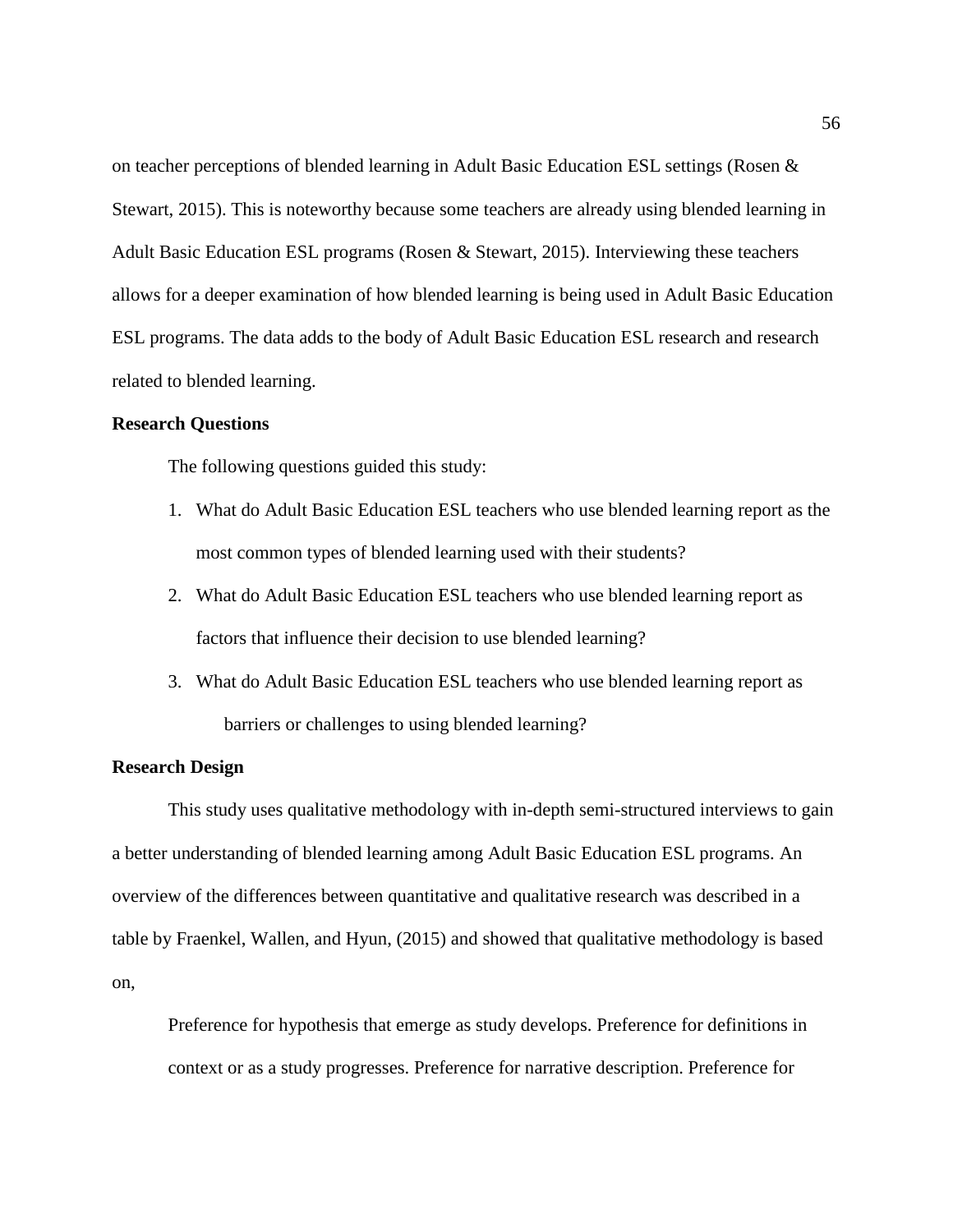assuming that reliability of inferences is adequate. Preference for expert informant (purposive) samples. Preference for narrative/literary descriptions of procedures. Preference for logical analysis in controlling or accounting for extraneous variables. Primary reliance on researcher to deal with procedural bias. Preference for narrative summary of results. Preference for holistic description of complex phenomena. Unwillingness to tamper with naturally occurring phenomena. (p.424)

**Qualitative research.** According to Merriam (2009), "The overall purpose of qualitative research is to achieve an understanding of how people make sense out of their lives, delineate the process (rather than outcome or product) of meaning-making, and describe how people interpret what they experience" (p.14). Hoepfl (1997) warns, "The decision to use qualitative methodologies should be considered carefully; by its very nature, qualitative research can be emotionally taxing and extraordinarily time consuming. At the same time, it can yield rich information not obtainable through statistical sampling techniques" (p. 61). Additionally, "The researcher is the primary instrument for data collection and analysis" so,

The researcher can expand his or her understanding through nonverbal as well as verbal communication, process information (data) immediately, clarify and summarize material, check with respondents for accuracy of interpretation, and explore unusual or unanticipated responses. However, the human instrument has shortcomings and biases that might have an impact on the study. Rather than trying to eliminate these biases or "subjectivities," it is important to identify them and monitor them. (p.15)

**Complex context.** Hoepfl (1997) explained that "qualitative inquiry accepts the complex and dynamic quality of the social world" (p.48). The researcher of this study chose qualitative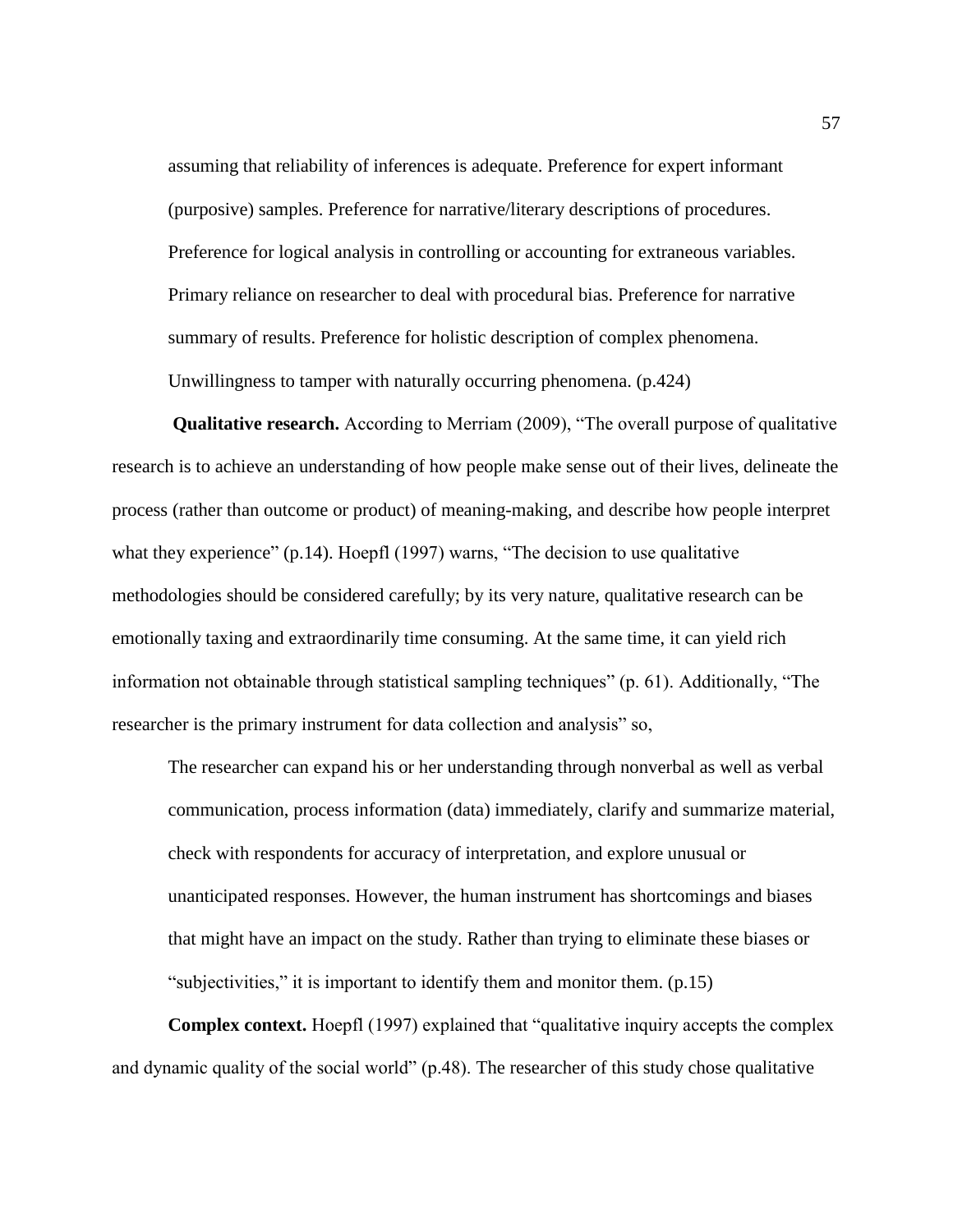methodology through in-depth semi-structured interviews, as qualitative research design is suited to the complex and unique context of Adult Basic Education ESL programs (Erying, 2014; Minnesota Adult Basic Education, 2019). According to Erying (2014), the Adult Basic Education ESL classroom setting is complex because of the variety of cultures, ages, languages, and logistical challenges that come with teaching Adult Basic Education ESL. According to Hoepfl (1997), "Phenomenological inquiry, or qualitative research, uses a naturalistic approach that seeks to understand phenomena in context-specific settings" (p.47).

When explaining internal validity and credibility of qualitative research, Hoepfl (1997) states, "The naturalistic researcher, assumes the presence of multiple realities and attempts to represent these multiple realities adequately" (p.58). Qualitative exploration is suitable and increases the validity of the study because Adult Basic Education ESL programs educate a uniquely varied student population in terms of ages, languages and cultures depending on the location and size of the site (Erying, 2014; Minnesota Adult Basic Education, 2019). In order to grasp the complexity of Adult Basic Education ESL programs through the lens of teacher perceptions, an in-depth interview of the teacher was employed.

**Leadership.** An assumption made by this study is that teacher perspectives could be useful to leadership in developing an understanding of blended learning use in Adult Basic Education ESL programs for the purposes of program decision making. According to Hoepfl (1997), "The particular design of a qualitative study depends on the purpose of the inquiry, what information will be most useful, and what information will have the most credibility" (p.50). Research suggests that blended learning is beneficial for student learning based on research summarized in the Literature Review in Chapter II of this dissertation. Though the purpose of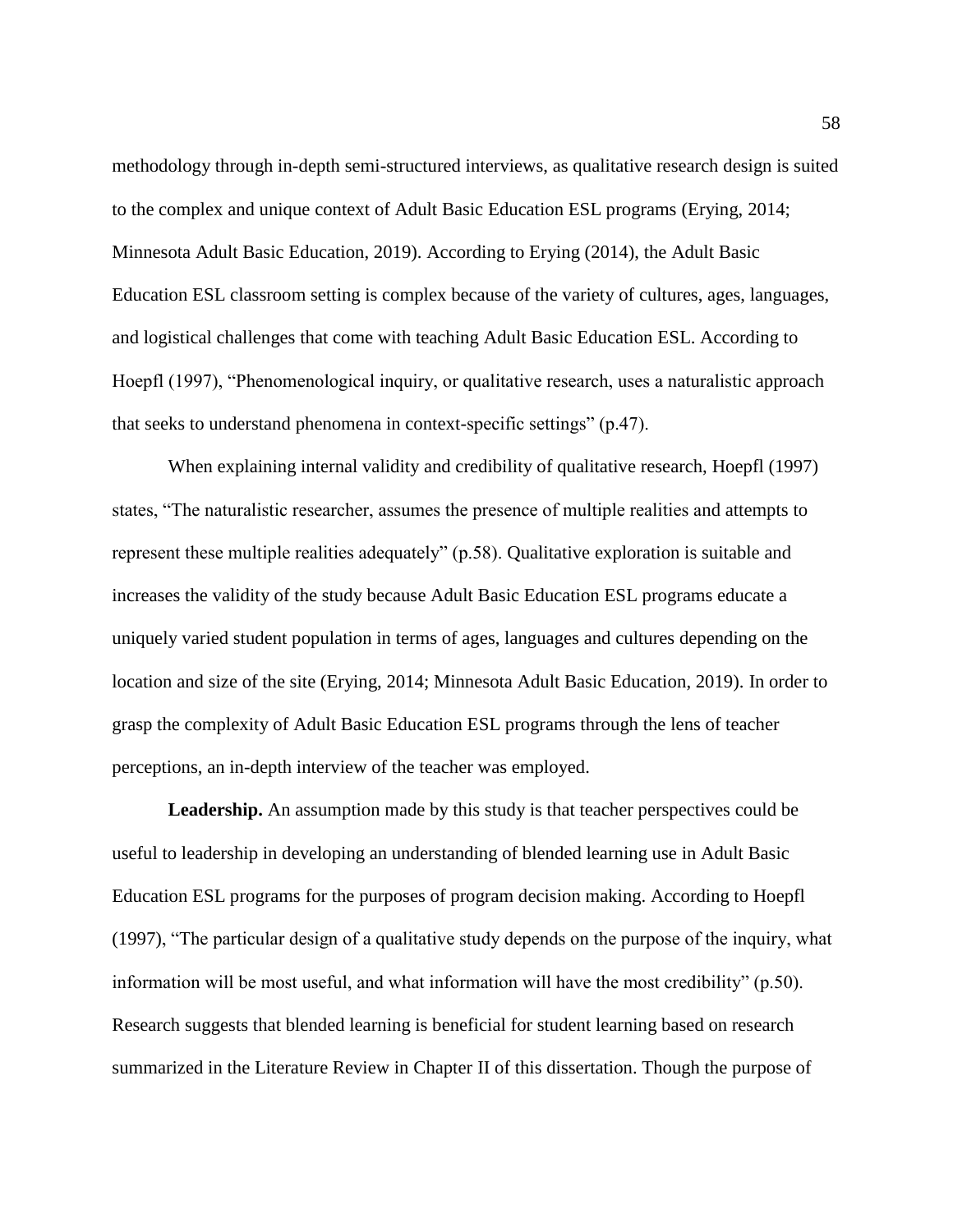this study is not to explore student learning, a secondary focus on teacher perceptions of their practices and barriers might also be helpful for leadership understanding of blended learning in Adult Basic Education ESL programs. According to Borg (2003), "Teachers' cognitions, emerge consistently as a powerful influence on their practices, though, these do not ultimately always reflect teachers' stated beliefs, personal theories, and pedagogical principles" (p.91). While Farrell and Lim (2005) state, "It seems plausible to suggest that teachers' beliefs are the best indicators of the type of instructional decisions they made during their teaching" (para.18).

According to Hoepfl (1997), "The ability of qualitative data to more fully describe a phenomenon is an important consideration not only from the researcher's perspective, but from the reader's perspective as well" (p.49). The intent of the researcher when creating the interview questions was to address the research questions about blended learning in Adult Basic Education ESL programs. The results of the interviews would shed light on information that could assist in informing leadership when making program decisions about blended learning. According to Punch (2009),

Very often, especially in a professional field such as education, they will come from practical and professional issues and problems. The starting point here is not a paradigm. Instead, the starting point is a problem that needs solution or a question that needs answers. This is a pragmatic approach." (p.20)

**Interview questions.** Guiding interview questions were developed to ensure that the research questions are thoroughly addressed. Time was provided to expand on those questions using additional probing questions as needed. Qualitative research is exploratory and in-depth interviews with open-ended questioning is an optimal protocol for sharing opinions and reasons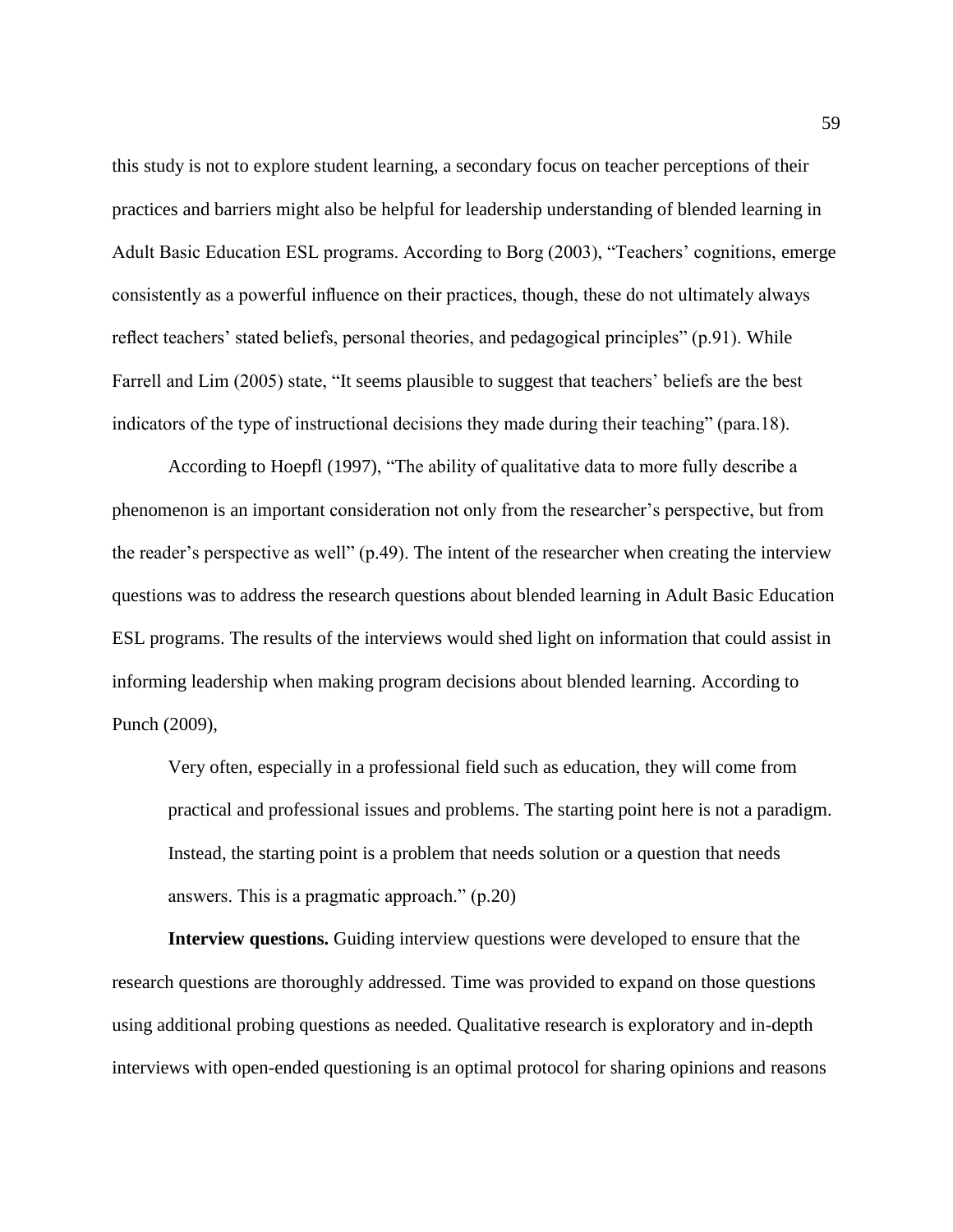for using blended learning. According to Hoepfl (1997), "qualitative methods are appropriate in situations where one needs to first identify the variables that might later be tested quantitatively" and "research problems tend to be framed as open-ended questions that will support the discovery of new information" (p.49). Considering the lack of information available in scholarly research about blended learning specifically in an Adult Basic Education ESL context at the time of the study, qualitative methodology seemed the appropriate choice for this study (Bowman, 2010; Hanna, 2000; Hathorn & Hathorn, 2010; Holcomb, Castek, & Johnson, 2007; Leung, 2003; McFarland et al., 2018; Rosen & Stewart, 2015; Rudolph, 2016; Staker & Horn, 2012; Stonehocker, 2017). Furthermore, the interview questions of this study were designed to be open-ended in that the assumption is not made that there are specific limits or boundaries to the answers.

According to Ellis (2018),

Unlike quantitative research, qualitative research does not seek to be generalizable that is, readily applicable to all similar persons and situations. Still, the findings from it may, and often are, used to inform practice. In qualitative research the applicability to other similar situations is termed transferability. If professionals choose to use the findings from qualitative research to inform their practice, they need to critique how good that research is first." (p.134)

**Feedback on design.** In order to get feedback on the interview protocol and research design in general, a pilot test was conducted with other doctoral candidates in the Educational Administration and Leadership program. The other doctoral candidates had a wealth of experience and knowledge about K-12 education from being in variety of different educator and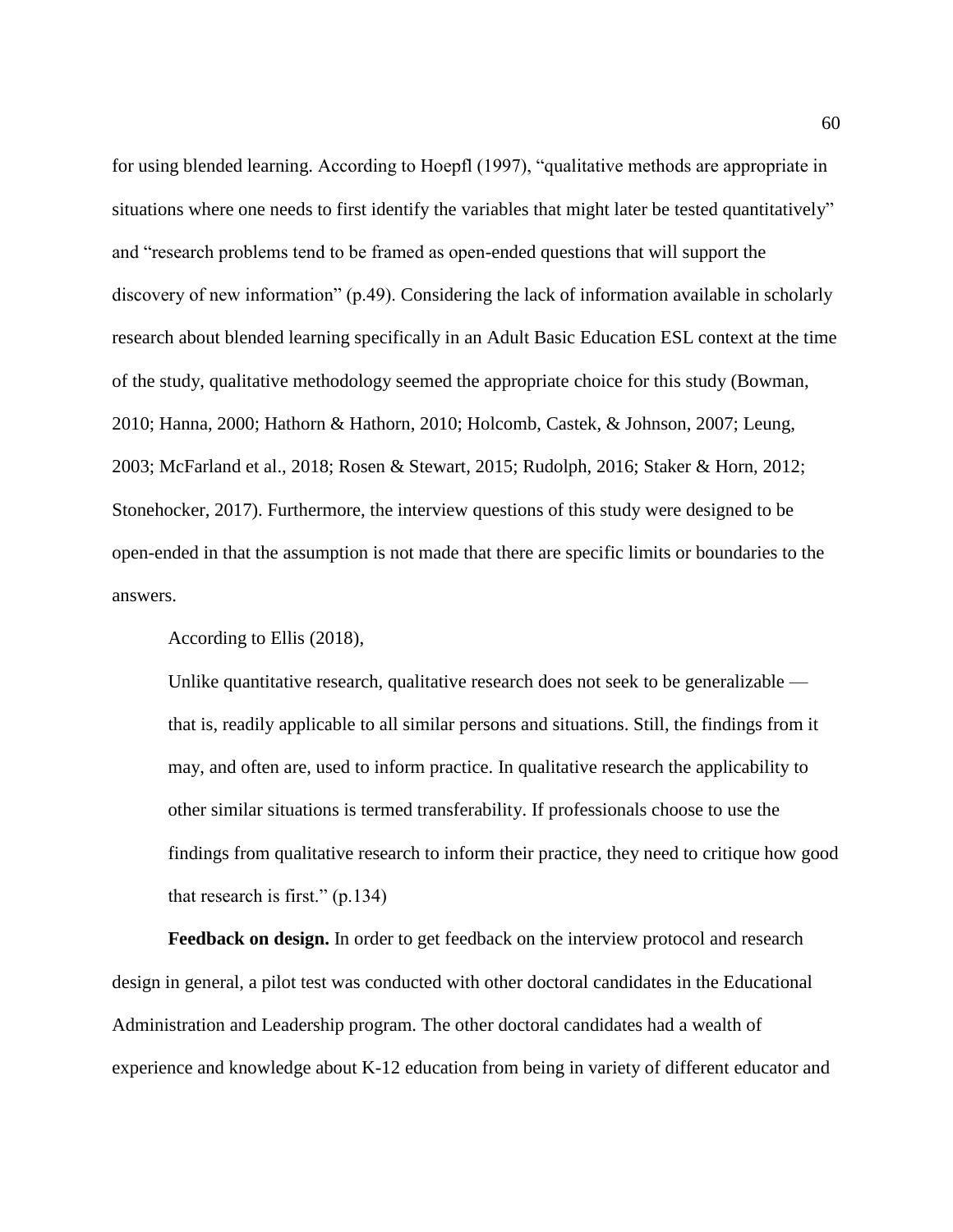administrative roles. Some of the doctoral candidates involved with the pilot test had direct experience with Adult Basic Education and some did not. All of the candidates had some experience with and knowledge of English language learners and blended learning.

The pilot test was conducted to assess whether the research questions were adequately addressed by the interview questions. During the pilot test, feedback was provided about the interview questions and the research study in general. The feedback from the pilot test team was considered and adjustments to the interview questions were made accordingly.

The use of qualitative methodology enabled the researcher to examine the topic more extensively and to explore more of the details of the subject as they related to the research questions. Blended learning in Adult Basic Education ESL programs is new to the field and scarcely represented in research (Bowman, 2010; Hanna, 2000; Hathorn & Hathorn, 2010; Holcomb, Castek, & Johnson, 2007; Leung, 2003; McFarland et al., 2018; Rudolph, 2016; Staker & Horn, 2012; Stonehocker, 2017). Therefore, verifying theories about blended learning through quantitative research are hardly possible within the setting of Adult Basic Education ESL. According to Punch (2009), "Research directed at theory generation is more likely when a new area is being studied, and exploration of that new area is more likely to use the less structured fieldwork techniques of qualitative research" (p.23). Specifically, in-depth interviews with a semi-structured interview protocol including open-ended questions were chosen for this study and allowed for the participants to have the freedom to expand on ideas surrounding the topic of blended learning. As stated by Hoepfl (1997),

Qualitative interviewing utilizes open-ended questions that allow for individual variations" and "although it is prepared to ensure that basically the same information is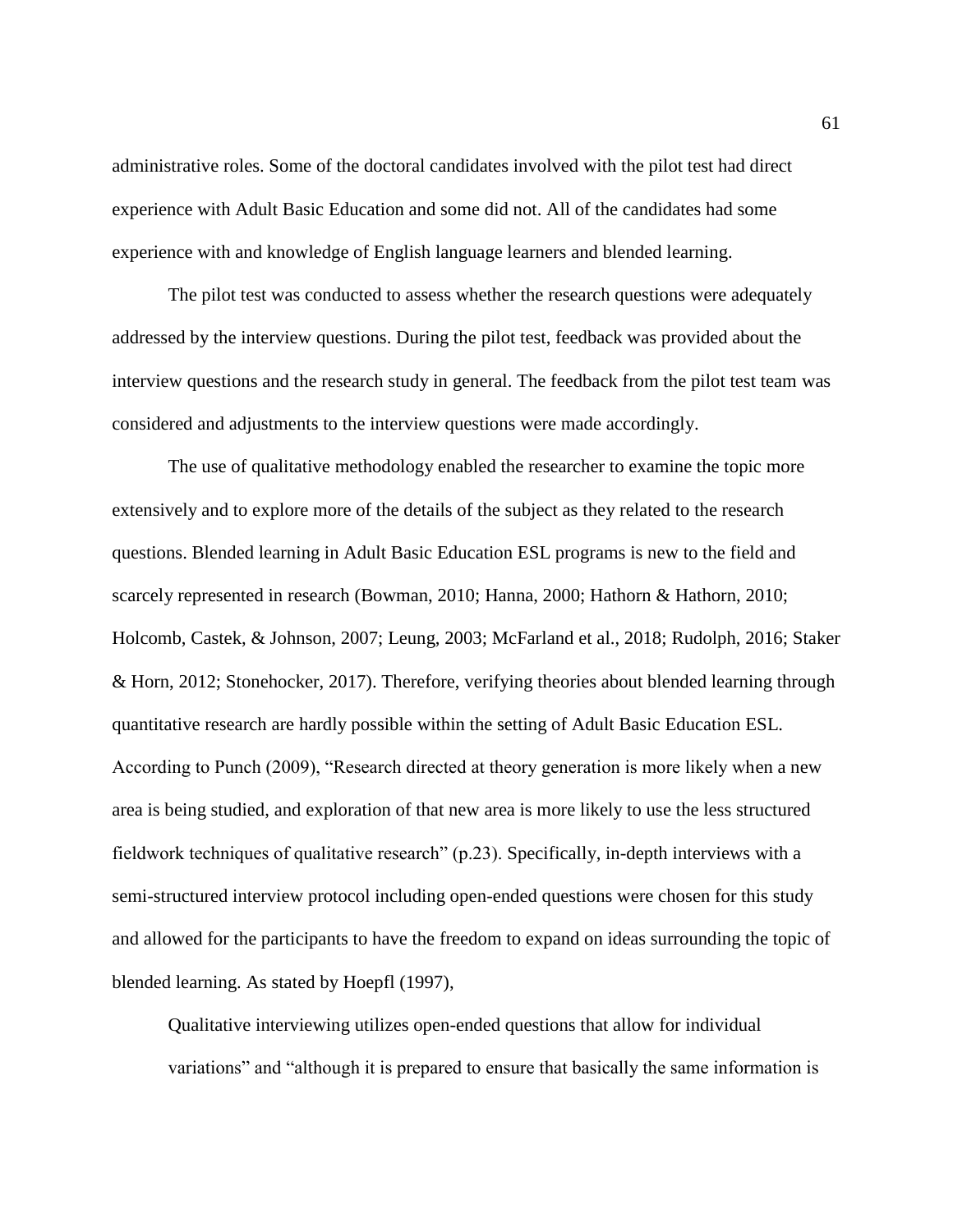obtained from each person, there are no predetermined responses, and in semi-structured interviews the interviewer is free to probe and explore within these predetermined inquiry areas." (p.52)

The interviews gave the participants the opportunity to explain, in great detail, the experiences of what they encounter while using online technology with their Adult Basic Education ESL students. The interview protocol was designed with the assumption that these experiences would be varied and unique based on the variety of blended learning options available to teachers, the diversity of student backgrounds and the range of English language levels of students that the participants teach in Adult Basic Education ESL settings (Erying, 2014; Minnesota Adult Basic Education, 2019).

In summation, the research design of this study is based on a qualitative approach to research based on the adjoined assumptions, theories, and philosophies of qualitative researchers. The assumptions of qualitative research are described by Fraenkel, Wallen, and Hyun (2015) in a table titled: "Differing philosophical assumptions of quantitative and qualitative researchers" (p.427). Below are the assumptions of qualitative researchers from Fraenkel, Wallen, and Hyun (2015),

The individuals involved in the research situation construct reality; thus, realities exist in the form of multiple mental constructions. Research investigations produce alternative versions of what the world is like. It is impossible for the researcher to stand apart from the individuals he or she is studying. Values are an integral part of the research process. Facts and values are inextricably intertwined. The initial ambiguity that occurs in a study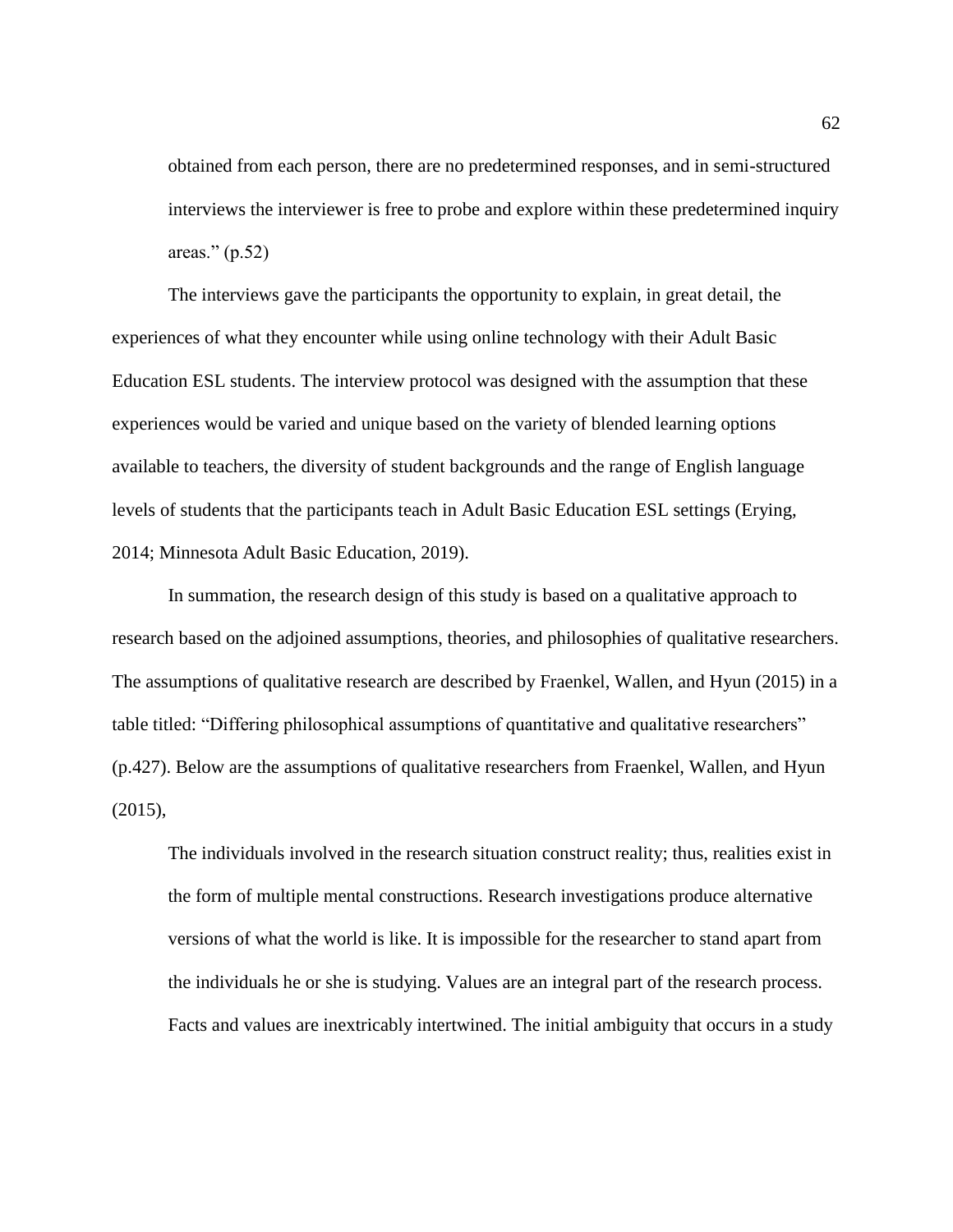is desirable. The purpose of educational research is an understanding of what things mean to others. Highly generalizable laws, as such, can never be found. (p.427)

## **Participants**

The researcher interviewed 11 Adult Basic Education ESL teachers. When considering the nature of this study, the number of participants chosen made in-depth interviews more feasible because there was less time pressure to end the interview or not explore a topic of interest. Conducting 11 interviews provided time for the participants to be included in the interviewee transcript review. The participant sample size was also chosen based on feasibility of travel time to obtain participants who taught at different locations across an area including urban, suburban, and rural programs (between 30 minutes and 3 hours from a large metropolitan area in the Midwest of the United States of America), the length of time of each interview (between 45 minutes and an hour and half), the length of time of each transcription of each interview (between 6 and 8 hours without the assistance of transcription software), and the time for transcription analysis. Based on these considerations and the timeline of the researcher, a sample size of 11 was chosen. The participants for the study were selected using a purposeful sampling technique (Merriam, 2009). A purposeful sample technique entails using specific criteria from which to select participants (Merriam, 2009). The criteria used to identify the participants for this study were as follows:

- 1. The participant held either a state teaching license or a master's degree at the time of the study.
- 2. The participant was teaching Adult Basic Education ESL in a state in the Midwest of the United States of America at the time of the study.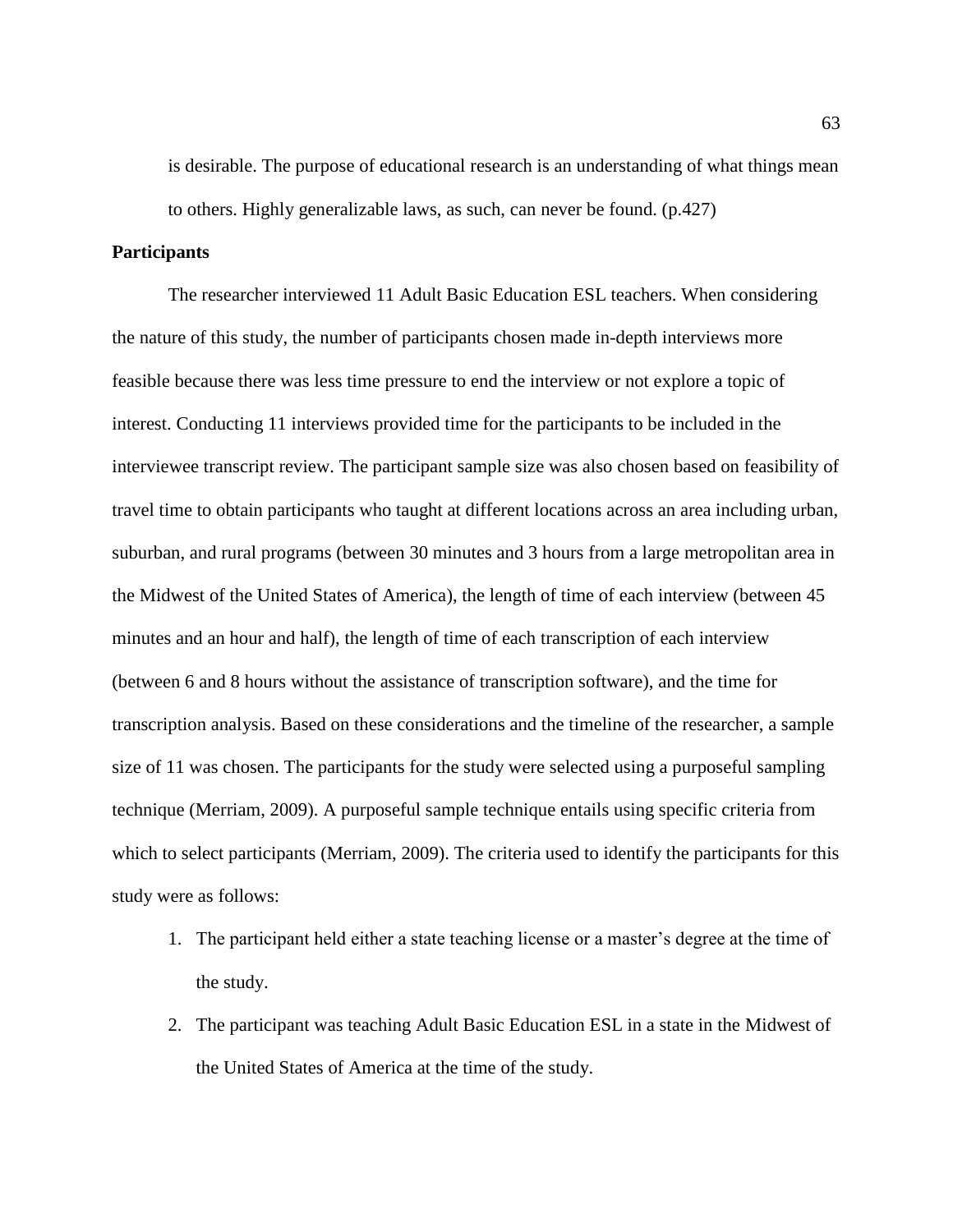- 3. The participant was using blended learning as an instructional method with their Adult Basic Education ESL class at the time of the study.
- 4. The participant was available for an interview during the summer of 2018.
- 5. The participant was available to meet in person in a state in the Midwest of the United States of America.

The participants were restricted to only teachers and not to leadership or students because of the impracticality of making the sample size larger. The Adult Basic Education ESL teachers selected for this study had a unique perspective on blended learning because they elected to employ this new mode of teaching. The intent of the study was not to analyze student learning for instructional implications. Interviewing students would require further permissions from IRB. It was determined that that would hold up the study's progress. Recommendations for further research are included in Chapter V.

The researcher had access to Adult Basic Education ESL teachers and leadership through professional contacts. The teachers and leadership were contacted about the potential of including their colleagues or employees as participants for the study, face-to-face, through text and via email. Additional participants were located using the snowball sampling method (Merriam, 2009). The snowball method for acquiring more participants that meet the criteria was executed by inviting the original participants to identify other potential participants for the study. The same process of correspondence and gaining permission was used to contact new participants until 11 participants that met the criteria and were in varying locations across a large metropolitan area in the Midwest of the United States of America were found (Merriam, 2009). To ensure that participants were from varying locations, no more than two participants were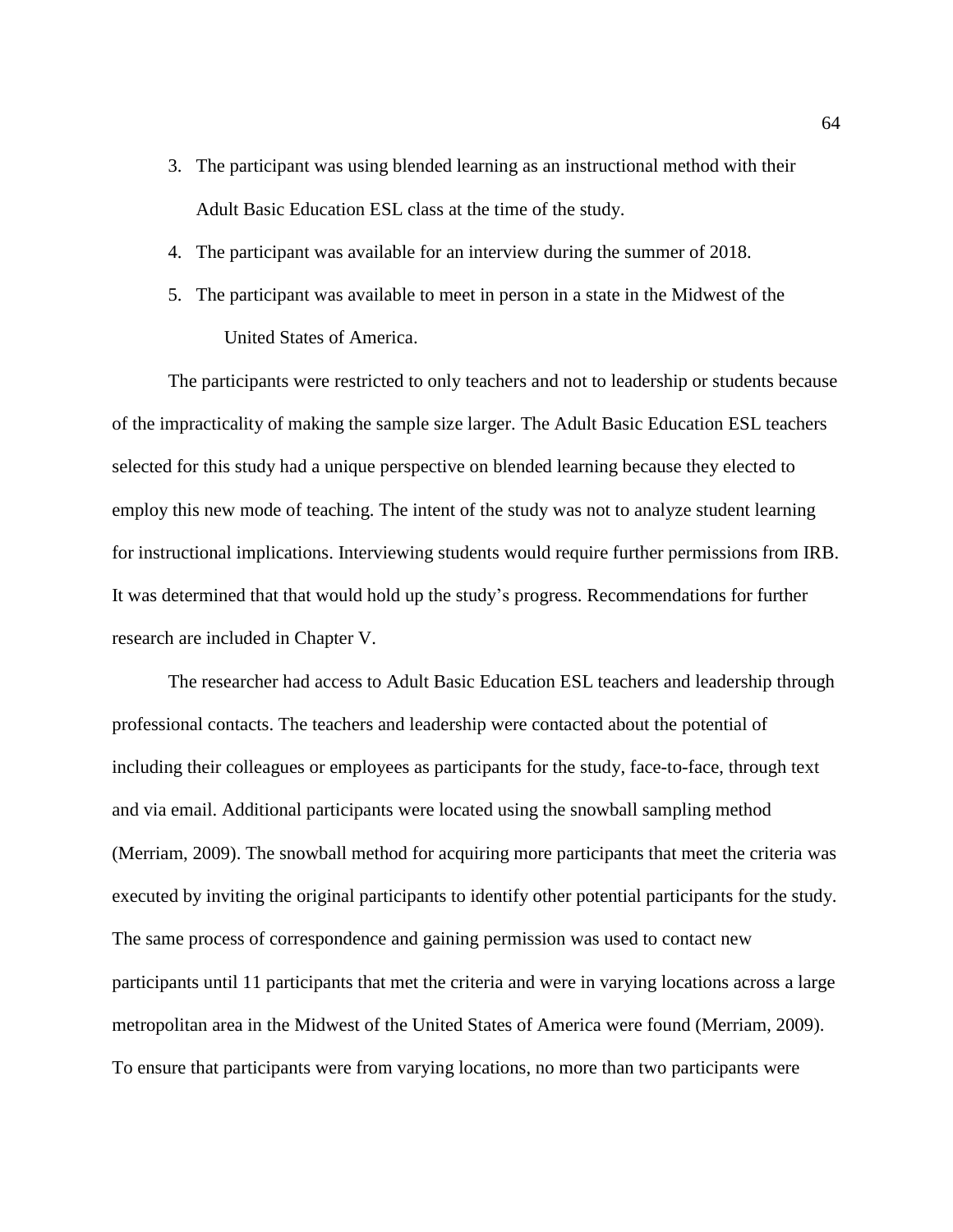selected who taught in the same district within a large metropolitan area in the Midwest of the United States of America.

#### **Human Subject Approval**

The researcher completed training and received approval from the Institutional Review Board (IRB) to ensure the rights of the human subjects in the study. In order to ensure consent and privacy of the participants, an Institutional Review Board approved a consent form that was signed by all participants. A copy of the consent form was provided to each participant and copies of the content forms were retained by the researcher. The participants were informed that their participation was always optional and that they could stop their participation in the study at any time. The researcher was available to the participants for questions about consent or questions about the study in general, before, during, and after the study was completed.

# **Data Security**

In the case of a participant opting out, the researcher would dispose of the data pertaining to that participant and send a disposal confirmation email to the subject. Data and any documentation that were used in this study are confidential and were retained in a locked and secure location for the duration of the study. All audio and transcribed data was stored on an encrypted laptop with password protection. The laptop was in the possession of the researcher at all times when not in a locked cabinet inside a locked apartment. All printed documentation was stored in the locked cabinet in the locked apartment of the researcher. Upon awarding of the degree, all data and documentation will be deleted and destroyed.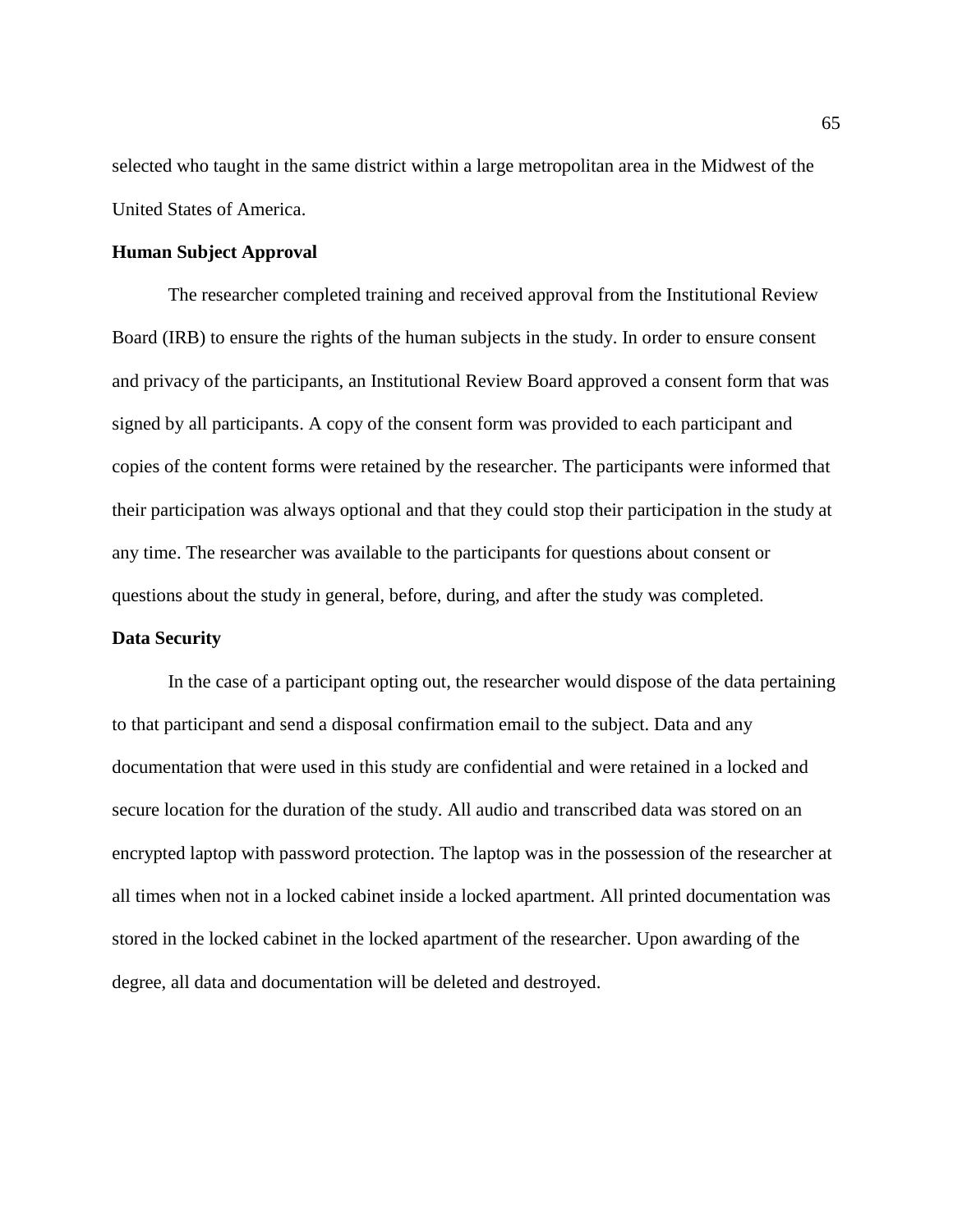# **Procedures for Data Collection**

Once the initial potential participants were selected, the researcher gained consent from participants, set up an interview date and location, conducted the interview and followed-up with interviewee transcript reviews.

**Participant consent.** The potential participants were contacted in-person or via email with an invitation to be involved in the study. In the initial email, there was an explanation of confidentiality and opportunity to opt out from the study at any time. If interest was shown for participation, a date and time for the interview was arranged. The researcher informed the participant that a printed consent form would need to be signed before the interview started. During the interview, the participants signed two copies of the consent form. The researcher retained one copy for the sake of record-keeping and the participant took the other copy.

**Interview overview.** The location of the interviews was designated from among select public libraries, an educational conference, or the workplace of the interviewee; all within three hours of a large metropolitan area in the Midwest of the United States of America. The researcher reserved a study room or an office, for the date and time chosen by the participant. Study rooms secured privacy and silence for clear recording of the interview.

The interviews lasted between 45 minutes and an hour and a half. After an initial greeting, the researcher turned on the recording device. The interview started with a review of the consent form that outlines the confidentiality measures that were taken and a reminder about the option to opt-out of the interview or to not answer specific questions, at any time. The researcher then provided a printed copy of the interview items to the interviewee and proceeded to solicit responses to the items in the order that they were listed. The interviews concluded with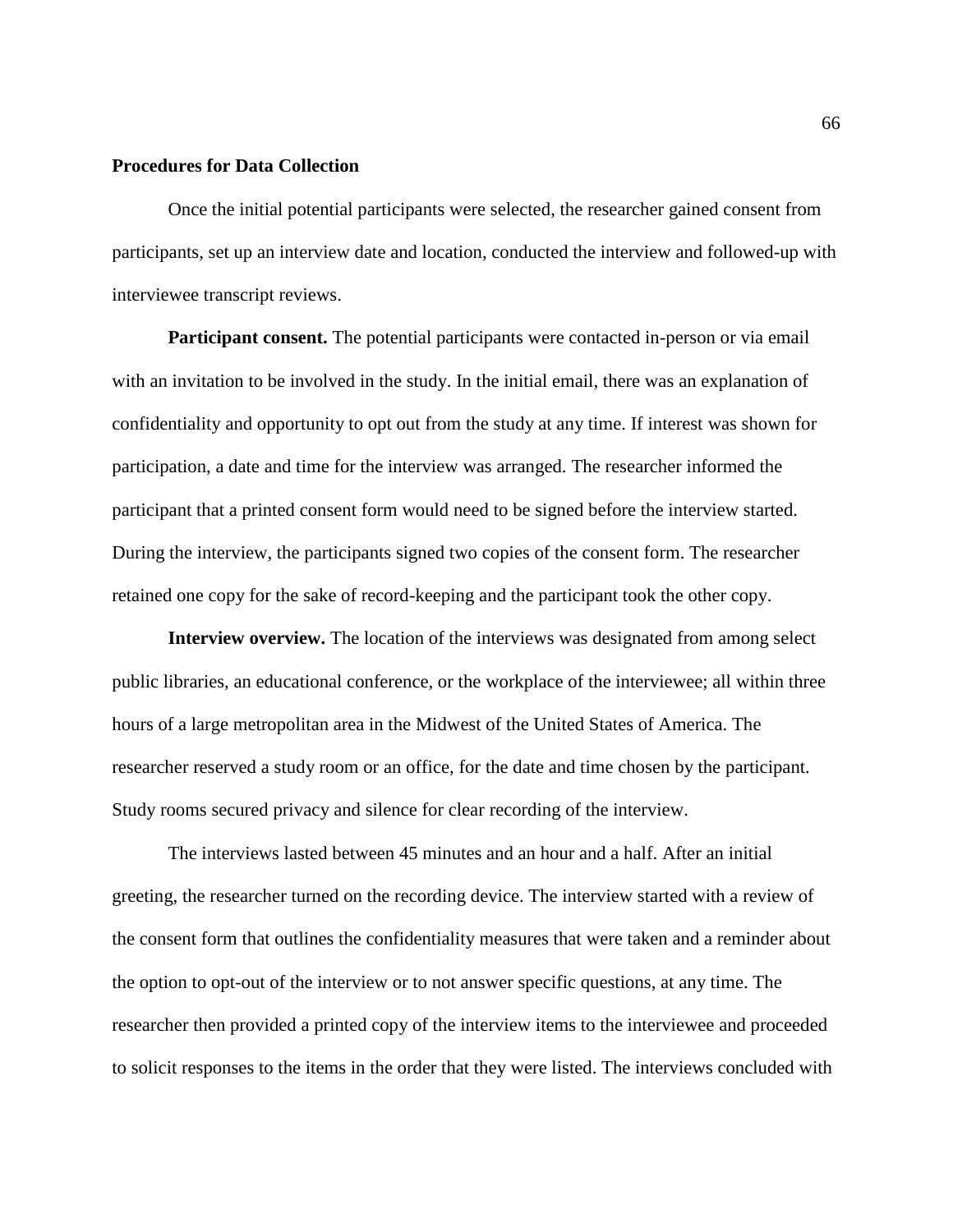a reminder of the researcher's contact information, the interviewee transcript review process, and an explanation of next steps. The snowball method of acquiring additional participants was employed by asking the interviewees if they knew any other teachers who fit the selection criteria for participation in the study (Merriam, 2009).

**Compensation for participants.** No monetary or prize compensation to participants was associated with the study, however each participant could be informed of how to get a copy of the complete dissertation online upon completion if so desired.

### **Interview Protocol**

The researcher developed a structured interview to obtain an in-depth understanding of blended learning in the context of Adult Basic Education ESL programs (Gall et al., 2007). According to Gall, Gall, and Borg (2007), "The interview is more commonly used in qualitative research than questionnaires, because it permits open-ended exploration of topics and elicits responses that are couched in the unique words of the respondents" (p.229).

Before conducting the interviews, in order to improve the validity and reliability of the study, the interview protocol was reviewed by a convenient sample of doctoral students in an Educational Administration and Leadership (EDAD) cohort. The members of the EDAD cohort all had some degree of experience with blended learning and had a familiarity with research techniques in order to provide appropriate feedback about the interview protocol. During the review of the interview protocol by the EDAD cohort, the researcher gained input on the quality of interview techniques and validity of the interview items related to the research questions. The interview items and techniques were then adjusted to reflect the feedback. The interviews were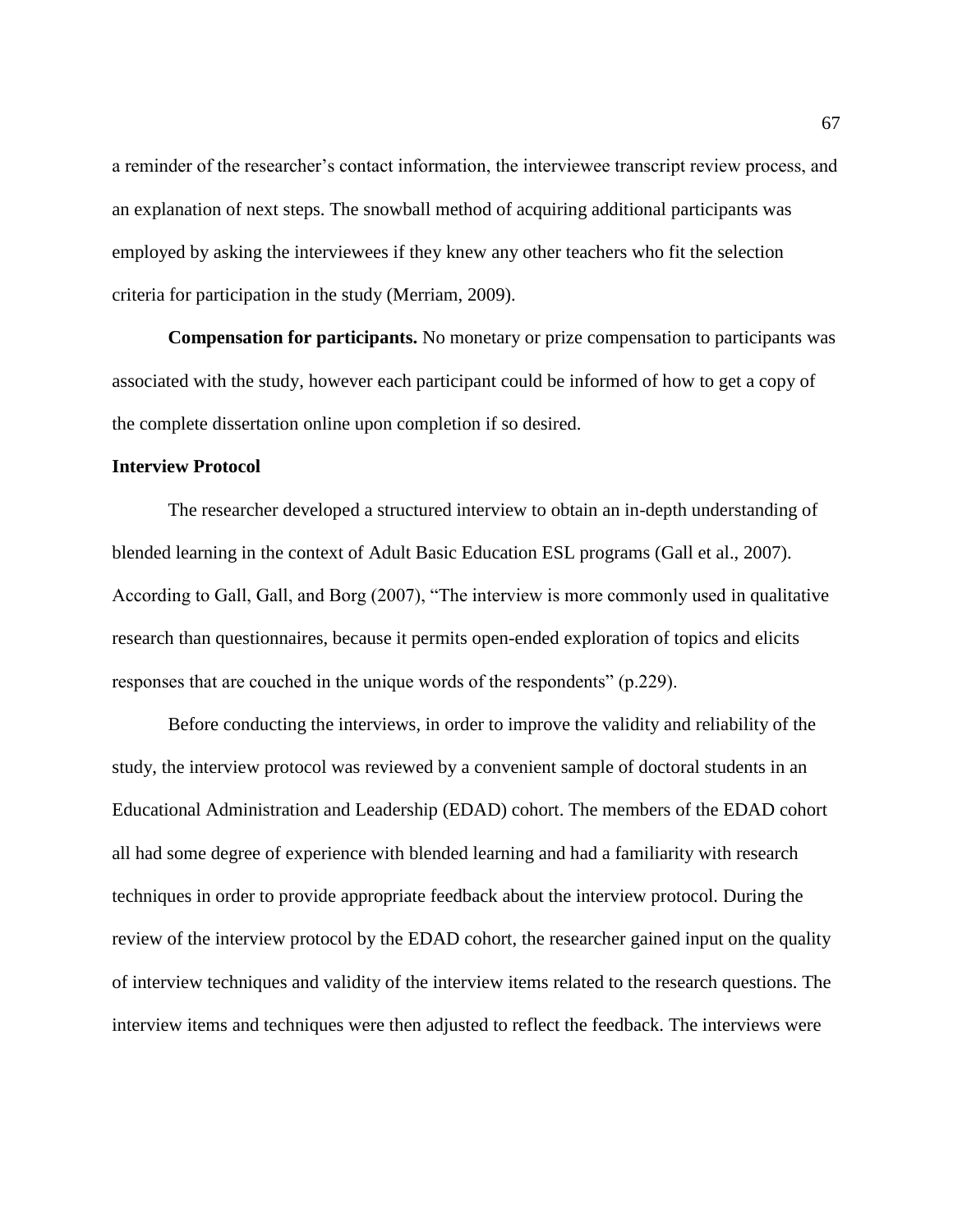scheduled and conducted within a three-month period and lasted between 45 minutes to an hour and a half.

Before the interview, there were in-person explanations or introductory emails sent out to the participants explaining the study, explaining sample selection criteria, and inviting participation. Later emails gained consent and determine a date, place and time for the interview. The final round of emails to the participant before the interview included a reminder about informed consent, an overview of what was going to happen during the interview and a confirmation of the date, time and location of the interview. Special attention was put on building rapport with the participants during this process. Gall, Gall, and Borg (2007) explained that,

Skilled interviewers make an effort to build trust and rapport with respondents, thus making it possible to obtain information that the individual probably would not reveal by any other data-collection method. They can also follow up a respondent's answers to obtain more information and clarify vague statements. (p.228)

During the interview, audio data was gathered using two recording devices. The primary device was a handheld device with the ability to record and upload to a computer. The brand and model of this device is: Sony Digital Flash Voice Recorder ICD-PX312. The backup device was a Lenovo ThinkPad laptop with a voice recording program that comes with Windows 10. According to Hoepfl (1997), "Recordings have the advantage of capturing data more faithfully than hurriedly written notes might, and can make it easier for the researcher to focus on the interview" (p.53).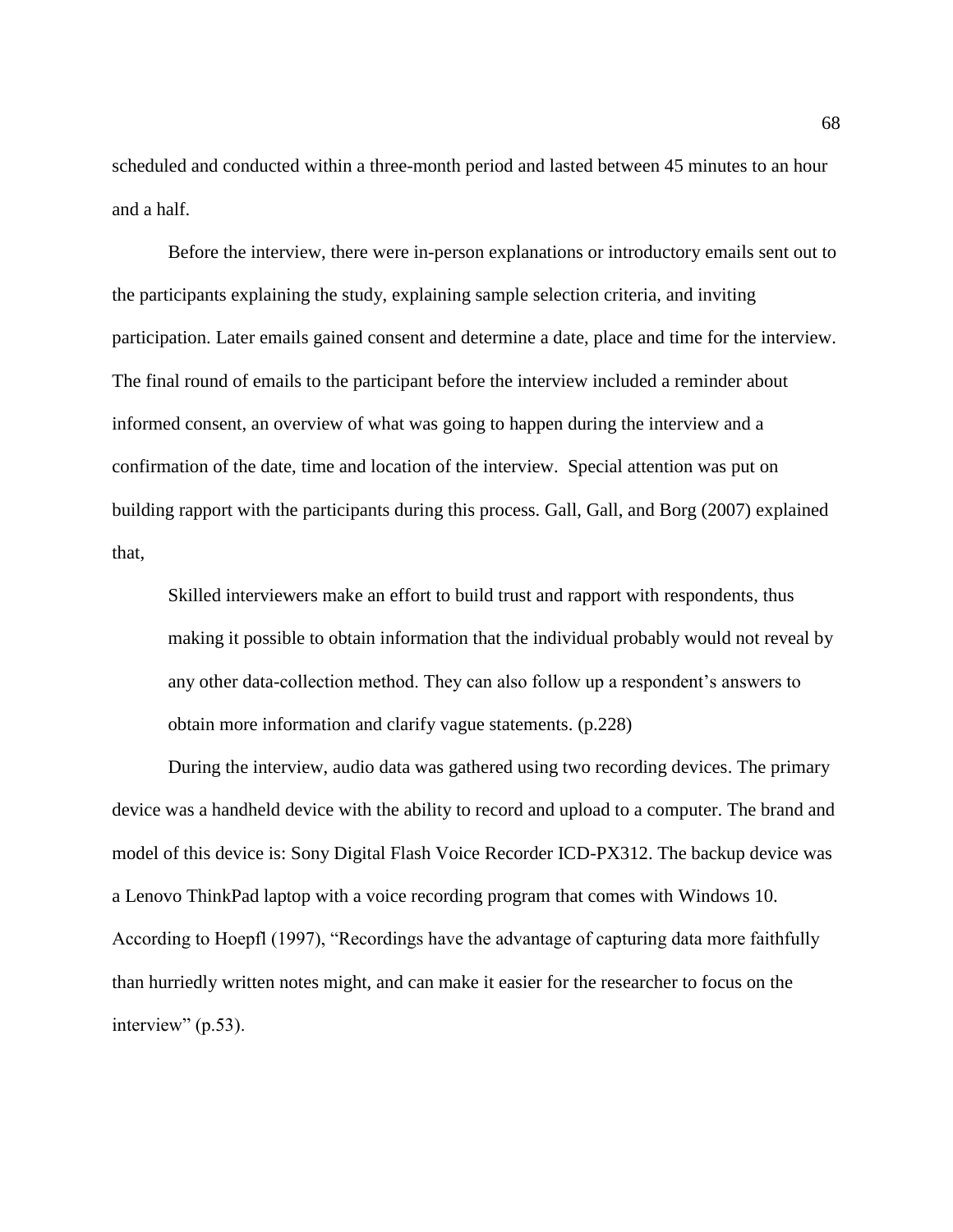**Interview items.** The participants were provided with a printed copy of the 10 openended questions, labeled as *interview items* for clarity in organization of data in Chapter IV of this study. In order to increase reliability, the interview items were presented to all of the participants in the same order. In order to improve validity, the researcher created interview items that related to the research questions. According to Rudolph (2016), "the validity of the instrument improves when questions are open-ended, clear, avoid technical jargon, and are not biased or leading" (p.49). These are the interview items for the study:

- 1. What is your adult ESL class like?
- 2. What kind of technology tools do you use in your classroom for student learning?
- 3. What is your understanding of the meaning of blended learning?
- 4. How do you use blended learning with your students?
- 5. What types of blended learning do you use most often and why?
- 6. Why do you choose to use blended learning with your class?
- 7. What factors do you consider before implementing blended learning with your students?
- 8. Are there any blended learning techniques that you would like to use but have not? If so, what are they and what keeps you from using them?
- 9. Do you experience any barriers or challenges to using blended learning with your students? If so, what are they?
- 10. Do you think there are any barriers to other teachers adopting blended learning or in the field of adult ESL in general? If so, what are they?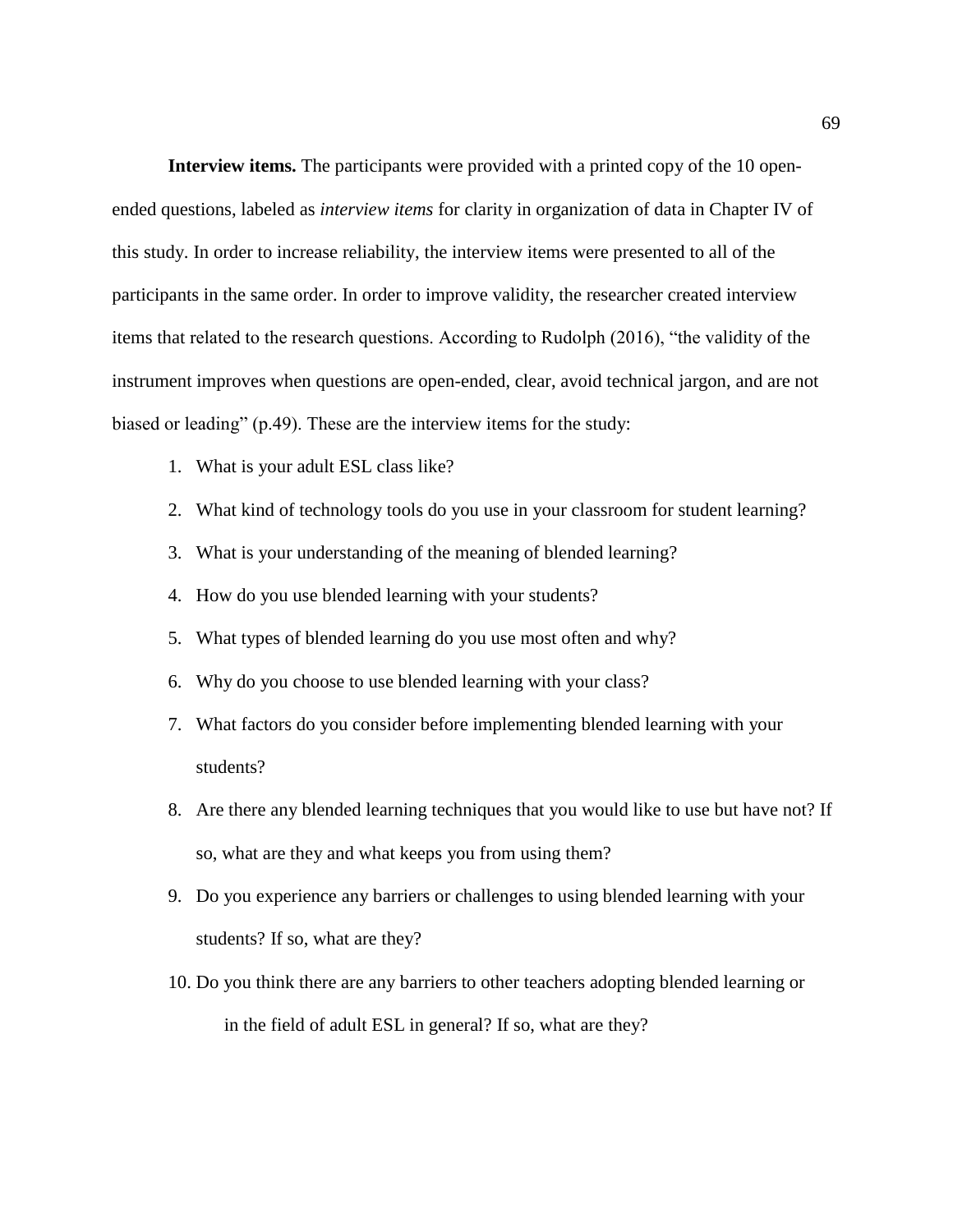A formalized version of the interview protocol can be found in Appendix II. The interview protocol includes probing questions below each item to ensure that the interview items are understood and addressed as completely as possible (See Appendix II). Questions based on participant responses were asked during the interview in order to allow opportunities to clarify and expand on topics discussed. After the interview was completed, the participants were given the opportunity to add any additional comments they had. The closing of the interview included a thank you, and an explanation of next steps. A follow-up email was sent to each participant with a transcript of the interview.

**Interviewee transcript review.** Then, the researcher employed an interview research method called *interviewee transcript review* to verify accuracy and provide opportunities for clarifications of comments during the interview (Hagens, Dobrow, & Chafe, 2009). Interviewee transcript review was put to use in this study by emailing the transcript to the participants after the interview and asking for any edits, deletions, or additions to the transcript. Hagens et al. (2009) warns that researchers need to weigh the potential advantages and disadvantages of interviewee transcript review before choosing this method.

A potential advantage of interviewee transcript review is an improved relationship between the participant and researcher. Lines of communication are kept open after the interview. Opportunities to follow up with participants are made available. The researcher can go directly to the source to fill in blanks where there are questionable data, increasing reliability (Hagens et al., 2009).

The potential disadvantages of using interviewee transcript review include increased time required to provide participants the opportunity to revise their transcripts and increased time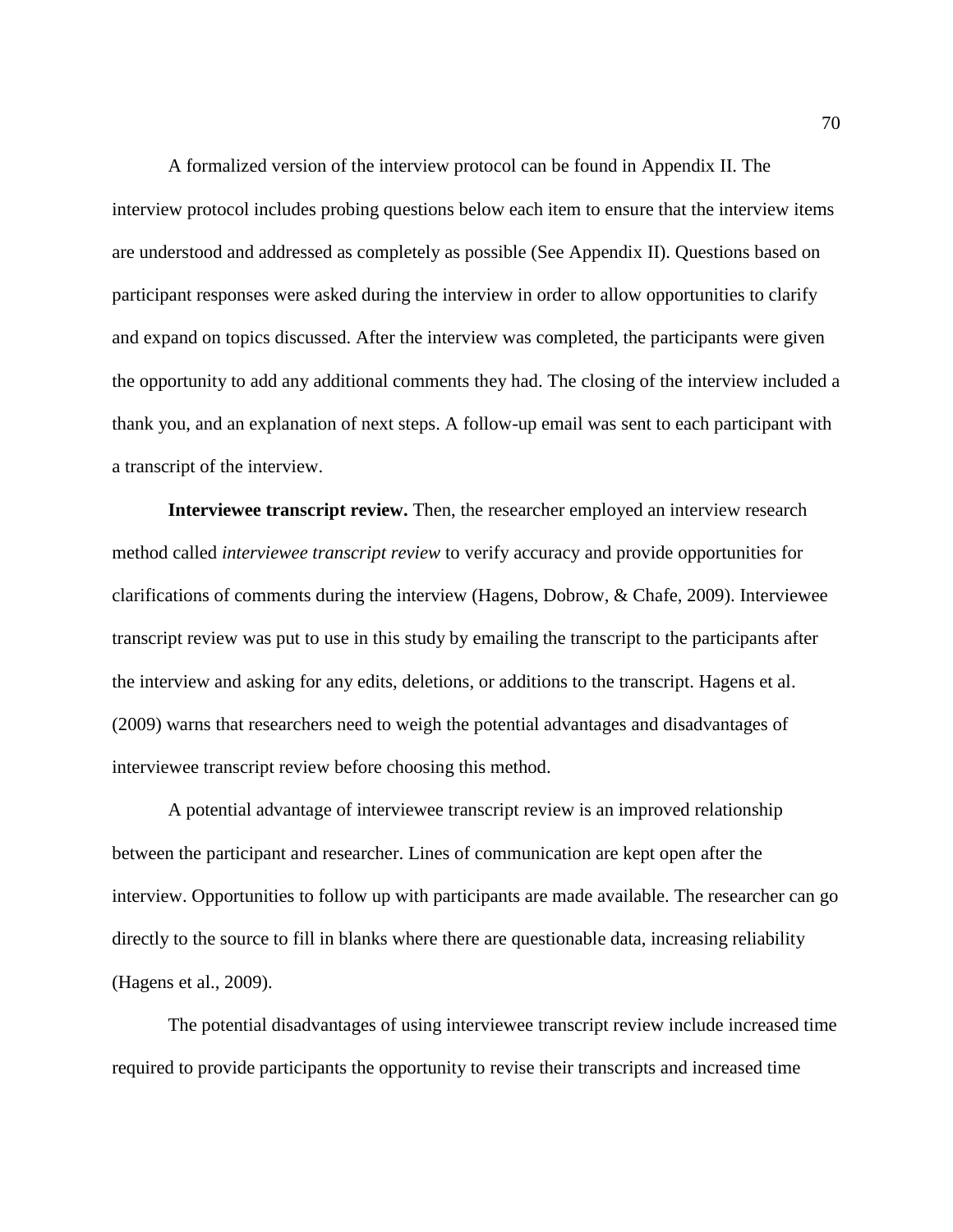required for researchers to communicate with participants after the interview. In the study by Hagens et al. (2009), participants were provided two weeks to revise their transcripts and this amount of time was determined not detrimental to the overall timeline of the study. The researcher for this study about blended learning among Adult Basic Education ESL programs, informed the participants of the end of summer 2018 deadline and encouraged them to complete the interviewee transcript review by that time.

Hagens et al. (2009) also warned that researchers must be aware of their own time constraints and weigh the benefits and disadvantages of interviewee transcript review. Interviewee transcript review was employed based on consideration of the potential benefits and disadvantages. As can sometimes be the case, a verbal rendition of thoughts can come across quite differently than a text version and should be assessed by the participant. The transcript was sent out via email for interviewee transcript review including the following guidelines:

- 1. Make any revisions that you would like to make to your transcript by typing in "red."
- 2. Clarify any of your wording.
- 3. Add any additional information you have thought of since our interview.
- 4. Request to delete anything you would like to delete by writing "delete" in red next to the sentence you would like to delete.
- 5. Send the transcript back to me.

At the end of the guidelines, a sentence invited the participant to make any other comments by typing them at the bottom of the transcript in red. All requests for modifications were respected and followed. Only material from the final transcript was used in the collation of data.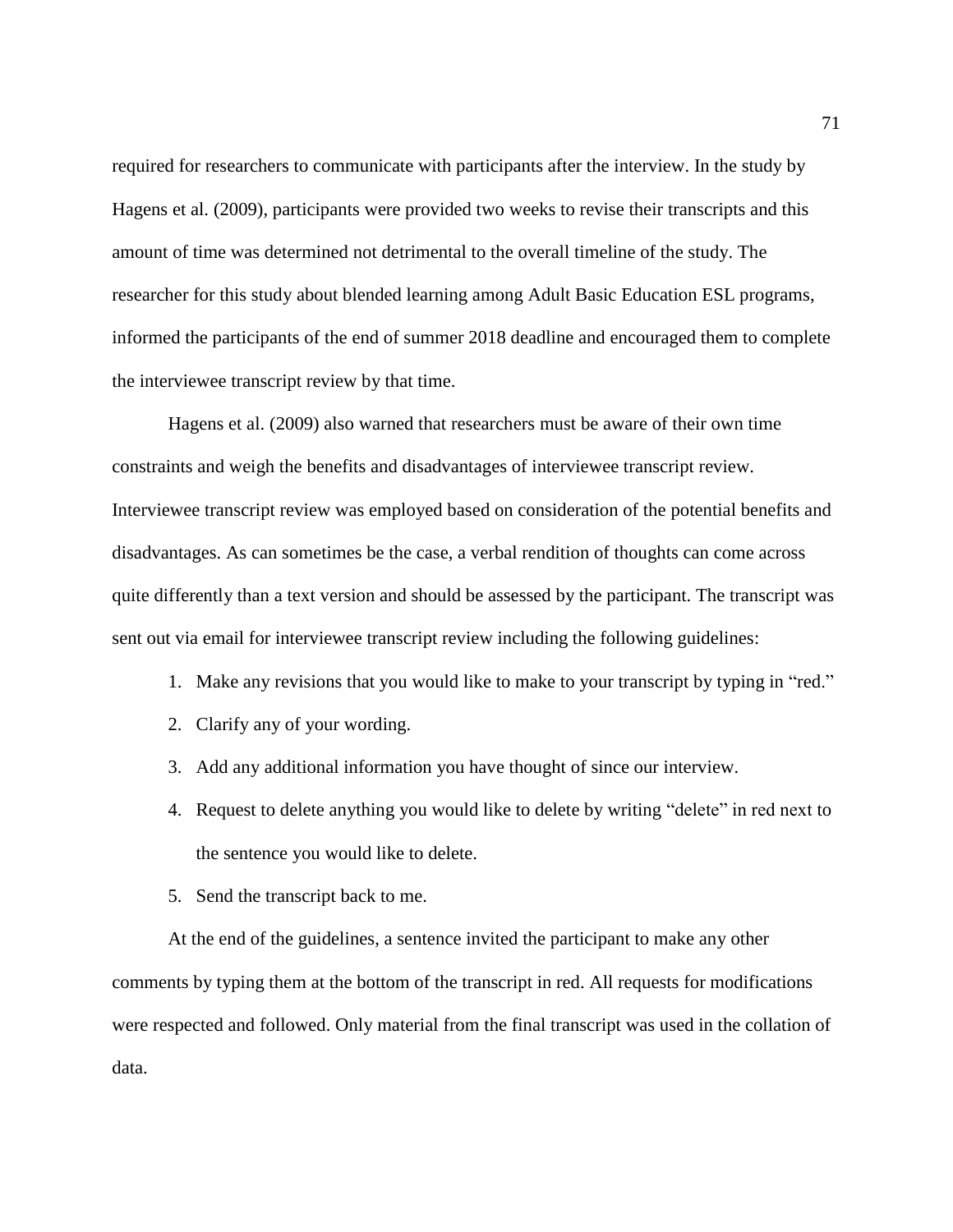### **Treatment of Data**

Data was collected during the interview via recording devices. The main recording device was a handheld recorder specifically designed for recording interviews called a Sony Digital Flash Voice Recorder ICD-PX312. The backup device was a Lenovo ThinkPad laptop with an internal microphone. The purpose of multiple recording devices was to protect against loss of data. All data was captured electronically to prevent the need to take extensive notes. The primary aim of the researcher during the interview was to be engaged in listening to the interviewee. If any notes were necessary during the interview, they were written using a pen and paper to avoid typing noises while conducting the interview. The recording of the interview was transcribed by hand by the researcher for accuracy of the transcription process. The initial transcription of each interview was typed by slowing down the recording to a typable speed and using headphones plugged into the computer to minimize background noise interference. Each full transcript was typed by listening to the slowed down version of the interview and typing at the same time. The transcription was then reviewed a second time by listening to the interview at normal speed and pushing pause where there were discrepancies between the typed transcript and the recording. The researcher rewound and listened to specific sections of the interview repeatedly to improve the accuracy of the transcript. The researcher made edits such as retyping mistyped words or adding missing words throughout the transcript. Each transcript was reviewed a third time to confirm that every word was included accurately in the transcript.

The data was again collected after the interviewee transcript review process. The interviewee transcript review process provided the interviewee the opportunity to verify accuracy of the verbatim transcript of the interview and provide any clarifications thought necessary. In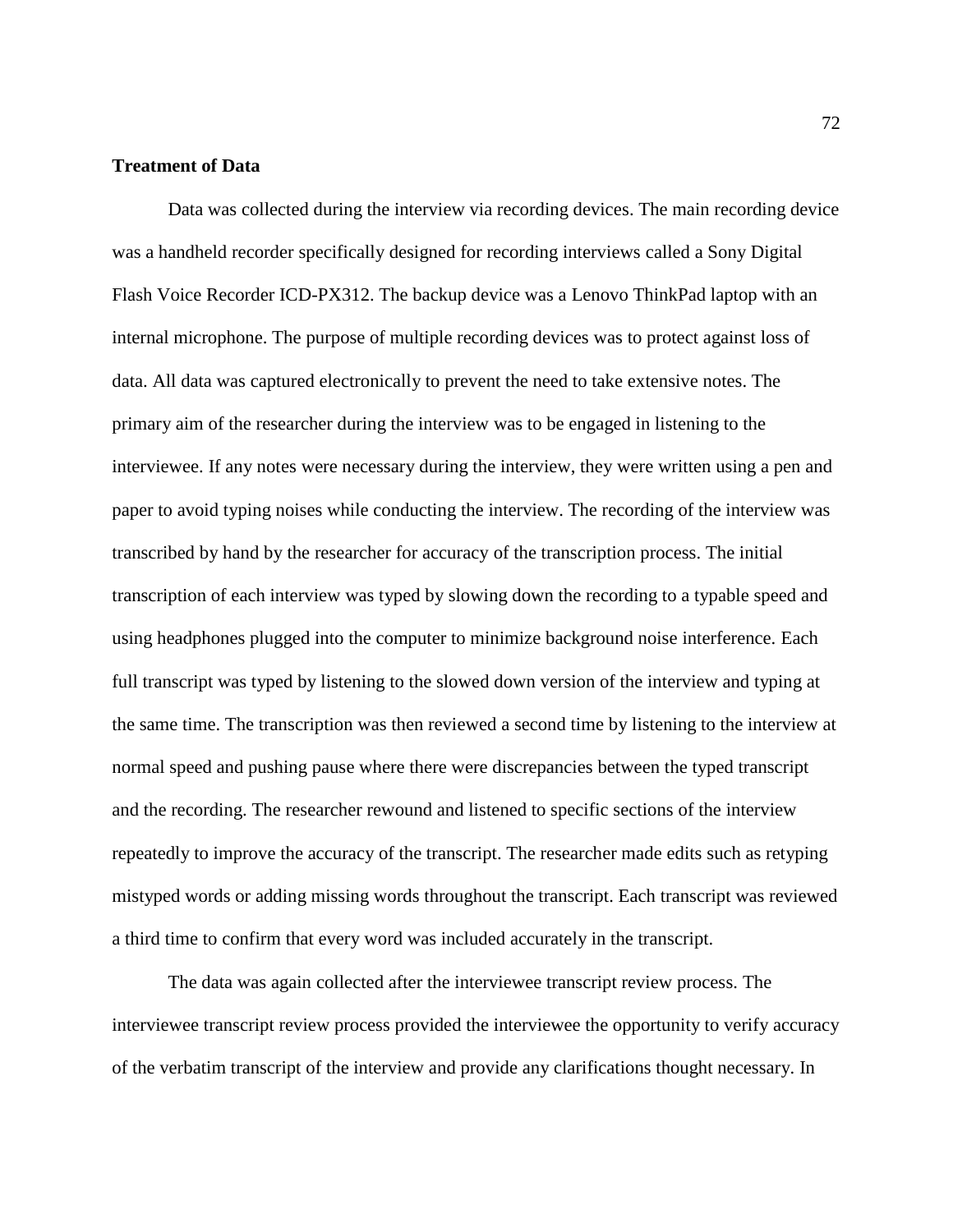doing so, the validity of the data and clarity of the intent of the responses was increased. The data was then open-coded, which was conducted through highlighting responses according to topic and category. Common threads of pertinent information were then typed and stored into a spreadsheet.

The data was memoed according to concepts and themes as they were revealed in the coding process. According to Punch (2009), "It is important in qualitative analysis to balance discipline and creativity, and it is in memoing where creativity comes in" (p.180). According to Hoepfl (1997), "Qualitative analysis requires some creativity, for the challenge is to place the raw data into logical, meaningful categories; to examine them in a holistic fashion; and to find a way to communicate this interpretation to others" (p.55).

Categories were chosen based on criteria from Merriam (2009), "categories should be responsive to the purpose of the research, exhaustive, mutually exclusive, sensitizing, and conceptually congruent" (p.186).

The next step for analyzing the data categories was further theorizing about the meaning of those categories in relation to the research questions. Punch (2009) asserts that the most important stages of analysis of qualitative data include abstracting and comparing. The purpose of abstracting is to summarize the data to develop "higher order concepts" (Punch, 2009). According to Punch (2009), "when we infer a concept from an indicator in the data, we are abstracting – going upwards from a piece of empirical data to a more abstract concept" (p.184). Throughout the process, reflections, thoughts, and ideas were noted on the margins of the printed transcripts as well as within the spreadsheets of data using comments for specific cells and columns. Comparing was then used to further identify abstract concepts by finding the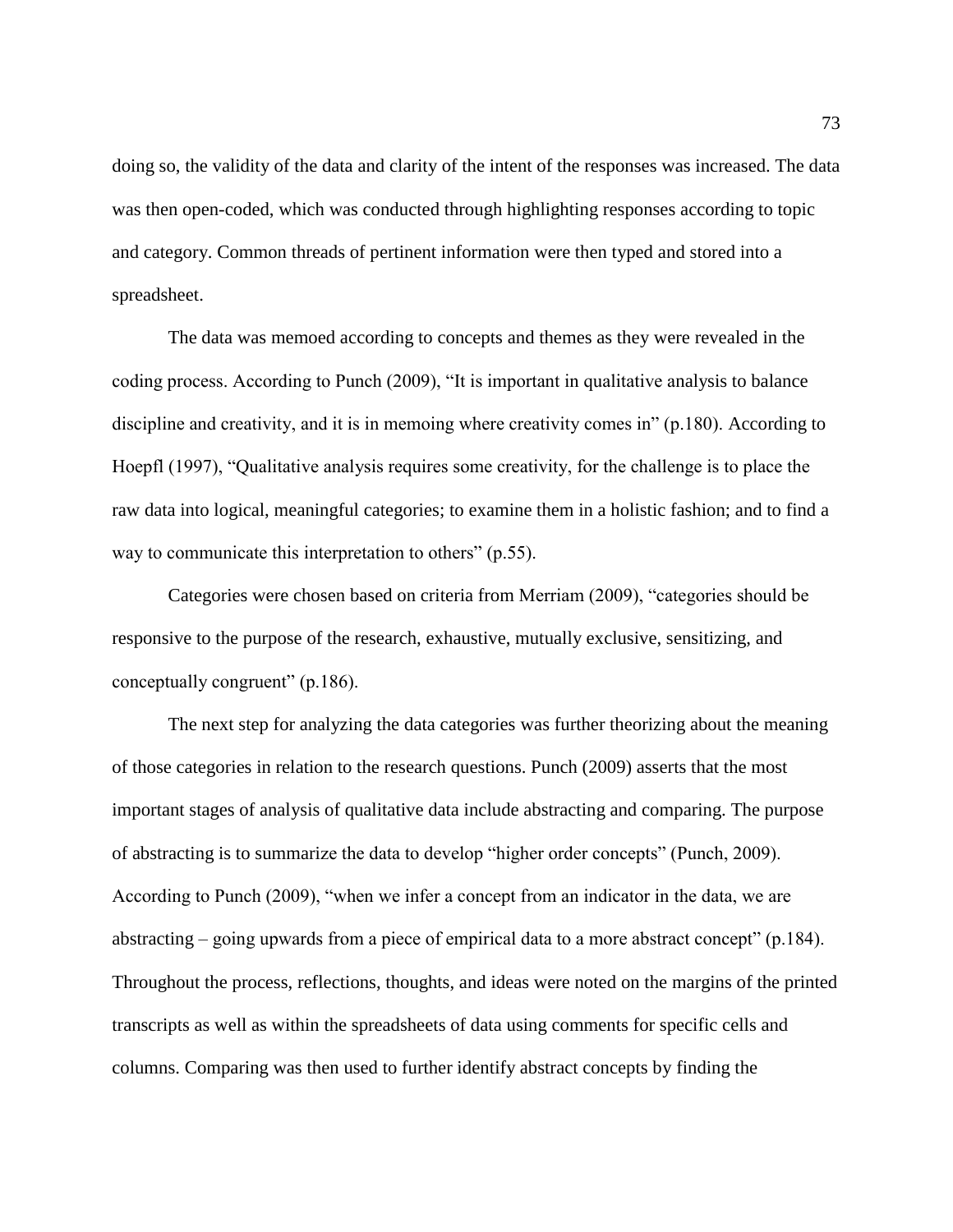similarities and differences between participants' responses (Punch, 2009). Various quotes were extracted from the interviews to enhance the explanation of the findings (Al-Awidi & Ismail, 2012).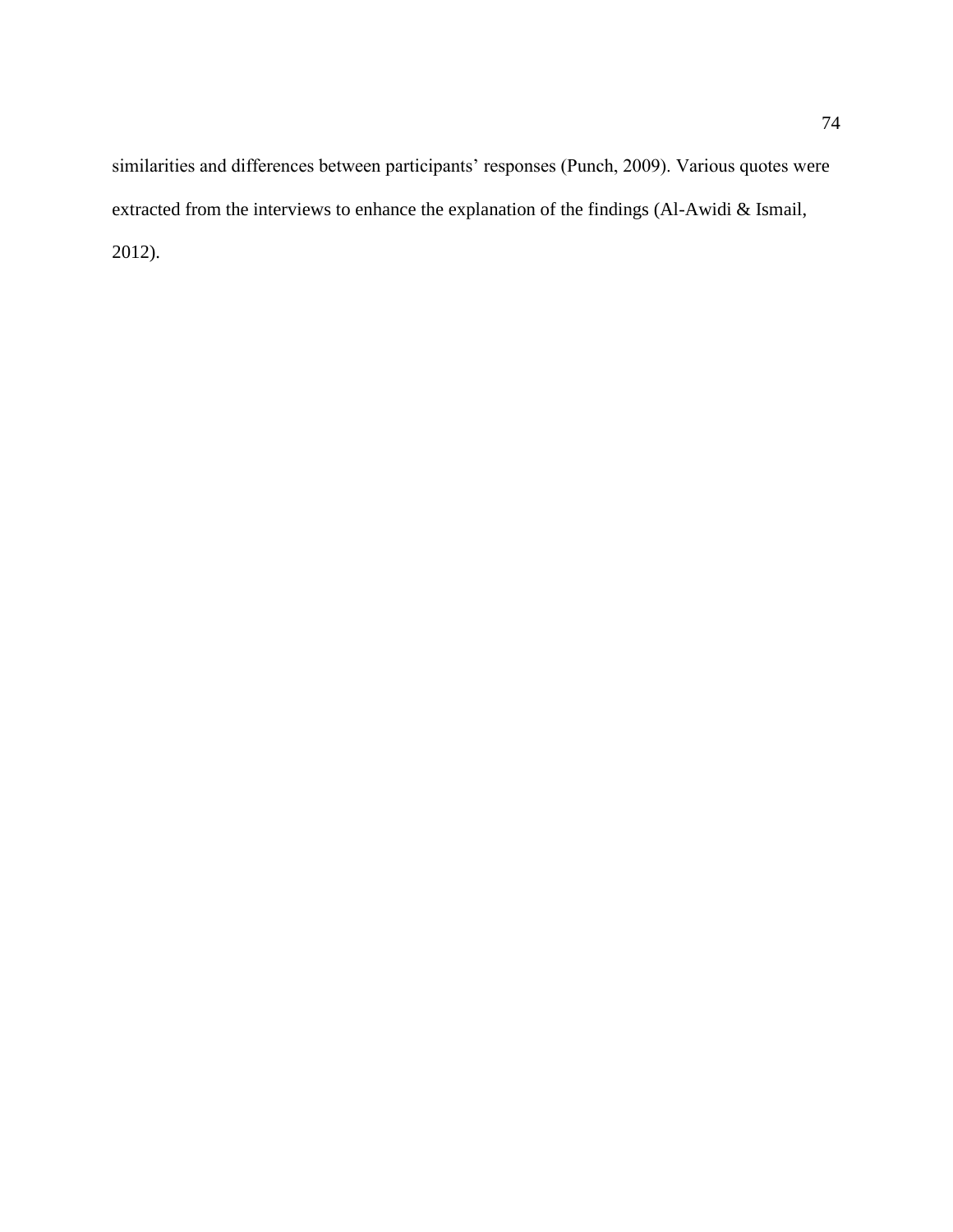### **Chapter IV: Results**

This study was designed to gain a deeper understanding of blended learning in Adult Basic Education English as a Second Language (ESL) programs. The problem of the study is to examine teacher perceptions of the type of use, reasons for use, and barriers to the use, of blended learning in Adult Basic Education ESL programs.

The study participants included teachers of Adult Basic Education ESL who used blended learning in some capacity. The participants taught in urban and rural settings within a three-hour driving radius from a large metropolitan area in the Midwest of the United States of America. There were participants from programs in a large metropolitan area and other programs north, south, east and west of the large metropolitan area. The researcher deferred to the participant for choosing a location for the study interview, but encouraged a library or office setting for practical purposes. The interviews took place in libraries, classrooms, a participants' home, and at an educational conference. In each setting, the interview protocol was followed and data was gathered via a handheld recording device as well as via a laptop computer as a backup. The interview included an introduction, signing of the consent forms, interview items, and a wrap-up to the interview with a thank you and a summary of next steps. This chapter contains a summary of the findings of this study.

#### **Interview Results Overview**

The interview items, setting, and tone set by the researcher were meant to invite elaboration and this is evident in the extensive responses provided by the participants. Each of the interview questions is listed below as an interview item, for ease of organization of the data. These are the interview items: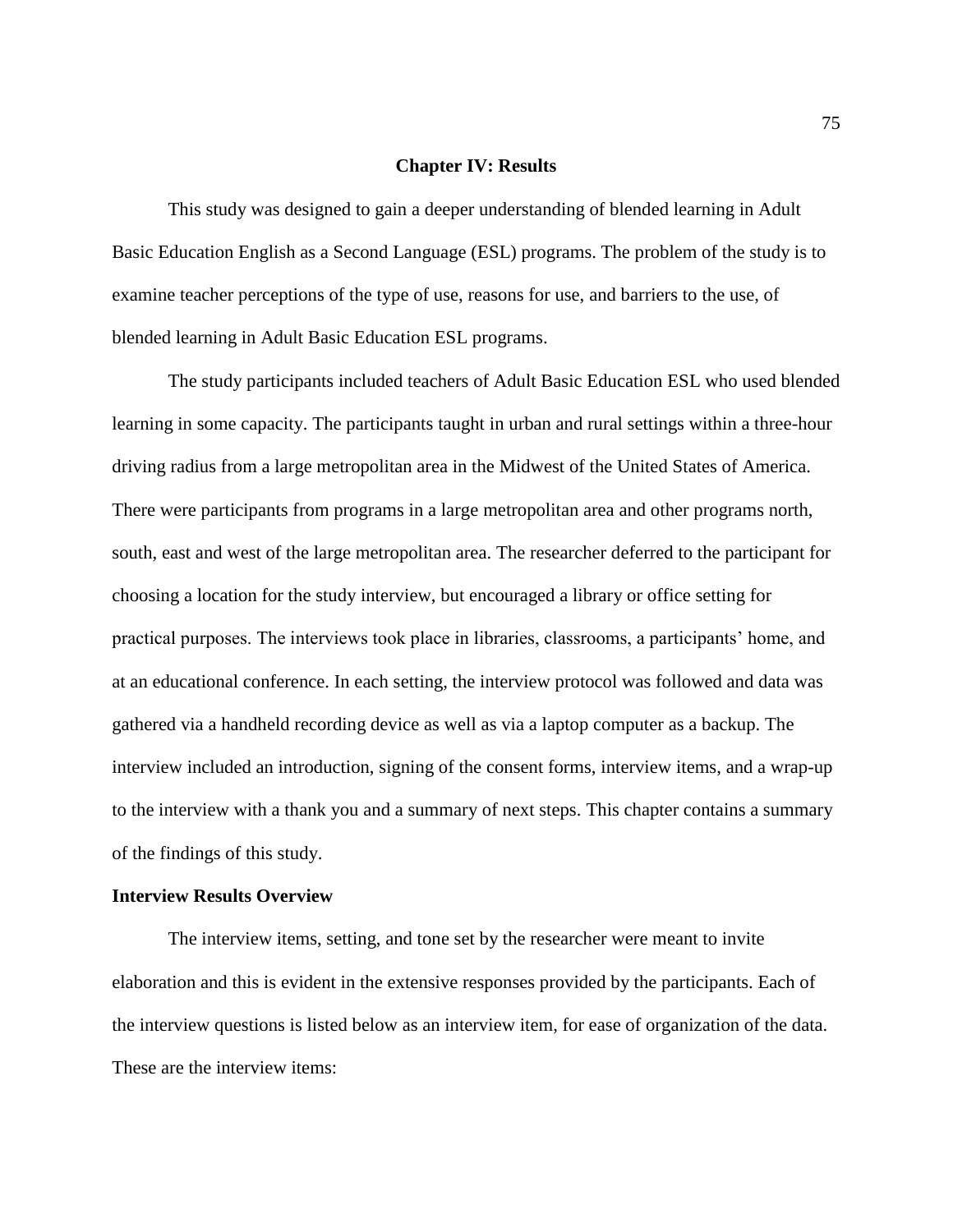- 1. What is your adult ESL class like?
- 2. What kind of technology tools do you use in your classroom for student learning?
- 3. What is your understanding of the meaning of blended learning?
- 4. How do you use blended learning with your students?
- 5. What types of blended learning do you use most often and why?
- 6. Why do you choose to use blended learning with your class?
- 7. What factors do you consider before implementing blended learning with your students?
- 8. Are there any blended learning techniques that you would like to use but have not? If so, what are they and what keeps you from using them?
- 9. Do you experience any barriers or challenges to using blended learning with your students? If so, what are they?
- 10. Do you think there are any barriers to other teachers adopting blended learning or in the field of adult ESL in general? If so, what are they?

A narrative description of participant responses follows each interview item below. Even though this is a qualitative study, some of the results are displayed in tables to more easily visualize the findings. According to Booth, Colomb, and Williams (2008), "When data are few and simple, readers can grasp them as easily in a sentence as in a table. If you present more than a few numbers readers will struggle to keep them straight" (p.213). Therefore, when patterns emerged during data analysis, the decision to add tables was made to add clarity for the reader.

### **Interview Item 1**

*What is your adult ESL class like?*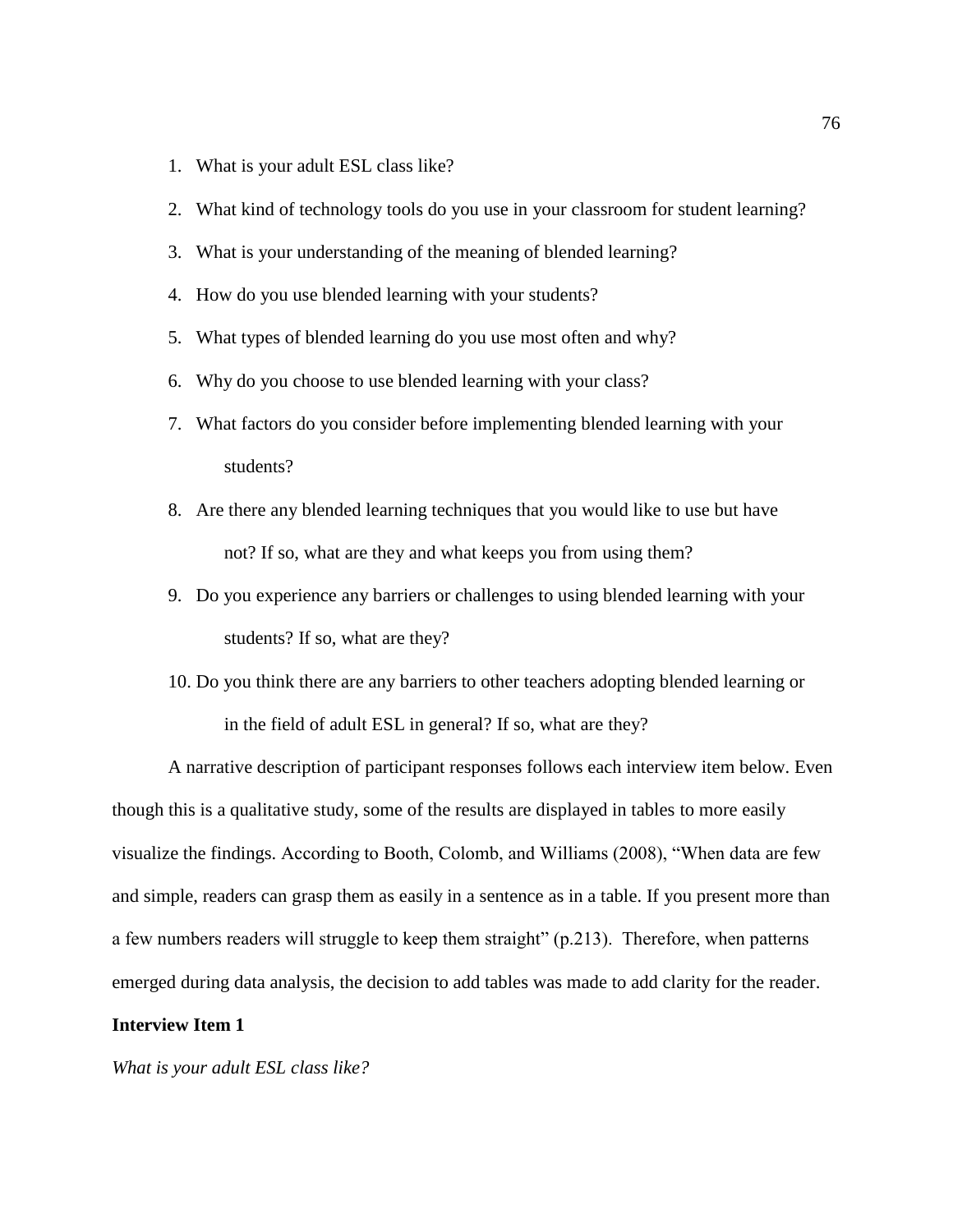Participants reported that their classes ranged from pre-literacy to advanced ESL with some classes presenting multiple levels of ESL in one class, or a one-room schoolhouse format. Participants reported their class sizes as between 15 and 35 students per class. Participants described their students as: ages 19 to over 65, from a variety of different countries around the world, with a variety of linguistic and cultural backgrounds. The participants reported that their students had a variety of educational backgrounds ranging from no formal education to the highest levels of graduate school. The participants also reported that the students in their classes had a variety of educational and life goals including obtaining a GED or diploma, improving English language skills to better communicate with staff in their children's schools, preparing for entrance into college, and pursuing a different career path or being promoted in their current job.

### **Interview Item 2**

### *What kind of technology tools do you use in your classroom for student learning?*

The types of technology tools used by participants for their Adult Basic Education ESL classes varied. Participants' reported on the types of technologies that they use with their students. A list of types of technologies used, how many participants used each, and a percentage (rounded to the nearest integer) of participants using each type is shown in Table 1.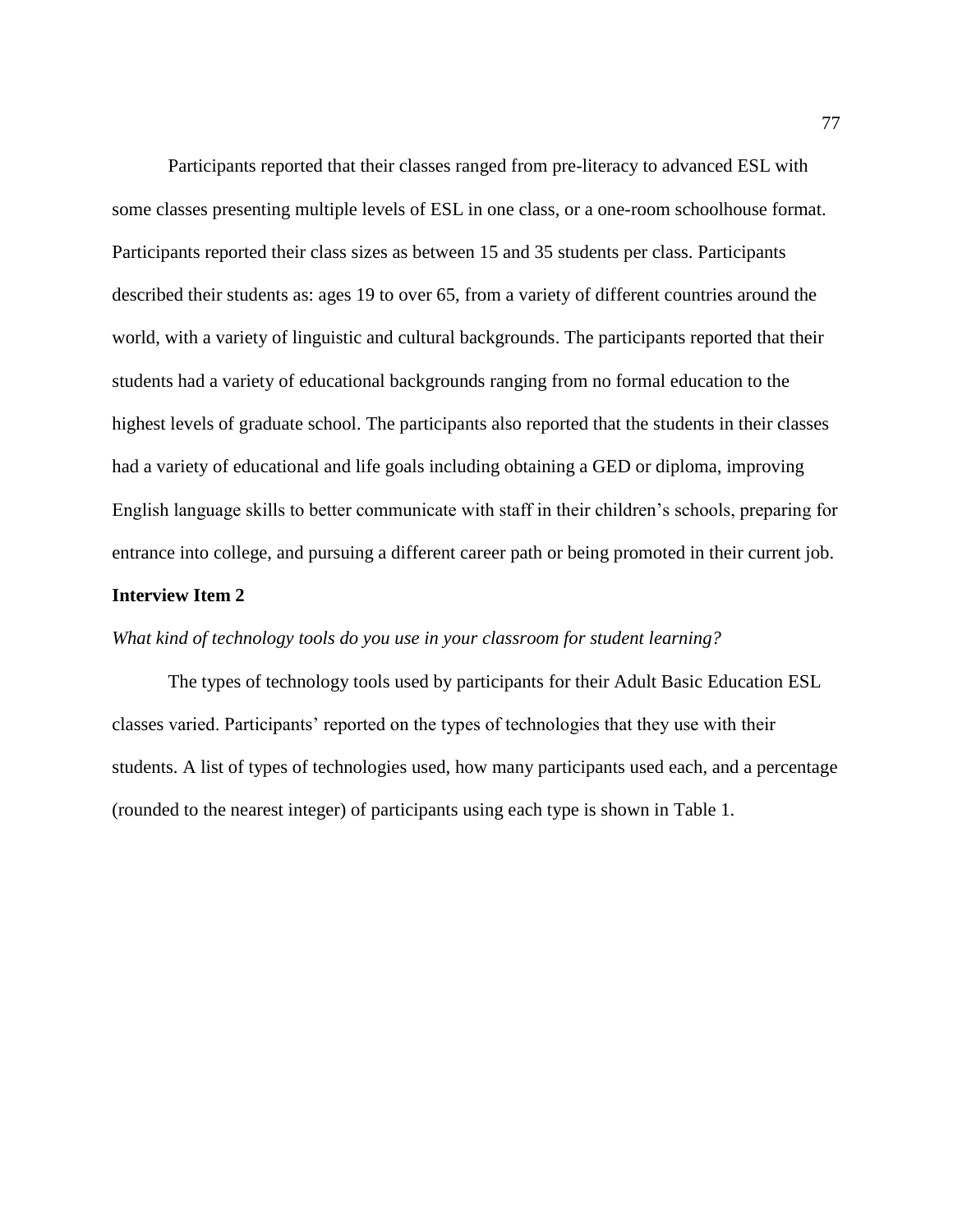| Technology tools            | Number of<br>participants using<br>each type | Percentage of<br>participants using<br>each type |
|-----------------------------|----------------------------------------------|--------------------------------------------------|
| Laptop computers            | 10                                           | 91%                                              |
| Cellphones                  | 6                                            | 55%                                              |
| Computers in a computer lab | 5                                            | 45%                                              |
| <b>Tablets</b>              | 4                                            | 36%                                              |
| <b>Smartboards</b>          | 2                                            | 18%                                              |

Laptop computers. Ten of the participants, or 91% of the participants reported using laptop computers for blended learning with their students. In the case of laptop computers, four participants mentioned preferring other types of laptop computers over Chromebook computers.

When explaining the difference between other types of laptop computers and Chromebooks, one participant stated, "*We have access to Chromebook computers, but I find it a huge waste of time to have to sign-in because if they don't use it every day they forget*." The participant further explained that the students did not need to sign-in to the other type of laptop. Along that same line, another participant stated, "*I used to use Chromebooks, but now I use MacBooks because they are easier for students to use."*

**Cellphones.** Six of the participants, or 55% of the participants reported using cellphones for blended learning with their students. Though six of the participants reported facilitating and assisting with students' use of smartphones in class, only one of the participants reported actively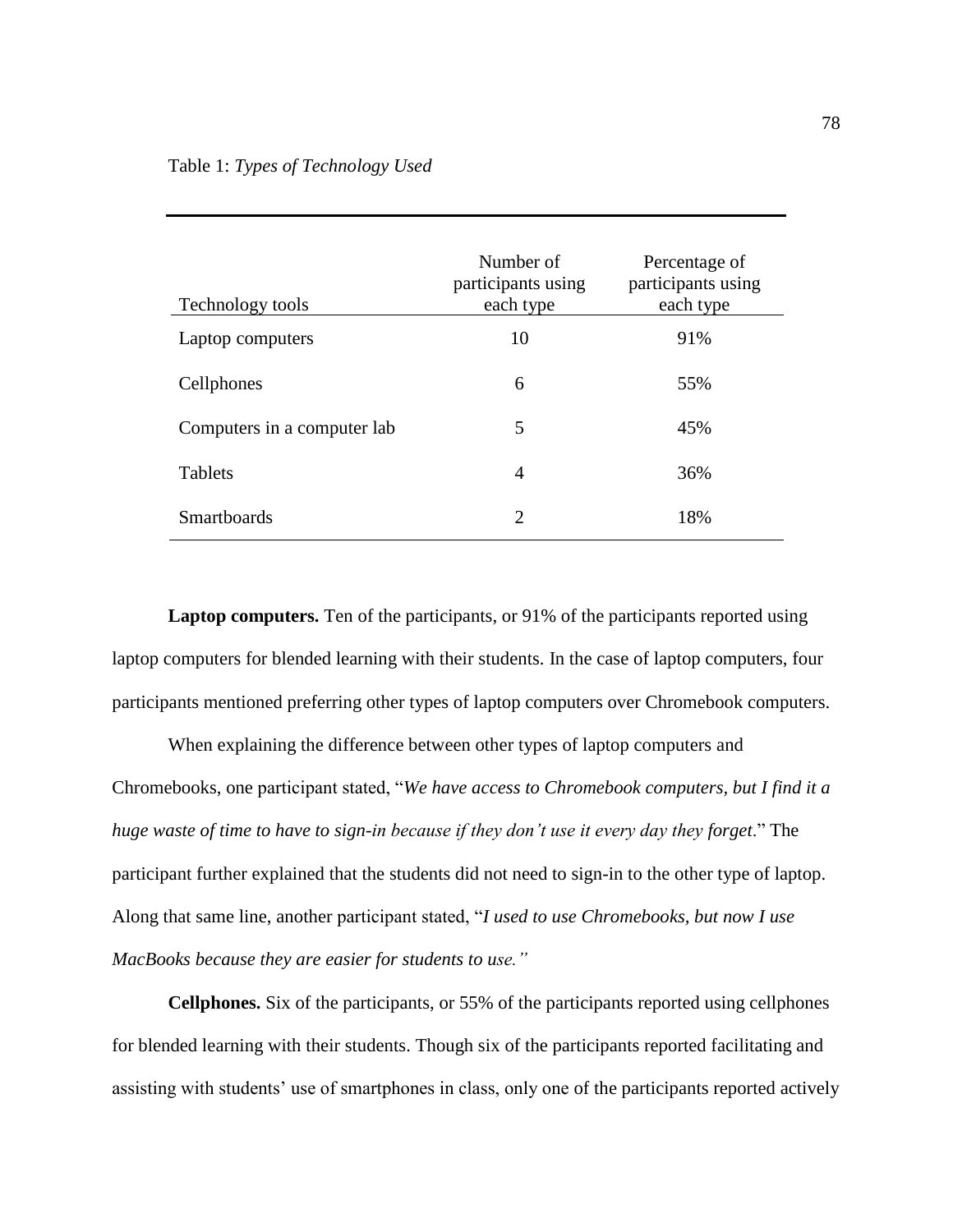designing blended learning lesson plans around cellphone use. The teachers did encourage their students to use smartphones throughout the class and outside of the classroom for studying. Quotes from participants about cellphone use among students can be seen in Table 2.

Table 2: *Cellphone Use*

| Participants | Quotes                                                                                                                                                                                    |
|--------------|-------------------------------------------------------------------------------------------------------------------------------------------------------------------------------------------|
| B            | Today during class, they learned how to use [a distance learning<br>platform]. That's not for use in-class. That's distance learning.<br>Students access my website via their cellphones. |
|              | Students are not supposed to use cellphones for personal use, but<br>they look up new words during class.                                                                                 |
| E            | It's definitely encouraged. I tell them to bring them [cellphones]<br>and that it's a tool.                                                                                               |
| F            | I use cellphone texting with my students for homework. They use<br>their cellphones all the time.                                                                                         |
|              | It's a tool to use. The learning that they can do with the<br>applications on their phone is very helpful.                                                                                |

**Computers in a computer lab.** Five of the participants, or 45% of the participants reported using computers in a computer lab for blended learning with their students. In the case of desktop computers, three out of the five participants had access to computer labs with enough computers for all of the students in their class. The other two participants had access to desktop computers that numbered less than the students in their class. In these cases, the participants reported that they would use the rotation model of blended learning.

**Tablets.** Four of the participants, or 36% of the participants reported using tablets for blended learning with their students. All four of the participants who reported using tablets with their students also reported not having enough tablets for students to each use a device. One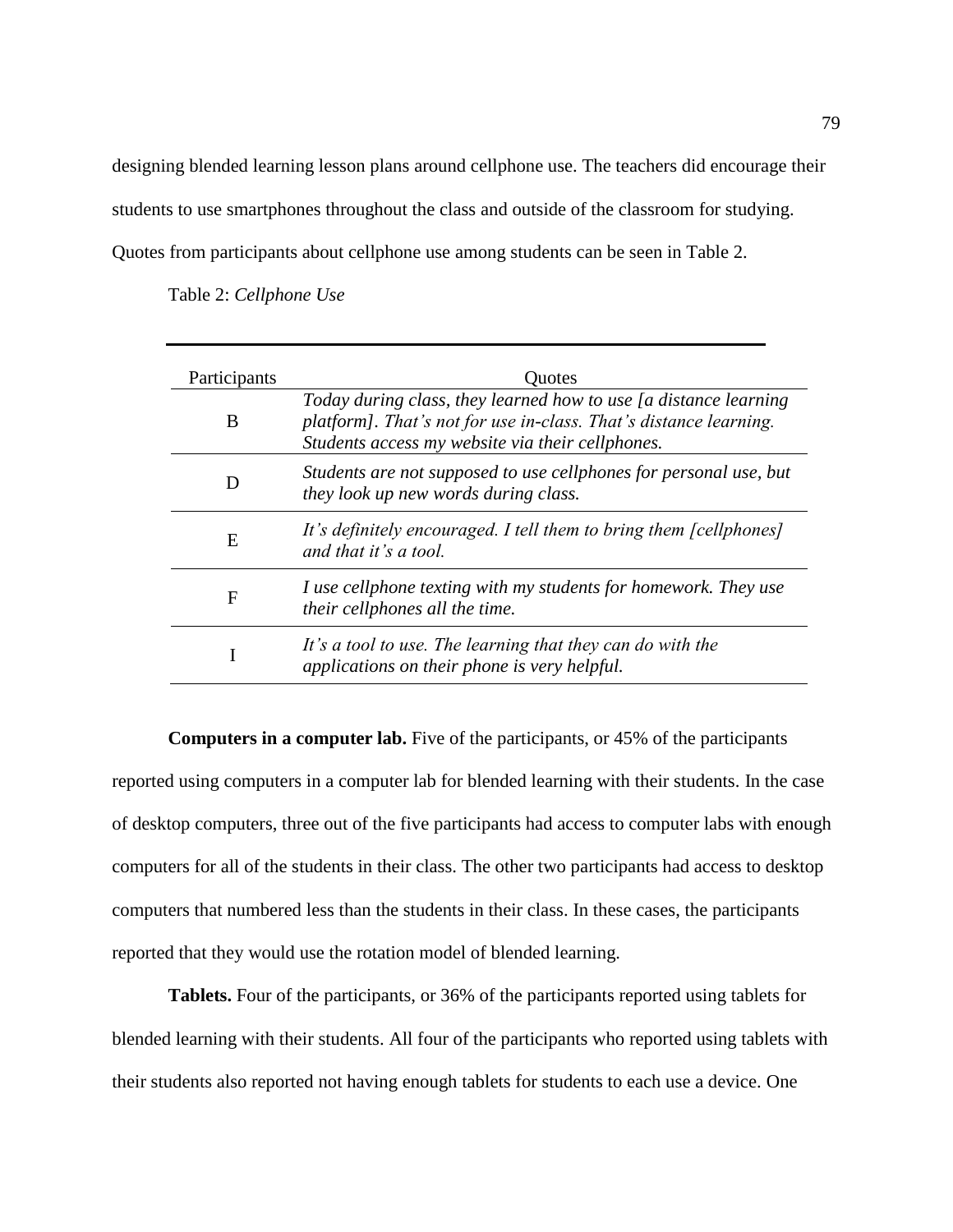participant reported only having one iPad to use with students. The participant made use of this one iPad with the lowest level student for tracing letters and learning the alphabet, one-on-one with a volunteer tutor.

**Smartboards.** Two of the participants, or 18% of the participants reported using smartboards for blended learning with their students. Both of the two participants who reported using smartboards, were the only teachers in their program that used a smartboard with their class. Both participants reported using the smartboard for whole group blended learning as a projector because it was connected to a teacher computer. One of the participants reported using the smartboard interactively with students, but only occasionally.

### **Interview Item 3**

### *What is your understanding of the meaning of blended learning?*

Although two of the 11 participants reported that the term blended learning was not clear to them, all of the participants reported that they had been using different techniques with their classes that would qualify as types of blended learning. A theme emerged from participant responses to the prompt: "What is blended learning?" The theme was a common understanding of the meaning of the term blended learning. Participants agreed that blended learning should be a blend of technology usage with the face-to-face curriculum to accelerate student learning and not be a disconnected piece of the educational process. A collection of quotes from participants who provided their definitions of blended learning can be seen in Table 3.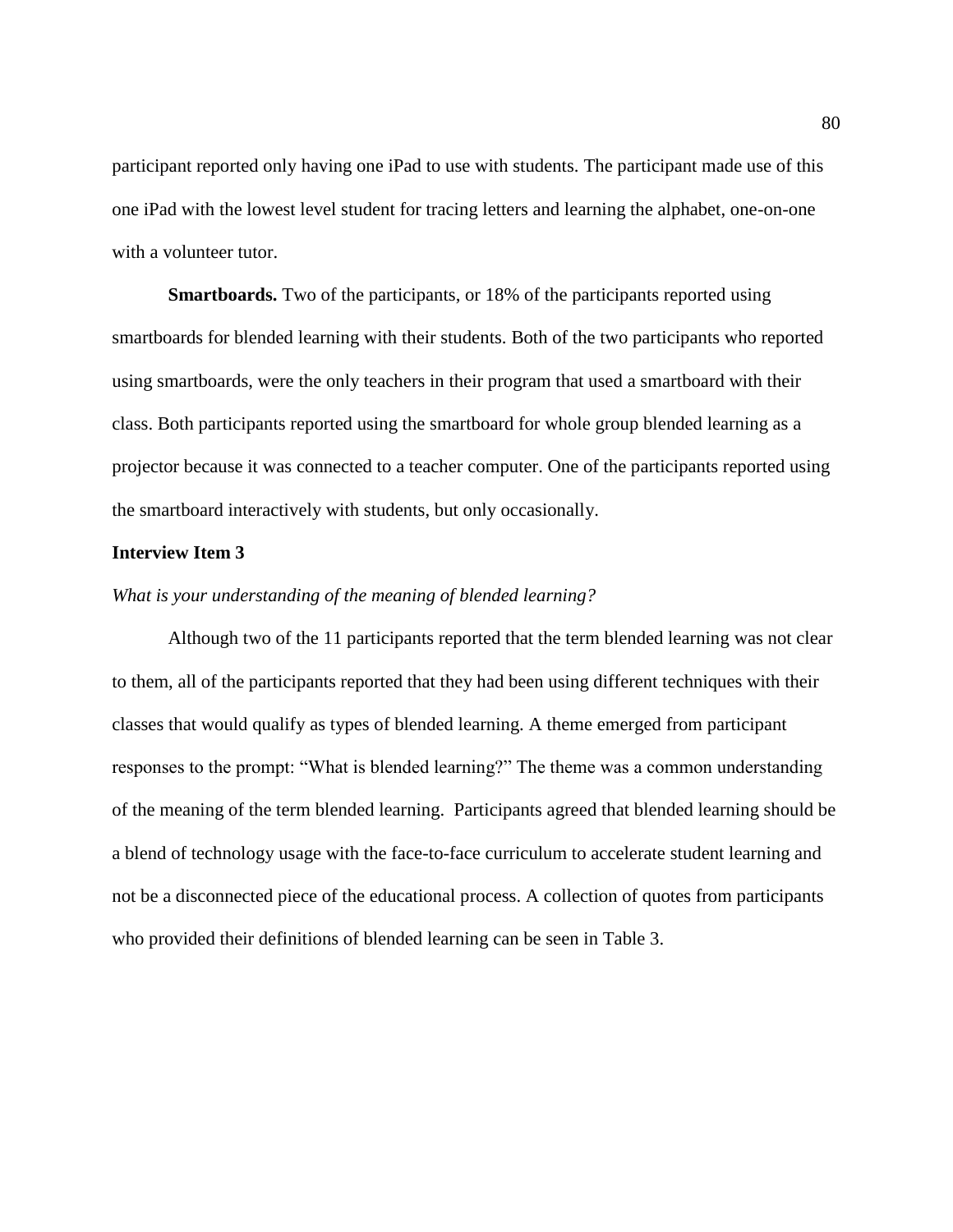| Participants  | Quotes                                                                                                                                                                    |
|---------------|---------------------------------------------------------------------------------------------------------------------------------------------------------------------------|
| $\mathsf{A}$  | It should be related to what you're teaching, extending that<br>learning.                                                                                                 |
| B             | It is a folding in of digital resources where they are<br>applicable to student learning. An important aspect is face-to-<br>face.                                        |
| $\mathcal{C}$ | Blended learning is like a blender, like mixed with<br>technology.                                                                                                        |
| D             | Using technology along with learning face-to-face.                                                                                                                        |
| E             | It's incorporated digital learning.                                                                                                                                       |
| F             | There should be a connection between what students are<br>learning online with what they are learning in class.                                                           |
| G             | It is an integration of using technology and classroom<br>instruction in a way that helps the learner rather than just<br>separate pieces that don't really interconnect. |
| H             | Blended learning is a combination of using technology and<br>traditional classroom instruction.                                                                           |
| I             | I think it depends. I see blended learning as distance learning<br>with face-to-face.                                                                                     |
| J             | Using a variety of modes and technology.                                                                                                                                  |
| K             | There is some teacher time and some online time.                                                                                                                          |

# **Interview Item 4**

*How do you use blended learning with your students?* 

In response to this question, participants described blended learning activities that they

did with their students. Excerpts from participants responses are in Table 4.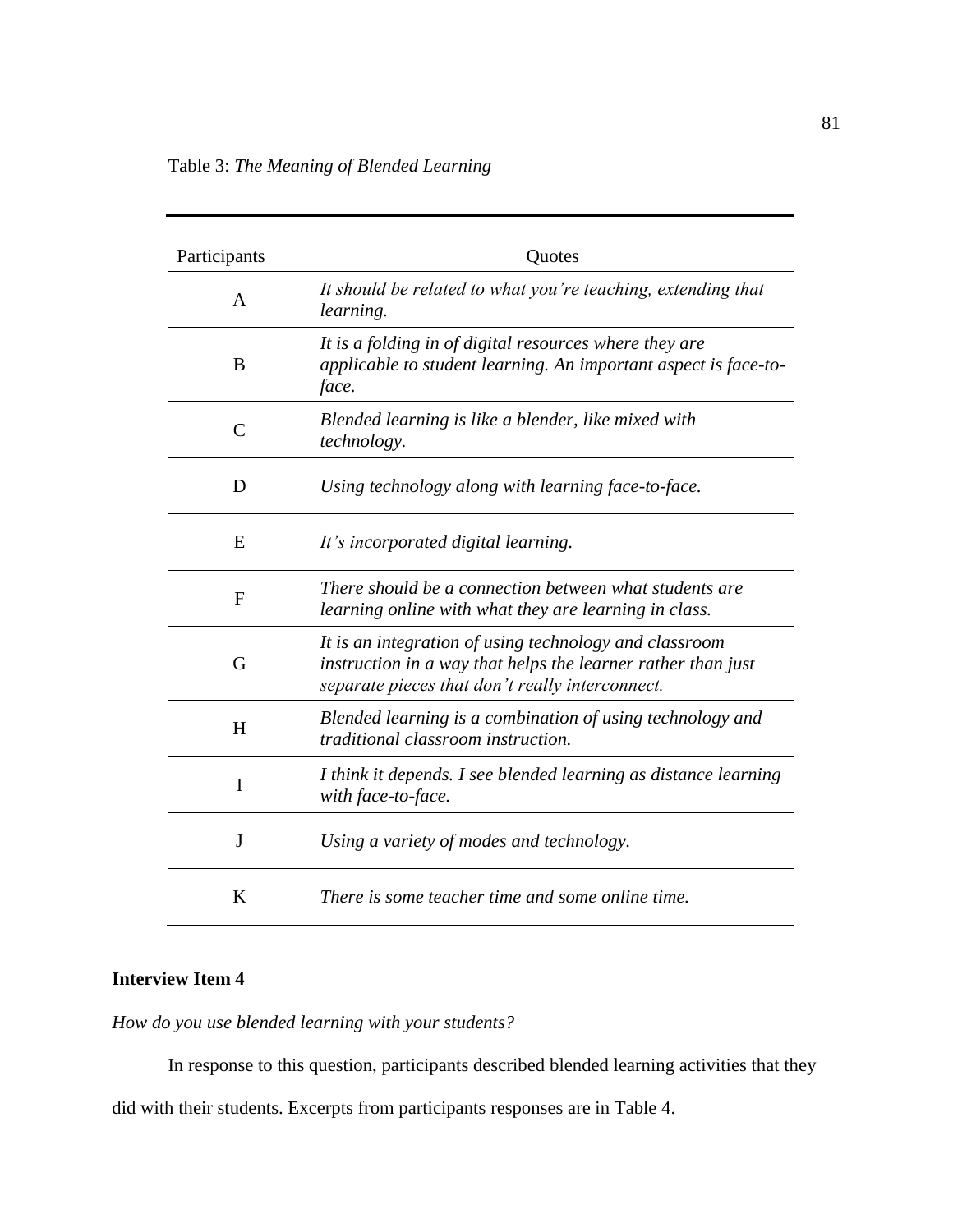| Participants  | Activities                                                                                                                                                                                                                                                                                                                                                                                                                                                                                                                                                                                                                                                                                                       |  |
|---------------|------------------------------------------------------------------------------------------------------------------------------------------------------------------------------------------------------------------------------------------------------------------------------------------------------------------------------------------------------------------------------------------------------------------------------------------------------------------------------------------------------------------------------------------------------------------------------------------------------------------------------------------------------------------------------------------------------------------|--|
| $\mathsf{A}$  | First, they look in the textbook at a job ad, then they use [a<br>word processing program] to create their own, and they use<br>the internet to search [an online job search website]. I have<br>them search for different jobs and then have them practice<br>searching for that company. They use that information they<br>find out about the company.                                                                                                                                                                                                                                                                                                                                                         |  |
| B             | We had a discussion about freedom. I had them search more<br>information about different types of freedom and then go to<br>my website and click on the link that has today's date. This is<br>our routine. This brings them to a [online form]. They<br>complete a short answer question about which freedom is<br>most important. Then there are multiple-choice questions and<br>some grammar practice. For students who finish early I have<br>options for them so they can link to some readings and read<br>independently or practice typing, or do some vocabulary<br>practice with [a vocabulary practice website]. Then, we come<br>together as a whole class and look at the [online form]<br>results. |  |
| $\mathcal{C}$ | I use it in pretty much everything. For example, to learn<br>vocabulary on their own they use [a vocabulary practice<br>website], but to practice together they use $[a$ vocabulary<br>practice website] in class. They love it!                                                                                                                                                                                                                                                                                                                                                                                                                                                                                 |  |
| D             | We use [two different distance learning platforms].                                                                                                                                                                                                                                                                                                                                                                                                                                                                                                                                                                                                                                                              |  |
| E             | Depending on where they are at, I use [an online English<br>language learning website] or [a library system]. If a student<br>has a question like: How do you make an appointment? I put<br>it up on the screen so everybody in class can see as I type:<br>Good morning, this is so and so, how may I help you? I can<br>also go back and forth with [an online translation website].                                                                                                                                                                                                                                                                                                                           |  |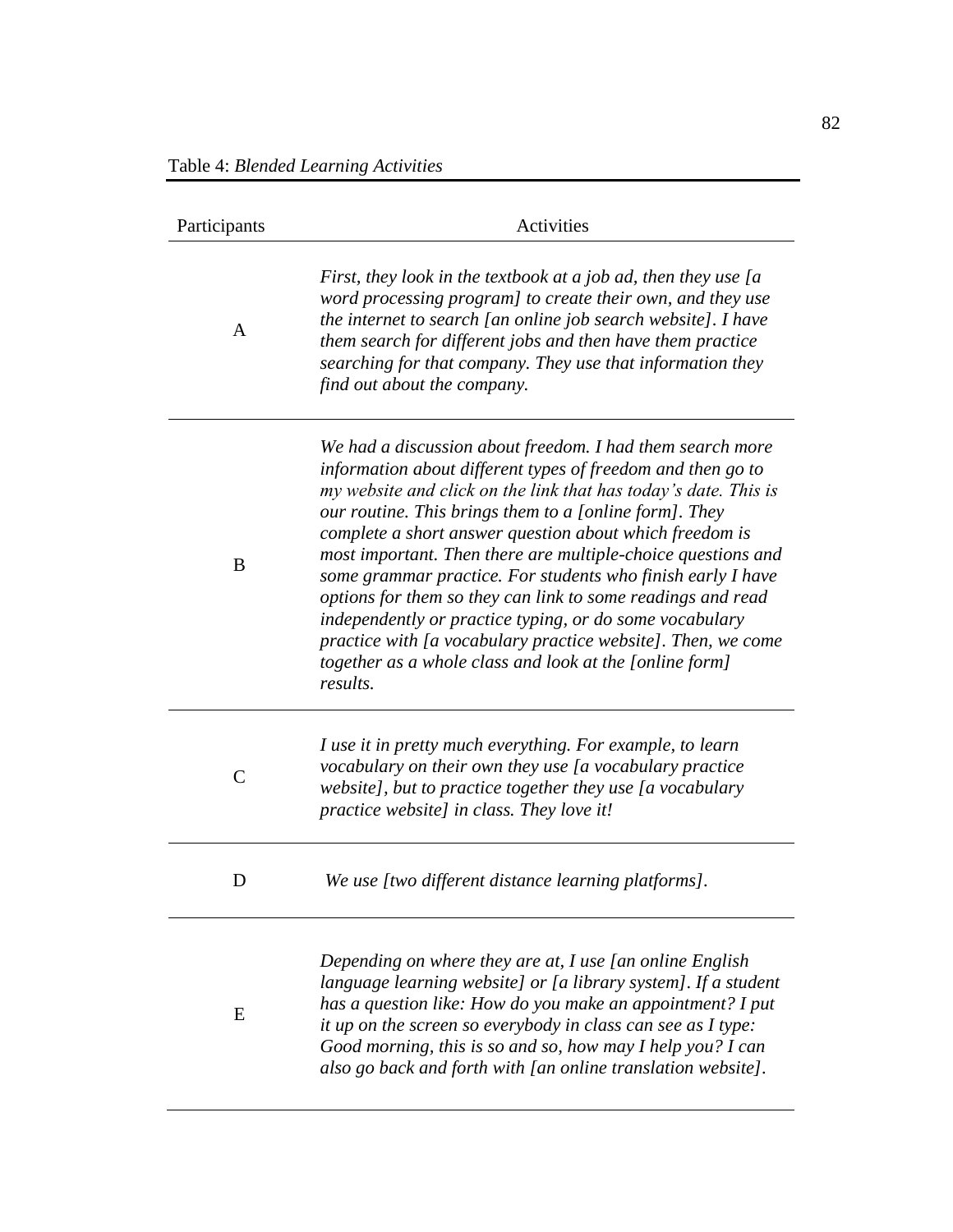| $\mathbf{F}$ | The students read 10 minutes per week on the internet. They<br>choose what to read. Then, they respond via text to the<br>teacher. I give them sentence starters like: The most<br>interesting thing I learned was                                                                                                                                    |
|--------------|-------------------------------------------------------------------------------------------------------------------------------------------------------------------------------------------------------------------------------------------------------------------------------------------------------------------------------------------------------|
| G            | They work on the computer for half an hour each class day.<br>They also use cellphone apps. Last year we used [an online<br>English language learning website]. We are also using things<br>like [a beginner level online English language learning<br>website], [a vocabulary practice website], or [another<br>English language learning website],. |
| H            | For example, they learn vocabulary using flashcards. Then,<br>they find the word and write it next to the picture. So then, I<br>find [an English language learning website], component that<br>matches this. On [the English language learning website],<br>they can listen, write, and match.                                                       |
| I            | They are working on [an online digital literacy assessment].<br>They also use [an online educational website]. For the night<br>students, [a distance learning platform] is one third of their<br>education.                                                                                                                                          |
| J            | I get stories from [a college]. I project the stories on the<br>smartboard and we read them as a group. Then, they read the<br>story with a partner or a volunteer. Then, they go to the<br>computer and they do them on the computer. Then, we go<br>back and talk about the stories as a whole class.                                               |
| K            | We use [an online English language learning website] and<br>show them how they can use it at home. We also do it in class.                                                                                                                                                                                                                            |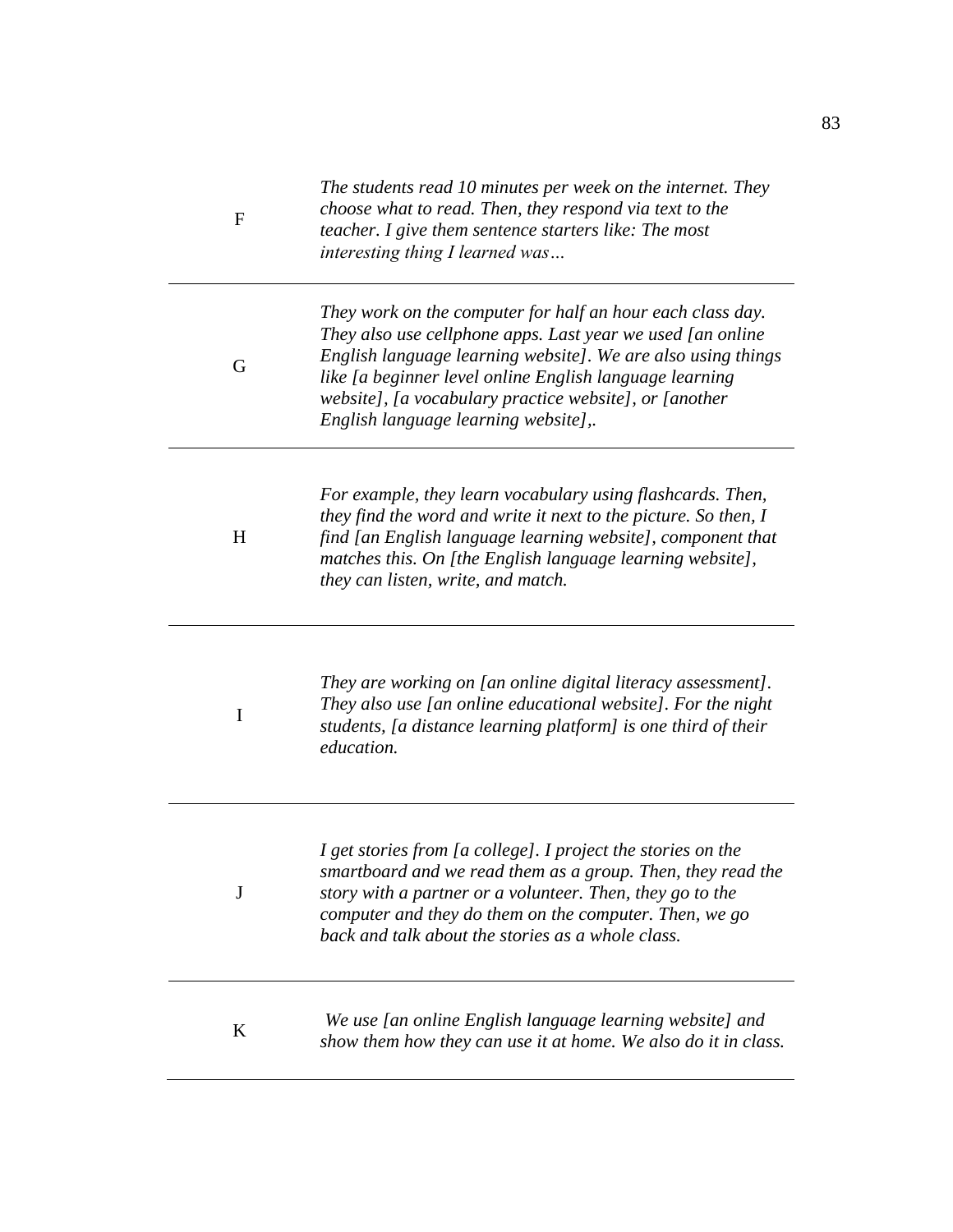# **Interview Item 5**

# *What types of blended learning do you use most often and why?*

As reported by the participants, the types of technology available informed teacher choices about which type of blended learning to use with their class. The types of blended learning used with students varied from class to class and teacher to teacher. The participants reported their use of different blended learning models and this is shown in Table 5.

| Blended learning model         | Number of participants<br>using each model | Percentage of<br>participants using each<br>model |
|--------------------------------|--------------------------------------------|---------------------------------------------------|
| Distance Learning Model        | 9                                          | 82%                                               |
| <b>Rotation Model</b>          | 9                                          | 82%                                               |
| Self-Blend Model               | 8                                          | 73%                                               |
| Whole Group Model              | 7                                          | 64%                                               |
| <b>Flex Model</b>              | $\overline{2}$                             | 18%                                               |
| <b>Flipped Classroom Model</b> | $\overline{0}$                             | $0\%$                                             |

Table 5: *Blended Learning Models*

As reported by the study participants, each program and each classroom had a variety of versions and approaches to each model.

**Distance learning model.** Nine of the participants, or 82% of the participants reported using the distance learning model for blended learning with their students. The distance learning model was reported to be one of the most often used blended learning models. Although, in general, participants reported that a disadvantage of the distance learning platform was that the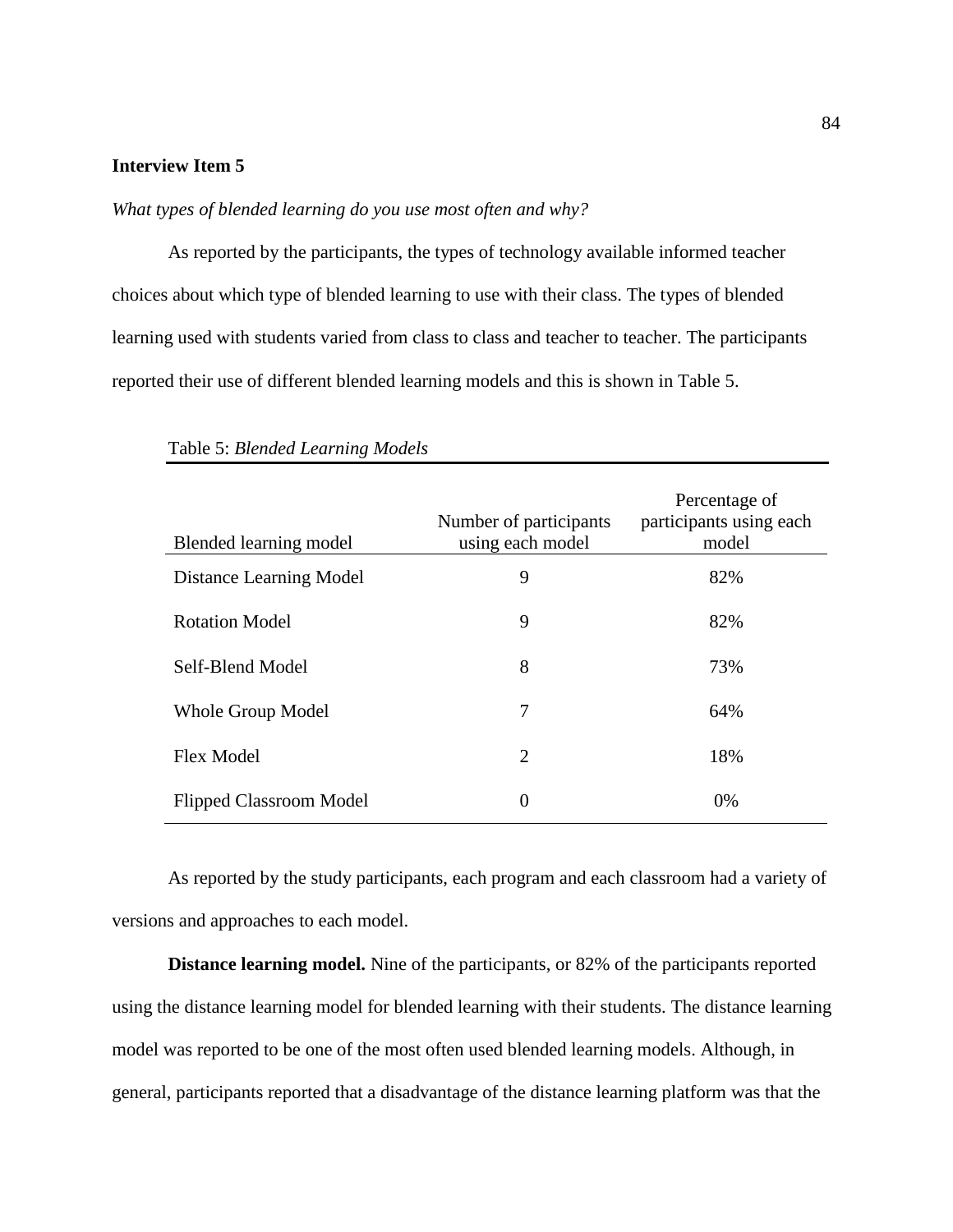online content was not aligned to in-class content. Participants reported that only some of the students used distance learning and distance learning was only used at certain times of the year. One participant explained, "*Some of my students do distance learning during the summer. It's available for the motivated students*."

Another participant stated, "*I don't think our program does ESL distance learning. Instead, the reason I set up a [teacher website] was because it reinforces the websites that I think are valuable. They can use it on their cellphone at home*."

In some cases, only certain students were provided the option of distance learning as an addition to face-to-face classes, as reported by one participant. In this participant's class, there were two students who had degrees in higher education in their first language and were digitally literate. Those two students were having trouble with transportation and balancing school and their work schedule, so they were provided the option of distance learning to supplement in-class instruction.

Those participants that reported use of the distance learning model stated that their programs offered one or more of a variety of distance learning platforms.

One participant explained their program's distance learning option. According to this participant, teachers set up the daytime students with an account, but didn't monitor anything past that and night students were monitored only based on how much time they spend on the distance learning platform. Another participant reported that the night students were required to have three hours of distance learning a week because they were in class for less time than the day students.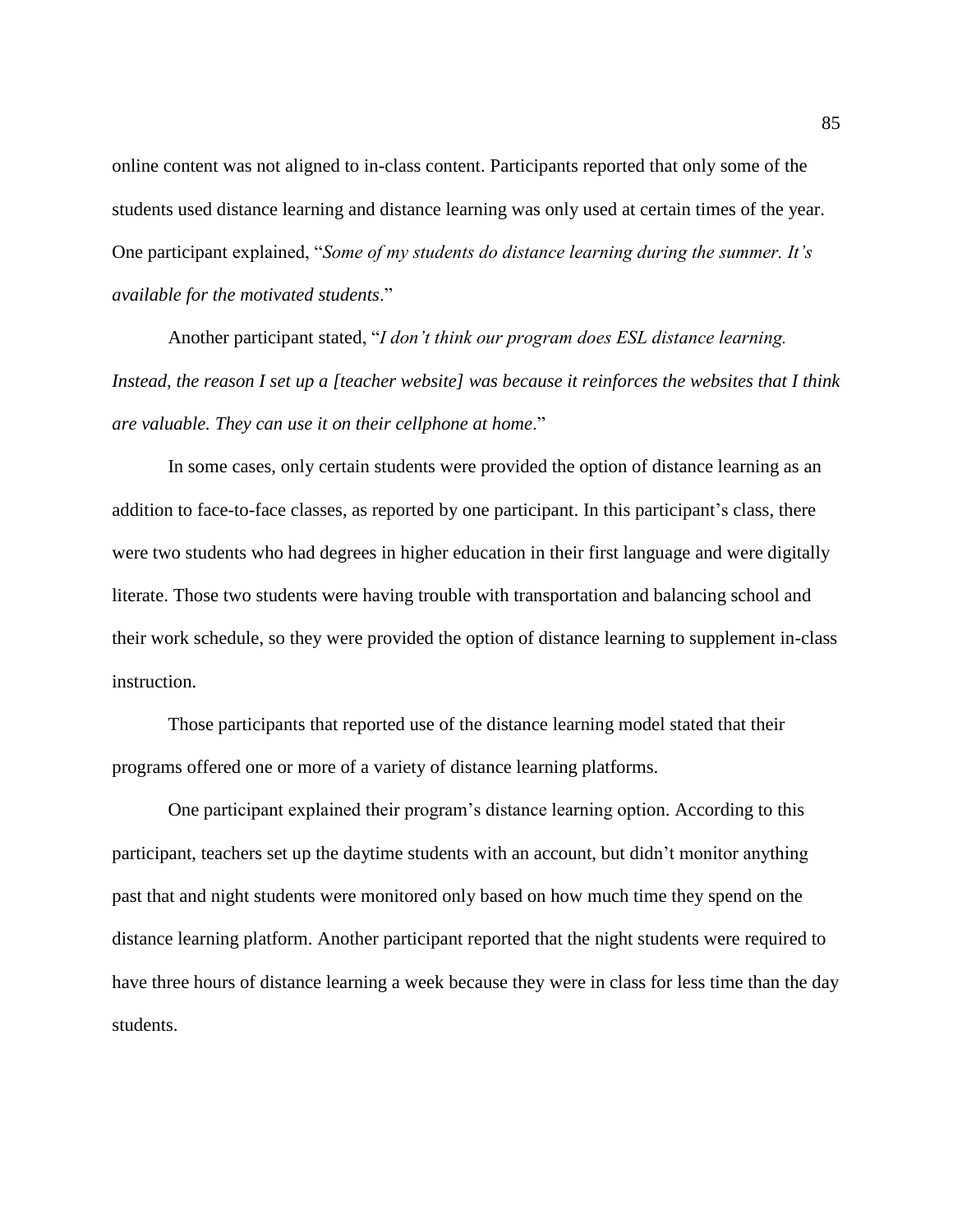**Rotation model.** Nine of the participants, or 82% of the participants reported using the rotation model for blended learning with their students. Those participants who reported using the lab rotation model, used it along with the station rotation model. None of the participants reported using the individual rotation model.

There were two participants who reported having a technology specialist, referred to as a "*tech person*" by one of the participants, facilitate the computer lab during the rotation model of blended learning. According to one participant, another group of students stayed in the classroom with the teacher who would facilitate the learning. Another participant reported including a third station where students worked with a paid classroom literacy assistant. According to this participant, in this classroom, groups of students rotated twice during the class according to a set schedule in order to learn from each station in the rotation model of blended learning.

Other participants reported rotating the whole class to the computer lab during designated computer lab time on a routine set schedule each week based on availability and sharing with other classes.

One participant reported using the rotation model out of necessity because there were only enough computers for a small group of students to be on computers at one time. In other words, this participant did not have much choice in the selection of the rotation model, while another participant would choose to use the rotation model, yet ended up not being able to use it with the class because of various reasons.

One participant reported having used the rotation model in the past and finding benefit in it, but discontinued this particular blended learning model because the number of students in the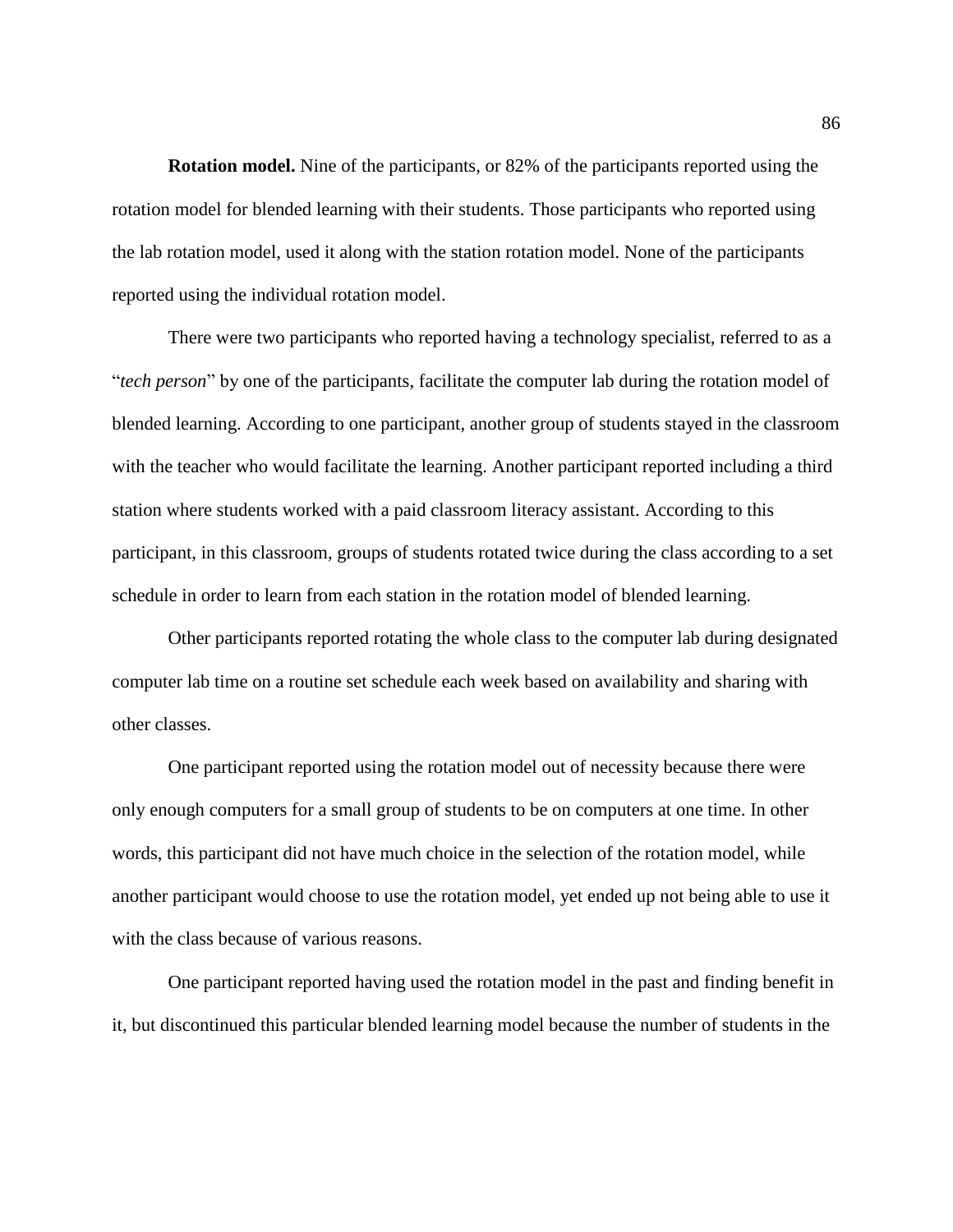class increased and it was too difficult for the students to move around the room. Thus, according to this participant, the rotation model would no longer be effective.

**Self-blend model.** Eight of the participants, or 73% of the participants reported using the self-blend model for blended learning with their students. The self-blend model of blended learning provided students the opportunity to take lessons of one's choosing at home or outside of class. One of the participants stated that a benefit of using the self-blend model: "*I use it [the Self-Blend Model] with my class. They can move at their own pace."*

Participants reported using the self-blend model to provide more options for students to supplement what was learned in class. One participant described part of a blended learning lesson with an activity using an online form: "*Part of it is very topical about what we are doing in class and part of it is stand-alone options. Then, we come together as a whole class and look at [the online form] results."* Another participant also gave an example of a self-blend lesson to describe the benefits of this type of blended learning. This participant explained the self-blend portion of one blended class as a form of differentiation:

*After the main activity I told them to work on whatever they need to learn. For example, if I need to learn the pronunciation of those words, I click on pronunciation. I let them choose whatever they need to work on at their own pace. If they finish early, I have more to give them.*

Other participants reported using the self-blend model of blended learning as a way to provide students material about topics that would not be offered in class. There were three participants who reported creating class websites for this purpose.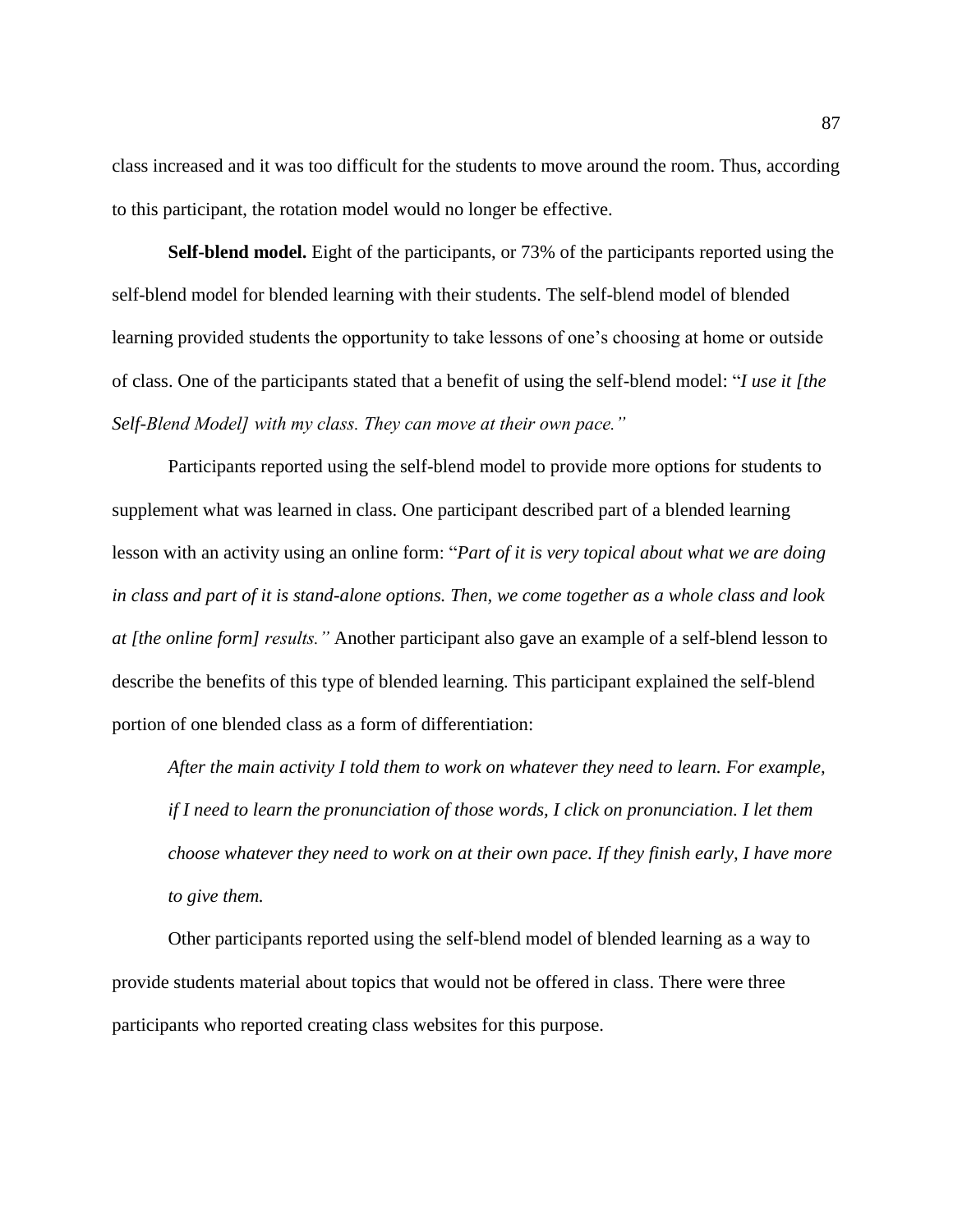One participant described that a student was using the self-blend model as a way to become literate in Spanish which was the student's first language. This participant explained that literacy in a first language can support literacy in a second. Other students in this participant's class were studying citizenship as a separate topic from class materials because it was specific to their personal situations outside of school.

**Whole group model.** Seven of the participants, or 64% of the participants reported using the whole group model for blended learning with their students. There were two main interpretations of the whole group model that emerged from responses by the participants. One interpretation of the whole group model was of a teacher led blended learning lesson. For example, as reported by the participants who used the whole group model, the teacher would project an online activity on the board for the whole class to work on together. In another version of the whole group model reported by the participants, the students would stay in the classroom in their usual seats, each student with a device, and working on the same activity simultaneously or switching back and forth between face-to-face focus and online focus. Quotes from participants about their use of the whole group model for blended learning are in Table 6.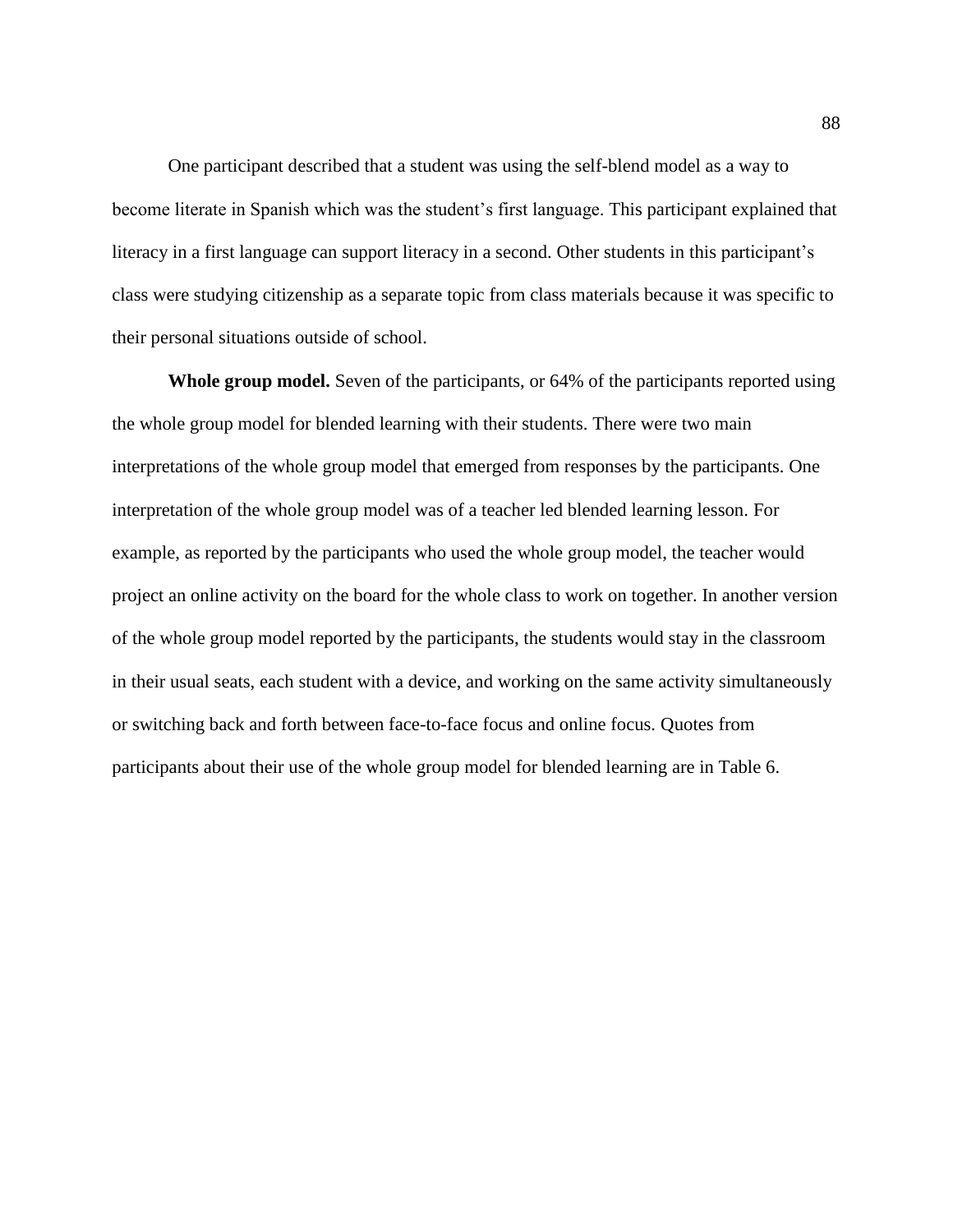| Participants                | Ouotes                                                                                                                                                                                                           |
|-----------------------------|------------------------------------------------------------------------------------------------------------------------------------------------------------------------------------------------------------------|
| $\mathsf{A}$                | I look up pictures using [an online search engine] for the<br>whole class to see and discuss.                                                                                                                    |
| B                           | A daily routine is to fill out [an online form] individually. We<br>look at results together on the board.                                                                                                       |
| $\mathcal{C}_{\mathcal{C}}$ | I do [a live online activity] with them.                                                                                                                                                                         |
| E                           | I have [a translation website] up on the board and we'll run<br>through the lesson typing it out in English having it being<br>translated into whatever the primary languages are and flip it<br>back and forth. |
| H                           | We have a smartboard. The students can come up and<br>interactively circle the word or type in things.                                                                                                           |
| J                           | We do flashcards on [a vocabulary practice website] together.<br>Then, the students practice vocabulary on their laptops.                                                                                        |

Flex model. Two of the participants, or 18% of the participants reported using the flex model for blended learning with their students. Both of the participants reported using the flex model for differentiation in teaching writing. The participants reported that those students who took longer to write or had more edits to make would continue to do so at their desks and those students who had higher English language levels in writing or had finished more quickly would type their edited writing on the computer. One participant explained that the flex model is helpful during writing lessons for students who missed class. The students in that participant class who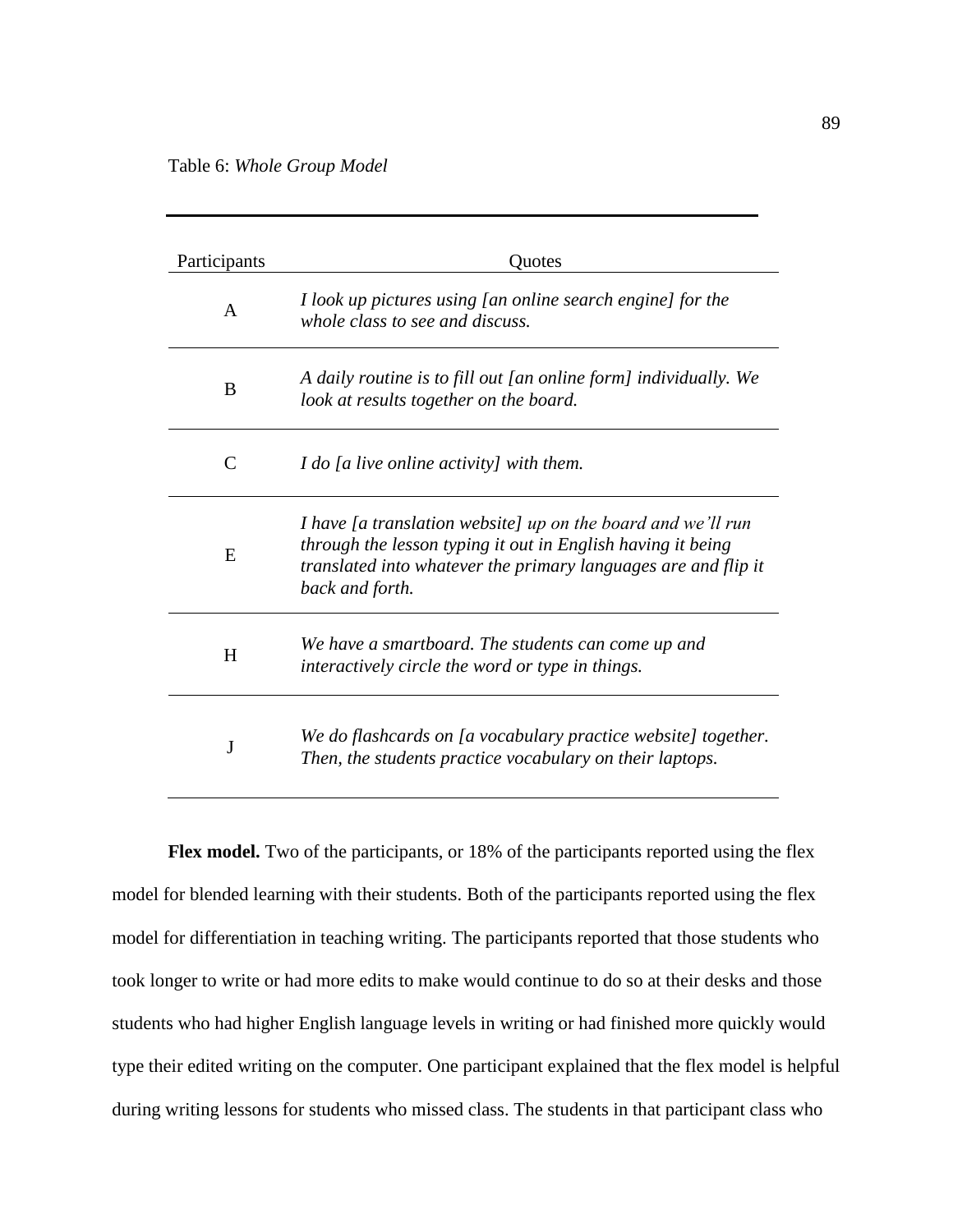had missed class would first write using paper and pencil and then move on to the computer lab. The other participant used laptops in the classroom, so students who had missed class would stay at the same desks as they had previously written using paper and pencil or pen.

**Flipped classroom model.** None of the participants reported using the flipped classroom model, but this model was mentioned by three of the participants during the prompt about types of blended learning.

One of the participants declared that the flipped model wouldn't work because the students work all night, they need to get their kids ready for school, and they "*hopefully sleep after class*". This participant also cited not having managed enrollment and small class sizes as a reason for not using the flipped classroom model.

Another participant said that students not having access to the internet outside of school is the main reason against using the flipped classroom model and further explained that the students sometimes used the library for internet access, but that doing so was difficult for them.

Another participant also referred to access to technology as an issue for students at home. Instead of the flipped classroom model, this participant gave the students optional homework via email for over the weekend. Other optional homework was provided for the students who didn't have a computer at home. The participant stated, "*I would like to try flipped classroom, but some [students] work 60 hours a week already and are falling asleep in class or don't have computers at home*."

### **Interview Item 6**

*Why do you choose to use blended learning with your class?*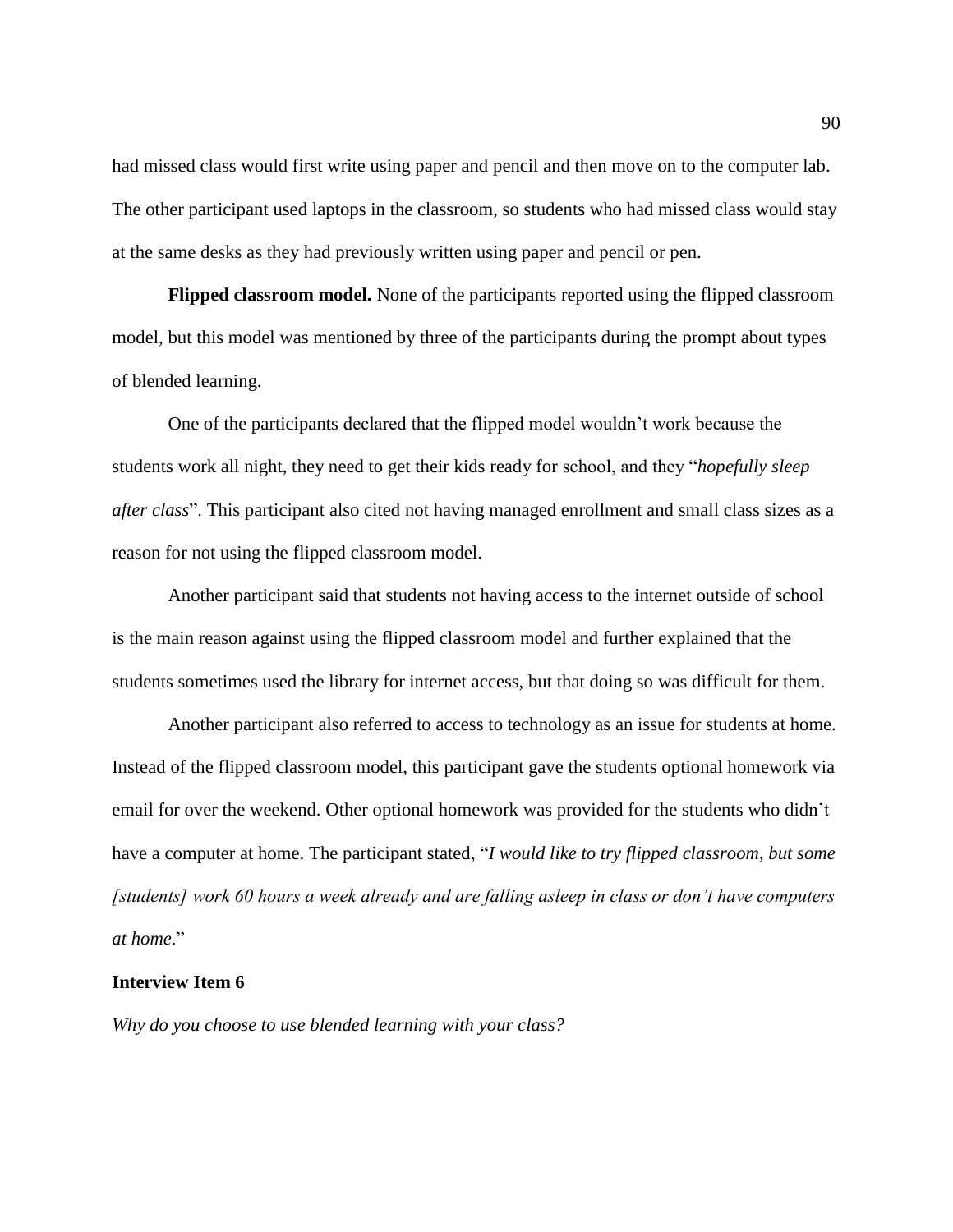Participants provided a variety of responses to this question that show reflection and

consideration of students and their needs. Quotes from participants about why they choose to use

blended learning are listed in Table 7.

Table 7: *Reasons for Using Blended Learning*

| Participants  | Quotes                                                                                                                                                                                                                                                                                                                                                                                                                                                                                                                       |
|---------------|------------------------------------------------------------------------------------------------------------------------------------------------------------------------------------------------------------------------------------------------------------------------------------------------------------------------------------------------------------------------------------------------------------------------------------------------------------------------------------------------------------------------------|
| $\mathsf{A}$  | I think it is more interesting, students have more interest, it<br>generates more conversation, and it's easier to explain<br>things.                                                                                                                                                                                                                                                                                                                                                                                        |
| B             | The printed curriculum is horrifying. The textbook provides<br>woefully inadequate grammar support materials and<br>reading materials. I would be creating my own curriculum<br>anyway. With digital learning, it is so much easier and I can<br>access it at home. Also, blended learning gives them the<br>courage that they need to go out into the world and not be<br>afraid. It is important to have hands-on the hardware as<br>well as accessing the world of information that they need to<br>live in this country. |
| $\mathcal{C}$ | Everyone uses technology in their life.                                                                                                                                                                                                                                                                                                                                                                                                                                                                                      |
| D             | Because I think they need it. It's everywhere.                                                                                                                                                                                                                                                                                                                                                                                                                                                                               |
| E             | It's non-restrictive. It really helps. It's up to them. If they<br>have the drive, I don't need to stand there with them. They<br>are taking it and it becomes intrinsic. They're doing their<br>own learning and it becomes their personal drive to set<br>their own goals.                                                                                                                                                                                                                                                 |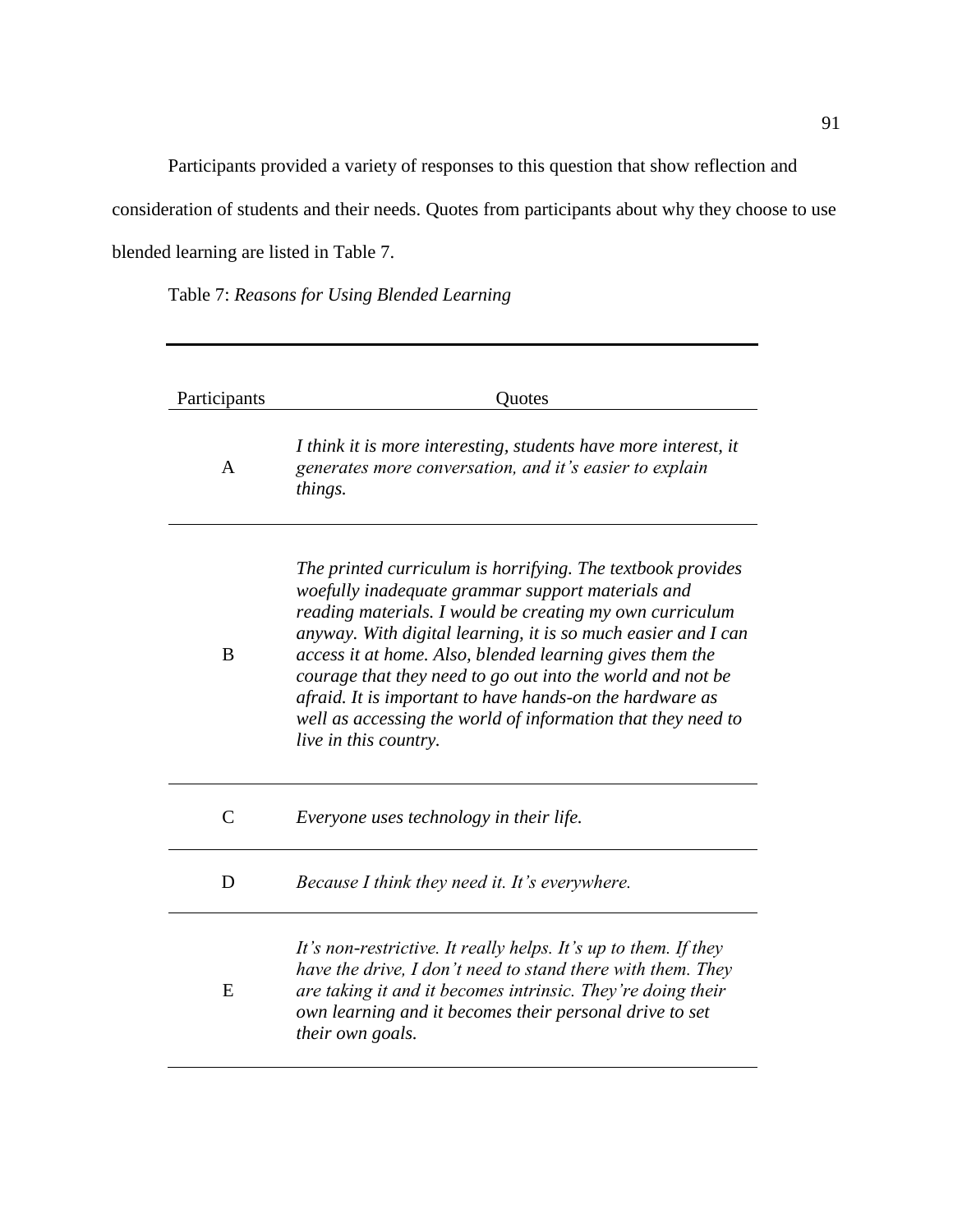| F            | I think technology is important for our students.                                                                                                                                                                                                                                                                                                                                             |
|--------------|-----------------------------------------------------------------------------------------------------------------------------------------------------------------------------------------------------------------------------------------------------------------------------------------------------------------------------------------------------------------------------------------------|
| G            | I think that students need to be able to use technology and I<br>think that it leverages their ability to learn language.                                                                                                                                                                                                                                                                     |
| H            | There are so many learning styles that using blended<br>learning can address. Languages are learned through<br>repetition and it is one more way to get them to learn. It<br>keeps them going also because we have open enrollment.                                                                                                                                                           |
| $\mathbf I$  | I believe learning can take place through a variety of<br>means. Since they have language difficulties it is important<br>to use a variety of methods in order to be sure that they are<br>understanding what we are talking about.                                                                                                                                                           |
| $\mathbf{J}$ | The students need the visuals. There are many things you<br>can do. The students can work at their own pace and not<br>have to have a lesson that is all teacher directed. It keeps<br>them more engaged. It's really hard to listen in another<br>language for like 2.5-hour classes, so you have to break it<br>up. You have to do a variety of things, not just listening to a<br>teacher. |
| K            | They have to use computers. It's just a fact this day and age.<br>It's the world we are living in.                                                                                                                                                                                                                                                                                            |

# **Interview Item 7**

*What factors do you consider before implementing blended learning with your students?*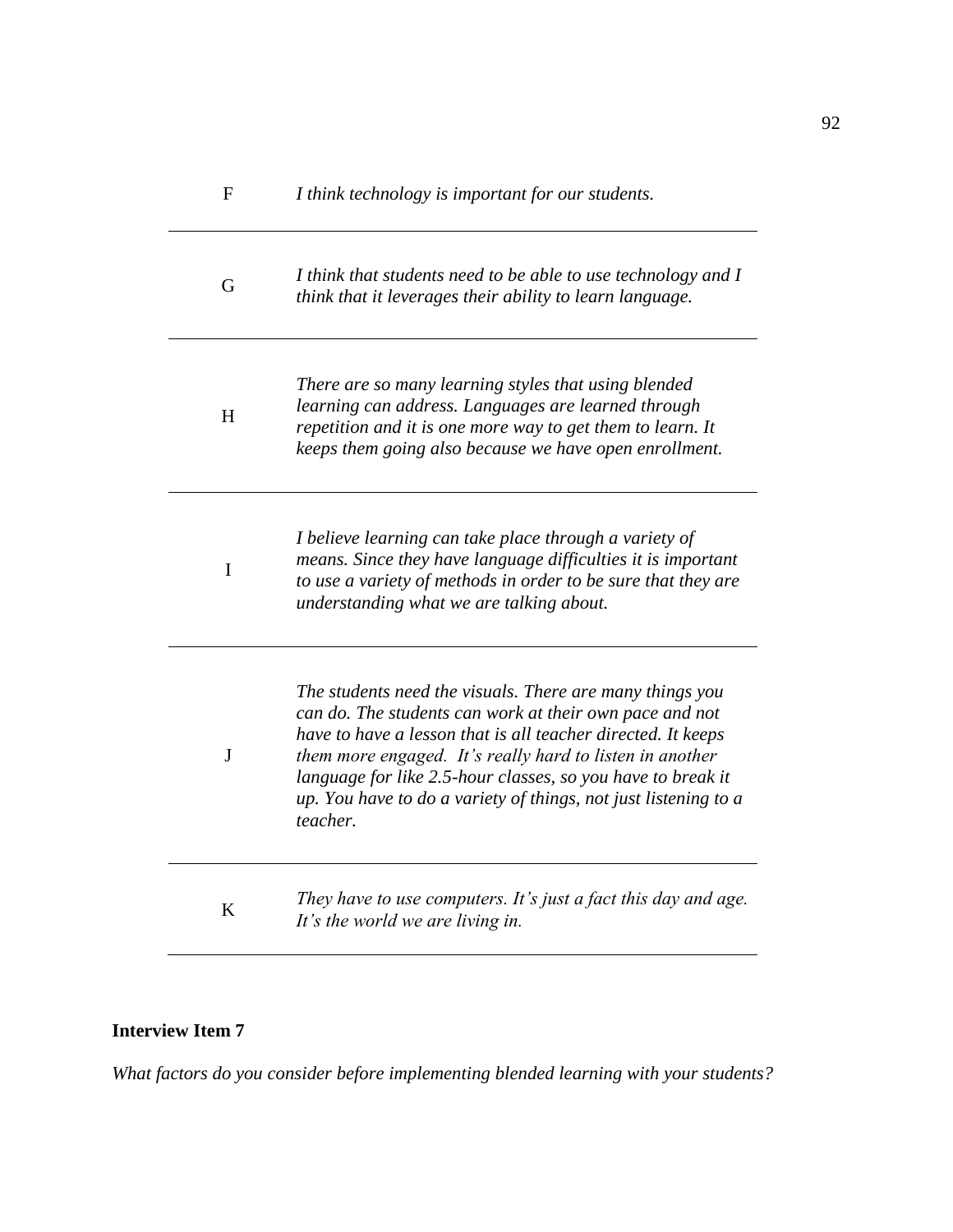Categories emerged as participants discussed the factors that influence their decision to use blended learning. There were seven common factors that emerged, including positive and negative factors that influenced the teachers' use of blended learning. The categories of factors include student factors, time, technology and classroom environment, teacher factors, leadership, and support staff. The number of participants reporting each influencing factor and percentage of participants reporting each influencing factor is listed in Table 8.

| Factors                                 | Number of Participants<br>Reporting Influencing<br>Factors | Percentage of<br>participants reporting<br>influencing factors |
|-----------------------------------------|------------------------------------------------------------|----------------------------------------------------------------|
| <b>Student factors</b>                  | 11                                                         | 100%                                                           |
| Time                                    | 6                                                          | 55%                                                            |
| Technology and<br>classroom environment | 5                                                          | 45%                                                            |
| <b>Teacher factors</b>                  | 4                                                          | 36%                                                            |
| Leadership                              | 4                                                          | 36%                                                            |
| Support staff                           |                                                            | 18%                                                            |

Table 8: *Influencing Factors for Implementation*

**Student factors.** All 11 of the participants reported considering student factors before using blended learning with their students. The results of the interview showed that there were a number of different factors about an Adult Basic Education ESL class that could directly or indirectly affect teacher perceptions of what should be taught. While interviewing the participants about the characteristics of their classes, a theme emerged. The theme that emerged was that, according to the participants' perceptions, Adult Basic Education ESL students were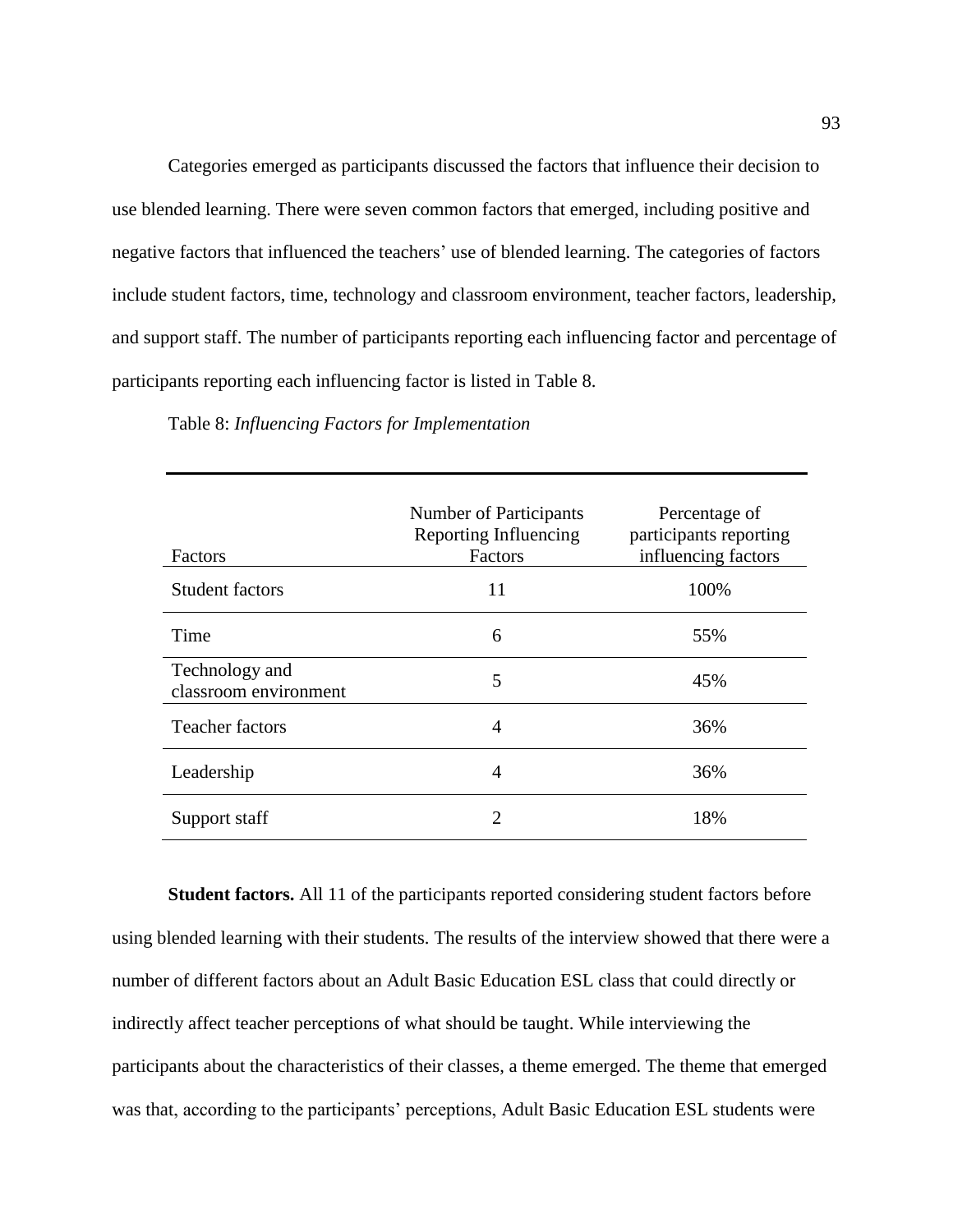unique as compared to students in their youth (K-12 schooling) because the adults had no requirement to attend class. In other words, the adult students chose to be in class. One participant stated, "*They don't have to be here. They are eager to learn."* Another participant described the students' mindset as ready to go as soon as they arrive to class saying, "*Okay I'm here to get started with the learning*." Another participant further explained, *"There is a wideeyed desire to learn in adult ESL students. There is a sense of appreciation for education. They are intentionally being there and intentionally learning."*

The participants reported class sizes between 15 and over 35 students with an age range of students between 19 years old and older than 60. The participants all mentioned that they consciously considered the needs of adults as learners. One participant explained that:

*Adults need some freedom about determining what they learn based on their learning style, interest, and energy level for that day. An adult learning person has so many layers for them to figure out while they're learning content. You can't just bring up the online program and give it to the learner.* 

The uniqueness of an Adult Basic Education ESL class became evident as the participants continued to describe their students. Two of the participants stated that the Adult Basic Education ESL students have a wide range of backgrounds including education, jobs, and life experience. All of the participants reported having students from all over the world. Of the 11 participants, six of them specifically mentioned Somali and Spanish speaking students as the largest groups of students in their classes. According to the participants, English language levels varied from student to student. One participant reported teaching a range of three English language levels in one class. Another participant reported having a "*one-room schoolhouse*"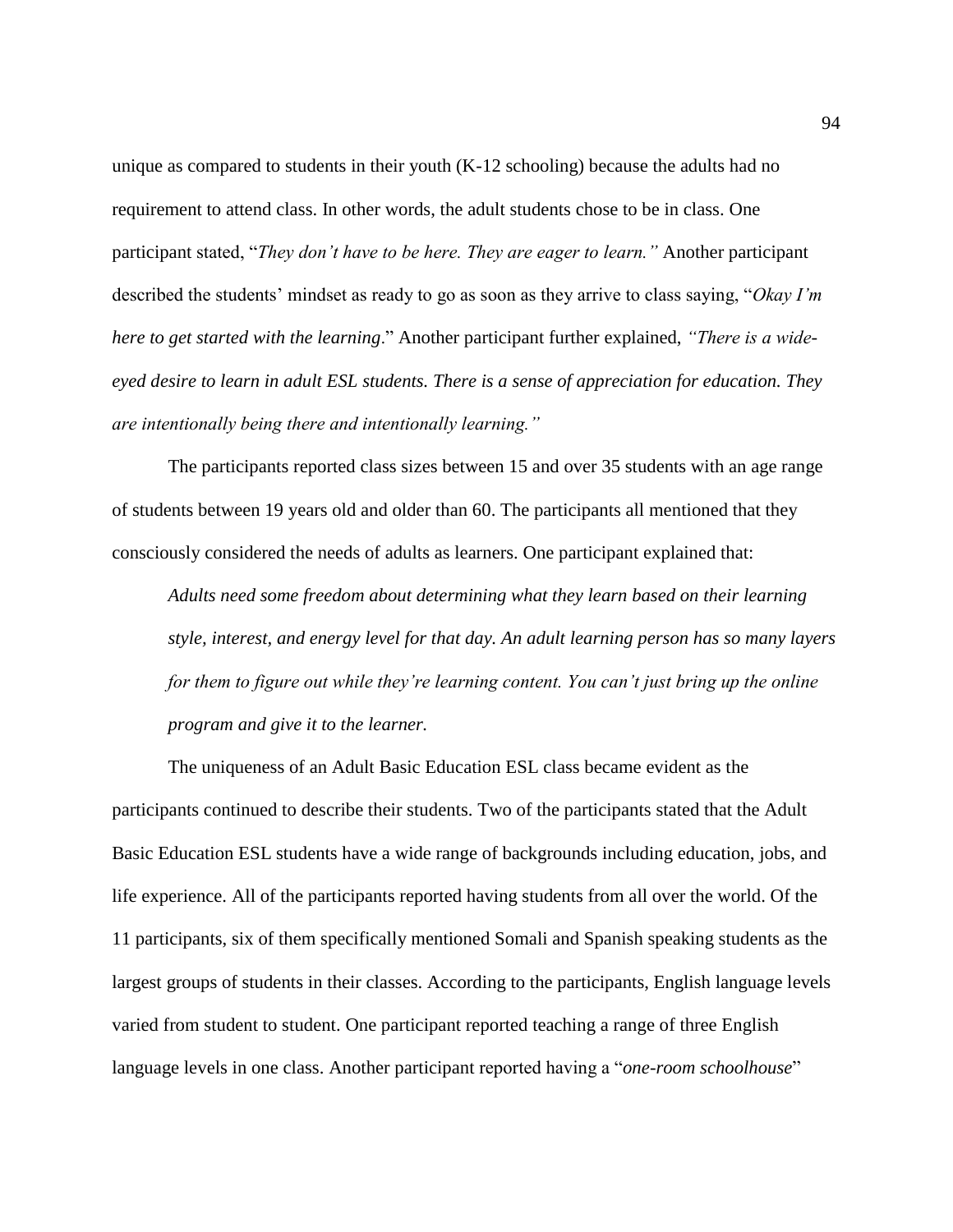format for classes with students ranging from beginning to high intermediate English language levels. Another participant stated, "*It can be hard to explain technology tools if students are very low level English. I have them do partner work, translating into a first language*."

According to the participants, the students' reasons for attending Adult Basic Education ESL class varied. One participant explained:

*Some [students] are here because they want to get a better job, or they need childcare, or government assistance. Some people want to go to college. There are a variety of reasons why people are here [in Adult Basic Education ESL].*"

Student buy-in was also reported as a student factor. As one participant put it:

*You have to get the students on board and explain what you are doing, to have them see value in it. My hope is that if I can get the students to buy-in, I blend it well enough, and I find activities that they find value in, that they'll put more time in. They'll be more engaged in learning inside and outside of the classroom.* 

**Time.** Six of the participants, or 55% of the participants reported considering time factors before using blended learning with their students. The time factor, as reported by the participants, included time preparing blended learning lessons and pre-teaching content. Participants reported time as a benefit, only if the blended learning lesson was designed properly and improved the efficiency of the class. The participants reported time as a negative factor if preparing the blended learning lesson took more preparation than a traditional lesson. One participant stated, "*I try to use blended learning as an offshoot of what is being taught in class. If I can marry the digital literacy and the content together then it's all reinforced."*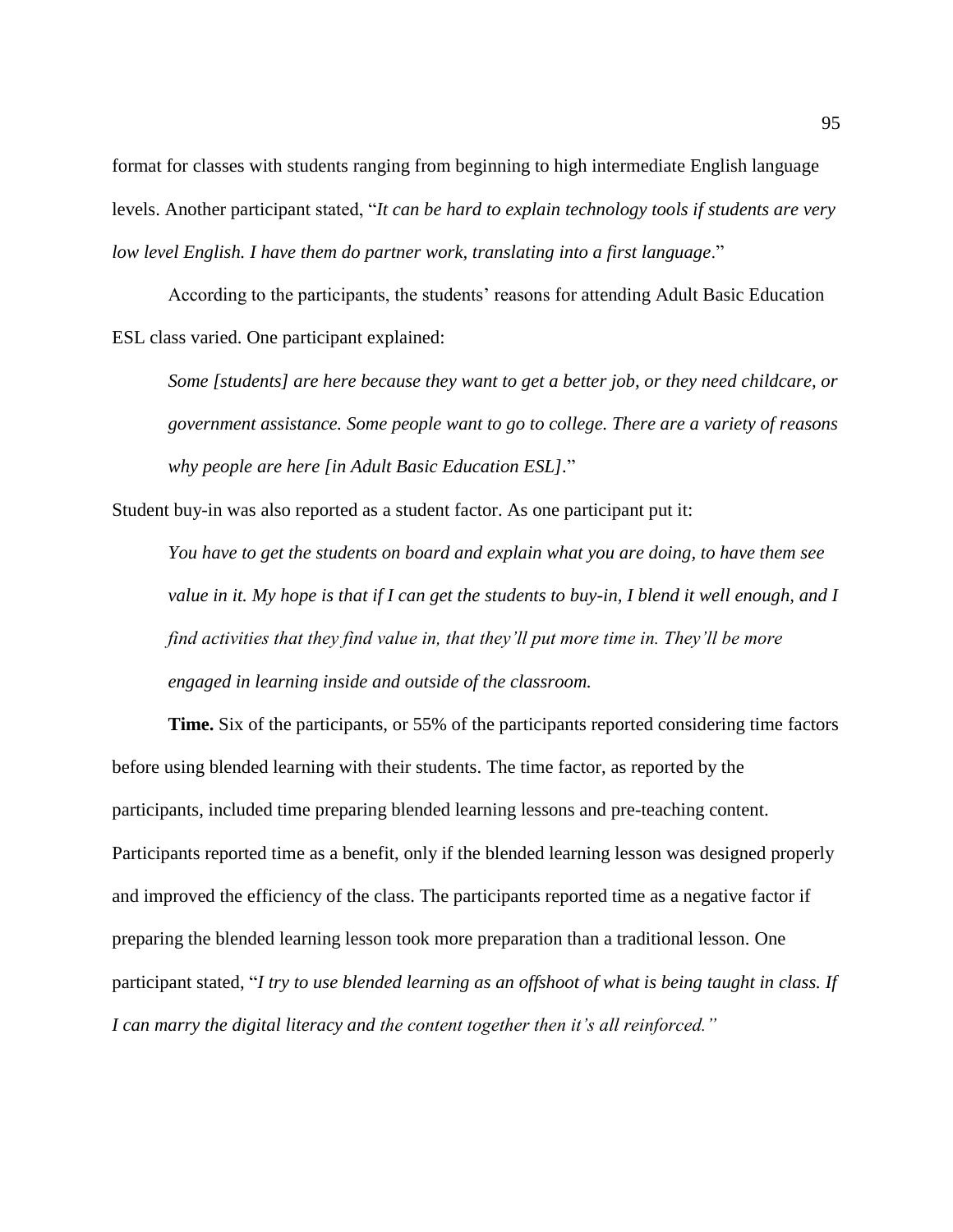**Technology and classroom environment.** Five of the participants, or 45% of the participants reported considering technology resources and the classroom environment before using blended learning with their students. In general, the participants reported that their Adult Basic Education ESL programs offer morning classes and evening classes between one hour and over three hours. According to participant responses, some of the programs offer afternoon classes as well. For example, one participant taught Adult Basic Education ESL in an early childhood family literacy program in the afternoon after teaching a three-hour ESL class in the morning.

Participant schedules varied. One participant reported teaching three different classes per day at three different English language levels. At this program, the morning and evening classes were regular Adult Basic Education ESL classes and the afternoon classes are career preparation classes that were considered part of Adult Basic Education ESL. This participant considered the English level of the students of each class before choosing a blended learning activity.

Two of the participants reported teaching beginning literacy and pre-literacy which was considered the lowest level of English language ability. One participant reported having the lowest level English language students work one-on-one with a volunteer using an iPad.

Another participant mentioned the ease and compatibility of programs with different technology as a factor for deciding whether or which technology to use for a particular blended learning lesson.

**Teacher factors.** Four of the participants, or 36% of the participants reported considering teacher factors before using blended learning with their students. Before implementing a blended learning lesson, the participants considered their own digital literacy skills and training.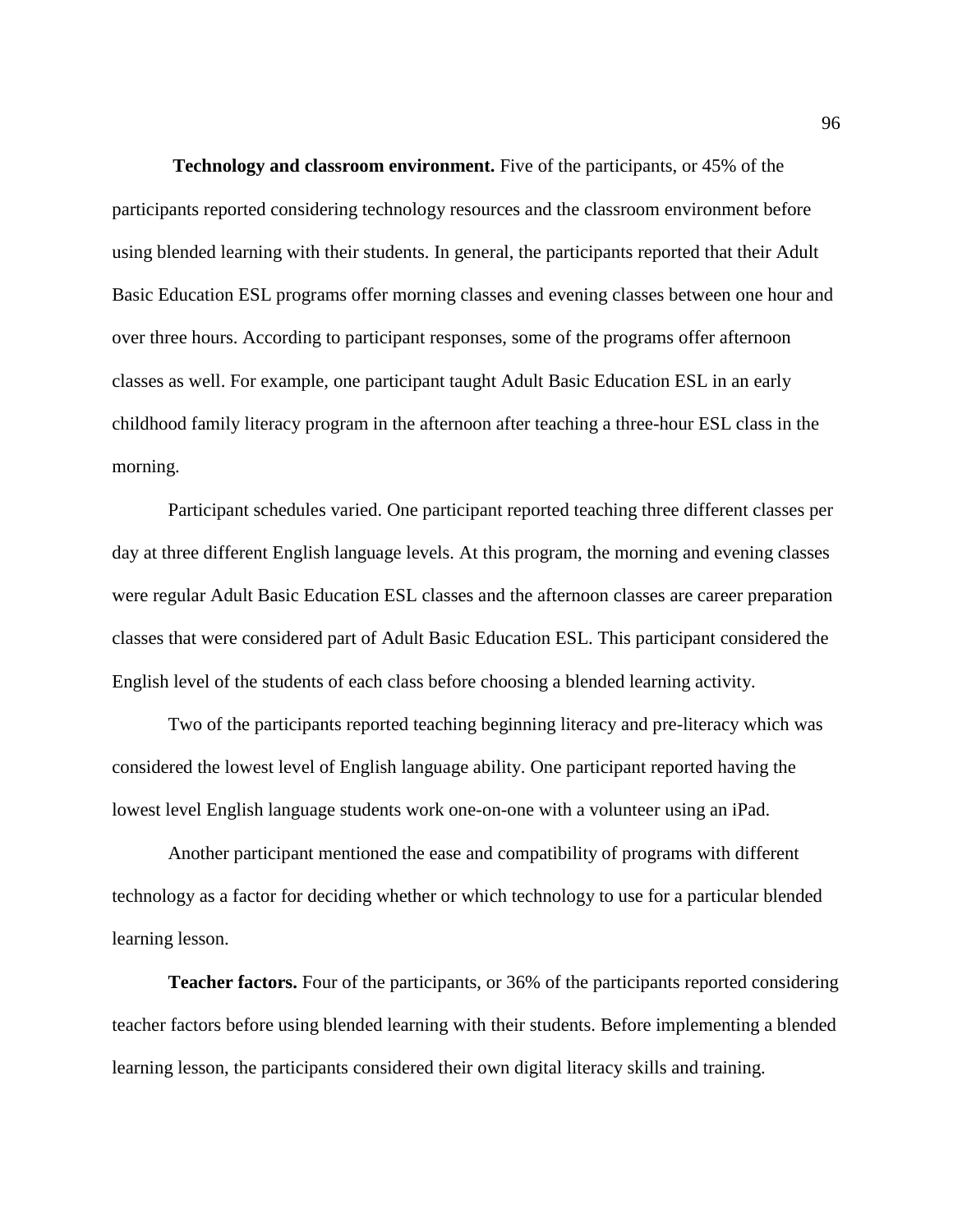Participants reported gauging their confidence with the device, program, or activity that they would be using with the students. Unfamiliarity with the smartboard was one participant's justification for why the technology had not been used with the class. Another participant stated, "*We had the hardware, but we didn't have the training*" and yet another participant said, "*I don't know how to show my students how to use the distance learning platforms because we are isolated out here."* This participant further clarified what was meant by *"isolated*" by explaining that some of the classes are not at the main educational site and the teachers who teach their classes in other buildings received less training than at the main site.

Leadership. Four of the participants, or 36% of the participants reported considering leadership factors before using blended learning with their students. Participants reported that requirements by school administration and leadership at the state level were factors that influenced them to use blended learning. Two of the participants reported that the reason they had decided to use blended learning in their class was because their administrator had told them that it was a requirement of their job and that there were state requirements that necessitated the teaching of digital literacy skills in Adult Basic Education ESL programs.

**Support staff.** Two of the participants, or 18% of the participants reported considering support staff factors before using blended learning with their students. Participants considered having support staff available as a beneficial factor for implementing blended learning. One of the participants stated that the rotation model was possible because the program has a designated technology specialist who facilitated the computer lab. This participant further stated that having a literacy assistant in the classroom was very helpful when implementing a blended learning lesson. Other participants reported the availability of volunteers as a deciding factor for whether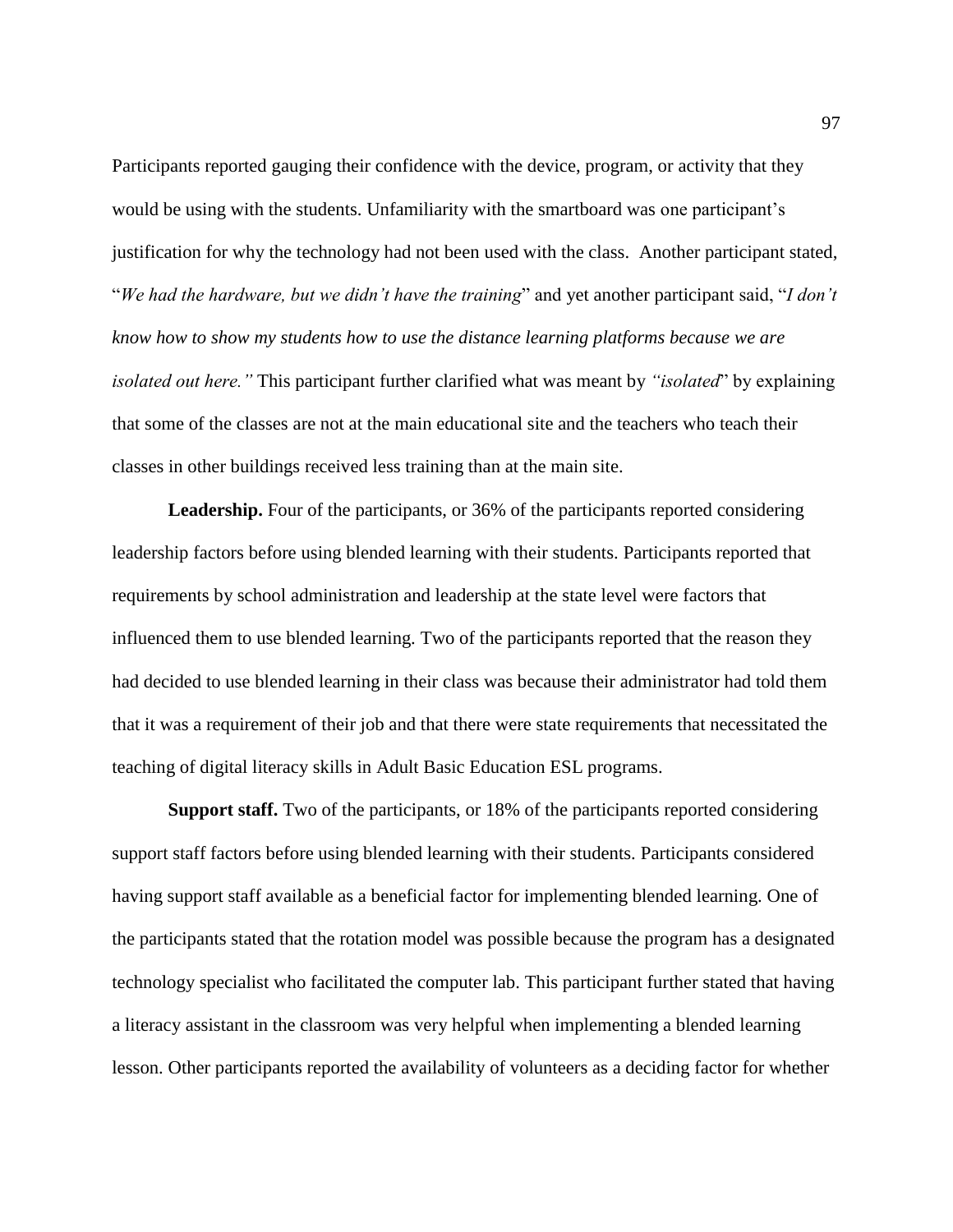they would attempt to implement a blended lesson or not. When the participants discussed implementation factors, the support staff factor overlapped with the technology and classroom environment factor. This was especially the case, according to the participants, when the maintenance of digital devices was supported by technology support staff.

# **Interview Item 8**

*Are there any blended learning techniques that you would like to use but have not? If so, what are they and what keeps you from using them?* 

Teachers reported on blended learning techniques that they had seen other teachers try, had talked about with other teachers, or had seen in educational publications. Quotes about blended learning techniques that participants would have liked to try but had not, are listed in Table 9.

Table 9: *Techniques to Try*

| Participants | Ouotes                                                                                                                                                                                                                                                                                                    |
|--------------|-----------------------------------------------------------------------------------------------------------------------------------------------------------------------------------------------------------------------------------------------------------------------------------------------------------|
| A            | I would like my students to use my website as homework<br>and keep a log of what they read because when I conference<br>with the students, they complain that their reading scores<br>are too low. I just haven't gotten to it. I plan to do it this<br>year.                                             |
| B            | I would like to create more blended learning content, but it<br>is limited by my time prepping. I would like to use more<br>videos as extended learning and find more things that relate<br>to class content. I don't have any time to explore or create<br>because I already use more than my prep time. |
|              | I would like to do more of the flex model and I would like<br>them to do more distance learning, but they do not because<br>of their limited English.                                                                                                                                                     |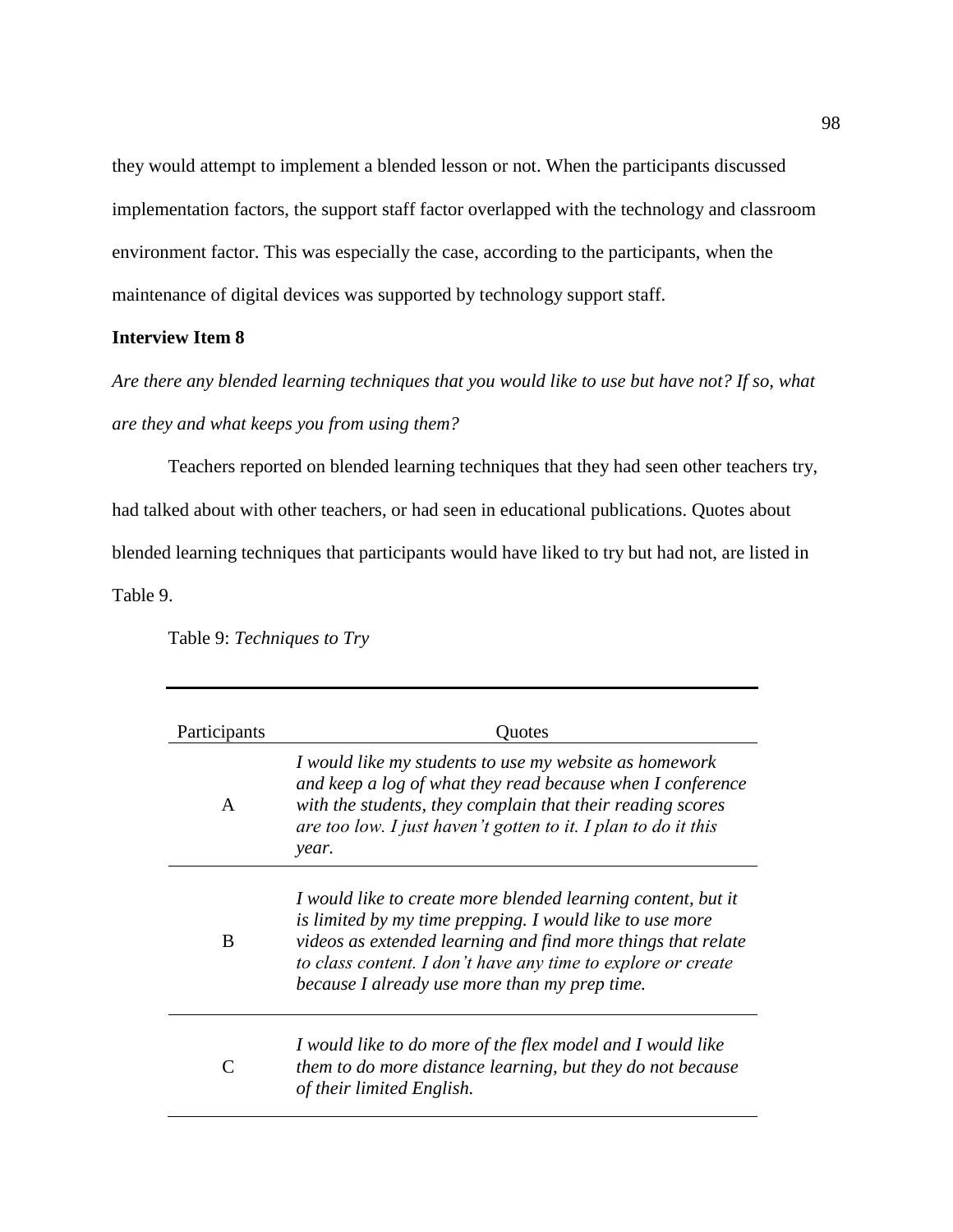| D              | I haven't done [an English language learning website], but<br>I would like to. I haven't gotten to it yet. I would also like to<br>use the rotation model if my class were smaller.                                                                                |
|----------------|--------------------------------------------------------------------------------------------------------------------------------------------------------------------------------------------------------------------------------------------------------------------|
| E              | I think what would be kind of neat would be the flipped<br>classroom. The biggest part of that is the availability of time<br>and access to a computer for students at home.                                                                                       |
| $\overline{F}$ | I would like to do the cellphone texting activity again, but<br>use tablets for reading. It was hard to get them to do the<br>homework the first time around.                                                                                                      |
| G              | I'm kind of interested in the flipped model. It's more<br>difficult.                                                                                                                                                                                               |
| H              | There are so many very good resources to be used that I<br>need to pick and choose. I need more time. If I'm not given<br>more time, a change in the restrictive state requirements.                                                                               |
| I              | I am looking forward to my new Chromebooks cart this<br>year. I did not have individual laptops for students in the<br>past.                                                                                                                                       |
| $\bf J$        | I would love to have iPads so they can record themselves.<br>It's easier to do than on a sound recorder on a desktop. The<br>manager said no because we have a lot of budget issues.                                                                               |
| K              | I would like to use the smartboard as a whole class in<br>conjunction with the units.<br>I would like to do more modeling what they should be doing<br>and look at their progress online.<br>I could. In a perfect world I would, but mostly I don't have<br>time. |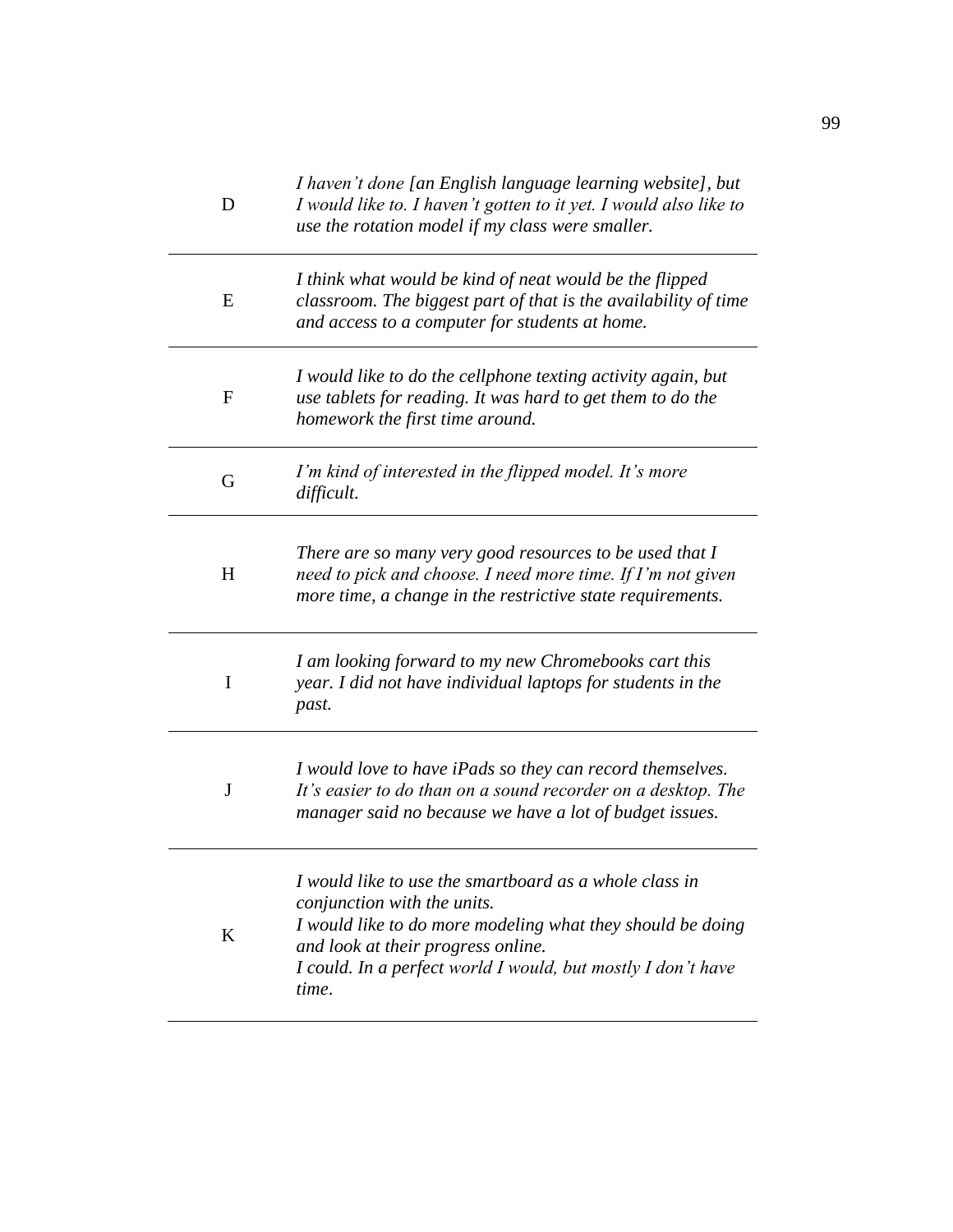# **Interview Item 9**

*Do you experience any barriers or challenges to using blended learning with your students? If so, what are they?* 

The participants reported a variety of barriers to the implementation of blended learning with their classes. The participants were to consider the barriers to blended learning implementation. A summary of barriers to the use of blended learning, as reported by participants, can be seen in Table 10.

| <b>Barriers</b>               | Number of<br>participants reporting<br>barriers | Percentage of<br>participants reporting<br>barriers |
|-------------------------------|-------------------------------------------------|-----------------------------------------------------|
| <b>Student barriers</b>       | 10                                              | 91%                                                 |
| Lack of appropriate training  | 10                                              | 91%                                                 |
| Time constraints              | 7                                               | 64%                                                 |
| Lack of functional technology | 5                                               | 45%                                                 |
| Lack of student buy-in        | 3                                               | 27%                                                 |

Table 10: *Barriers*

**Student barriers.** Ten of the participants, or 91% of the participants reported student barriers. The participants reported a variety of barriers related to students including: low digital literacy skills, low literacy in both first language and in English, not remembering usernames and passwords, and low comfort level in regards to the use of technology.

To illustrate the low digital literacy skills of students in beginning or pre-lit Adult Basic Education ESL classes, one participant stated: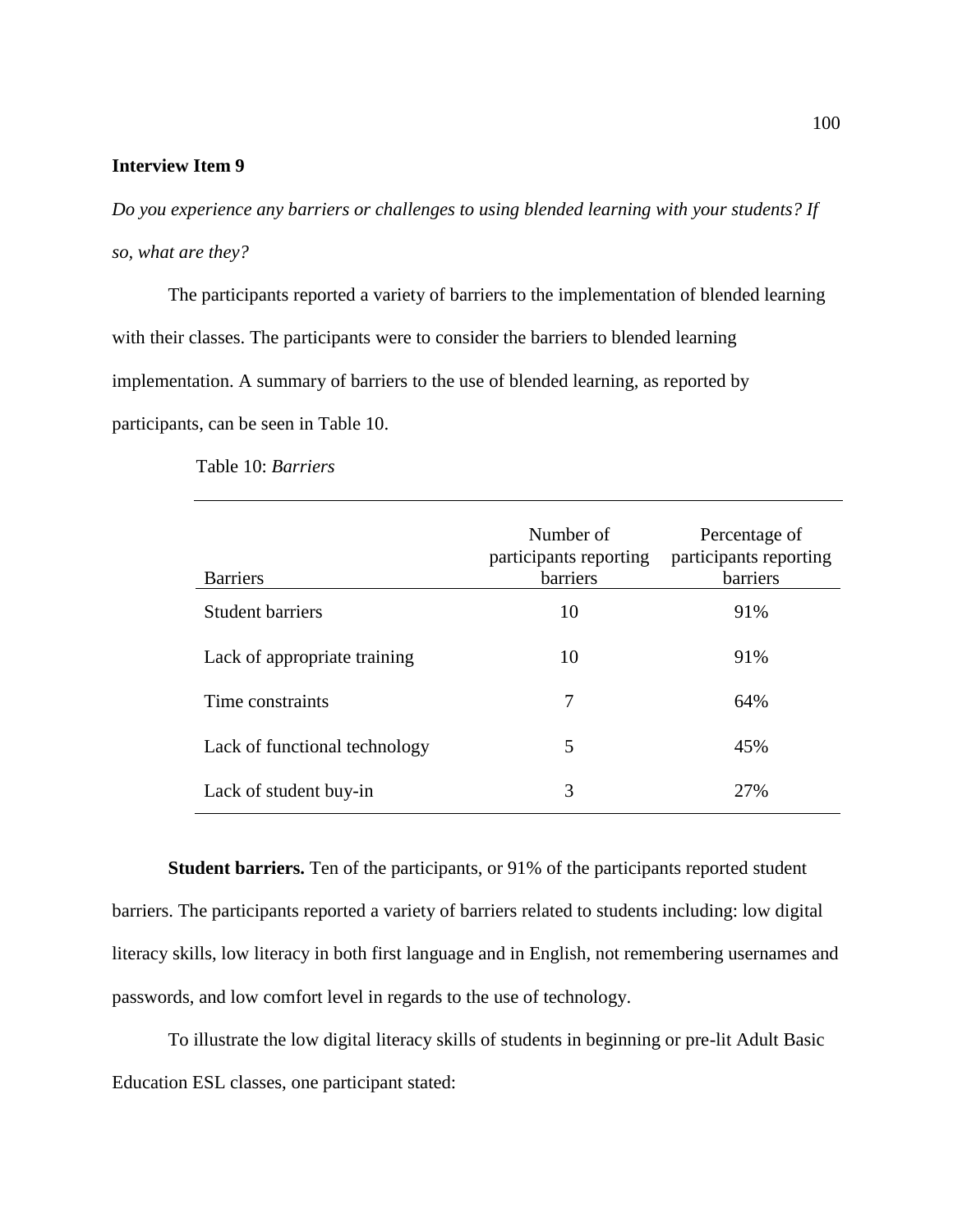*You can't send low level ESL students home to do distance learning, if one thing goes wrong they will get lost. We get them all set up with [an online platform] for distance learning, but then they can't use it at home because it asks for backslashes or something. Even in the computer lab they can get lost on the computer and somehow lose the program we were working on several times. It is a lot of work just getting them to use the mouse.* 

To further expound on the topic of students' digital literacy skills as a barrier to the blended learning for those students who also have low English language skills, one participant stated:

*Beginning level needs me to be with them the whole time. They get lost in the advertising or just lost on technology in general. They need someone there. They don't have enough English for me to explain what's happening if there's a problem with their computer. This can be a distraction from the learning.* 

Even in the intermediate level ESL courses, participants reported student barriers from low digital literacy skills. One participant provided an example, *"Once they are in a program interface it's very simple, but it's the little things like what happens when an error message comes up, that will stop them."* The participant further explained that the students would see an error message and immediately stop working and wait for the teacher without trying to solve the problem on their own.

Another participant expanded on the issue by stating,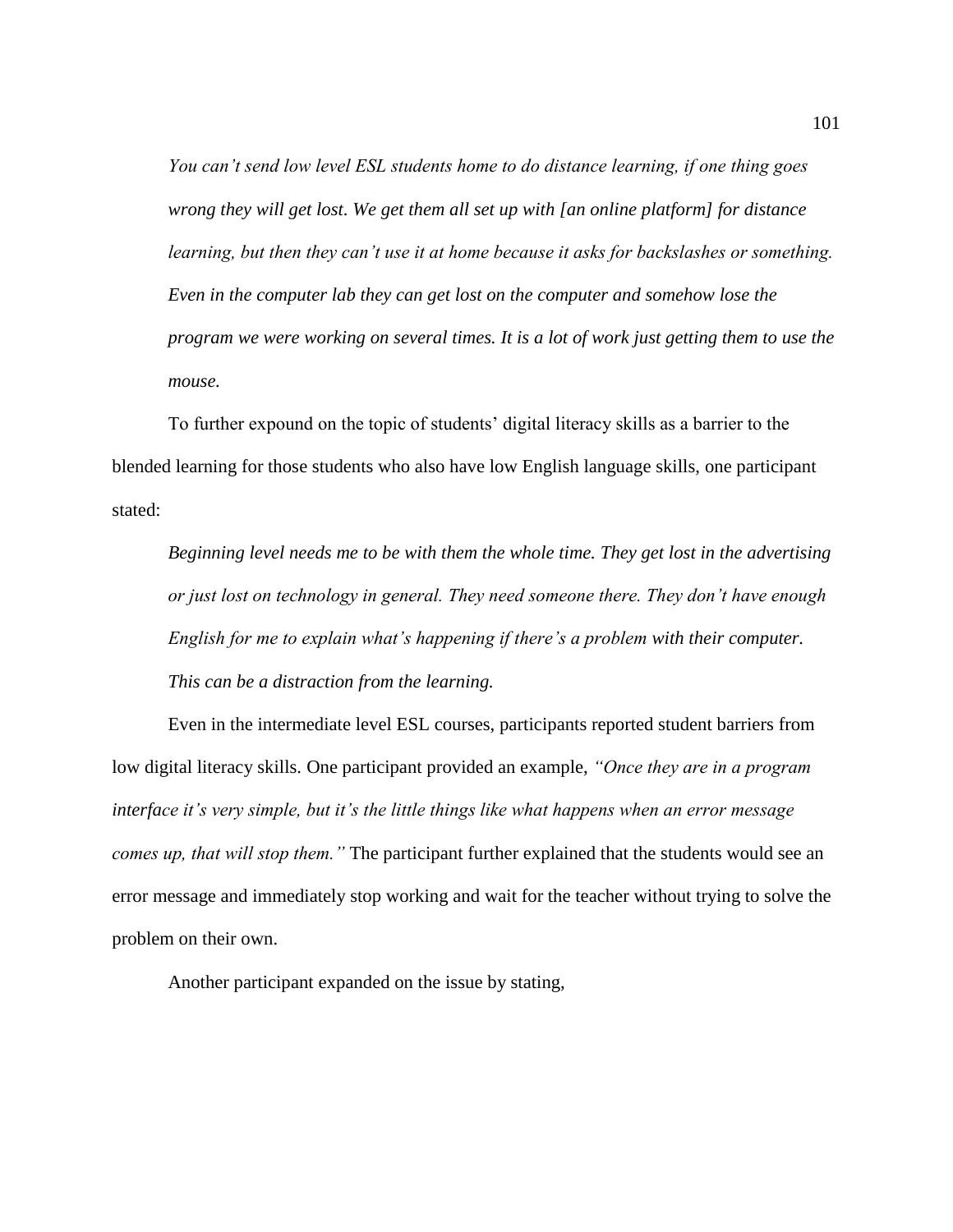*The way language is presented [on the internet] is a barrier. It is visually very cluttered and requires higher reading skills than they [the students] have yet, but they are required to use it every day to be part of this world.*

Furthermore, one participant presented the idea that, "*older students really struggle because they didn't grow up with it, for the younger students it's not an issue as much."* This participant was explaining that the elder students didn't grow up with technology as an integral part of their lives which can make learning digital literacy skills more difficult for them than people who grew up using digital devices and online technologies their whole lives.

**Lack of appropriate training.** Ten of the participants, or 91% of the participants reported lack of appropriate training as a barrier. While the participants reported that there were training options available to them, they did not consider those options viable or appropriate. From one participant's perspective the technology support staff person that was supposed to be available for training staff at that Adult Basic Education ESL program was not helpful.

**Time constraints.** Seven of the participants, or 54% of the participants reported time constraints as a barrier. The participants expressed the sentiment that the use of technology can be a time constraint because of the time it takes for students to access the content through the digital devices. One participant mentioned that students forgetting their usernames and passwords takes up a lot of class time. Additionally, according to participants, the logistics of the use of technology in a classroom can take away from learning time, as stated by another participant, *"I spend most of the time passing them [digital devices] out, trying to get them [the students] logged in and putting them away, plugged in, charged, and everything cleaned up. When the technology doesn't work, it's much worse."*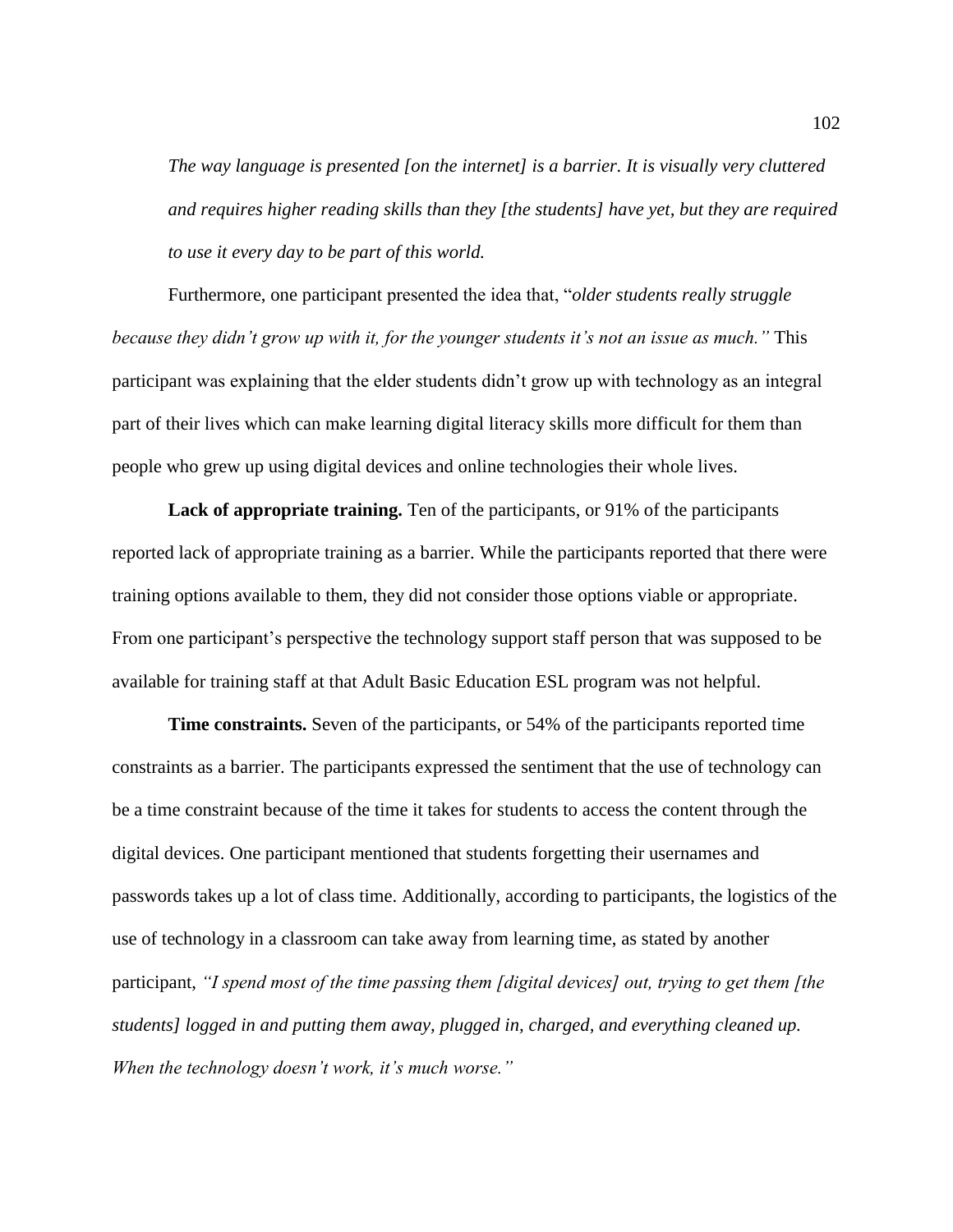In some cases, the participants reported a desire to implement more effective blended learning classes, but some unavoidable time constraints were reported as a barrier. One participant stated that students coming in late and leaving early can cut into class time. If there was more time, another participant explained, "*I would like to check their progress online, but I don't. I don't have time*."

**Lack of functional technology.** Five of the participants, or 45% of the participants reported a lack of functional technology. Participants reported different ways that the technology itself can be a barrier. Lack of functional technology, according to participants, can come in the form of the number of devices available at a certain time for use by their students during class, student ability to access technology at home, and functionality of technology in the classroom environment.

One participant reported that computers "*breaking down constantly*" and another participant reported tablets not easily connecting to the WiFi. Additionally, one participant said that sometimes the smartboard was not working which was the class's main mode of online technology for whole class blended learning. Another participant explained that if the technology is not functioning it can throw off the class and time is wasted.

One participant reported that technology can be expensive for an Adult Basic Education ESL program's budget and so in some cases there are not enough devices for the whole class. Another participant stated that in addition to not having enough computers, at their program the computers were not easily accessible, "*We only have so many computers for so many students."*  According to that participant, the students go back and forth between the classroom and the computers that are in the hallway. Another participant described a similar situation, "*Technology*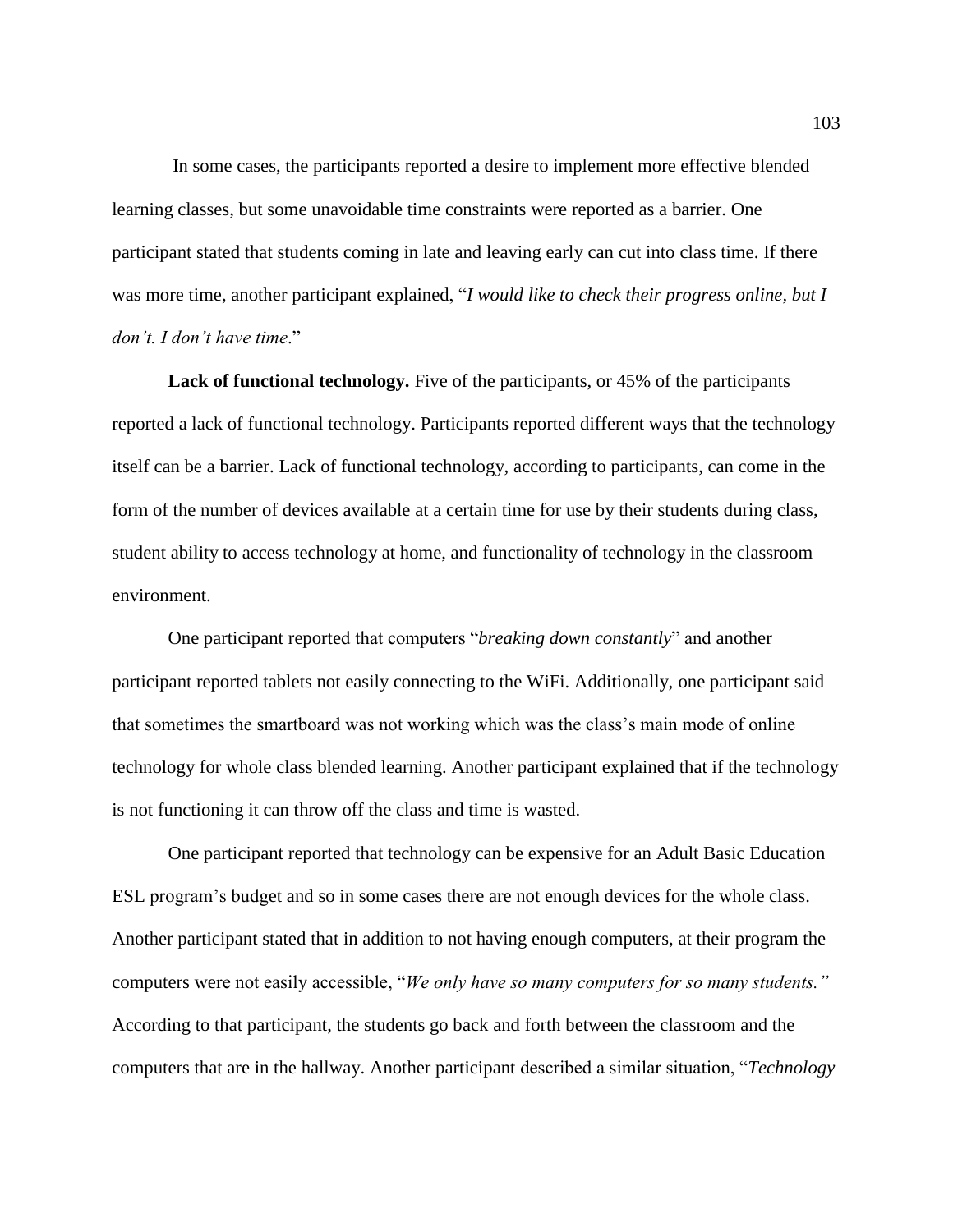*devices are on a cart in a classroom really far away from me, plus I can never remember the code to unlock it."*

According to the participants, lack of technology can also be a barrier for students at home. It can make it difficult for students to participate in blended learning if a portion of the learning is happening outside of the classroom on the internet. One participant stated, "*Access is an issue. Sometimes they go to the library, but it's difficult. Some of them use their phones*."

Lack of technology is not the only issue that was brought up by the participants that relates to access for students. One participant provided an example, "*A person can have a smartphone, but if they don't have WiFi they are not able to access it*" and another participant stated, "*Even if we gave every student a computer to take home, some of them don't have WiFi to access the internet*."

Lack of student buy-in. Three of the participants, or 27% of the participants reported a lack of student buy-in. According to the participants, student but-in was an issue for them with the implementation of blended learning. One participant argued that, "*We need student buy-in, intrinsic motivation*." Another participant suggested that teachers need more training on how to get student buy-in specifically for Adult Basic Education ESL students rather than K-12 children.

# **Interview Item 10**

*Do you think there are any barriers to other teachers adopting blended learning or in the field of adult ESL in general? If so, what are they?*

Though the participants reported a number of barriers to using blended learning, the majority of the participants mentioned an appreciation for the autonomy provided to teachers in their programs and the field of Adult Basic Education. In general, the participants felt that they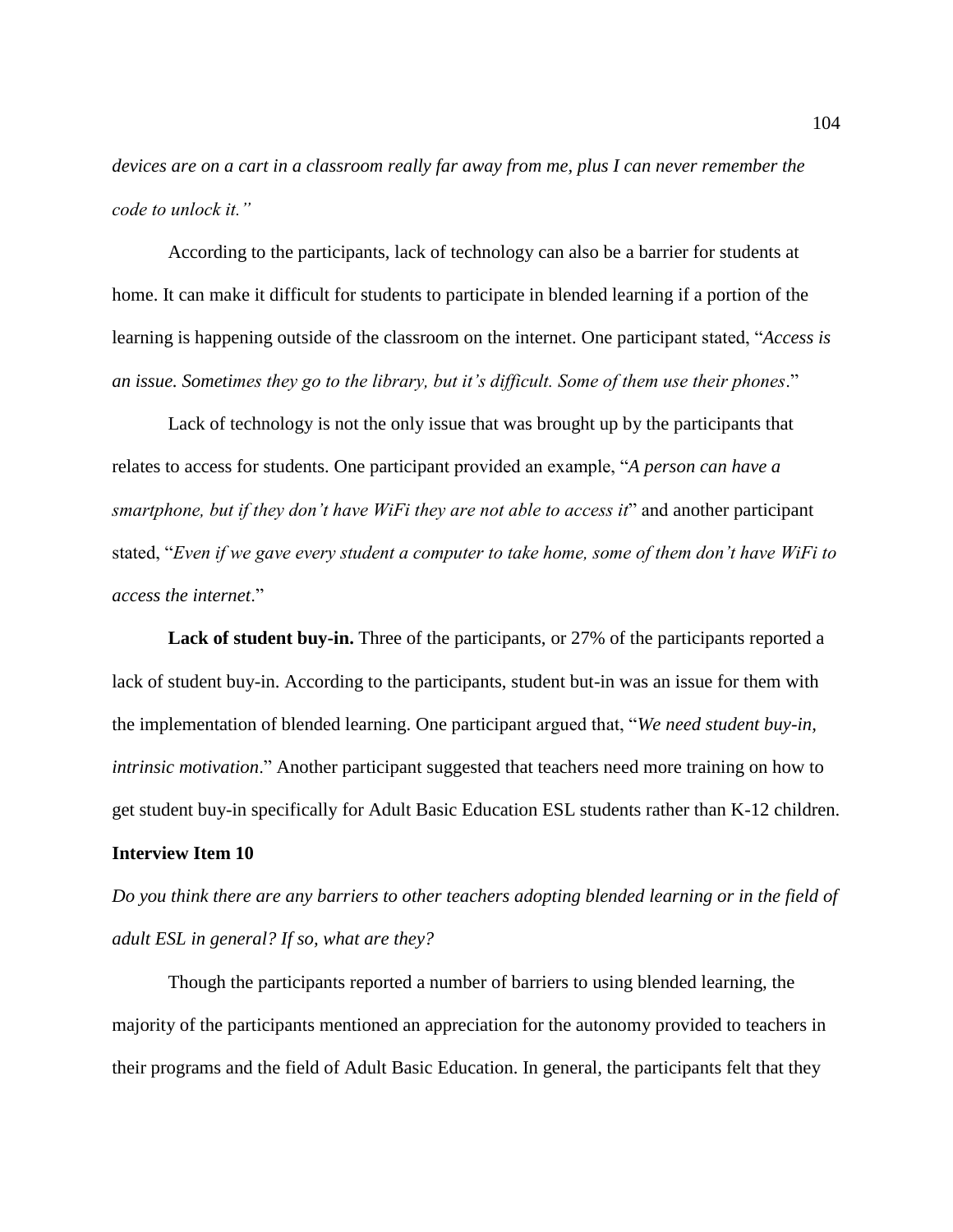have the freedom to teach as they see fit. One participant stated, "*Each teacher has autonomy as far as how they run and what they do in the class*."

**Leadership.** Although only seven of the participants cited leadership as a barrier in and of itself, all 11 of the participants had suggestions for leadership in the field of Adult Basic Education ESL to more effectively influence teachers with their use of blended learning. For example, one participant suggested:

*Leadership should come into the classroom more, not to evaluate, but to listen. Ask the teacher what they need to get this going and then provide them time, not hardware thrown at them with no prep time. Find other programs where [blended learning] is working, find things that are working at every ESL level, ask for feedback from teachers, listen, support, provide funding for teachers who are willing to go the extra mile. Also, leadership should be trained in technology and encourage innovation instead of dismissing things that are not understood [by leadership] right away.* 

From the perspective of the participants, leadership who do not have experience in the field of Adult Basic Education or who do not have experience with low level adult ESL students can become a barrier for teachers who want to use blended learning in their classrooms. One participant explained that iPads would have been useful for the students, but leadership did not understand the need for the iPads because, according to this participant, the school leader lacked experience with Adult Basic Education ESL students who have low digital literacy skills. One participant provided an example in which the supervisor had implied that using the computerassisted language learning tools with students should be easy because all the teacher had to do was let the students go to the computer lab and use the program. This participant explained that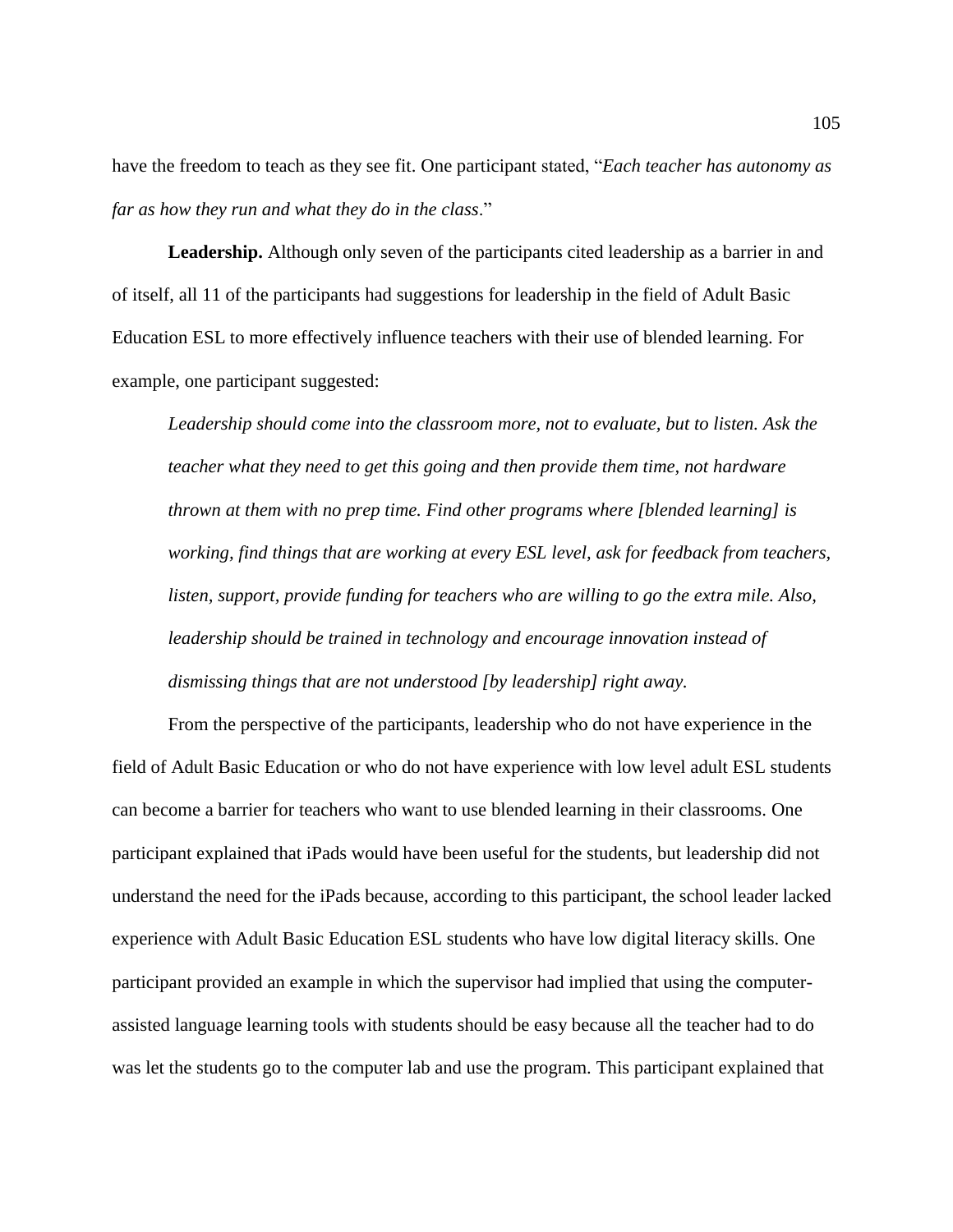this would not work with the low English level students because they do not have high enough digital literacy skills to access the information meant to be learned by using the program.

Additionally, this participant stated that there was also a mismanagement of funds. The participant surmised that this was because of a misunderstanding of how Adult Basic Education ESL students learn, by certain people in management positions.

Other participants had suggestions for leadership of how to promote blended learning in general. One participant suggested that blended learning initiatives should come from the "*bottom up. Let teachers try things. Let it get messy. This is much different from planning."* Another participant would agree with that participant and this was illustrated in the following quote:

*Leadership should be open. I really appreciate being able to bring new ideas to leadership at my program. It needs to be bottom-up. The top needs to facilitate and make things available, but strategy needs to come from the classroom.*

**Training.** One participant argued that some of the other teachers who didn't know how to use certain technology tools last year, still didn't know how to use them this year. Participants agreed that some of the training that was reported as available for teachers is not appropriate because it does not relate to the specific field of Adult Basic Education ESL. "*We are starving! We need training and resources appropriate for adults, not K-12*" stated one of the participants. Also, referring to district level training, one participant's perspective was that, "*the training is crappy because it's coming from K-12 and doesn't apply to adult learners*."

Referring to training at the state level, one participant stated, "*There is a lot of training available, but I don't think it translates to the classroom."*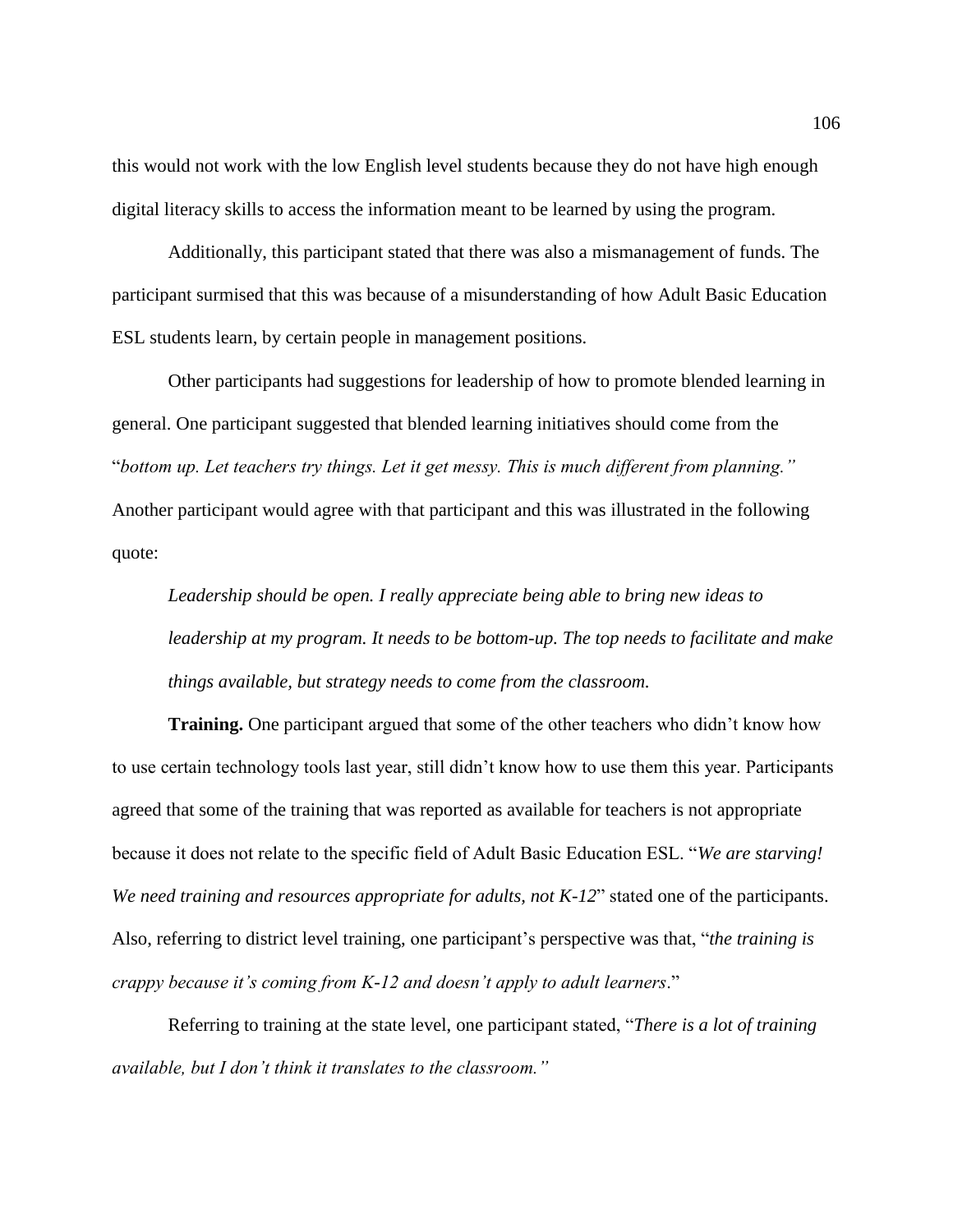Also referring to ineffective training, one participant said, "*A barrier is the feeling that we could spend a whole bunch of time on a certain type of technology and then it's just going to go away in another year or two*." According to another participant, this can affect teacher buy-in. One participant stated, "*Adding anything new means something else has to go*."

**Teacher buy-in.** All of the participants mentioned a blended learning model that they would like to try if barriers were removed. It must be taken into consideration that these participants do not represent all or even most of the teachers in the field of Adult Basic Education ESL. While on participant observed that, "*there are a lot of people who know a lot about technology in our field,"* others noted that some other teachers in the field do not have buy-in to the use of blended learning among Adult Basic Education ESL programs. One participant stated, "*Teachers who are uncomfortable will fight tooth and nail. You need to get them comfortable with a tool*." Another participant explained that in general, "*ABE [Adult Basic Education] is behind the curve. There is still a tendency to stick with the traditional style of teaching. There will be resistance to something new*."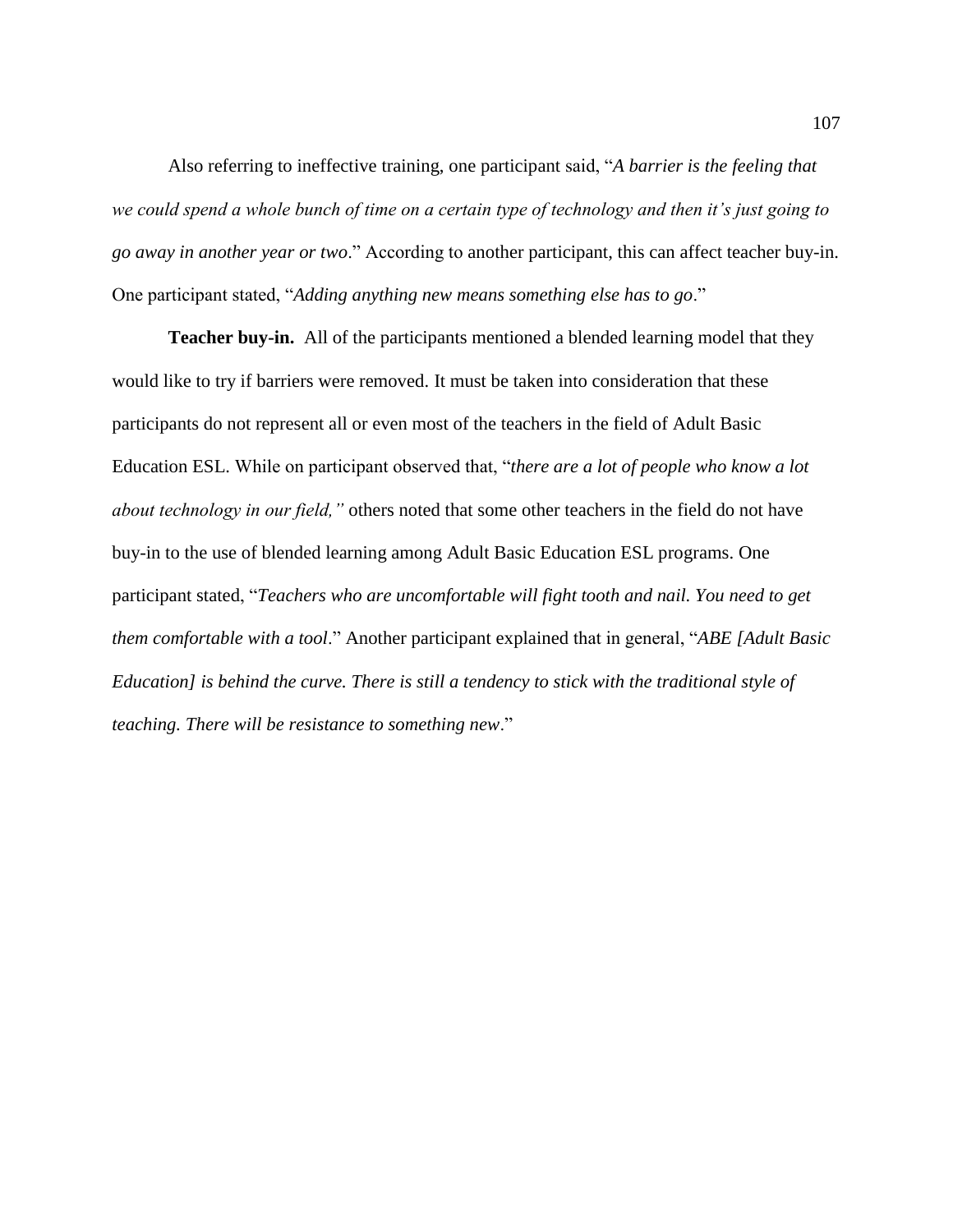#### **Chapter V: Summary, Conclusions, Discussion, Limitations, and Recommendations**

There are a variety of blended learning models that are being used in Adult Basic Education English as a Second Language (ESL) programs. This study explores the types of blended learning, the factors to consider before implementation, and the barriers and challenges involved in using blended learning in Adult Basic Education ESL programs. This chapter includes a summary of the study, conclusions drawn, a discussion, limitations, and recommendations for both practice and future research.

# **Summary**

The rationale for the study stems from the need to explore blended learning in Adult Basic Education ESL programs as it develops as a new practice (Rosen & Stewart, 2015). "Students today are electronically connected, and they expect their learning to be connected as well" (Dunn, 2011, p. 60).

"Research related to BL [Blended Learning] is relatively undeveloped compared to research in distance and traditional learning environments" (Graham, 2013, p. 338). Due to the lack of research on the topic of blended learning, specifically in the area of Adult Basic Education ESL, and the responses from the participants, it is clear that there needs to be more information gathered from the field and research on blended learning in this area. The unit of analysis is teacher perceptions, but the aim is to inform leadership.

**Introduction.** There are programs specifically for adults learning English as a Second Language within Adult Basic Education programs. The students who are studying Adult Basic Education ESL may or may not be simultaneously enrolled in other programs provided in Adult Basic Education. According to Burnett (2015), "In every society, education plays an important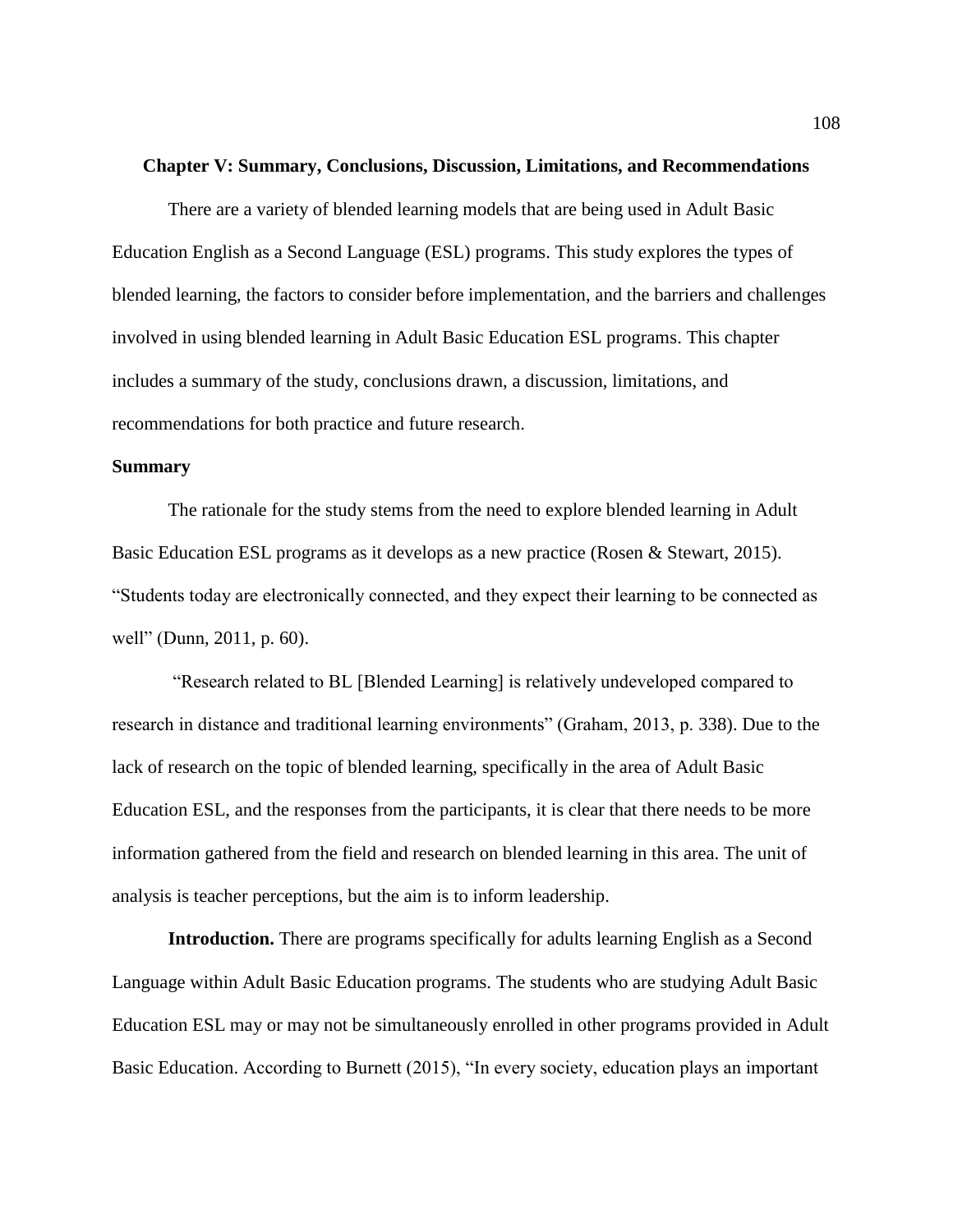role in social and economic transformation; it equips learners with the necessary social and intellectual skills that enable them to be self-reliant and effective members of society" (p.5). There are different pathways within Adult Basic Education which include: (1) variations of diploma or basic skills courses, (2) English language learning, (3) parent education, (4) career preparation, (5) citizenship education, and (6) digital literacy or distance learning education (Overview of Adult Basic Education (ABE) in Minnesota, 2018).

Adult Basic Education programs assisting in these aims are available nationwide at no cost to students (Overview of Adult Basic Education (ABE) in Minnesota, 2018). According to the participants of this study, these programs are beginning to adopt blended learning programs for their schools to enhance student learning of life skills and facilitate the English language learning process. Blended learning can be used in education as a strategy to differentiate learning, access a variety of resources online, and offer flexibility in terms of time and place for learners (Brooke, 2017). This study focuses on this specific type of program within Community Education, here referred to as Adult Basic Education ESL.

**The literature review.** Chapter 2 outlined research surrounding technology in education, blended learning, adult learners, and teacher perceptions. According to Burnett (2015) "As a consequence of globalization, the world today functions as a homogenous entity because of the communicative capabilities provided by technology" (p.8). Technology has been transforming classrooms in different ways that influence how Adult Basic Education ESL programs function. Burnett (2015) explained that "in this time of web and computer technology, adult learners are increasingly becoming involved in vocational learning and lifelong education" (p.12). The statement by Burnett (2015) applies to the mission of Adult Basic Education in Minnesota which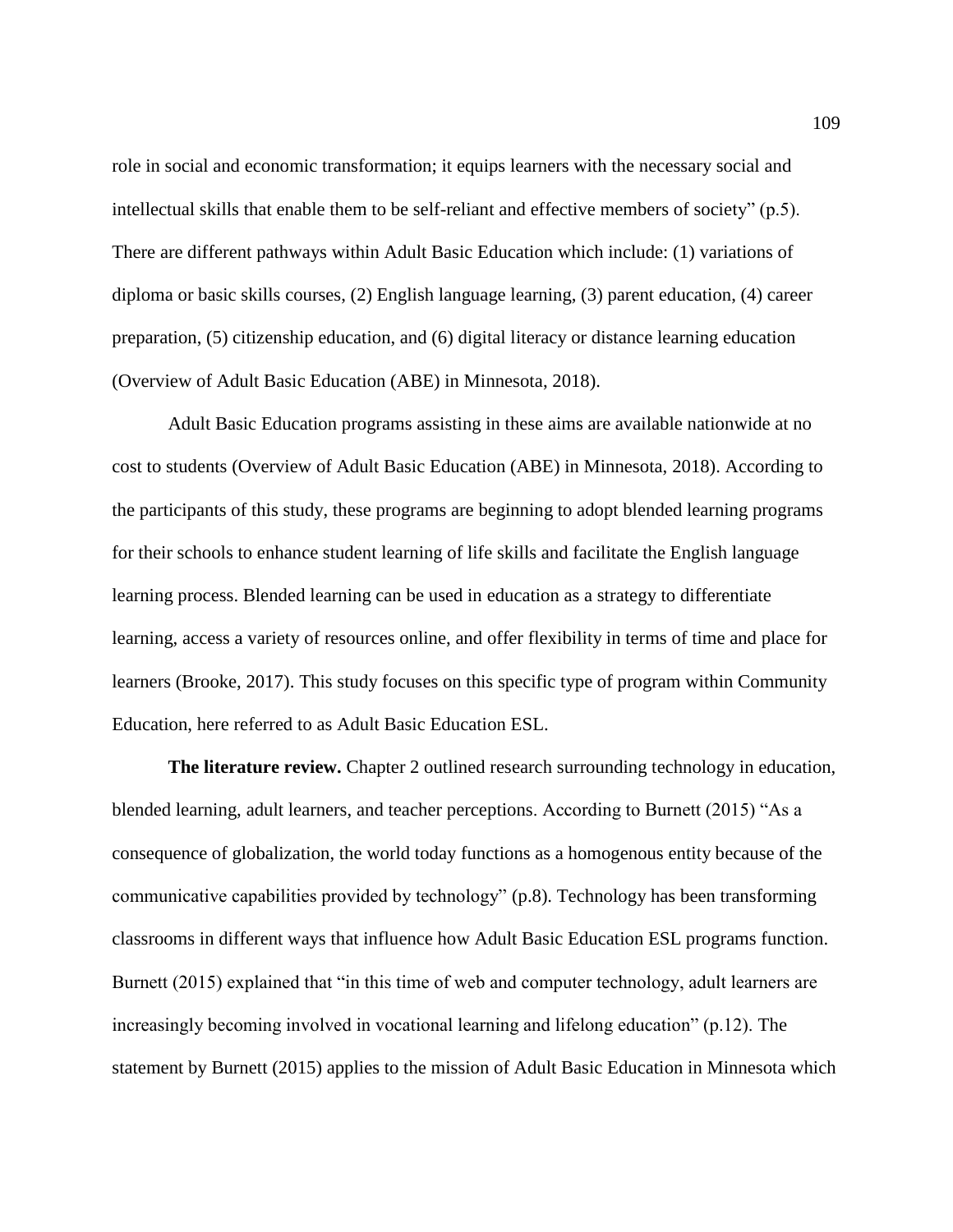was stated in the Overview of Adult Basic Education (ABE) in Minnesota (2018), "The mission of Adult Basic Education in Minnesota is to provide adults with educational opportunities to acquire and improve their literacy skills necessary to become self-sufficient and to participate effectively as productive workers, family members, and citizens" (para. 1).

Burnett (2015) pointed out that "in every society, education plays an important role in social and economic transformation; it equips learners with the necessary social and intellectual skills that enable them to be self-reliant and effective members of society." Blended learning is showing up in classrooms, as evidenced by participant responses, as teachers and programs are adapting to changes in education. This study is based on the assumption that blended learning is beneficial to adult student learning because of the flexibility and infinite possibilities that it offers to adapt content to student needs and interests. More specifically blended learning can be used in multiple different ways to personalize and streamline course content for more optimal learning (Staker & Horn, 2012). It is crucial to find ways to personalize content in an Adult Basic Education ESL setting because of the unique and varying needs of the students. From the study by Knowles (1973) emerged andragogy, a field of study that focuses on the instruction of adults. Allen (2016) states, "adult learning proponents generally largely agree adult learners can be afforded an authentic learning experience through a mix of learner autonomy, interactivity, and a real-world focus" (p.26). Considering that the world has been permeated by online technologies, these requirements could be addressed through the use of blended learning in Adult Basic Education ESL programs.

**Methodology.** Qualitative methodology was employed in this study to gain a better understanding of blended learning in Adult Basic Education ESL programs. Qualitative research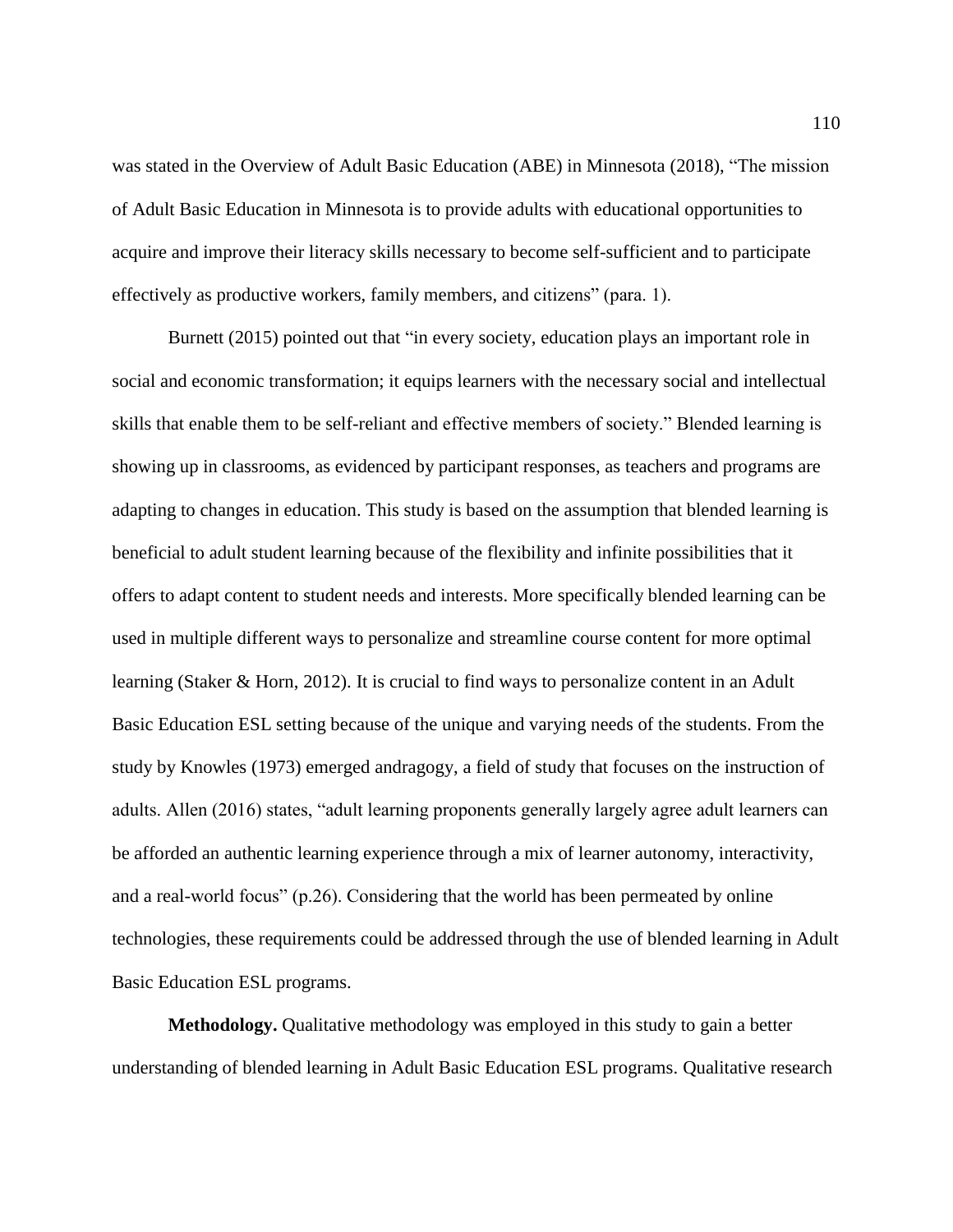design is uniquely suited to the complex context of Adult Basic Education ESL programs. Hoepfl (1997) explained that "qualitative inquiry accepts the complex and dynamic quality of the social world" (p.48). The participants of this study, Adult Basic Education ESL teachers, stated that they educate a uniquely varied student population in terms of ages, languages, and cultures. According to Erying (2014), the classroom setting is complex because of the variety of cultures, ages, languages, and logistical challenges that come with teaching Adult Basic Education ESL. The students come from all over the world and speak a variety of languages depending on the location and size of the site (Erying, 2014; Minnesota Adult Basic Education, 2019).

Data was gathered from 11 Adult Basic Education ESL teachers in a state in the Midwest of the United States of America, using in-depth interviews during the summer of 2018. The interview protocol includes 10 guiding questions (referred to as interview items in this study), the responses of which were recorded electronically and transcribed. The qualitative data was organized and analyzed by coding and then categorized according to themes that emerged. There are multiple interview items for each research question to better ensure that the participants explored each topic thoroughly. The interview protocol and analysis of the results are designed with informing leadership in mind.

**Results.** According to the results of this study, some teachers have been experimenting and innovating with different types of blended learning in their programs for years. But, as reported by the participants, school-wide and system-wide blended learning initiatives are just starting to appear in Adult Basic Education ESL programs. Leadership could benefit from more information on blended learning and having research available on the topic of blended learning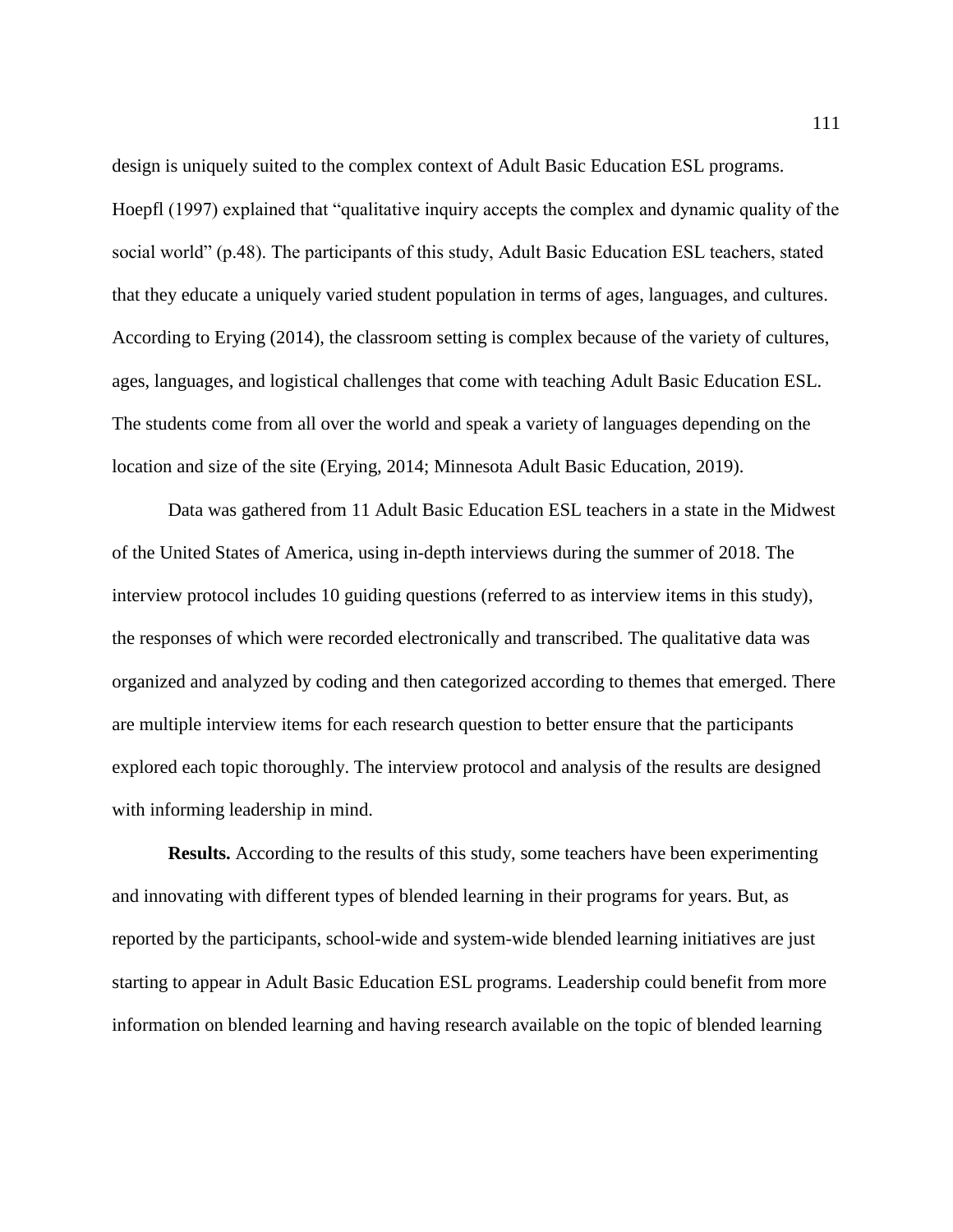in Adult Basic Education ESL programs. Well informed leadership could influence the use and effectiveness of blended learning in their schools.

According to the Legal Information Institute (2017), the purpose of Adult Basic education is to educate adults to provide them with the "basic and specific skills most needed to help him or her to function adequately in society" (para.1). As part of the leadership role, there are considerations of funding and student learning time. According to Rosen & Stewart (2015),

While it might be desirable to increase students' learning time by extending the number of class hours per week, often this is not possible: programs or schools need funding to do this. Also, it may not be possible for students to come to class for more hours per week. Another way to increase time on task, however, is by using a blended learning model in which a learner can devote more time learning outside of class through online instruction and practice. (p.6)

Leadership would benefit from remembering that "blended learning is not one thing" and "it comes in many shapes, flavors, and colors" when supporting blended learning practices that are already taking place in Adult Basic Education ESL programs (Graham, 2013, p. 96). It is pertinent to gather the perspectives of the people who have been learning about blended learning through experience.

The results of this study showed that the most commonly used technology tool among the participants was the laptop computer. Additionally, the definition of blended learning was unclear among the participants, but they agreed that it should include an interweaving of content between face-to-face and online content. The most commonly used model of blended learning as reported by the participants was the distance learning model and the rotation model. The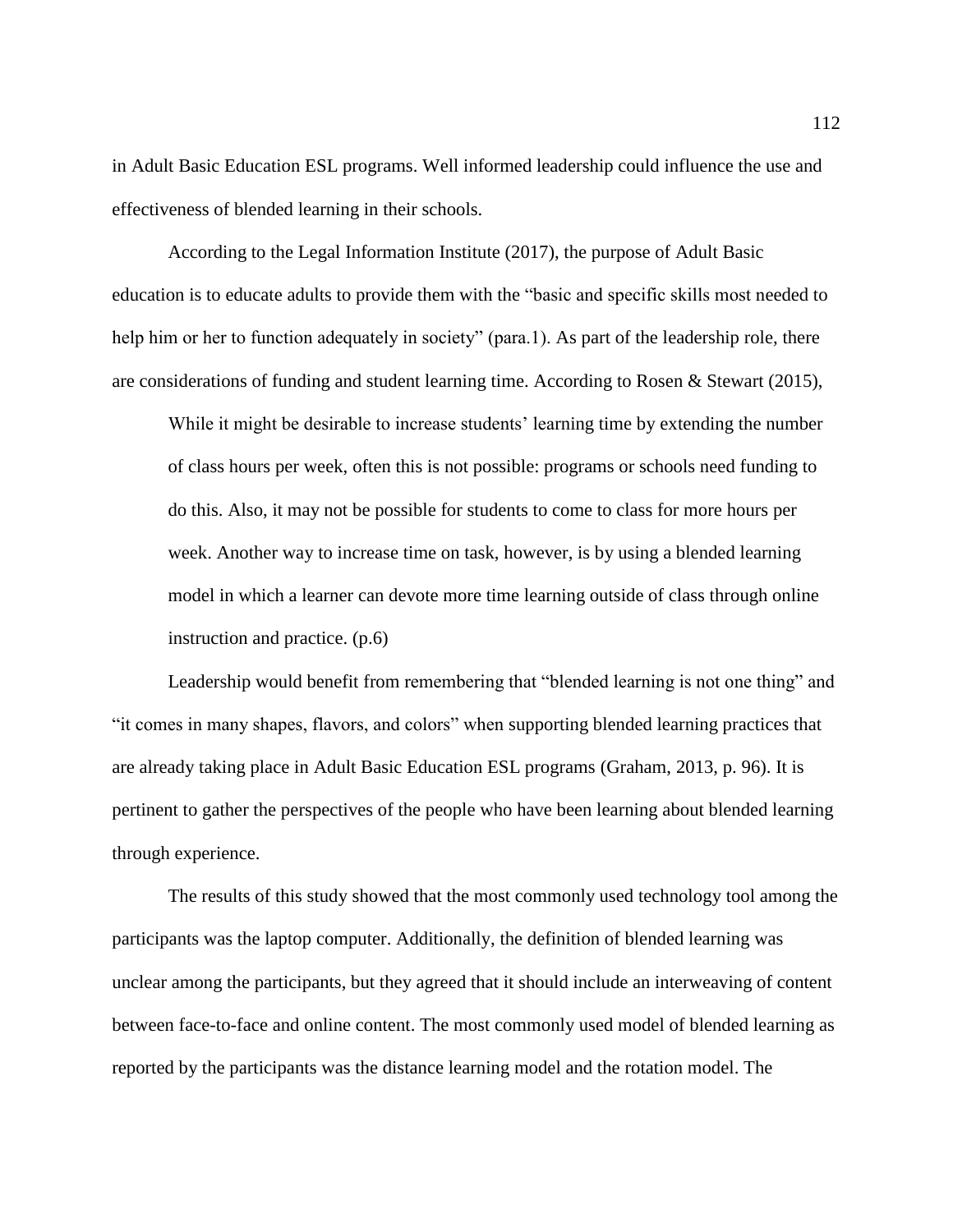participants reported that the students were the primary factor that they considered when deciding to use blended learning. The largest number of participants reported student factors and lack of training as barriers to the use of blended learning.

## **Conclusions**

The overarching understanding that emerged from this study is that the Adult Basic Education ESL educational setting is unique in ways that influence how blended learning should be used in Adult Basic Education ESL programs. This new theoretical proposal is based on the awareness gained through a specific focus on Adult Basic Education ESL programs in this study. When considering the results of this study, remember the nature of qualitative research as stated by Hoepfl (1997), "Conventional wisdom says that research which relies on quantitative measures to define a situation is relatively value-free, and therefore objective. Qualitative research, which relies on interpretations and is admittedly value-bound, is considered to be subjective" (p.60). Additionally, Hoepfl (1997) stated, "In the naturalistic paradigm, the transferability of a working hypothesis to other situations depends on the degree of similarity between the original situation and the situation to which it is transferred" (p.59). According to Polit and Beck (2010),

The researcher's job is to provide detailed descriptions that allow readers to make inferences about extrapolating the findings to other settings. The main work of transferability, however, is done by readers and consumers of research. Their job is to evaluate the extent to which the findings apply to new situations. It is the readers and users of research who ''transfer'' the results. (p.1453)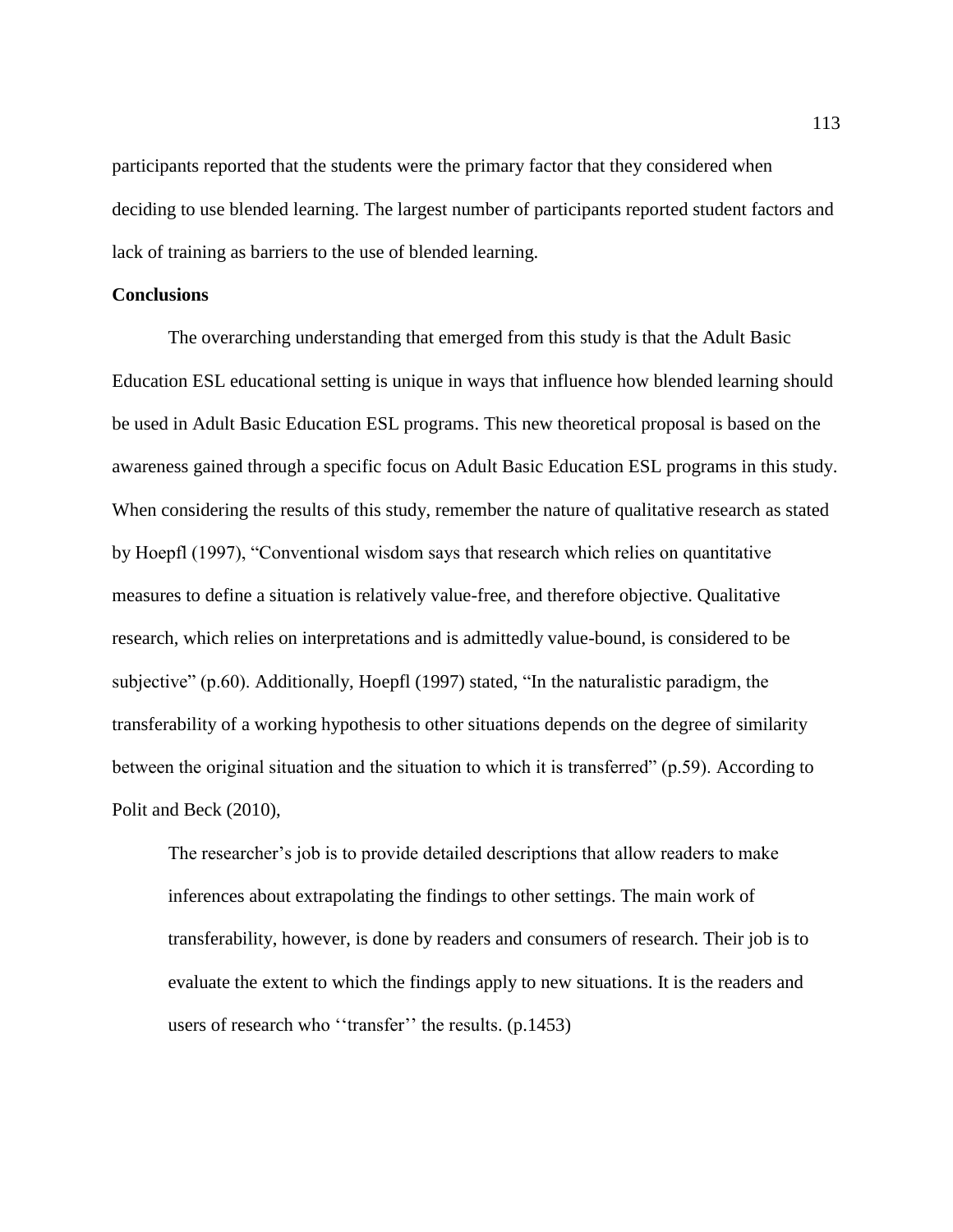It is also important to consider the nature of teacher cognition when considering the results and conclusions of this study. Borg (2003) uses the term "teacher cognition" to refer to how teachers think, what they know, and what they believe. According to Borg (2003), "teachers are active, thinking decision-makers who make instructional choices by drawing on complex, practically-oriented, personalized, and context-sensitive networks of knowledge, thoughts, and beliefs" (p.81). According to Hoepfl (1997), "A researcher who is neutral tries to be nonjudgmental, and strives to report what is found in a balanced way" (p.60).

A multitude of research studies have focused on blended learning in education (Brooke, 2017; Coryell & Chlup, 2007; Erying, 2014; Graham, 2013; Moore, 2009; Pape, 2006; Rose, 2014; Toyama et al., 2010). Studies generally support the conclusion that blended learning is an effective tool for enhancing learning (Rose, 2014; Toyama, Murphy, & Baki, 2010). The assumption that blended learning can be an effective tool for enhancing learning was also an assumption made by participants of this study. To further this exploration of blended learning, this study looked into Adult Basic Education ESL programs to see the unique qualities of this educational setting in relation to blended learning.

## **Research Question 1**

*What do Adult Basic Education ESL teachers who use blended learning report as the most common types of blended learning used with their students?*

This study shows that teachers are using blended learning in a variety of ways to accommodate the plethora of learning styles and educational backgrounds that Adult Basic Education ESL students bring to the classroom. When working with adult students, leaders of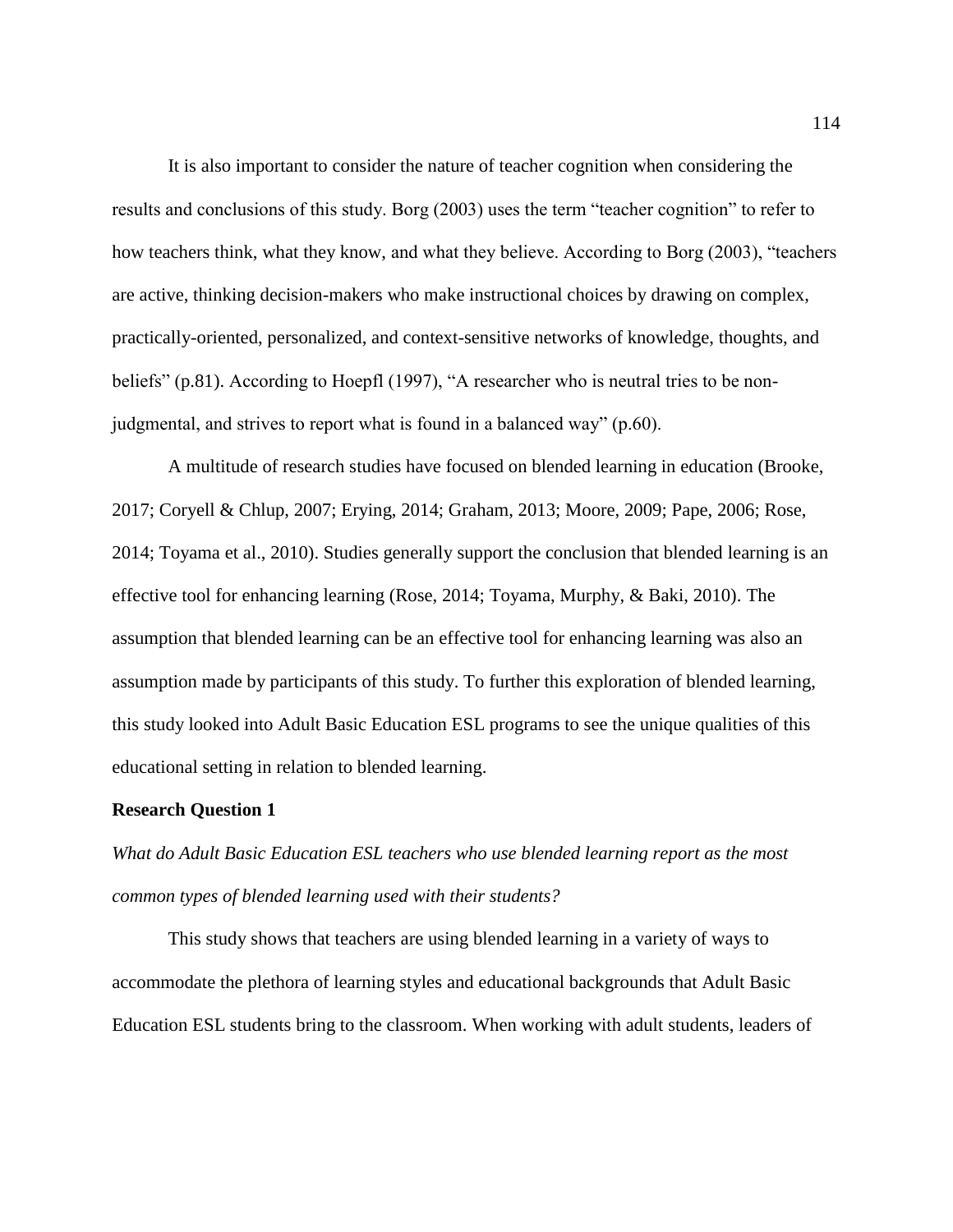Adult Basic Education ESL programs and their staff need to think practically in order to offer programming that can encompass the diversity.

**Interview item 1.** What is your adult ESL class like? Participants of this study reported that Adult Basic Education ESL students have jobs (sometimes more than one), families, and more responsibilities than children in K-12. As stated in the literature review in Chapter II, Allen (2016) posited that the traditional pedagogy of the past, designed for children, was not sufficient enough to engage adult learners. In other words, Adult Basic Education ESL leadership cannot simply promote blended learning initiatives that were successful with children or college students and expect them to be successful in their programs.

**Interview item 2.** What kind of technology tools do you use in your classroom for student learning? The technology tools that the participants reported using were based more on the availability of resources than any other factor. It is important for leadership to take into account teacher factors as well as the advantages and disadvantages for students when considering which devices to purchase for a program.

*Laptops.* Ten of the participants, or 91% of the participants reported using laptop computers for blended learning with their students. Thus, most of the participants reported using laptops with their classes. This is assumedly because laptops were purchased by their programs and chosen by leadership for use in the classroom. Participants reported different preferences for different types of laptops, but did not have a negative inclination towards laptops in general. Therefore, if possible, it could be valuable to gather information about teacher preferences and reasonings for using different types of laptops and consider those factors before purchasing this type of device.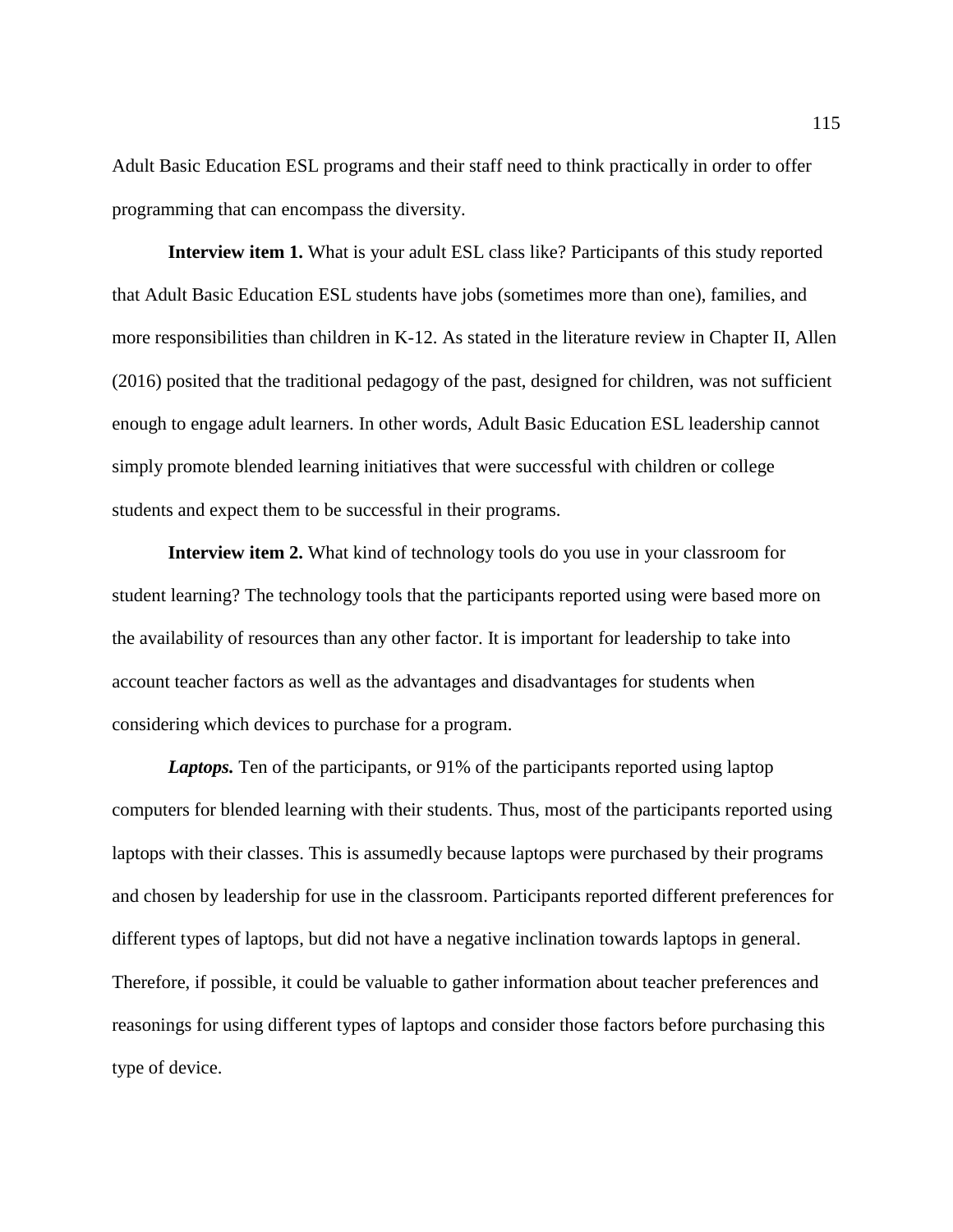*Smartphones.* A reality of education today is that students have cellphones and they will bring them to school. More than half of the participants in this study, or six out of 11 teachers, mentioned the use of smartphones in their classes for blended learning of some sort. Research by the Pew Research Center shows that although there is a digital divide worldwide between higher and lower income countries, "adoption rates [of smartphones] have risen rapidly among older and lower-income Americans in recent years" (Raine & Perrin, 2017, p.2). This is not surprising when one looks at an Adult Basic Education ESL program. Whether teachers successfully integrate student smartphones into class content can depend on many different factors including program leadership and support through professional development.

*Smartboards.* Smartboards were reported as the least used technology tool by participants of this study. Only two out of the 11 the participants, or 18% of the participants reported using smartboards for blended learning with their students. It seems that smart boards are becoming a thing of the past (Danielson, 2018).

When a participant reported using a smartboard, they also reported that there was not much student interaction with the smartboard. One of the main purposes of the smartboard is for student use of the tool, not for primarily teacher use. Even though this was the case, participants reported using the smartboard mostly as a projector from the teacher computer. According to participants, the issue stemmed from the lack of initial and follow-up training on how to effectively use the smartboard.

**Interview item 3.** What is your understanding of the meaning of blended learning? Participants declared that technology should not be a separate entity from a class, but interwoven throughout a lesson in order to be effective. Leadership when selecting technology tools and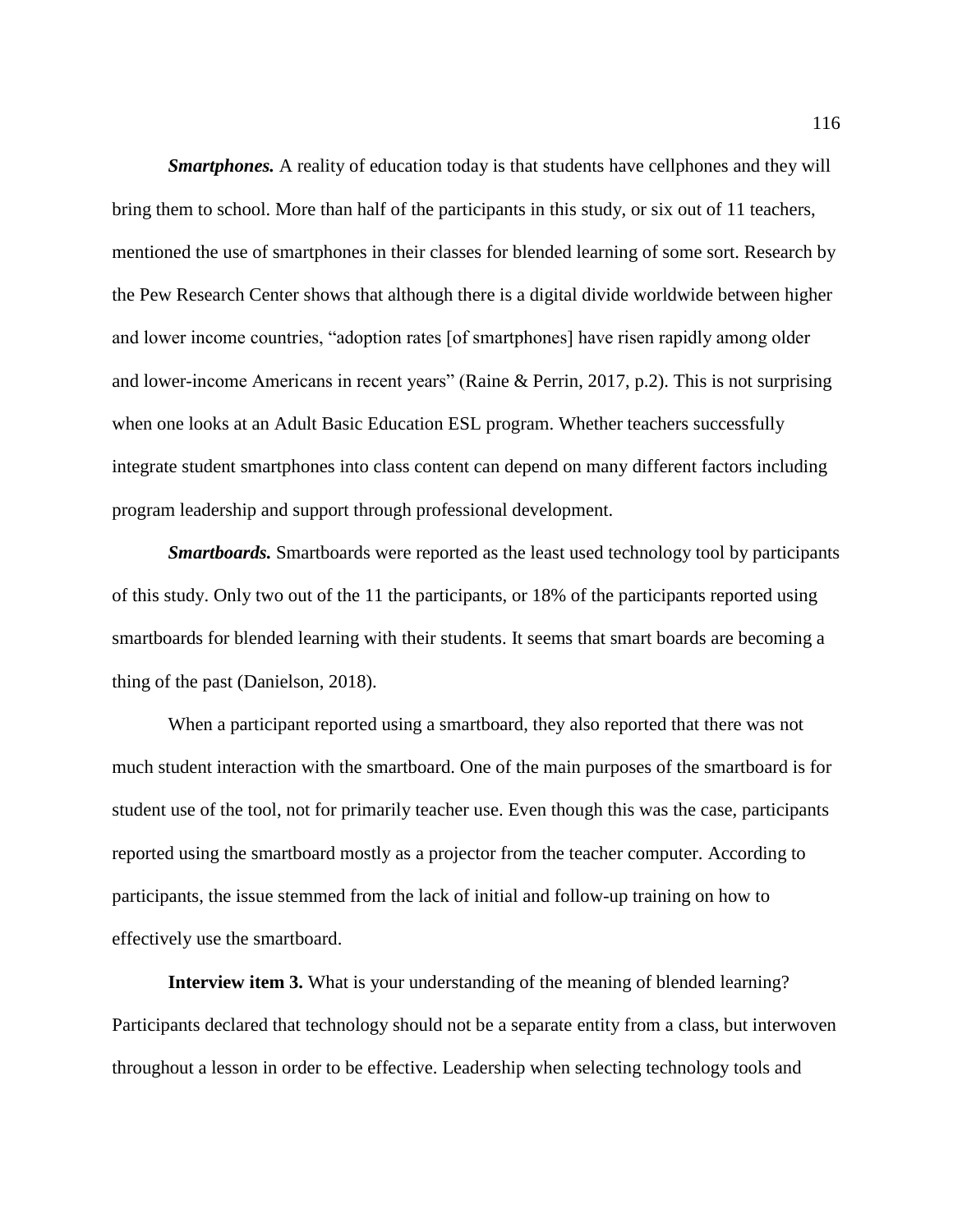blended learning models for any Adult Basic Education ESL program, should take this into consideration.

Referring to related research on the topic of technology in education, Jonassen (2013) believed that online technology had failed to provide students with a well-rounded education. Additionally, Moore (2009) explained that teachers may use online technology as a substitute to instruction rather than a tool to enhance the curriculum. For example, there are courses prepackaged in the form of distance learning programs with no significant need for a human teacher. Online technology is meant to support not replace face-to-face teaching, as Jonassen (2013), stated:

Educators who seek to transform education, to recognize its fundamental goals and values, can emancipate learners from the obligation to regurgitate that which has no relevance to them, to empower them to reflect on and represent what is important to them. Technology can support that goal. (p.109)

This aligns with what the study participants reported about the meaning of blended learning and the types of blended learning chosen for their students based on the integration of content, online and face-to-face, and not just the addition of technology for the sake of technology. See quotes from participants about this topic in Table 3: The Meaning of Blended Learning.

**Interview item 4.** How do you use blended learning with your students? In addition to the types of technology tools used, there were comments made by participants about how these tools had been used for blended learning. The how to of blended learning is categorized into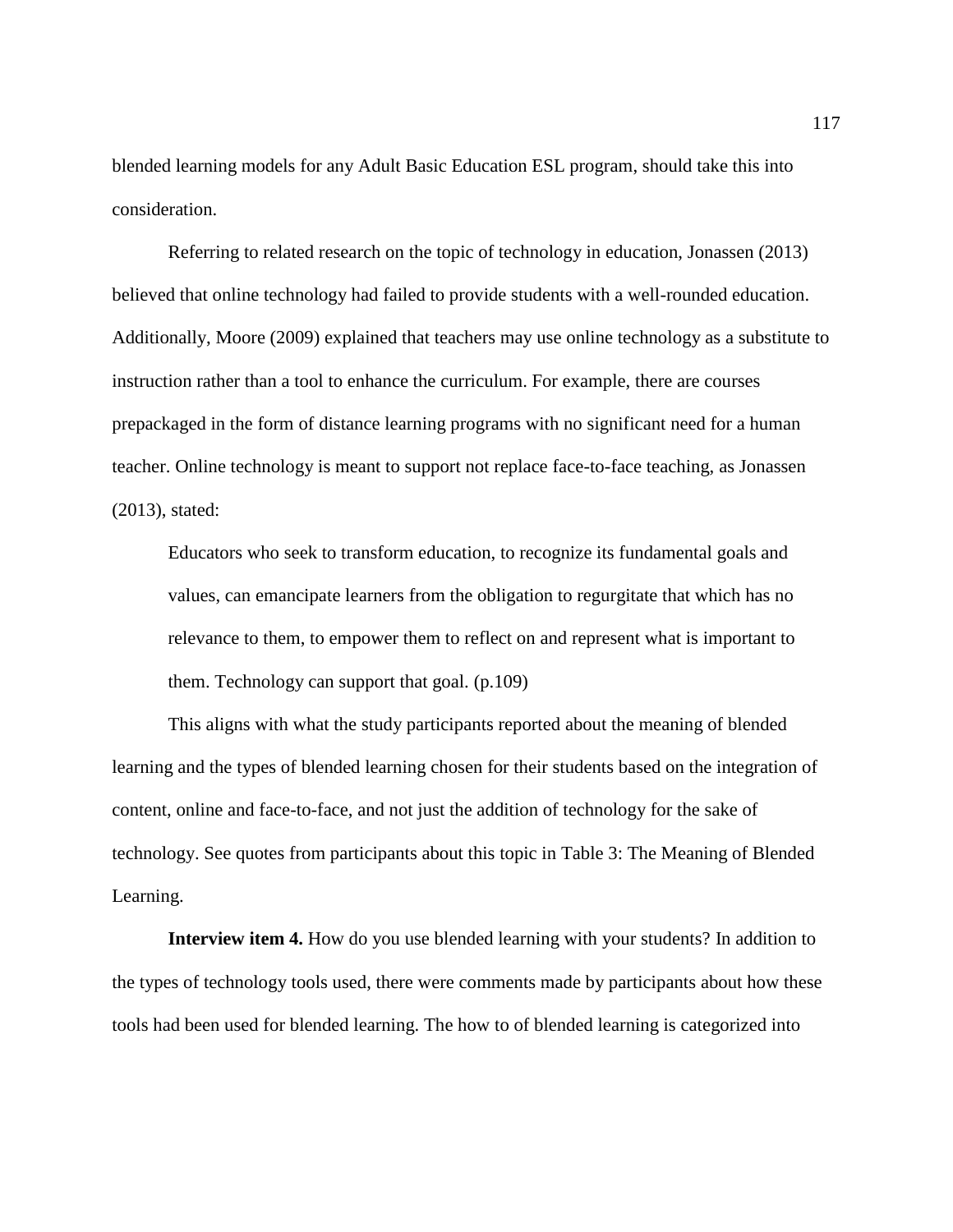types of blended learning models. The responses from this interview item overlapped with interview item five below.

**Interview item 5.** What types of blended learning do you use most often and why? This study focused on six types of blended learning: the flipped classroom model, the rotation model, the flex model, the self-blend model, the whole group model, and the distance learning mode. There are different terms to describe these different ways to use technology to enhance learning and many variations within each model of blended learning because that is one of the great advantages of blended learning; it's flexibility and adaptability. This interview item provoked responses that overlapped with the intent of interview question two which explored the factors that teachers consider when choosing blended learning.

*Distance learning.* The most common types of blended learning used in Adult Basic Education ESL programs, as reported by participants of this study, were the distance learning model and the rotation model. According to the perspective of the participants, the distance learning model was not so much chosen as it was assigned to teachers for a variety of reasons. The decision to use distance learning was most likely based on the potential of additional funding. Programs receive distance learning funding based on seat time, as it is referred to in Adult Basic Education ESL, for students using specified online programs outside of the designated class time. These distance learning programs are generally prepackaged as described by Jonassen (2013) and are not as effective as other learning methods, as reported by the participants of this study. There is value to the use of distance learning as a supplement to Adult Basic Education ESL programming, but only if integrated into in-class content and not as a replacement for face-to-face instruction. According to participant responses and the literature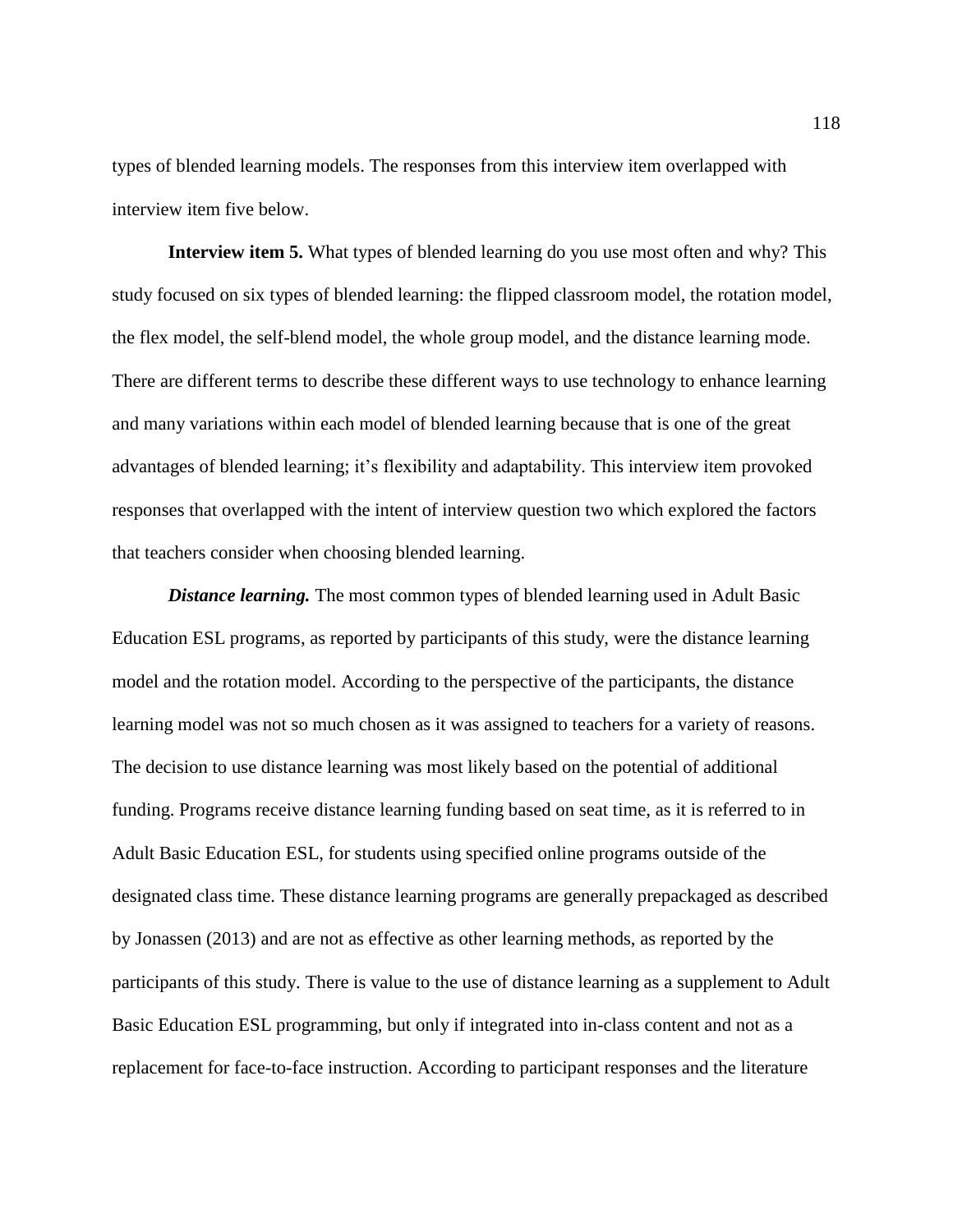reviewed in Chapter II, blended learning is optimal for student learning as compared to purely distance learning or purely face-to-face learning.

*The rotation model.* The rotation model was the preferred method of blended learning as reported by the participants. This makes sense because the rotation model provides the opportunity to accommodate different English language levels, different digital literacy levels, and different student needs and interests. In some cases, as reported by participants, the rotation model was used out of necessity due to lack of funding and technology tools. According Fisher et al. (2017), the station rotation model is commonly used in situations where there are not enough resources for each student to have a device. For example, the most common technology tool used by participants was laptops, not because that is what they necessarily wanted to use, but because that is what was available to them to use at the time. The teachers reported that they recognized the need to integrate technology tools into their teaching and found ways to do so with the few resources that they had. This shows creativity and innovation on the part of teachers which should be encouraged and celebrated by leadership in order to foster the growth of effective blended learning in schools.

#### **Research Question 2**

*What do Adult Basic Education ESL teachers who use blended learning report as the factors that influence their decision to use blended learning?*

Participants could answer this question in two different ways. The researcher asked for the participants to consider the factors that predated their use of blended learning for the first time as well as the factors that influenced them on a daily basis to integrate blended learning into a lesson plan.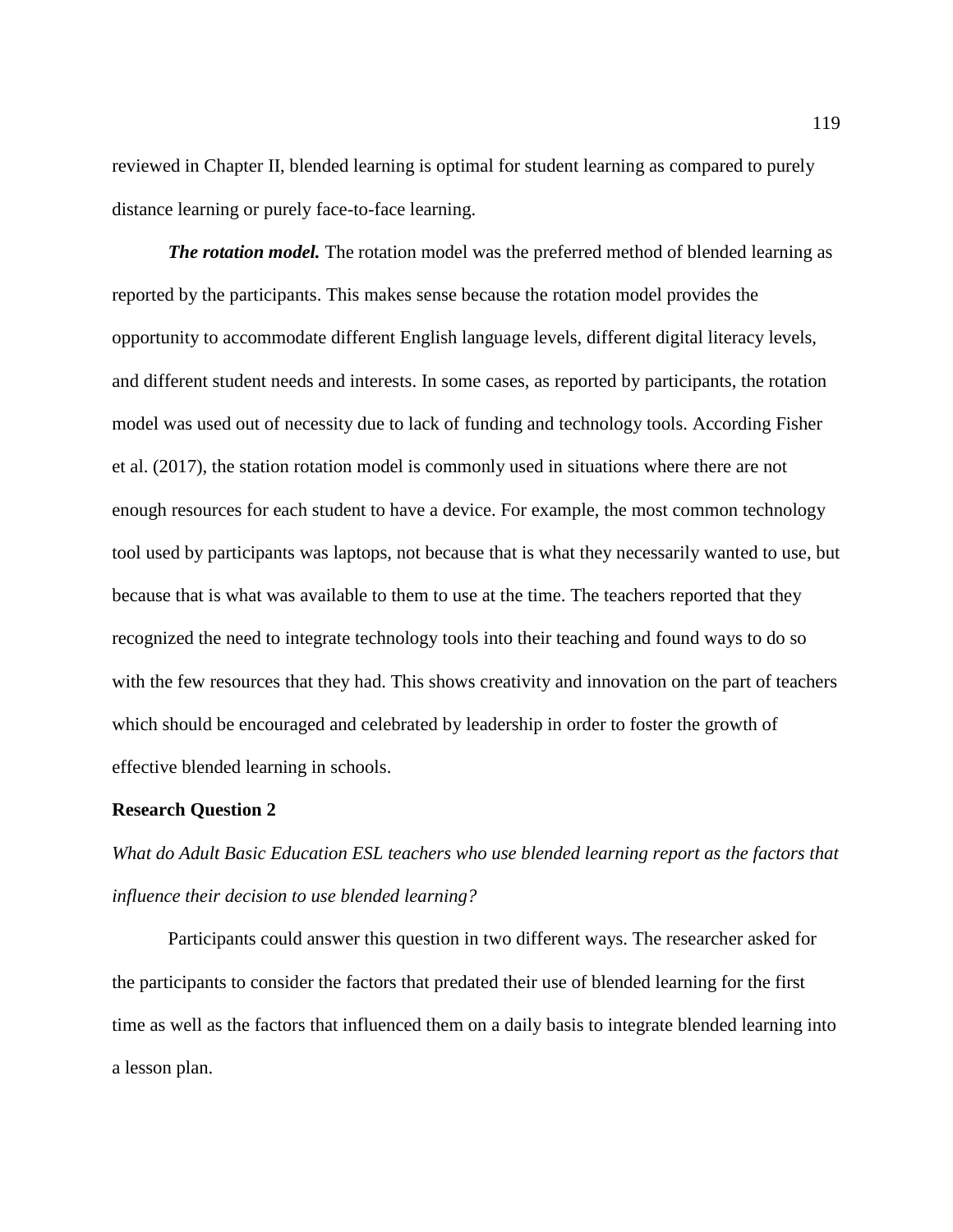**Interview item 6.** Why do you choose to use blended learning with your class? The responses to this question showed that at least some of the participants choose to use blended learning based on what teachers experienced and observed outside of the classroom. It seems clear that participants viewed technology as something necessary and important for their students to be able to navigate in the world.

Another benefit of using blended learning, as reported by the participants, was the ability to differentiate. For example, participants appreciated the ability to modify and add online content according to student interests, needs, and goals. According to Brooke (2017), the purpose of blended learning is to "provide a more personalized approach to learning, giving students control over time, place, path and pace of their learning" (p.1). One participant explained, "I use it [the Self-Blend Model] with my class. They can move at their own pace." While another participant described how students self-regulate their pace during a blended activity,

After the main activity I told them to work on whatever they need to learn. For example, if I need to learn the pronunciation of those words, I click on pronunciation. I let them choose whatever they need to work on at their own pace. If they finish early, I have more to give them.

**Interview item 7.** What factors do you consider before implementing blended learning with your students? All of the participants reported considering student factors before using blended learning with their students. This shows that, according to the 11 participants of this study, students were the most important factor to consider when implementing blended learning. This perspective by teachers makes sense when considering the role of a teacher as an educator of students. The primary purpose of teaching is student learning, so students should come first.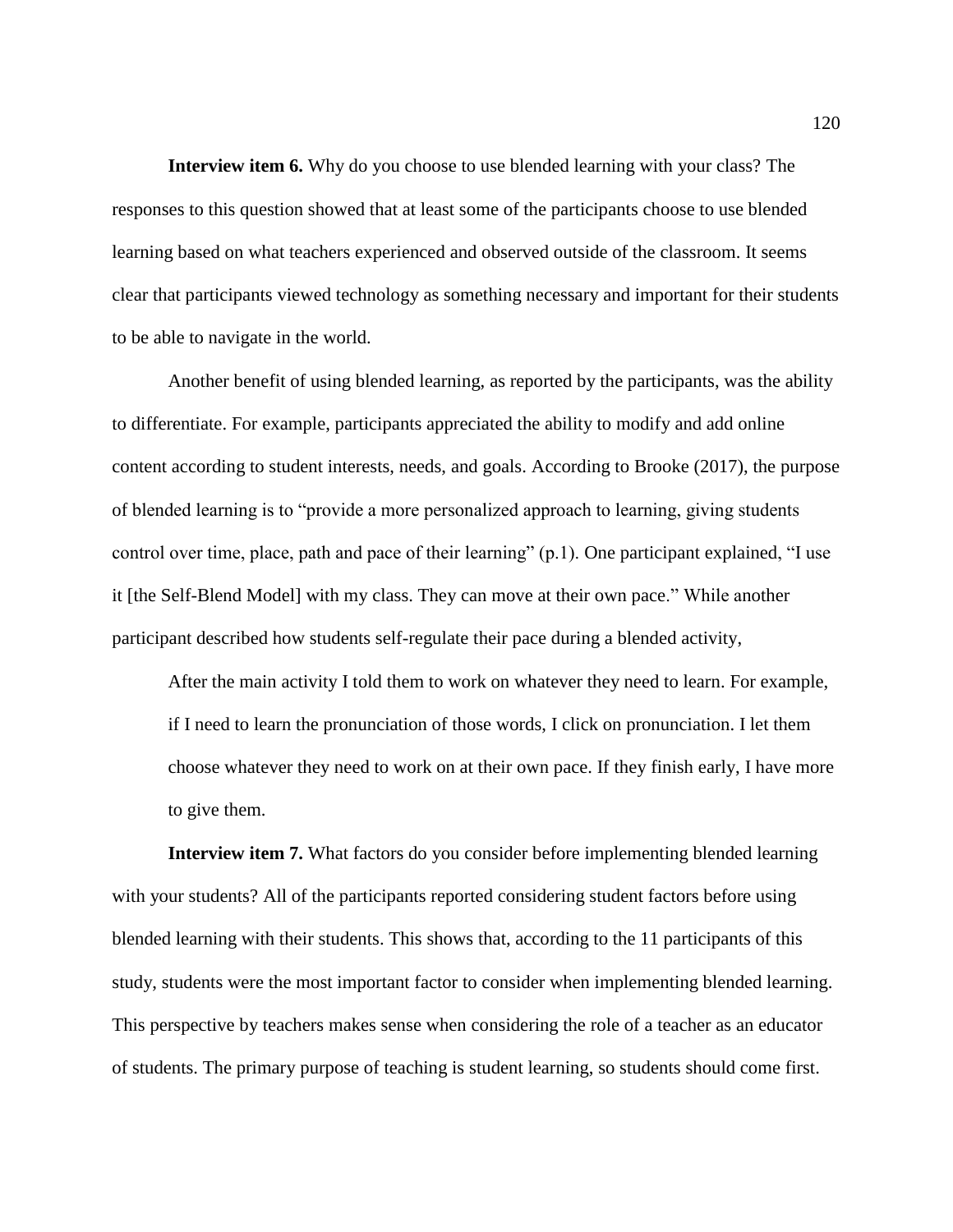*Student factors.* The conceptual framework of this study is based on unique ways adults learn, which matches the responses from the participants about student factors. The participants' responses about how and why to choose different blended learning models are connected to the ideas outlined in the conceptual framework of this study which can be found in Chapter I: Introduction.

Knowles (1973) was part of the conceptual framework of this study because it was the first work to solidify the concept of andragogy in educational research. Knowles (1973) argued that adult learners become more self-directed with age; they are more cognitively advanced and have distinct life experiences; this fact was neglected in the creation of adult curricula. This is no longer the case. However lacking in quantity, the quality of educational content for adults has improved since 1973. The participants showed this in their detailed responses about why they chose blended learning for their classes and their thoughtful creation of content to fit their students' needs. For example, one participant stated:

You have to get the students on board and explain what you are doing, to have them see value in it. My hope is that if I can get the students to buy-in, I blend it well enough, and I find activities that they find value in, that they'll put more time in. They'll be more engaged in learning inside and outside of the classroom.

In terms of student factors, from the perspective of the participants, the context of the Adult Basic Education ESL program is much different than K-12. For example, Adult Basic Education ESL students choose to be in class or not, and they choose which school district to attend. Therefore, the how as well as the why, need to be effectively communicated to the students (Hathorn & Hathorn, 2010; Wiebe & Kabata, 2010). Additionally, as reported by the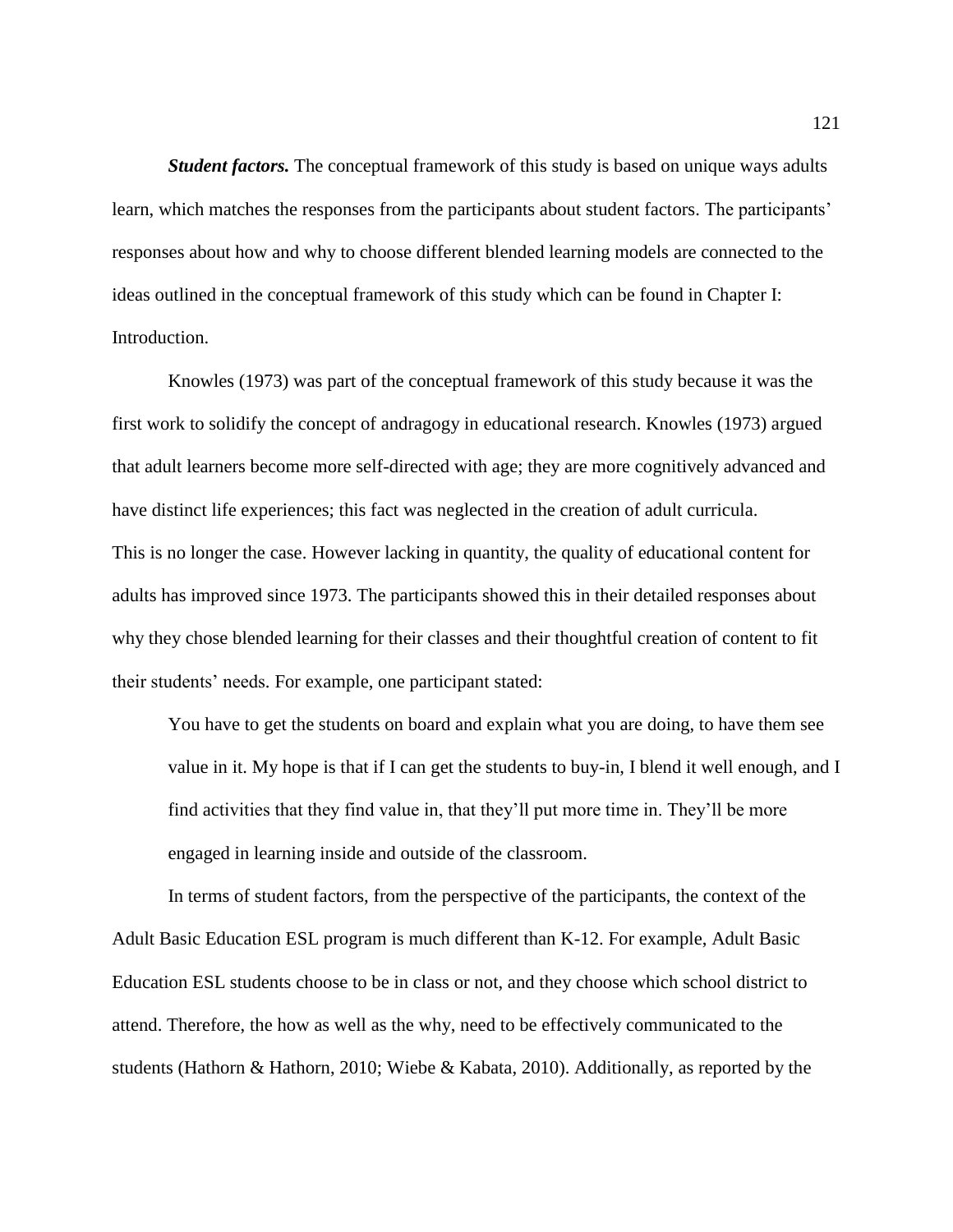participants, the students have many other responsibilities in their lives. For example, one participant mentioned that students work more than one job, sometimes overnight, and have multiple children to take care of on a very low income. These are the modern-day equivalents of the distinct life experiences presented in Knowles (1973). In these cases, where students can rarely attend class, distance learning could be a beneficial option for blended learning. One participant reported that their program was offering remote learning options for those students who were too far from a school site to feasibly attend class on a regular basis.

*Time*. The other factor reported most often by the participants was time. The time factor, as reported by the participants, included time preparing blended learning lessons before class and pre-teaching content in class. Participants reported that blended learning could save time and could be a benefit to them and their students, only if the blended lesson was designed properly, improved the efficiency of the class, and improved student learning.

The participants considered how much time it would take to become familiar and comfortable with a new technology tool and how to create lesson plans and integrate technology tools into class content in a meaningful way. According to Coryell and Chlup (2007), a factor to consider with the use of blended learning is the time needed for instructors to become familiar and comfortable with the use of blended learning teaching styles. Coryell and Chlup (2007) explained that there is a "philosophical tension about how best to acquire English without complicating the process with difficult computer-oriented tasks" (p.264). Some students may need to spend time on digital literacy skills before the benefits of the addition of that computer or internet technology can facilitate English language acquisition (Hathorn & Hathorn, 2010). One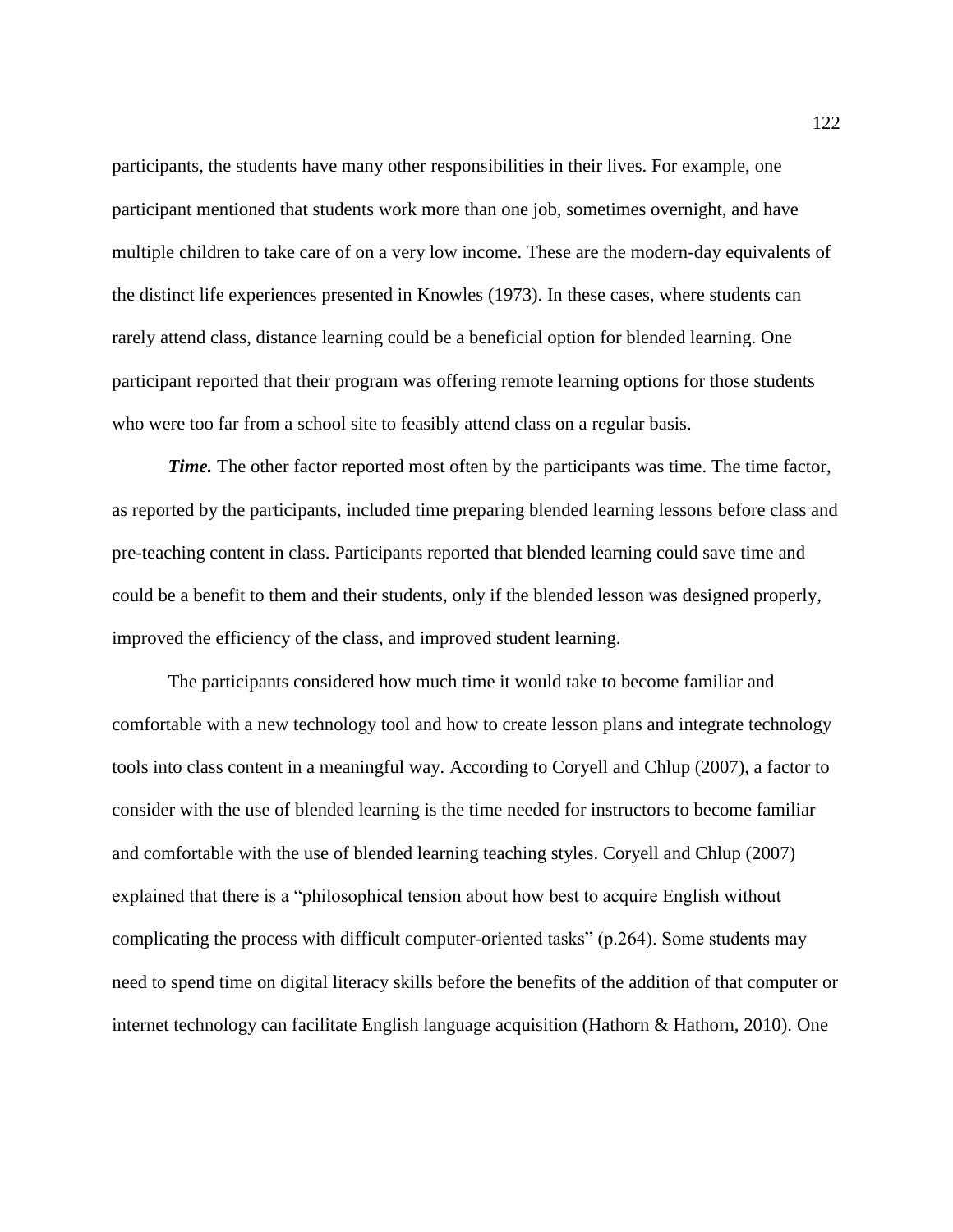participant stated, "I try to use blended learning as an offshoot of what is being taught in class. If I can marry the digital literacy and the content together then it's all reinforced."

## **Research Question 3**

*What do Adult Basic Education ESL teachers who use blended learning report as barriers or challenges to using blended learning?* 

The participants reported a variety of techniques, strategies, tools, and online programs that they would like to try in the future. In some cases, the participants were sharing goals they had for the next year that had been difficult to implement previously because of lack of time to learn the new techniques and time to plan. Other barriers included factors that leadership may or may not be able to significantly influence such as class size and funding.

**Interview item 8.** Are there any blended learning techniques that you would like to use but have not? All of the participants mentioned a blended learning model that they would like to try if barriers were removed. Therefore, the teachers in this study had buy-in for blended learning in general, as an andragogical approach to teaching. But though the participants reported a desire to try different blended learning methods, but some unavoidable time constraints were reported as a barrier. One participant explained, "I spend most of the time passing them [digital devices] out, trying to get them [the students] logged in and putting them away, plugged in, charged, and everything cleaned up. When the technology doesn't work, it's much worse." Another participant explained that if the technology is not functioning it can throw off the class and time is wasted.

*Flipped classroom.* One example of a blended technique that participants mentioned a desire to try was the flipped classroom model, assumedly because this is a common term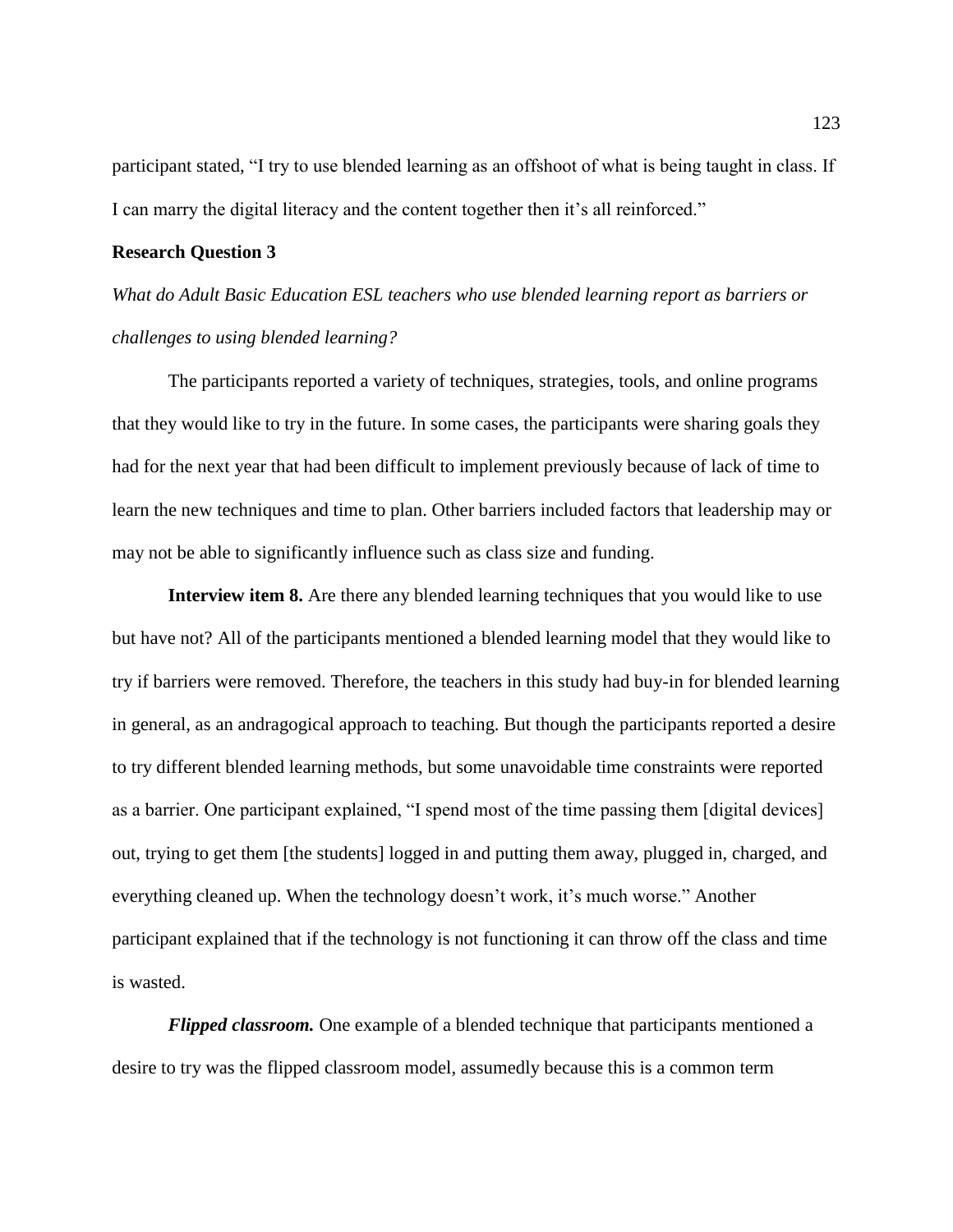mentioned in reference to blended learning. The flipped classroom model would negate the issue of in-class technology malfunctions and time spent passing out devices in-class. The Flipped Classroom and Blended Learning Models (2019) article explains that "flipping the classroom means providing learning content to students outside the scheduled classroom time instead of using classroom time for lecturing" (para. 1). Additionally, according to Erying (2014) flipped classrooms, a version of blended learning, had become an option for adult learners because of the budget requirements. This seems like a great idea when proposed for K-12 children or college level students. As reported by Pavanelli (2018) in reference to the flipped classroom model, "By watching these instructional videos prior to the class meeting, students come prepared and are able to participate in class activities that deepen their conceptual knowledge of the newly acquired content" (p.16). Note that the setting of the Pavanelli (2018) study was a college writing course. In contrast, multiple participants of this study commented on the differences between Adult Basic Education ESL students and a typical K-12 student or a college student. For example, Garcia and Abrego (2014) reported that principals feel that schools may be the only place that some disadvantaged students have access to digital and internet technology. Additionally, some of the participants of this study reported not assigning homework to students because of the numerous responsibilities that their students have outside of the classroom such as multiple jobs, children to raise, and families to support. If students in Adult Basic Education ESL programs do not have access to technology, have low digital literacy skills, or have numerous responsibilities outside of the classroom, as reported by the participants, the flipped model of blended learning might not be easily implemented.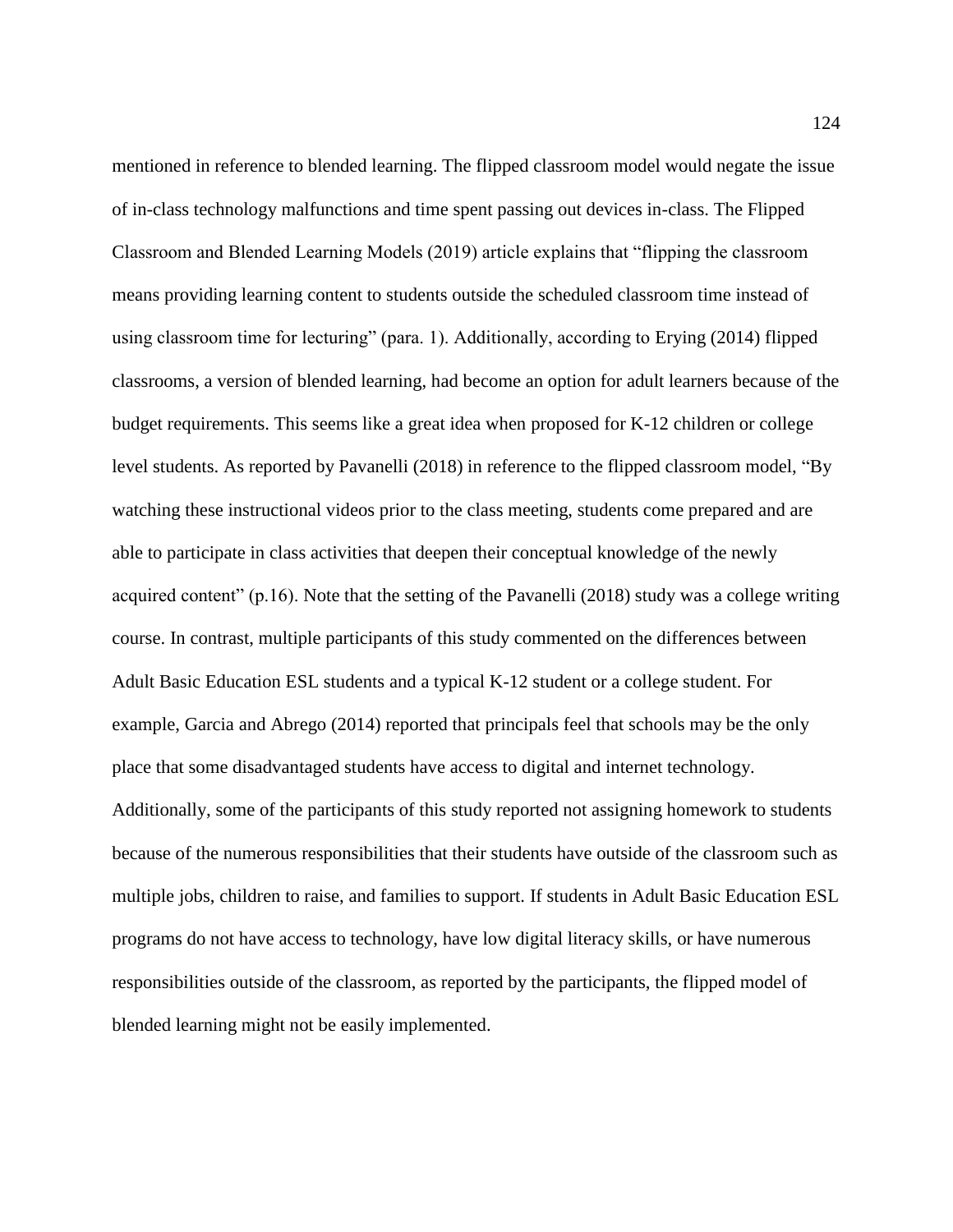**Interview item 9.** Do you experience any barriers or challenges to using blended learning with your students? In the literature review, Vanek (2017) reminded the reader of the issues that can arise with professional development surrounding technology. The problems reported by Vanek (2017), were, "inadequate time and resources to support the [professional development], a lack of trust in the online space, and a lack of shared priorities for [professional development]" (para.32). According to Tucker (2018), "many teachers are not explicitly trained on blended learning models and are unsure how to weave the online elements into their practice" (para.2). This aligns with what the participants of this study reported as barriers to using blended learning with their students.

*Lack of appropriate training.* One of the most common responses about challenges with using blended learning was lack of appropriate training. Ten of the participants, or 91% of the participants reported lack of appropriate training as a barrier. The participants explained that their experience with technology training was that it was either not designed for the teaching of adults and the training that did not relate to teaching English language learners. Either way, what it seems by the perspectives of the participants of this study, is that there was not enough effective training and follow-up training to maintain technology initiatives as tangible and viable options. A study by Stonehocker (2017) showed that there was the need for teachers to be trained in any and all new technology tools that were intended to be used with students. The study reported that, "All four interviewees admitted that they were extremely hesitant, and even avoided the use of technology, software, or programs they were not comfortable with or didn't fully understand" (Stonehocker, 2017, p. 73). There must be adequate curriculum, training,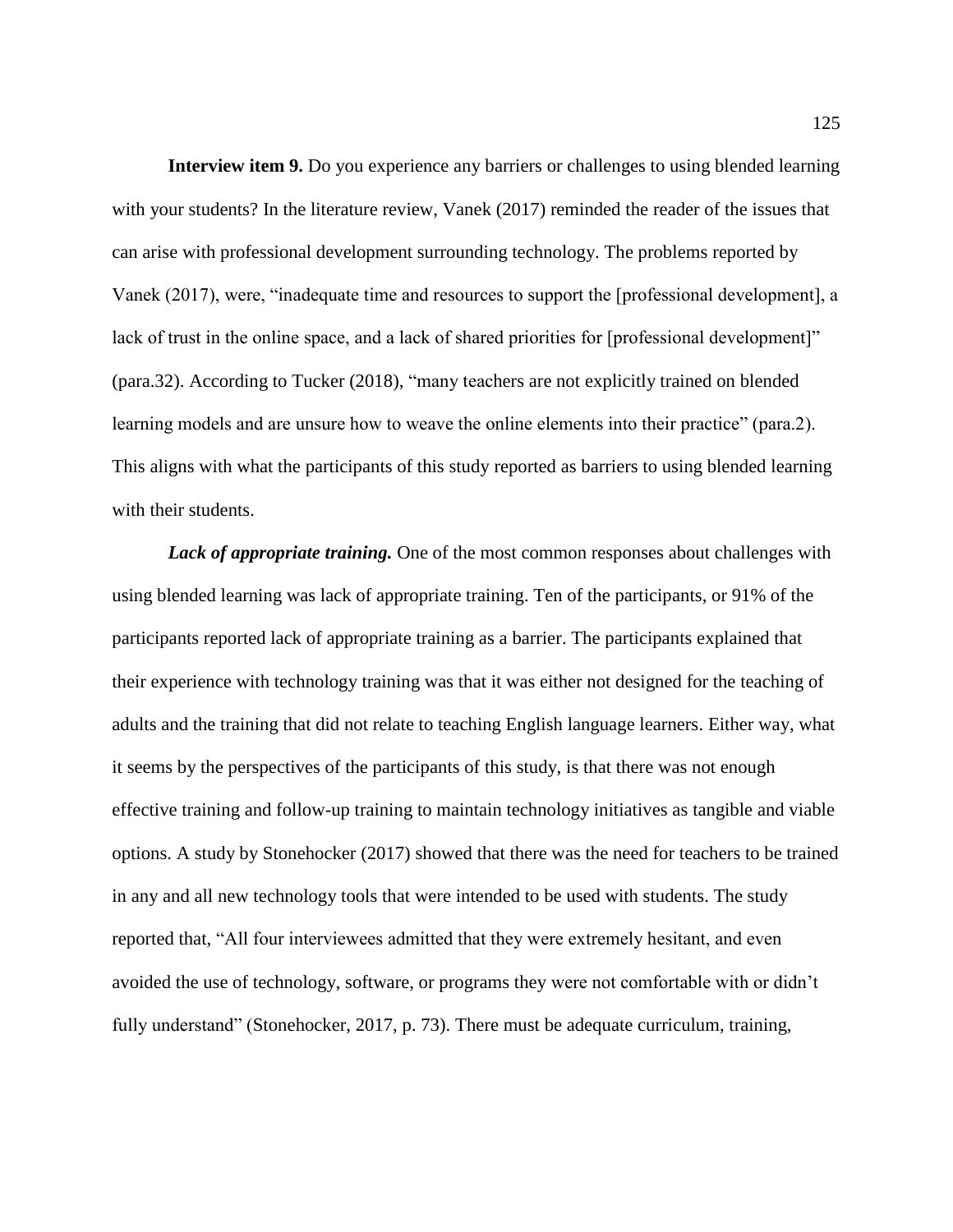planning, and evaluation of online resources to maintain the ever-evolving skills needed to maintain technological knowledge in our schools (Garcia & Abrego, 2014).

*Digital literacy skills.* In addition to their own digital literacy skills, the participants reported that they thought about the fact that some students also have low digital literacy skills and thus, cannot access the learning that is presented via the internet or digital devices. In contrast, the participants also reported that a number of students were more advanced in some areas of technology and can get bored while attention was paid to teaching digital literacy skills. In this case, different blended learning techniques were chosen based on differing student skills and needs.

Coryell and Chlup (2007) explained that there is a "philosophical tension about how best to acquire English without complicating the process with difficult computer-oriented tasks" (p.264). Some students may need to spend time on digital literacy skills before the benefits of the addition of that computer or internet technology can facilitate English language acquisition (Hathorn & Hathorn, 2010). Some students may be familiar with using the internet, but may need direct instruction on how to use online resources for learning (Hathorn & Hathorn, 2010).

One participant presented the idea that, "older students really struggle because they didn't grow up with [the need for digital literacy skills]; for the younger students it's not an issue as much." This participant was explaining that the elder students didn't grow up with technology as an integral part of their lives which can make learning digital literacy skills more difficult than people who grew up using digital devices and online technologies their whole lives.

*Access to technology***.** According to the participants, lack of technology can also be a barrier for students at home. It could make it difficult for students to participate in blended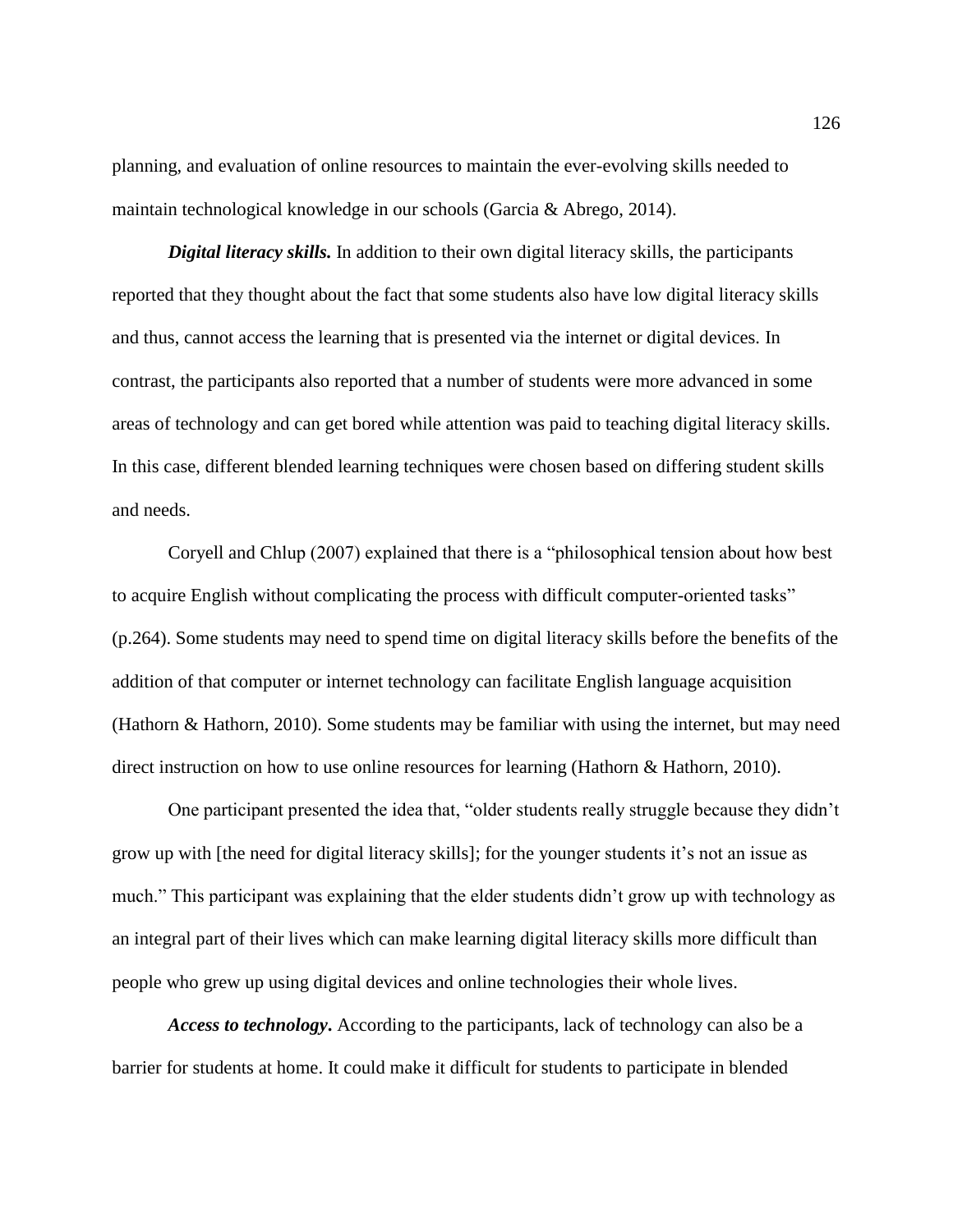learning if a portion of the learning is happening online outside of the classroom. One participant stated, "Access is an issue. Sometimes they go to the library, but it's difficult. Some of them use their phones." In this case, leadership must consider the barrier of access for some students. Access to technology at home is a unique struggle in the field of Adult Basic Education ESL because students come and go from the program. According to the participants, students to not attend class as consistently throughout a school year as K-12. A student is not required to be in school and may come for only one term which is typically only a couple of months.

Lack of access to digital devices was not the only issue that was brought up by the participants that relates to access for students. One participant provided an example, "A person can have a smartphone, but if they don't have WiFi they are not able to access it" and another participant stated, "Even if we gave every student a computer to take home, some of them don't have WiFi to access the internet."

*English language skills***.** One participant pointed out that "the way language is presented [on the internet] is a barrier. It is visually very cluttered and requires higher reading skills than they [the students] have yet, but they are required to use it every day to be part of this world." This may not be as much of an issue in the future if more resources are made available for people with lower English language skills on the internet, but for now, it is a barrier to consider when determining which direction to take blended learning initiatives in an Adult Basic Education ESL program.

**Interview item 10.** Do you think there are any barriers to other teachers adopting blended learning or in the field of adult ESL in general? One participant pointed out that some of the other teachers who didn't know how to use certain technology tools last year, still didn't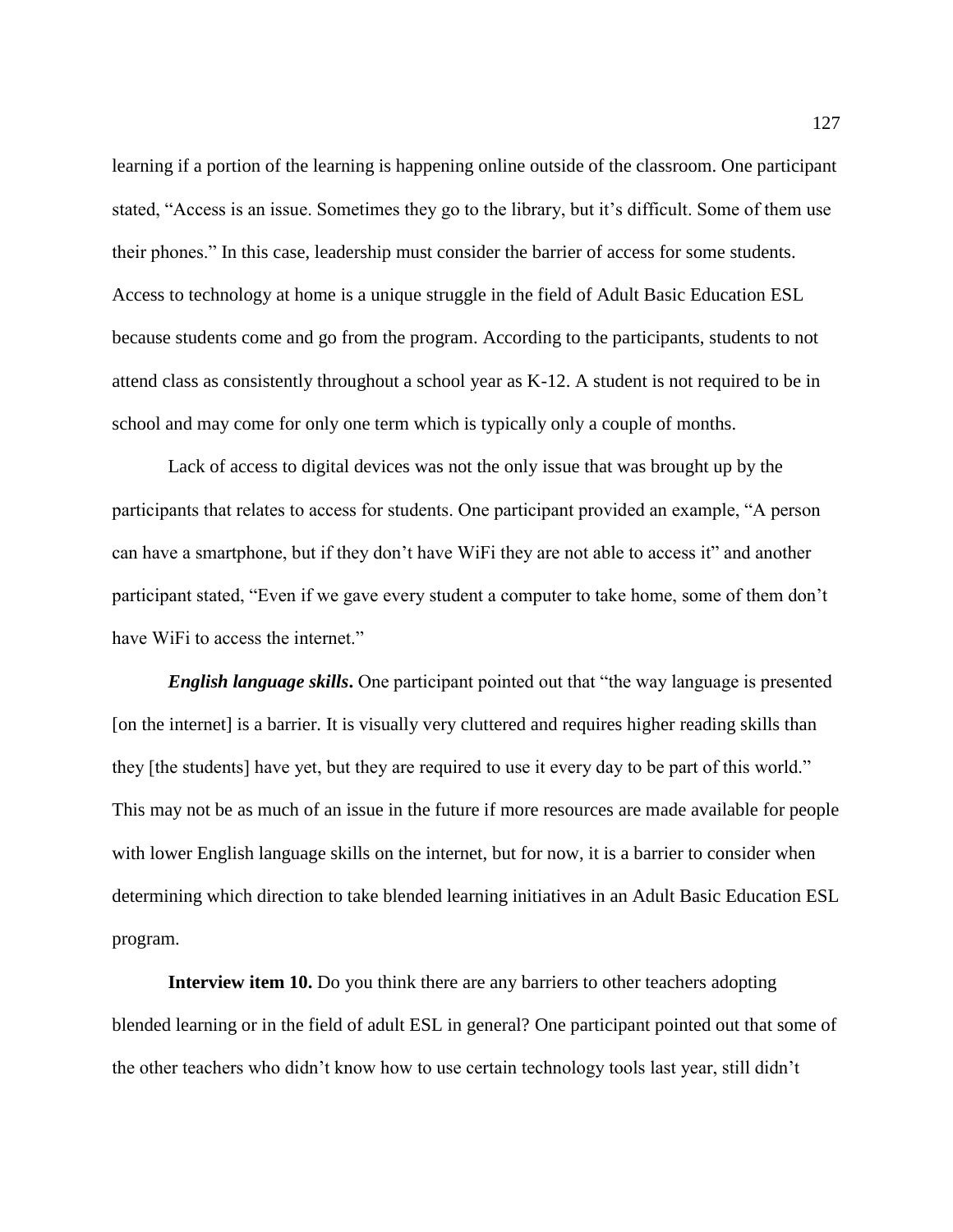know how to use them this year. In other words, some teachers were not being trained on their own digital literacy skills. Without sufficient discussion about the reasons for using something new and training on how it is used, it seems an impossible task to gain program-wide buy-in.

*Buy-in.* The participants of this study observed that some other teachers in the field do not seem to have buy-in to the use of blended learning among Adult Basic Education ESL programs. Participants thought that other teachers were not adopting blended learning because the training was not appropriately tailored to the students of that program. Additionally, one participant said, "A barrier is the feeling that we could spend a whole bunch of time on a certain type of technology and then it's just going to go away in another year or two." This was in reference to training surrounding a certain technology tool and then pulling that tool to replace it with something different. According to one of the participants, this lack of long-term planning can affect teacher buy-in which makes sense if teachers feel like it was a waste of time to learn the new tool because there was not enough time adequately allocated to use such tool.

The appropriateness of the training in how it relates to the context of Adult Basic Education ESL is as important as the teachers' ability and comfort level with the technology tools. Teacher buy-in, skill level, and comfort level can be overlapping challenges for programwide blended learning initiatives. In one participant's perspective, "Teachers who are uncomfortable will fight tooth and nail. You need to get them comfortable with a tool." Another participant explained that in general, "ABE [Adult Basic Education] is behind the curve. There is still a tendency to stick with the traditional style of teaching. There will be resistance to something new." The participants mentioned training as a challenge not only within their programs, but across the state as well.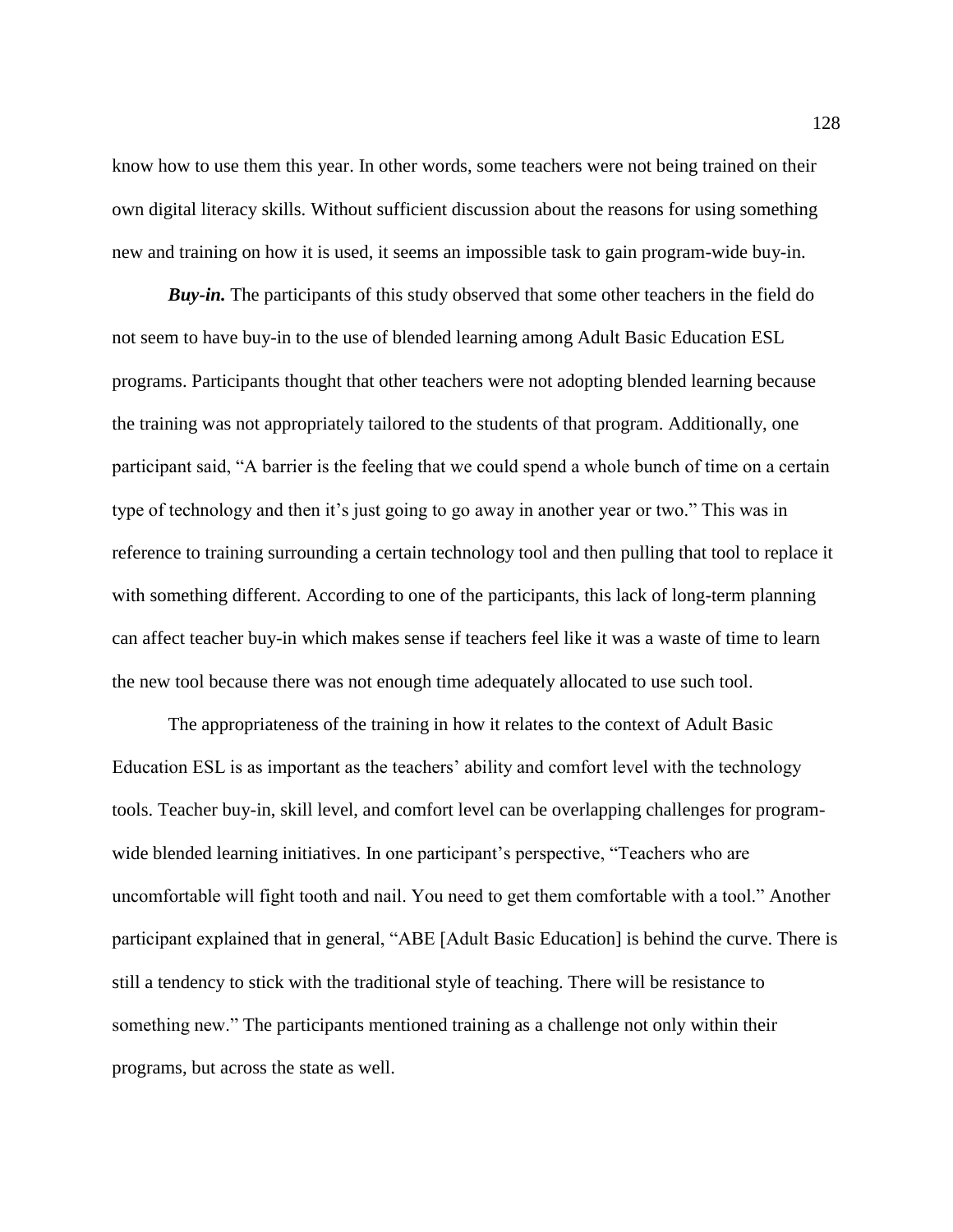*Professional development.* According to the participants, the training from state professional development initiatives was appropriate to program needs, but it wasn't being used effectively by teachers of other programs. One participant stated, "There is a lot of training available, but I don't think it translates to the classroom." This participant was talking about state professional development opportunities. So, strategies for leadership to get state professional development opportunities to translate to the classroom include: a focus on ensuring that these training opportunities are easily accessible to their teachers, encouraging teachers to take advantage of the trainings, and supporting teachers in applying the new techniques in the classroom.

### **Discussion**

With the proliferation of the internet, students now live in a world with a wealth of easily accessible information (Burnett, 2015). No longer do teachers have a monopoly on the knowledge available to students in school and "the boundary between the school and the outside is becoming more permeable" (Fullan, 2014, p. 97). Garcia and Abrego (2014) argued that online technology enabled staff to work more efficiently and effectively as perceived by leadership in that study. It seems that positive changes are coming in education. In other words, "we are at the early phase of a spectacular revolution" (Fullan, 2014, p. 147). Vanek (2017) explained:

Because our days are filled with encounters with digital technologies, this work [teaching Adult Basic Education ESL] includes figuring out how to make good use of information and communication technologies (ICTs) in the classroom. This shift has pushed teachers to rethink long-held preferences and routines and has created tension in the work day of some who are figuring out how to embrace ICTs. (para. 2)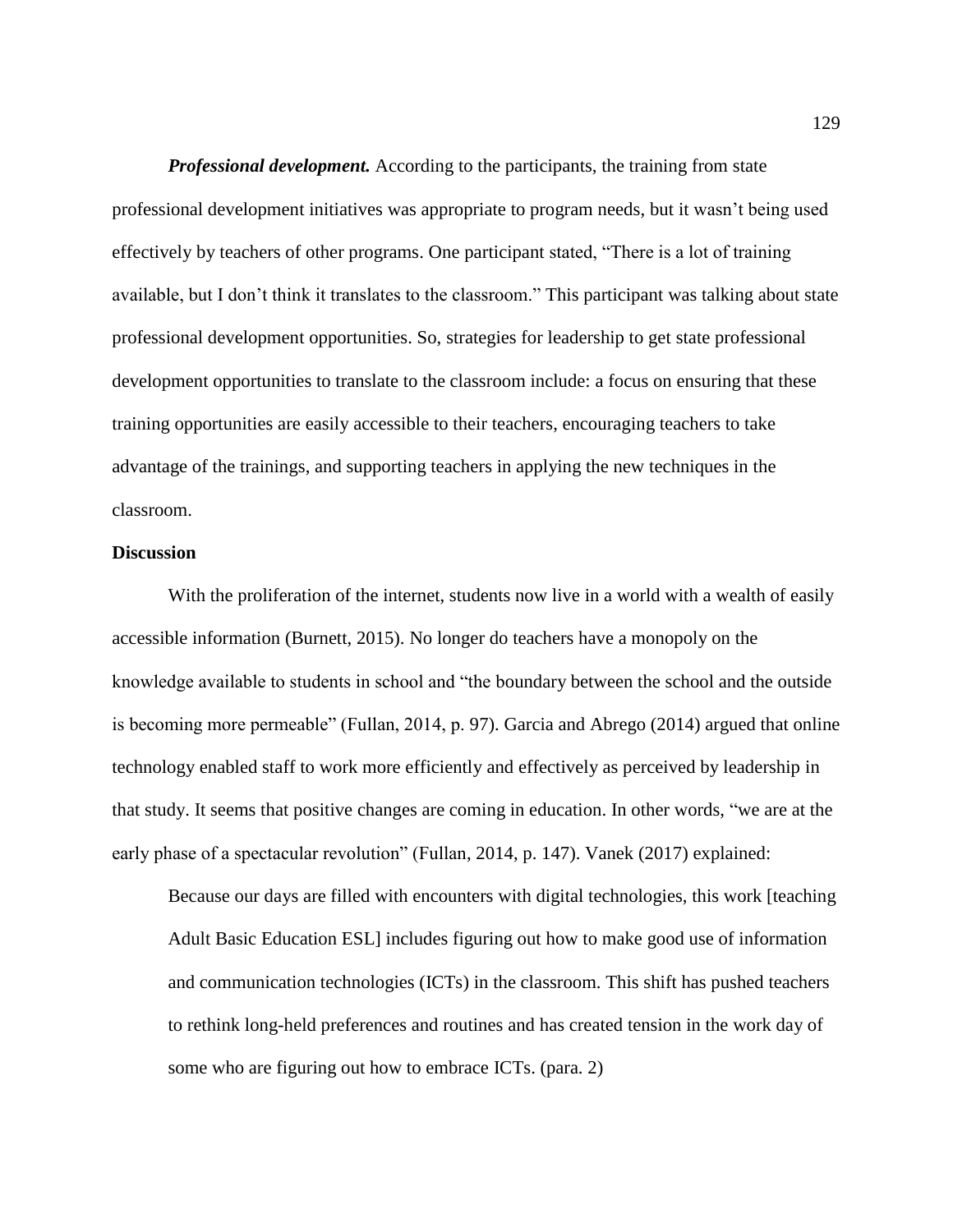**Embracing blended learning.** Will Adult Basic Education ESL programs embrace blended learning fully? According to Stallard and Cocker (2001), "The future may well look back on the last quarter of the twentieth century in amazement at the ability of education to persevere in its traditional form and processes while the rest of the world moved on" (p.vii). That book was written in 2001, almost 20 years before this study, and the same question could be asked now. Blended learning could be seen as one way for Adult Basic Education ESL programs to not fall behind and to address the technological changes in our world. But, Burnett (2015) reminded us that the most effective use of blended learning is still being determined.

The intent of this study was to provide more information and insight for leadership who wish to support integrating blended learning into Adult Basic Education ESL programs. The data was gathered from the perspective of teachers who teach using blended learning techniques with students in Adult Basic Education ESL programs. Though the participants reported a number of barriers to using blended learning, the majority of the participants mentioned an appreciation for the autonomy provided to teachers in their programs and the field of Adult Basic Education. In general, the participants felt that they have the freedom to teach as they see fit. One participant stated, "Each teacher has autonomy as far as how they run and what they do in the class." This type of leadership enables innovation and creativity. It encourages teachers to try different blended learning techniques which could be an essential part of finding the most effective andragogical approaches for different groups of adult students. This freedom that Adult Basic Education ESL programs provide teachers, I think, is similar to the freedom that blended learning inherently provides students. It might give us a clue as to the answer to the question that I posed earlier: Will Adult Basic Education ESL programs embrace blended learning fully?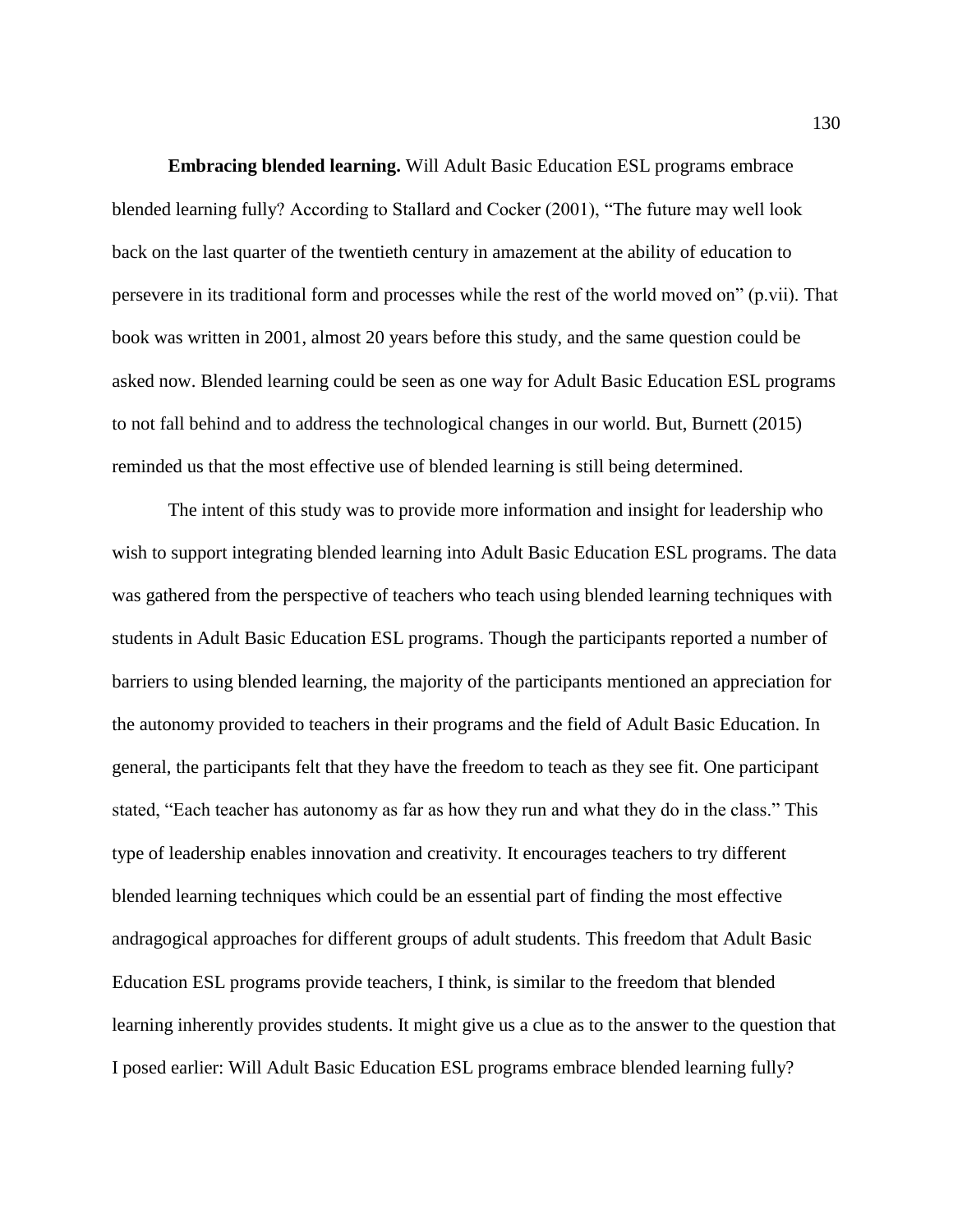**Potential.** Based on participant response and my own experience as an Adult Basic Education ESL teacher, blended learning can be especially beneficial for adult students with busy schedules because of the flexibility that it provides. Students have more control over how they use their time, there are a variety of learning options, and there are a variety of learning interventions for differentiation of material (Al-Awidi and Ismail, 2012). The teachers who use blended learning can differentiate by choosing a learning method most suitable to the student, such as a student who is struggling on a particular topic or a student who is advancing more quickly than the rest of the class.

As described in the introduction of this dissertation, Adult Basic Education ESL students learn basic skills like reading, writing, listening, speaking, and digital literacy skills. Blended learning includes so much more than digital literacy skills. Digital literacy is the first step to accessing the content of blended learning lessons. One participant showed the potential of blended learning by stating, "If I can marry the digital literacy and the content together then it's all reinforced." One of the ultimate goals of blended learning is for technology to reinforce and enhance what is being taught. Potential benefits for adult learners are limitless.

**Adult learners.** Blended learning can be used to improve andragogy and accommodate adult students' responsibilities outside of school. The participants reported an awareness that adult students have different needs than children. When considering the results of this study, one must remember that according to Knowles (1973) adult students are more self-directed, cognitively advanced, and have distinct life experiences. In 1973, Knowles reported that this fact was neglected in adult curricula and the traditional classroom was incongruent with the learning styles of adult learners because pedagogy was mainly based on childhood knowledge acquisition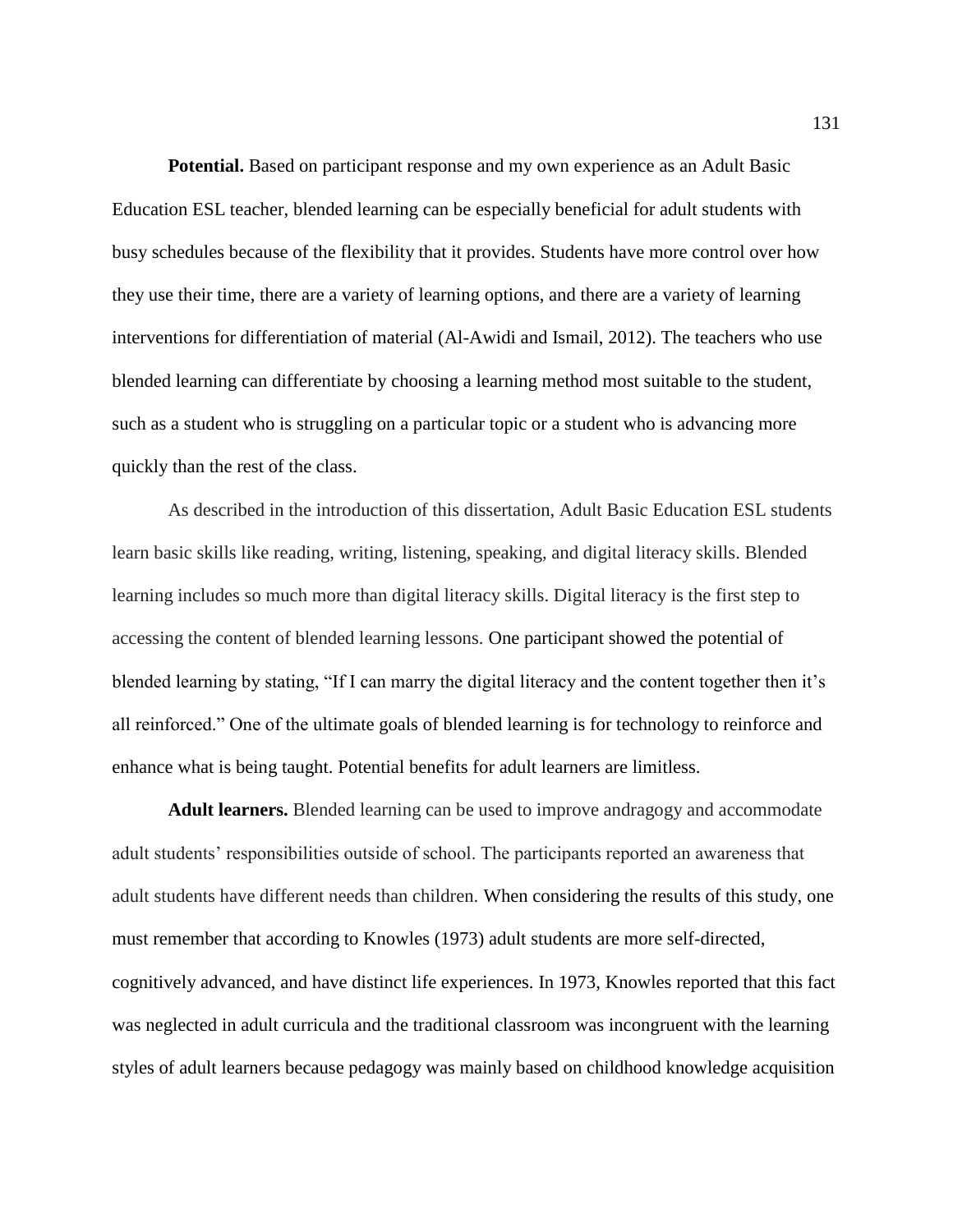(Knowles, 1973). But according to the participants of this study, Adult Basic Education ESL programs are becoming more and more adapted to adult students and their needs, leadership is advocating for their programs and students, and teachers are speaking up about the need for appropriate content for adult learners and creating content to fit their students' needs. Participants reported similar thoughts to my own, in that modifications must be made for students who have external pressures such as multiple jobs, large families that they are supporting, and other pressing commitments in addition to school. One of the participants stated,

Adults need some freedom determining what they learn based on their learning style, interest, and energy level for that day. There are so many layers for them to figure out while learning the content. You can't just bring up the program and give it to the learner.

In other words, blended learning can be used as a tool to enhance the learning of content already present in the traditional face-to-face curriculum if the students have at least a basic grasp of digital literacy skills. Research has shown that Adult Basic Education ESL students in blended learning classes achieve the best scores on tests (Rosen & Stewart, 2015). Therefore, the face-to-face aspect of learning is important and cannot be lost or undervalued as part of blended learning. Participants in this study agree with this sentiment which can be seen in their responses to interview item 1 in Chapter IV: Results. In other words, the use of blended learning has great potential to benefit Adult Basic Education ESL programs and their adult students. Allen (2016) stated, "the principles of adult learning emphasize the agency of the learner, collaborative and interactive learning experiences, and the application of curricular content to real-world problems" (p.25). One means of achieving this is through designing a program based on the use of blended learning models, of which there are a variety of options (Rosen & Stewart, 2015).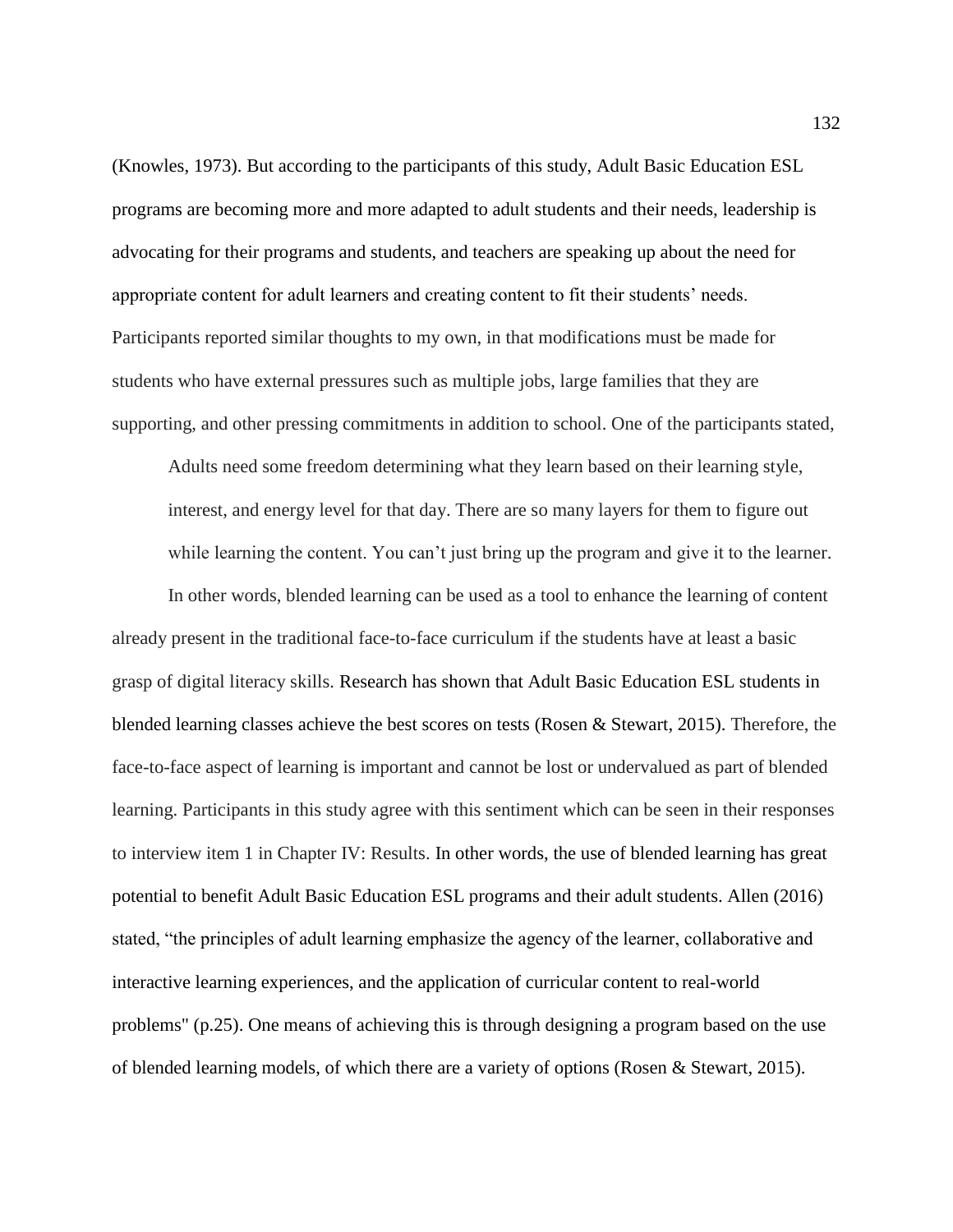**Blended learning models.** The participants of this study emphasized the need for a focus on differentiation for students and the importance of relating online content with face-to-face content. There are a variety of blended learning models which can be selected to accommodate student need, enhance student engagement based on interest areas, and alter content to fit learning styles. When asked to define blended learning, one of the participants stated that blended learning "is an integration of using technology and classroom instruction in a way that helps the learner rather than just separate pieces that don't really interconnect."

*The purpose*. The purpose of blended learning, according to Brooke (2017), is to "provide a more personalized approach to learning, giving students control over time, place, path and pace of their learning" (p.1). When discussing options for blended learning with teachers and staff, I would recommend considering the suggestion posed by Tucker (2018):

Instead of dividing the class into two distinct parts – offline with the teacher and online work alone – I'd love to see teachers weaving together the online and offline moments more seamlessly so that students can appreciate the connections between the online and offline work. (para. 2)

This type of whole group model might be successful in Adult Basic Education ESL programs, based on the participants' reported need for connecting online and offline class content. From the perspective of the participants of this study, the form that blended learning takes in a K-12 school, in a university, and in an Adult Basic Education ESL program might each look very different. Conole (2008) stated:

The environment students are working in is complex and multifaceted; technology is at the heart of all aspects of their lives – a key question for institutions is whether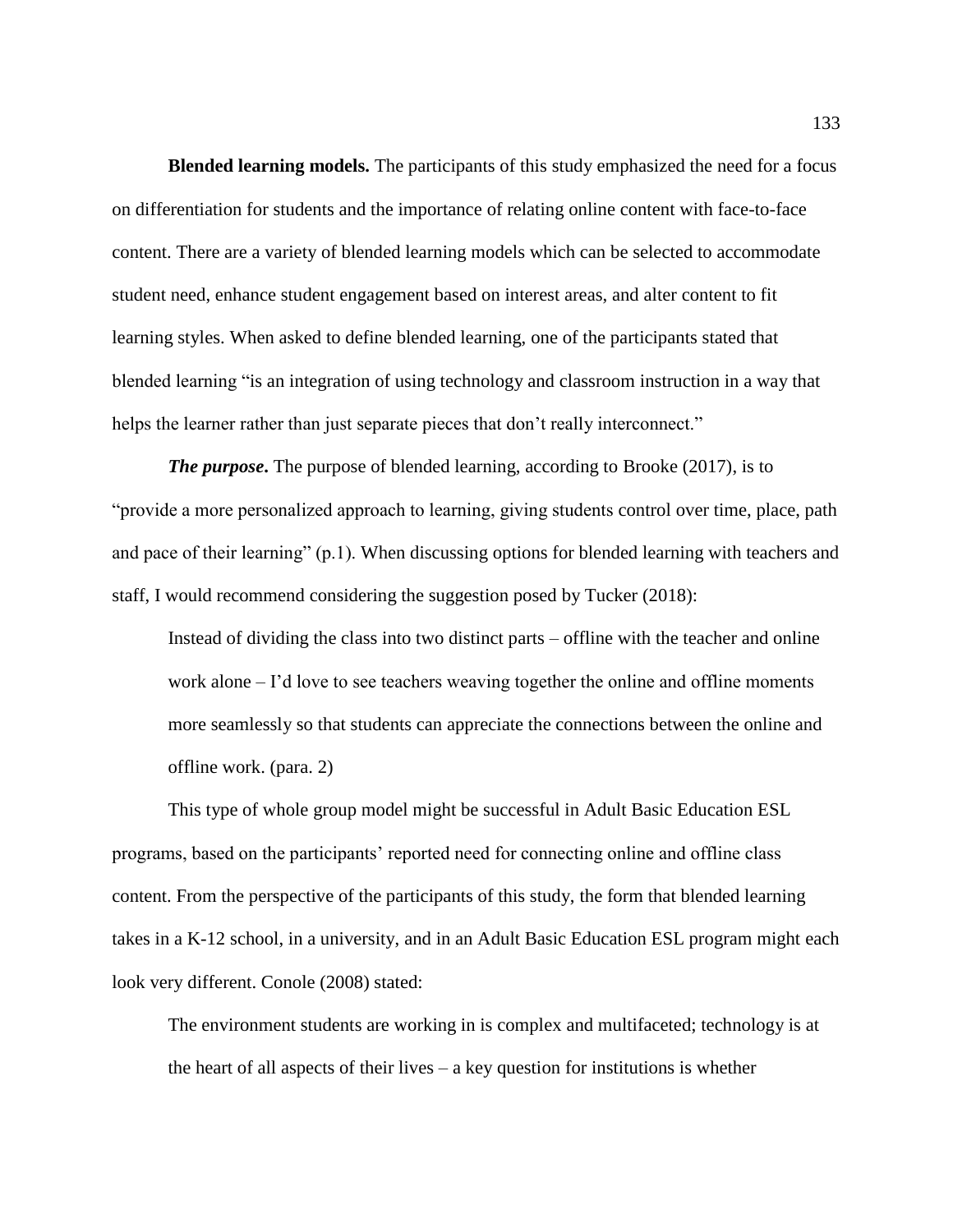institutional infrastructures match students' own rich technology-enhanced environment, and perhaps for importantly, whether courses are designed and delivered with these external influences in mind. (p.136)

*Smartphone.* One free tool that the majority of the participants did not report taking full advantage of was the smartphone. There are a variety of blended learning techniques that can be used with a mobile device and "in fact, there are many ways to teach and learn (both formally and informally) depending on the context and situation" (Wankel & Blessinger, 2013, p. 7). "[Mobile learning] provides another opportunity to increase teaching and learning effectiveness" (Wankel & Blessinger, 2013, p. 7).

According to Wankel and Blessinger (2013),

Thus, if designed properly and integrated into the course in a purposeful manner, mobile technologies can provide today's learners with a more sustainable and practical means to augment their learning experience, especially since today's learners are increasingly accustomed to using mobile technologies as a normal part of their lives. (p.7)

As reported by the Pew Research Center, Raine and Perrin (2017), 77 percent of U.S. adults own a smartphone. For programs that are lacking in resources, using smartphones as a tool for blended learning is a practical remedy because research by the Pew Research Center shows that although there is a digital divide worldwide between higher and lower income countries, "adoption rates [of smartphones] have risen rapidly among older and lower-income Americans in recent years" (Raine & Perrin, 2017, p. 2).

As reported by the participants, the students could use and did use their cellphones throughout the class for more in-depth exploration of a topic. This relates to the self-blend model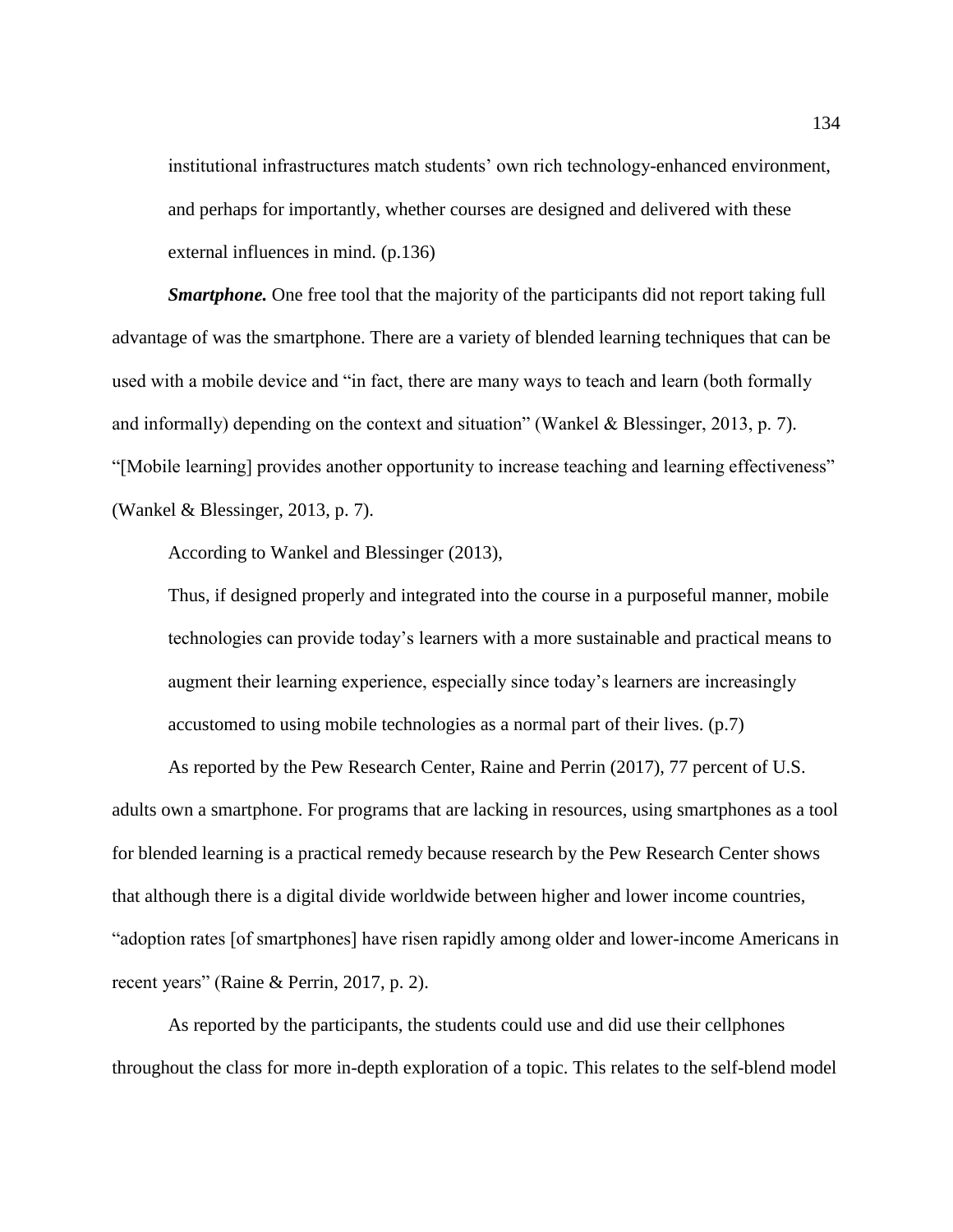in that a student can gather more information or clarification about a topic. In the case of using cellphones throughout a class, students differentiate for themselves. The participants did not report creating lesson plans or receive training on how to integrate smartphones into their lessons in their Adult Basic Education ESL programs. It can be assumed that the students who were doing this, came to class with these skills or classmates taught each other. This type of selfdifferentiation is beneficial because students can look up a word in a dictionary or translate a word on their own without effecting the flow of the class. If a student has a question, they can multitask and search for an answer on the internet while the face-to-face class continues. The teacher could prompt the students to share their response with the class and the teacher could give further explanation of the search results. This is an example of interweaving face-to-face class content with online information simultaneously and overlapping in time.

**Distance learning.** Among the participants of this study, distance learning and the rotation model were reported as being more often used. Note that sample size of this study was only 11 teachers, so generalizations about all or even most Adult Basic Education ESL programs cannot be made. Leadership needs to assess their own program needs before making any program decisions.

Leadership might consider a distance learning model for the more advanced Adult Basic Education ESL courses offered at their program for similar reasons. One participant warned:

You can't send low level ESL students home to do distance learning, if one thing goes wrong they will get lost. We get them all set up with [an online platform] for distance learning, but then they can't use it at home because it asks for backslashes or something. Even in the computer lab they can get lost on the computer and somehow lose the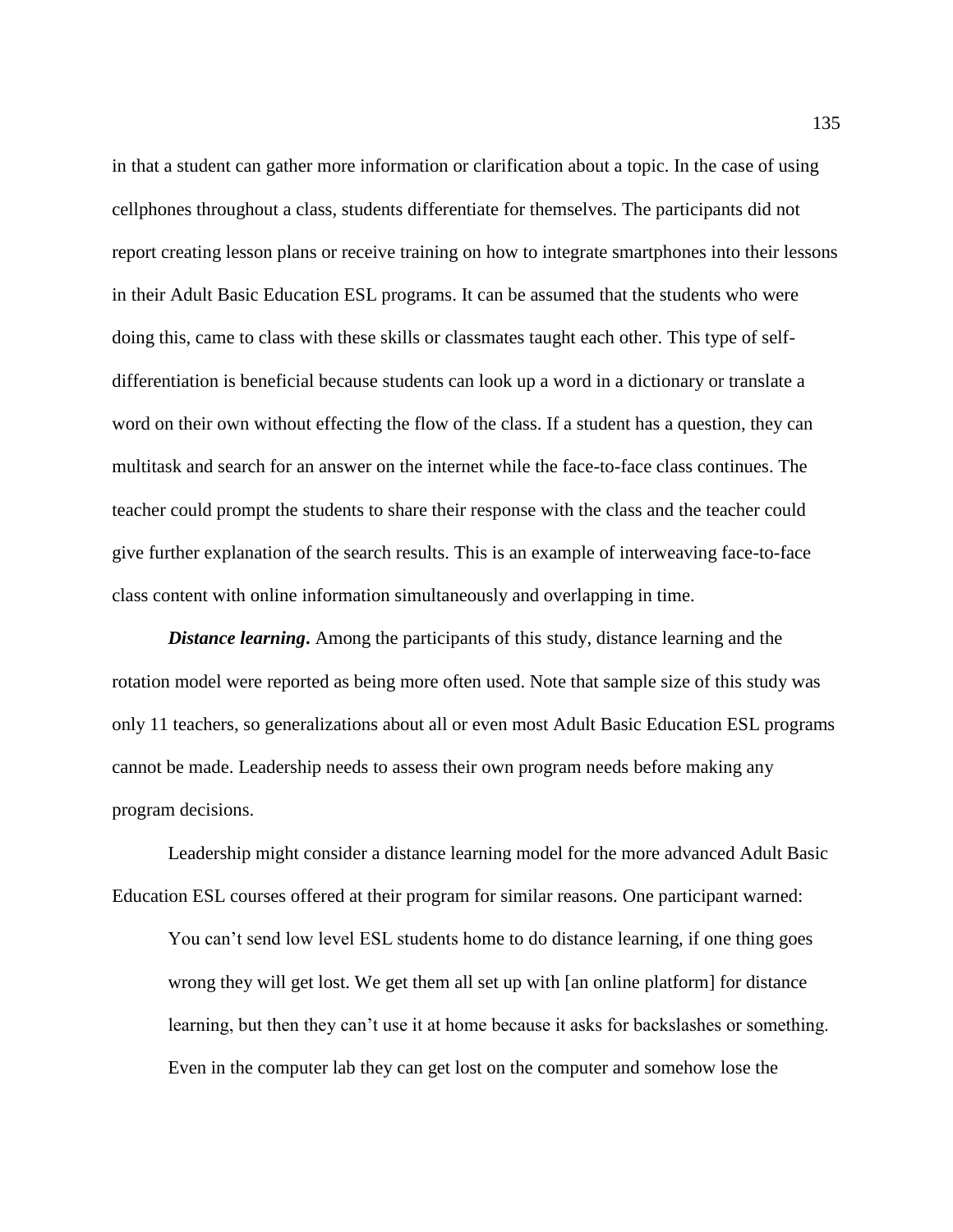program we were working on several times. It is a lot of work just getting them to use the mouse.

Remember that the difference between the flipped learning model and the distance learning model is that in distance learning students rarely go to the brick-and-mortar school for support from teachers because most, if not all of the course content is online, whereas flipped lessons are used along with typical in class sessions (Blended Learning Universe, 2019). Another participant stated:

Beginning level needs me to be with them the whole time. They get lost in the advertising or just lost on technology in general. They need someone there. They don't have enough English for me to explain what's happening if there's a problem with their computer. This can be a distraction from the learning.

Even in higher level courses, digital literacy can become a problem. One participant who taught a high intermediate level Adult Basic Education ESL class reported, *"*Once they are in a program interface it's very simple, but it's the little things like what happens when an error message comes up, that will stop them." Note that even though the students may have a higher level of English does not mean that their digital literacy skills are at that same level.

Therefore, when looking at research encouraging different models of blended learning, it is important for leadership to take it with a grain of salt. In most cases, research studies are either looking at blended learning used with children or blended learning used with college level students. Adult Basic Education does not fit well into either of those boxes. None of the participants of this study reported using flipped classroom and there might be a reason for that. Some of the participants went as far as to mention that flipped classroom would never work with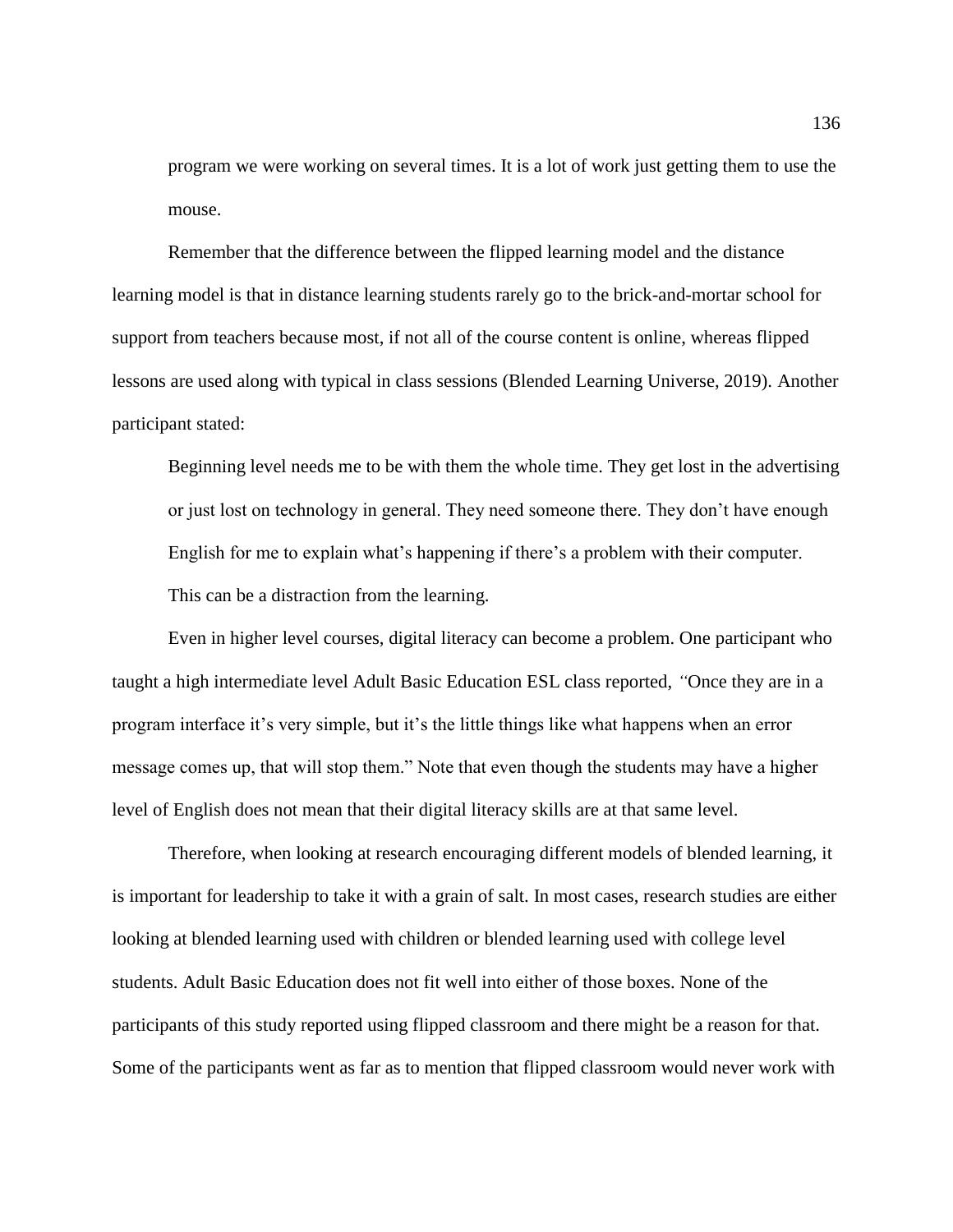Adult Basic Education ESL students because one of the major goals of the course is to teach basic English language communication skills and basic life skills. One of those basic life skills is digital literacy and according to the participants, this student factor (low digital literacy skills) is considered as a barrier to blended learning.

*Student support.* As reported by the participants, the students need continuous support while using technology in the classroom and would be lost if they were told to participate in a flipped model of class. For example, a student may be very adept at using a smartphone to access the internet, but may have very little experience with a computer or other digital device (Dunn, 2011). Dunn (2011) revealed that even if adult learners do have access to the internet at home, they may not have the computer skills to access all of the learning potential online. The internet has become more accessible to a larger number of students in general across the world, but if a student does not have access to a computer or internet technology, the educational inequity, or digital divide grows (Garland, 2009).

This may not be the case in the future when most people have lifetime exposure to online learning tools, but the current skill level of adult learners is important to asses (Dunn, 2011). Therefore, leadership investing time and money into training staff on certain blended learning models could be a lost cause in some cases before addressing the issue of student digital literacy skills. During program assessment, considering topics that have been presented in this study such as types of technology tools, blended learning models, training options, teacher and student digital literacy skills, and buy-in from all stakeholders could be useful.

**Leadership.** The implementation of blended learning in Adult Basic Education ESL programs requires a certain amount of experimentation, in-depth follow up assessments, and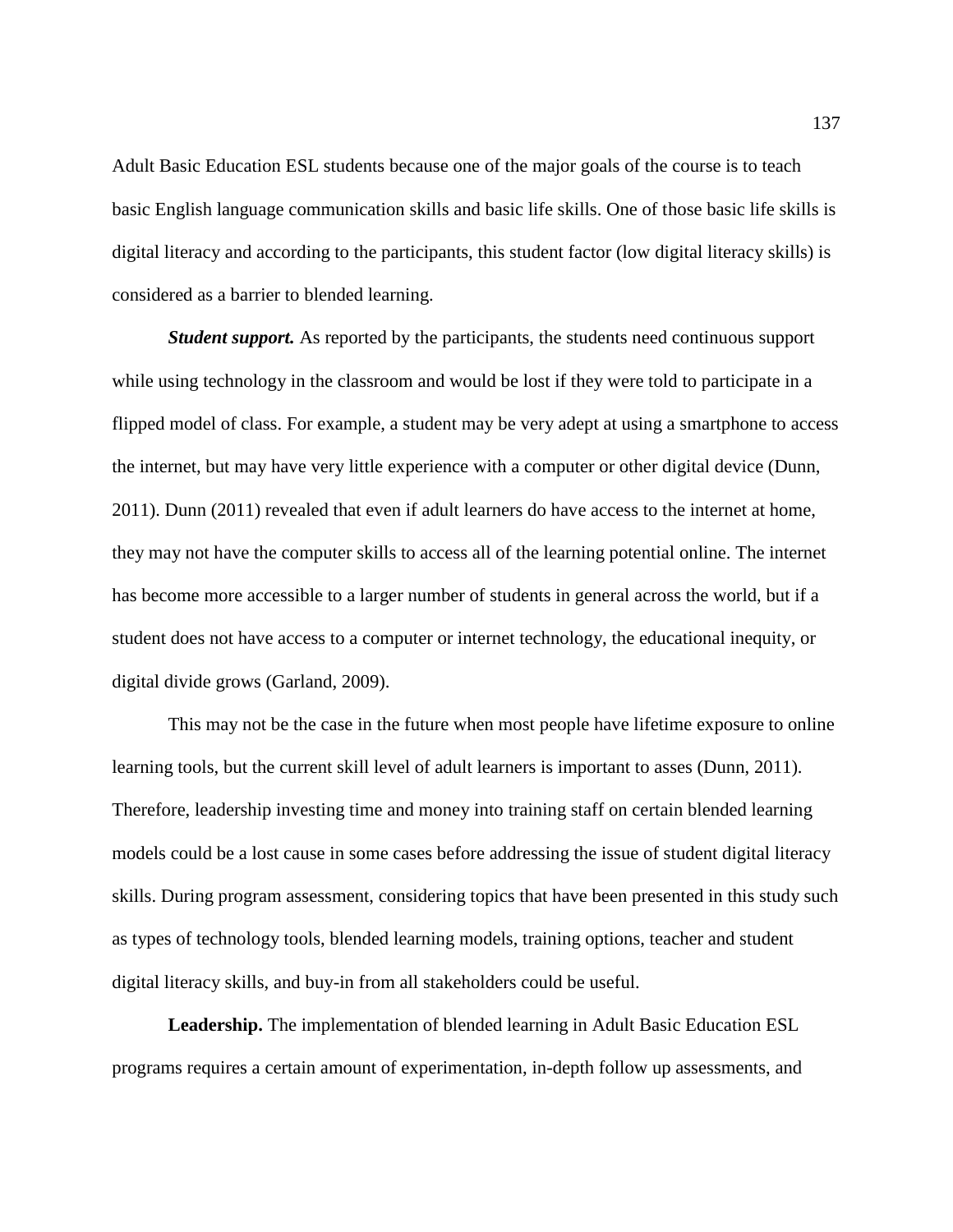flexibility on the part of leadership and teachers because of the lack of research and guiding principles related directly to the specific context.

This study includes an investigation of the exciting new frontier of blended learning for adults in these programs from the perspectives of teachers who have already been experimenting with a variety of blended learning techniques with their students. The results are intended to be useful for leadership in schools who are planning on or who are already transforming their programs with blended learning.

*Empowering educators.* Leadership is one of the most important influencing factors when considering how to effectively address program needs and ultimately student needs through blended learning. According to INACOL Staff (2016), "blended learning is about empowering educators with the appropriate tools to support personalized pathways for learning" (para.2). Valentine and Richards (2016) stated,

Leaders using a blended approach are willing to meet people where they are in order to move their work forward, to move the organization forward, regardless of their feelings about where their colleagues should be on any given spectrum, technological or otherwise. (p.6)

One participant stated that, "leadership should come into the classroom more, not to evaluate, but to listen." Another participant of this study provided a suggestion:

Leadership should be open. I really appreciate being able to bring new ideas to leadership at my program. It needs to be bottom-up. The top needs to facilitate and make things available, but strategy needs to come from the classroom.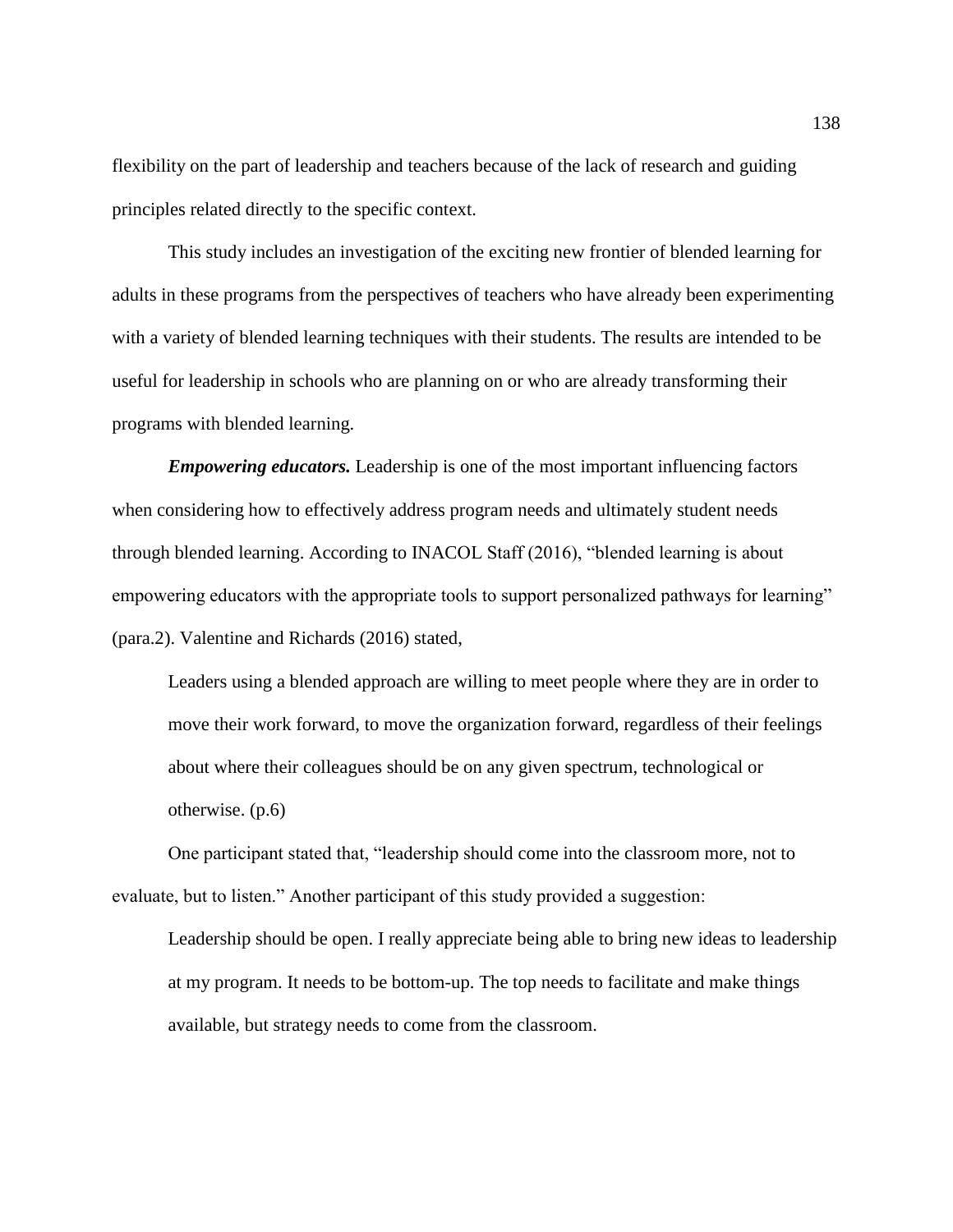*Consider related research.* The results, conceptual framework, and literature review of this study indicate that adult students vary from students in their youth in important ways, such as the types of technology tools that should be purchased by leadership and the training and support needed for teachers to effectively address the needs of Adult Basic Education ESL students through blended learning. Conole (2008) stated:

The environment students are working in is complex and multifaceted; technology is at the heart of all aspects of their lives  $-$  a key question for institutions is whether institutional infrastructures match students' own rich technology-enhanced environment, and perhaps for importantly, whether courses are designed and delivered with these external influences in mind. (p.136)

Blended learning is on the verge of exploding in Adult Basic Education ESL, but as it appears from the lack of research on Adult Basic Education ESL blended learning, some of the only options for leadership are to take direction from K-12 research on kids in blended learning environments or from higher education research on blended learning with college students. This is not sufficient because adults in Adult Basic Education ESL programs learn differently than children and are unlike college students in many ways.

*Informed leadership***.** Leadership needs to stay informed about current technology in education in order to be effective as technology and school leaders (Coryell & Chlupp, 2007; Garcia & Abrego, 2014). "Anyone who works in schools knows that, increasingly, educational activity is shaped and sifted and moderated and facilitated as much online as it is offline" (Valentine & Richards, 2016, p.1). Leaders have opportunities to educate and motivate staff and inspire buy-in for blended learning initiatives, but there is a risk that principals and other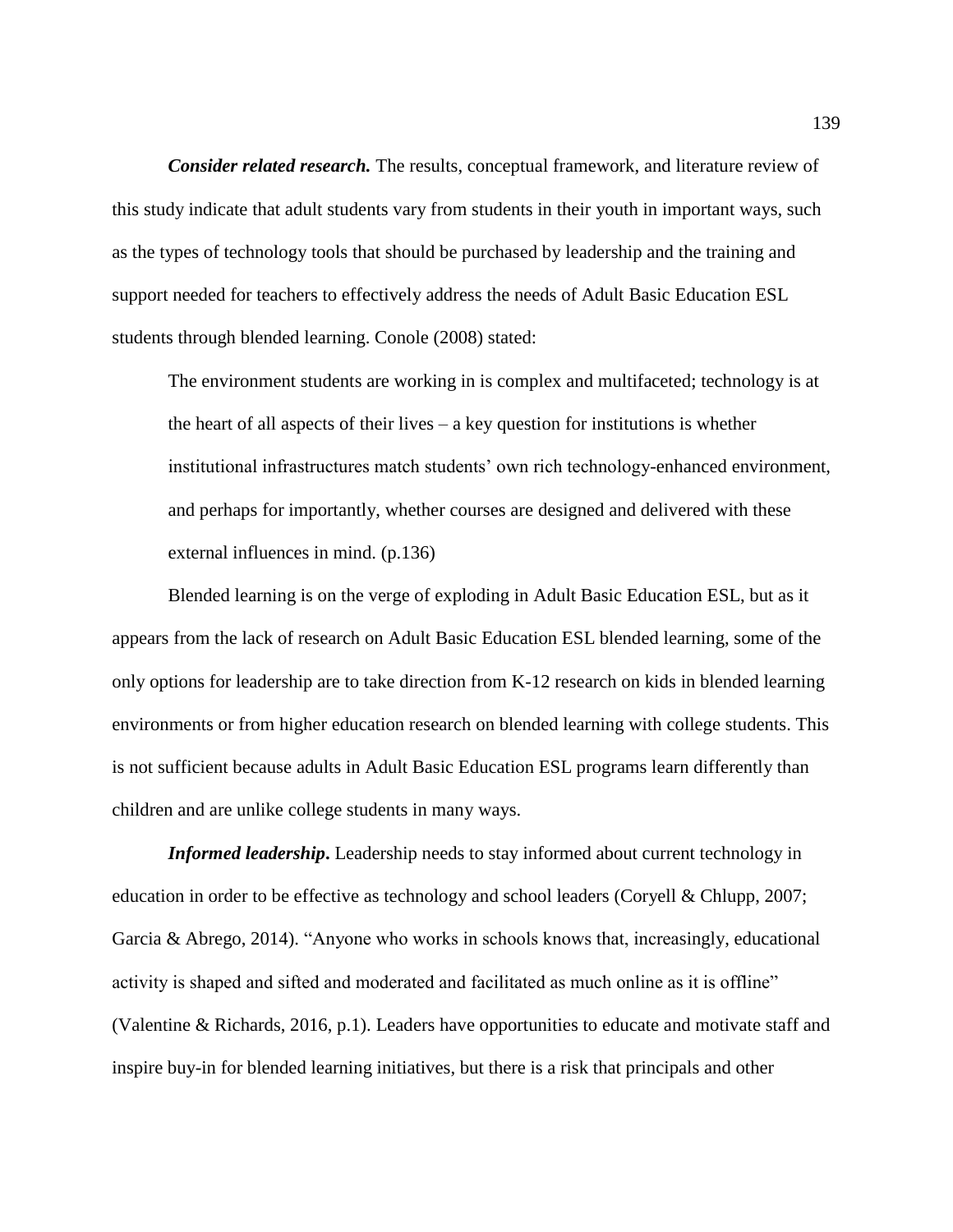leadership, if not experienced with the creation and use of online technology resources, will make uninformed program decisions (Garcia & Abrego, 2014). Therefore, it is essential that leadership be informed about online educational tools. The significance of this is related to a quote by Hathorn and Hathorn (2010), "Good ideas that are badly implemented lead to a chaotic learning environment" (p.213). According to Fullan (2014), "A crisis without a strategy is a recipe for random action and growing frustration" (p.23). Therefore, leadership needs to create a strategy and educate themselves about the coming changes in education.

One participant suggested that "leadership should be trained in technology and encourage innovation instead of dismissing things that are not understood right away." Fullan (2014) expressed this well by stating, "Principals who visibly struggle with new digital devices in their own learning, who seek to learn from students and teachers about new technologies, who, in short, put themselves on the learning line, are very much appreciated in the school" (p.59). Furthermore, Valentine and Richards (2016) stated, "By choosing deliberately the ways in which we engage, or disengage, online tools, we will become effective, even graceful, blended leaders" (p.7). Leadership needs to embrace lifelong technology learning as well as take into account unique program needs.

**Different program needs.** The complexity of internet technology necessitates flexibility on the part of leadership and consideration of external influences when designing courses (Conole, 2008, p.136). The fluidity and flexibility provided by blended learning should be kept in mind as a benefit to programs when considering how to implement blended learning.

Each program is different and within each program, sites and classrooms are different. Leadership should consider their program's unique needs in terms of location, funding, student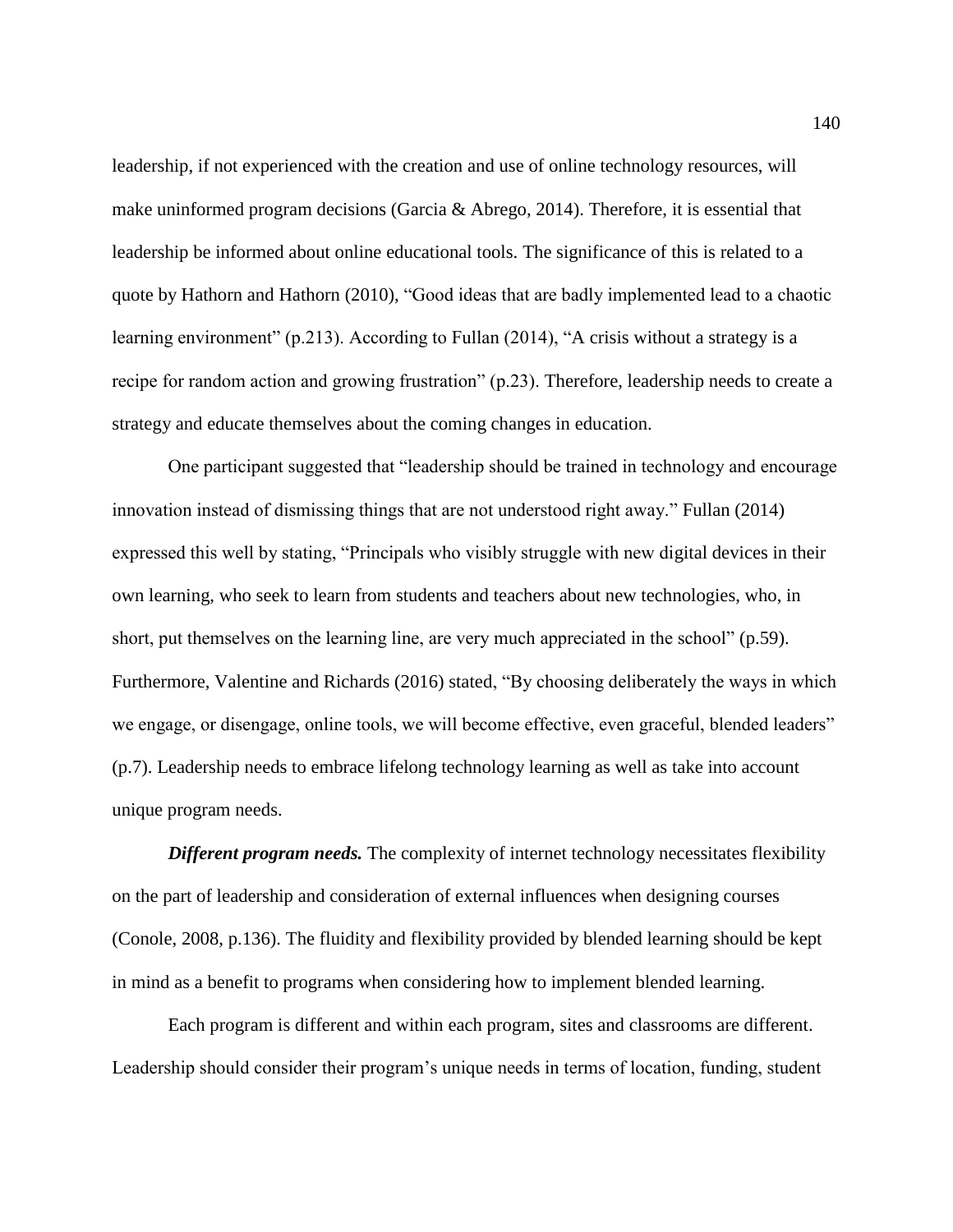population, and resources. For the purposes of this study, 11 teachers were chosen from urban, suburban, and rural settings. Those 11 teachers are using blended learning in their classrooms and may not represent the majority of Adult Basic Education ESL teachers. This study was meant as a starting point for leadership to think about what factors could influence the decision to use blended learning in their program and not a prescription of what all programs need in order to be effective.

These factors that leadership needs to consider include the opinions and experiences of others throughout the program. According to Brooke (2017), "The foundation of blended learning remains firmly rooted in the concept of empowering teachers to provide personalized and mastery-based instruction" (p.1). Because educational systems are democratic and Adult Basic Education leadership's role is to take into account the needs of all stakeholders and empower peers, there may be increased pressure to be influenced more by one stakeholder over another. The decisions made on the part of leadership can address the digital divide in positive or negative ways for Adult Basic Education ESL students within their programs. One of the participants stated, *"*Technology is part of the lives of people of privilege in this country. Why would I keep it from my students? Why would I keep it from them?" According to Garland (2009), the contributing factors to the digital divide are: language, race and socioeconomic status and "The principal has a duty to become an informed activist in promoting access to technology by all students and teachers" (p.40).

Therefore, in order for leadership to understand the needs of all of the relevant stakeholders they need to do gather data about what is going on within their programs. According to this study, teachers are important stakeholders to consider when gathering data.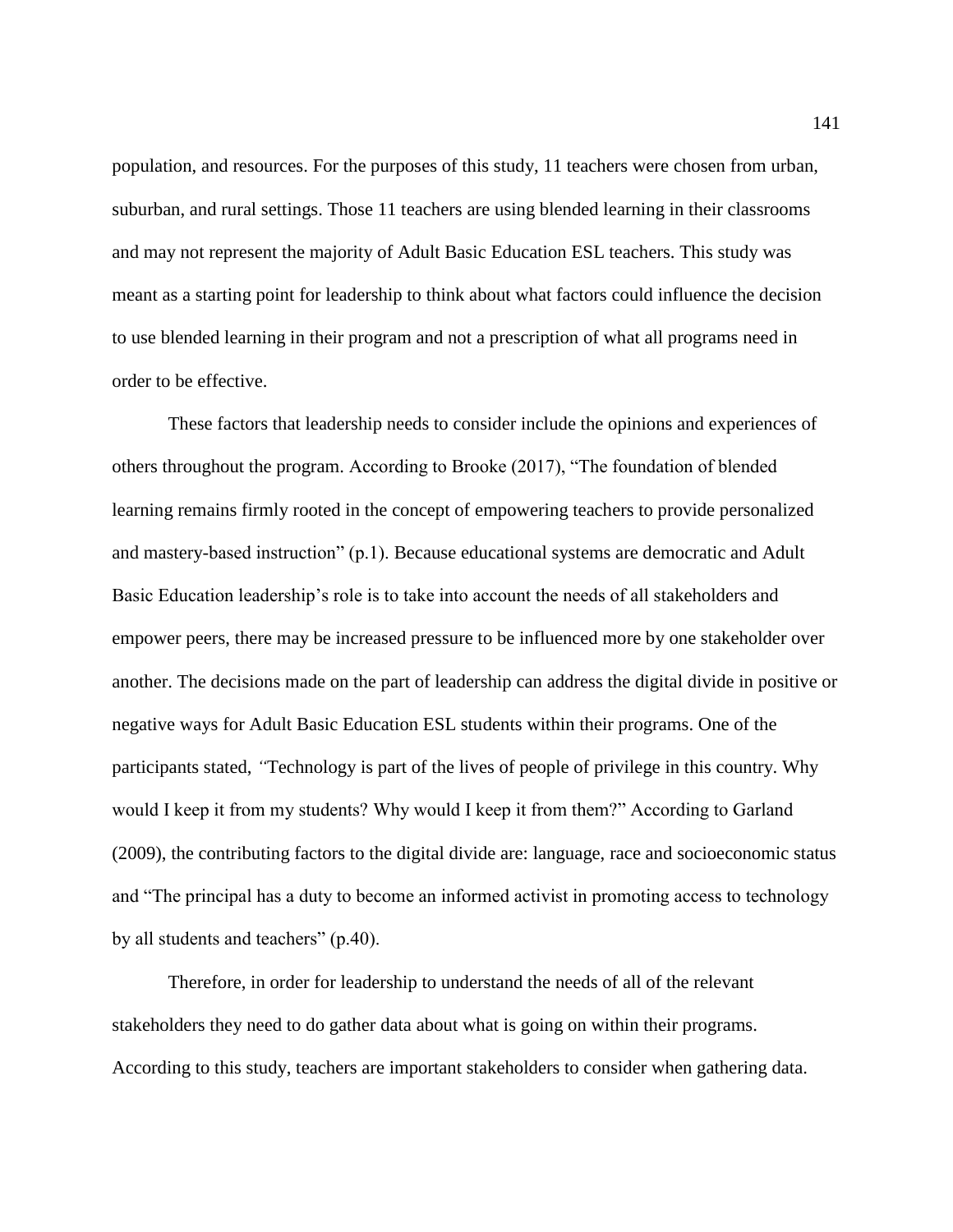Leadership can discuss blended learning with teachers, students, and staff. Then, consider the barriers to implementing blended learning and create strategies to remove or deal with potential barriers.

*Tap into talent.* In this research study, all of the participants had something that they would want to do using blended learning if barriers were removed. Therefore, teachers already have buy-in for blended learning and are ready to implement change. Leadership needs to tap into this drive and talent that is already available within their programs.

On the contrary Vanek (2017) suggested that, "A facilitator should not push teachers into change that they are not ready to make" (p.10). This is true, but a distinction should be made between pushing and encouraging. A challenge can make or break staff and student buy-in. When administration forces an initiative as a mandate, it can turn off teachers and the leader can lose teacher buy-in and vicariously student buy-in. One of the participants suggested that blended learning initiatives should come from the "bottom up. Let teachers try things. Let it get messy. This is much different from planning." The same sentiment was illustrated by one of the participants in the following quote:

Leadership should be open. I really appreciate being able to bring new ideas to leadership at my program. It needs to be bottom-up. The top needs to facilitate and make things available, but strategy needs to come from the classroom.

When administration encourages innovation and new ideas, this can feed collaboration and buy-in from the teachers and students because excitement feeds excitement.

Fullan (2014) recommends "removing obstacles, providing resources, and supporting autonomy and group development, and then calling attention to the progress through celebration"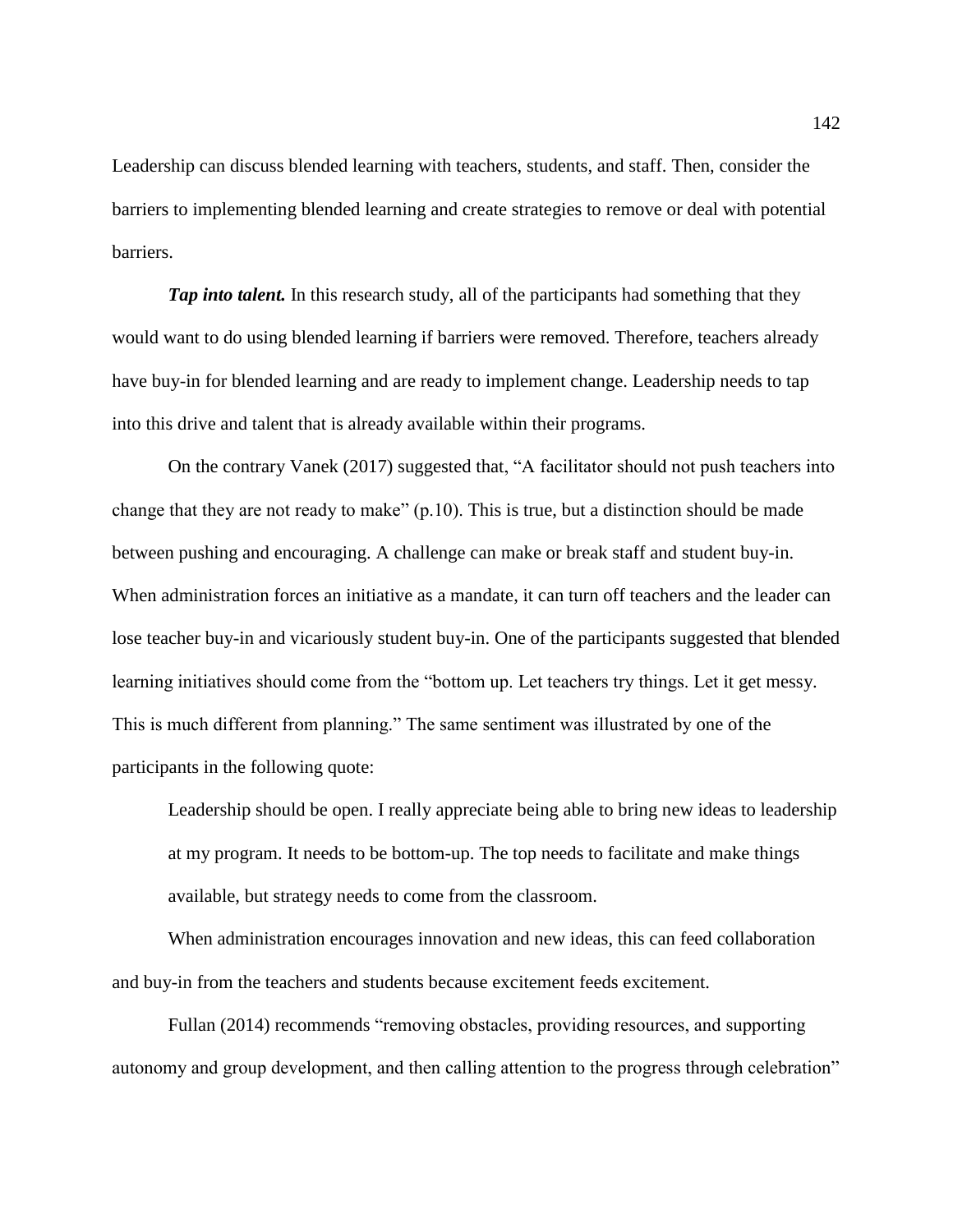(p.152). Fullan (2014) explains that "this works because it is in keeping with the natural desires of the human spirit, namely, to do something intrinsically worthwhile with others in a collective effort" (p. 152-153).

**Collaboration.** In addition to learning alongside teachers and students, it is important that leadership empowers others to share what they are doing and supports innovation. "At first, I thought it was my job to advocate good ideas and get them around, but now I see that I need to enable people to share what they are doing, and give them a platform to do this- to share works in progress" (Fullan, 2014, p. 151). "Authentic leadership is about empowering others on their journeys" (George, 2007, p. 44). According to Fullan (2014), "Humans are motivated by two factors: doing things that are intrinsically meaningful to themselves, and working with others – peers, for example – in accomplishing worthwhile goals never before reached" (p.7).

*Buy-in.* It is essential that all parties have buy-in and see the value in blended learning. As one participant put it:

You have to get the students on board and explain what you are doing, to have them see value in it. My hope is that if I can get the students to buy-in, I blend it well enough, and I find activities that they find value in, that they'll put more time in. They'll be more engaged in learning inside and outside of the classroom.

"The reasons for engaging in blended learning play a major role in determining its success which is why it is vitally important that teachers, administrators, and students understand why blended learning is implemented" (Brooke, 2017, p.4). Valentine and Richards (2016) posed the questions: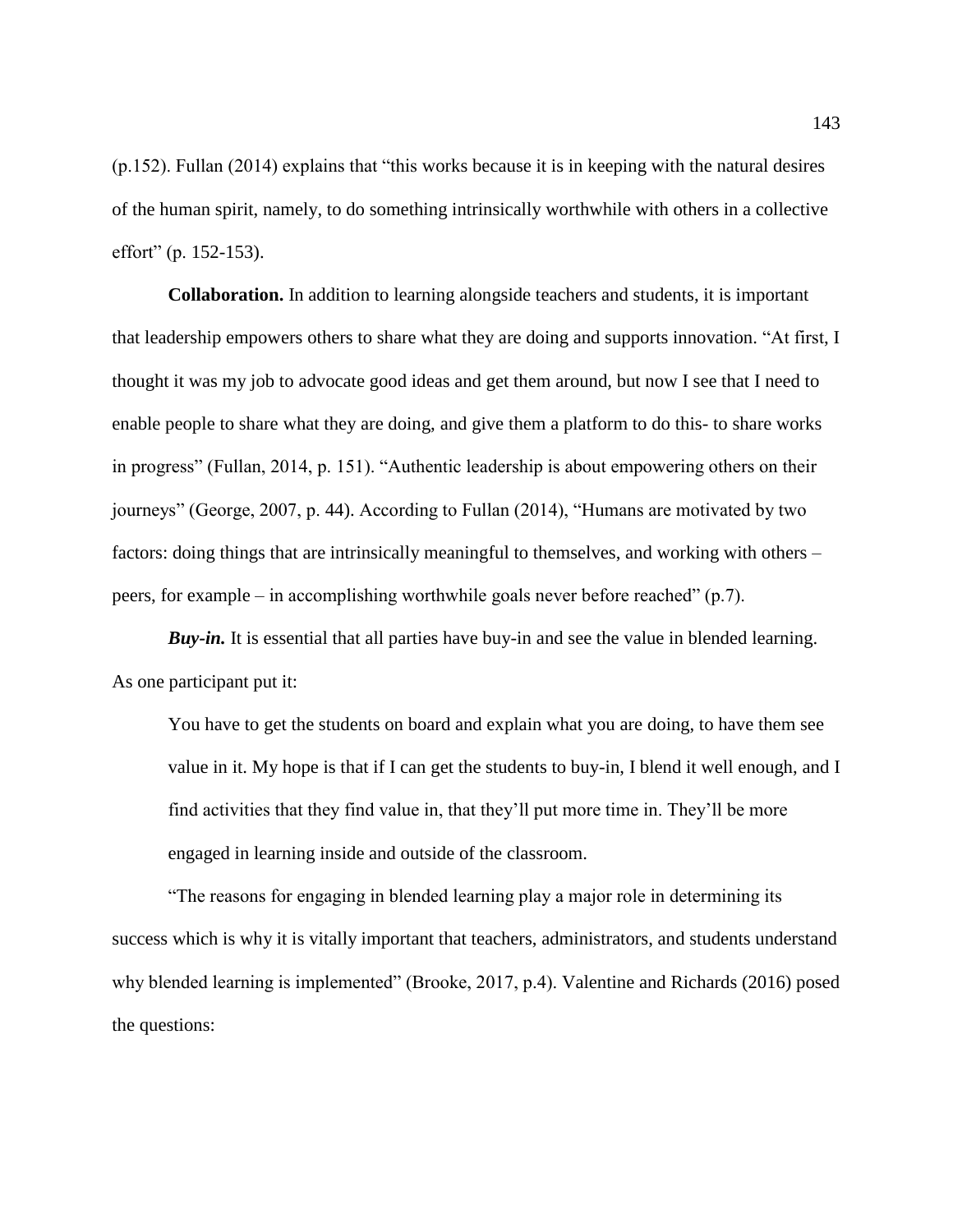As a leader, if you are responsible for maintaining the quality of a program while ensuring that it advances into the future, you have to ask yourself: Can you afford to lead by "talking at" your faculty, or would you gain more ground by giving your faculty a voice? Can your professional development coordinator teach your faculty everything they need to know, as quickly as they need to know it, or would it better if your faculty learned through robust peer-to-peer connections? (p.7)

*Collaboration with other programs.* Fostering collaboration as a leadership strategy is not only applicable within the school but outside of the school as well. Participants from this study mentioned a desire to observe other teachers of other programs to see what they are doing with blended learning. This is also valuable for leadership to do along with consulting with other programs to compare notes on strategies for motivating teachers to learn new blended learning techniques. With access to the internet, leadership has the opportunity to collaborate with other schools not only in the same school district, but from across the world. Fullan (2014) reiterates the point, "These days, with access to the world made easier by technology, schools should also look to schools outside their boundaries." Additionally, change under these circumstances is more natural and organic, this "is in keeping with the desire of the human spirit, namely, to do something intrinsically worthwhile with others in a collective effort" (Fullan, 2014, p. 153).

One of the participants of this study suggests that leadership should "find other programs where [blended learning] is working, find things [with blended learning] that are working at every ESL level, and ask for feedback from teachers." Brooke (2017) advocated for consensus building and building infrastructure as essential for leadership aiming at the implementation of blended learning in schools. "The reasons for engaging in blended learning play a major role in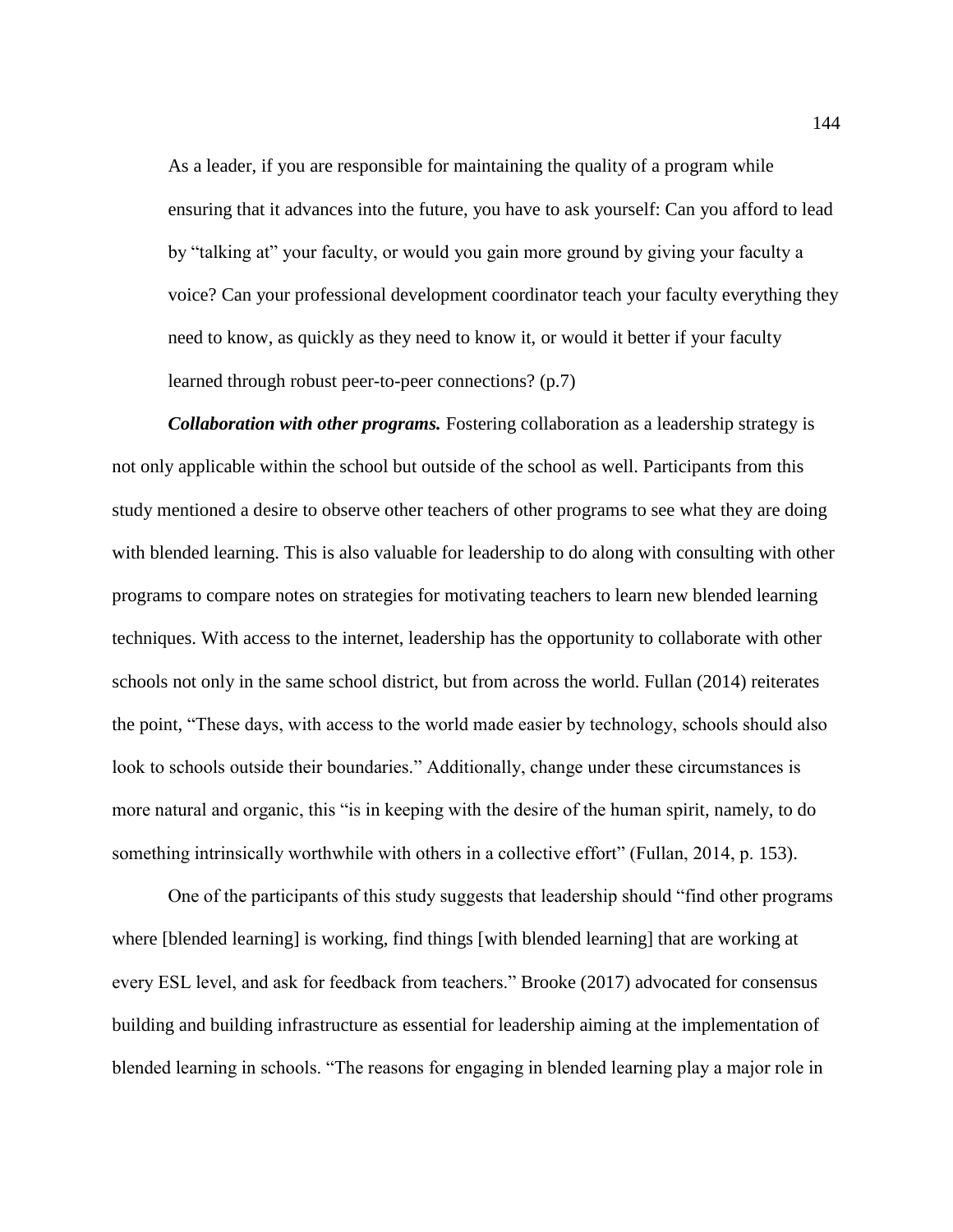determining its success which is why it is vitally important that teachers, administrators, and students understand why blended learning is implemented" (Brooke, 2017, p.4). Once this consensus is built, it is important to build infrastructure based on that consensus.

*Efficiency.* Results of a study by Hathorn and Hathorn (2010) foster the argument that quality online teaching is as important and efficient as face-to-face instruction. But according to a study by Jokinen and Mikkonen (2013), even though teachers perceived collaboration with other teachers as beneficial and necessary to planning a blended course, "the teachers experienced collaborative planning as time consuming and arduous; moreover, they felt that it was not easy to move from solo-planning and working to collaborative planning and working working alone is so deeply rooted" (p.526). Principals can assist in dispelling the misconception that online instruction results in an increased workload (Hathorn & Hathorn, 2010). According to Valentine and Richards (2016), "We will streamline systems using technologies so as to make life easier for each other, to save more for our learning, and to process more quickly those things that can be processed quickly" (p.7).

**Professional development.** Professional development can be the key or the killer for technology initiatives. In relation to introducing blended learning to staff, leadership would be well advised to pay attention to comfort levels of teachers, create long-term plans for infrastructure, technological support, curricular support, and trainings that are well-tailored to Adult Basic Education ESL programs.

*Comfort levels.* Referring back to the literature review, Stonehocker (2017) did a study of teachers of adult language learners and reported, "All four interviewees admitted that they were extremely hesitant, and even avoided the use of technology, software, or programs they were not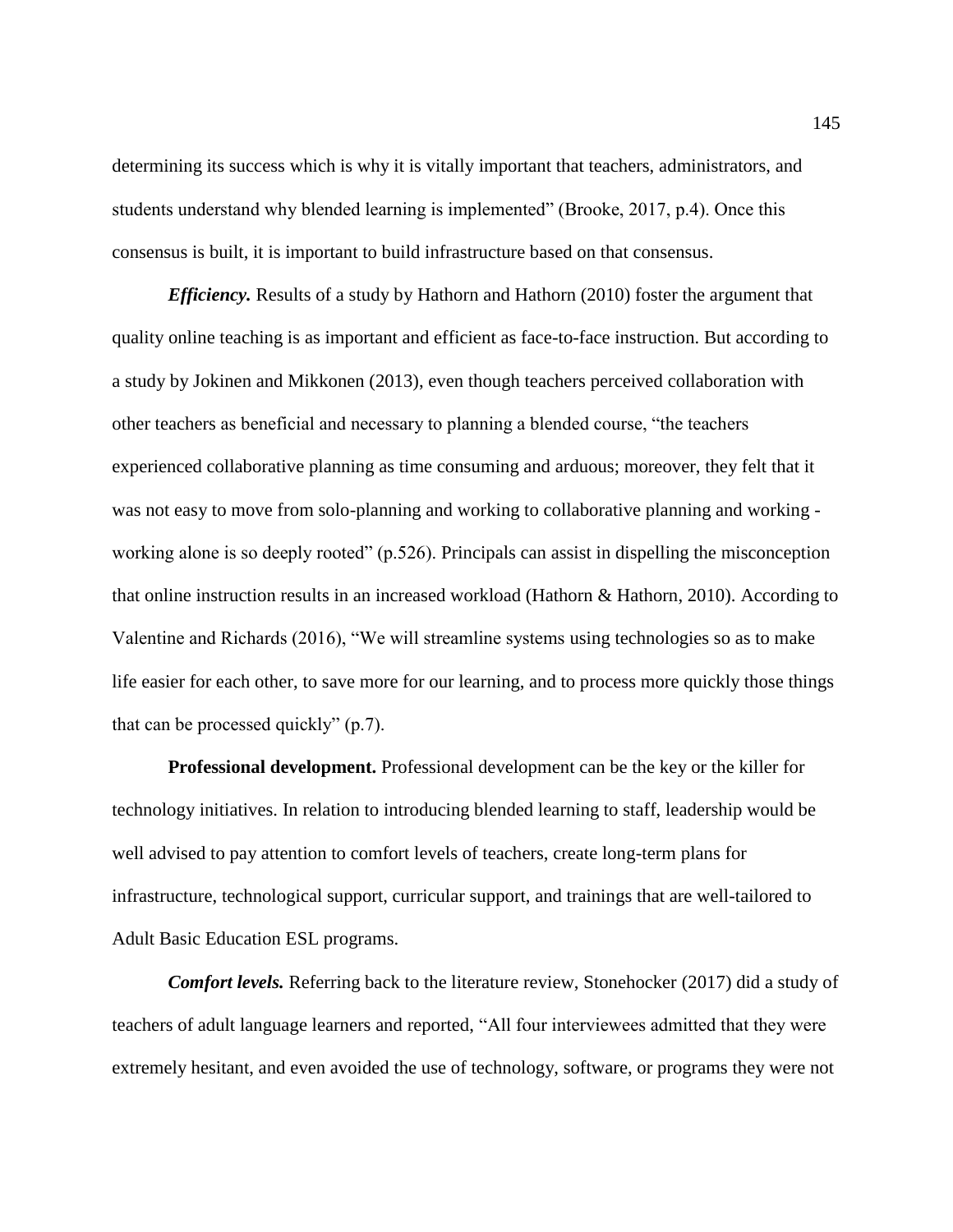comfortable with or didn't fully understand" (p.73). Therefore, when staff do not fully understand or they are not comfortable with new technology, it is safe to say that technology initiatives will fall flat. According to Coryell and Chlup (2007), a factor to consider with the use of blended learning is the time needed for instructors to become familiar and comfortable with the use of blended learning teaching styles. If leadership wants fruitful use of new technologies in programs, it is important to pay attention to the effectiveness of professional development in relation to the effect it has on staff understanding and comfort levels. One participant reiterated this sentiment, "Teachers who are uncomfortable will fight tooth and nail. You need to get them comfortable with a tool."

During the study by Vanek (2017) on professional development for teachers new to online technologies, some problems arose when implementing the professional development with teachers, which included, "inadequate time and resources to support the PD [professional development], a lack of trust in the online space, and a lack of shared priorities for PD" (para. 32). Suggestions for how to overcome this struggle were proposed,

Firstly, teachers need more opportunities to try out new technology in thoughtful ways, but this is hard work. Secondly, real shifts in instructional practice and use of ICTs [information and communication technologies] cannot happen without adequate infrastructure and affective support for the teachers engaged in the work. Finally, the PD [professional development] itself must meet teachers where they are, not push beyond their current skill or comfort level, especially when it involves technology use. (Vanek, 2017, para.4)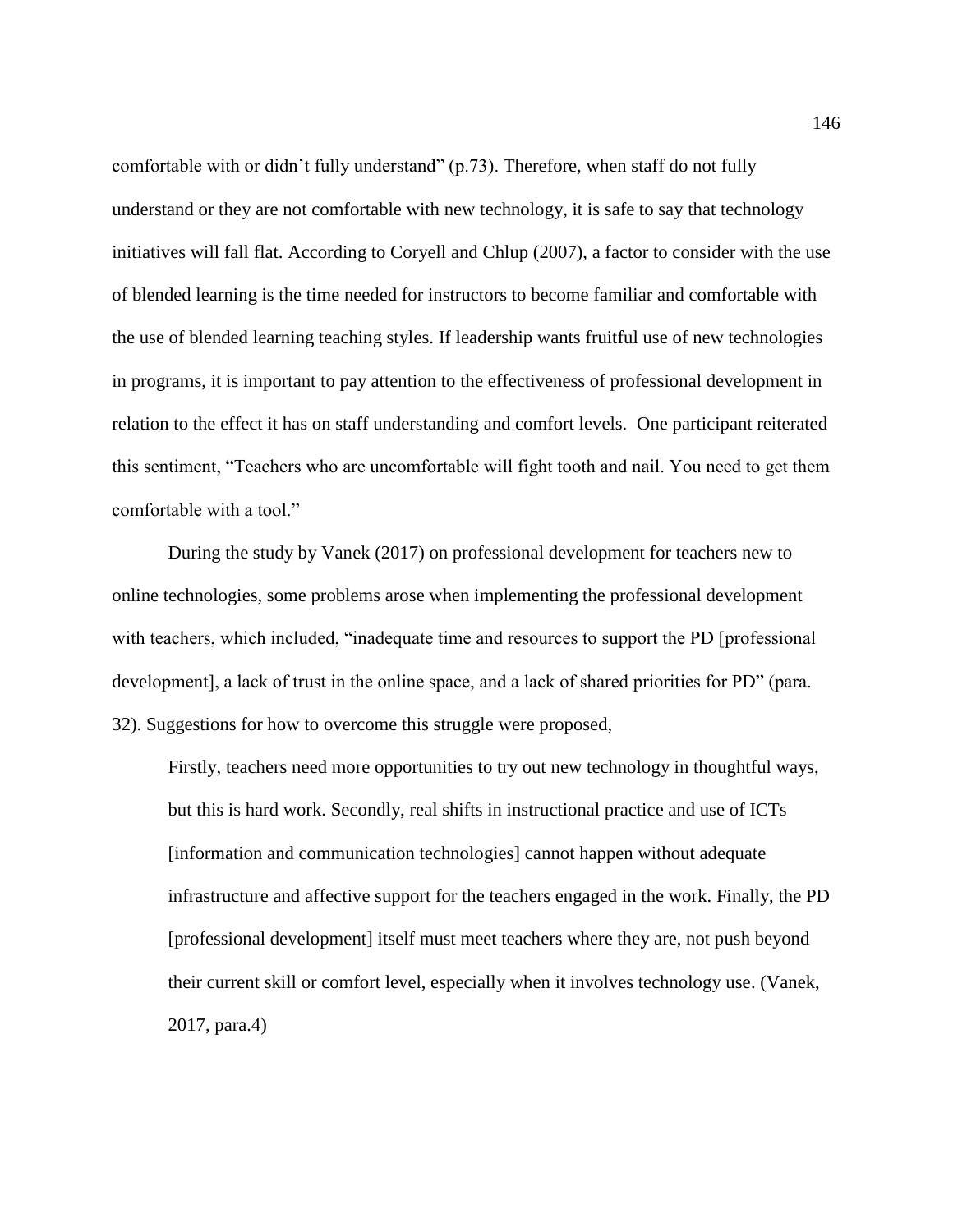*Infrastructure and support.* The quote above from Vanek (2017) affirms the statements above about the comfort level of teachers and also brings up to issue of infrastructure and support. Brooke (2017) also advocated building infrastructure as essential for leadership aiming at the implementation of blended learning in schools. Pape (2006) explained that:

Blended learning requires the right mix of professional development, technical support and curriculum support to be effective for both the teacher and the student. It requires professional development of teachers, both preservice and in-service. Teachers need to understand the instructional benefits blended learning brings to students, how those benefits can increase content mastery and 21st century learning skills, and how to go about developing and delivering blended learning instruction. (p.1)

There must be adequate curriculum, training, planning, and evaluation of online resources to maintain the ever-evolving skills needed to maintain technological knowledge in our schools (Garcia & Abrego, 2014). There is an important distinction to be made between maintaining technological knowledge and keeping up with all of the new advances in educational technologies. It is not necessary for leadership to educate all staff on all new technological devices and all new technology resources available. Just because there is a new device or resource available does not mean that it is better than what was being used before. One participant stated, "Adding anything new means something else has to go." If a school is attempting to follow every educational trend while dropping previous training, it can be confusing and frustrating for staff. As one participant put it, this can create an undesirable "feeling that we could spend a whole bunch of time on a certain type of technology and then it's just going to go away in another year or two." When teachers are trained on a new technology or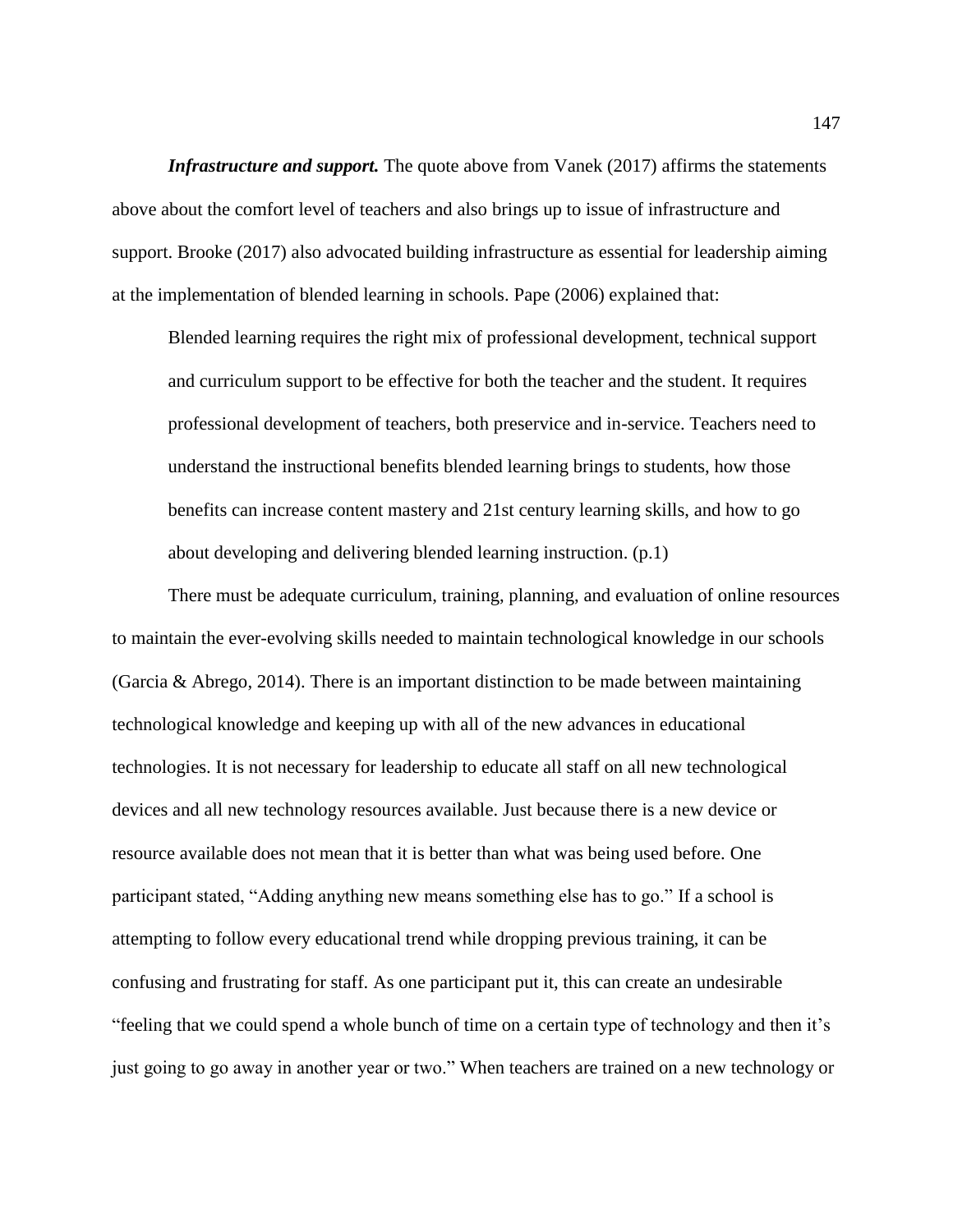other type of initiative and then it is dropped a year later for example, the early adopters may lose their motivation to put time and effort into an initiative the next time around. According to one of the participants, there are teachers who are eager to learn new technologies. This participant stated, "There are a lot of people who know a lot about technology in our field." But, if technology initiatives are repeatedly dropped, it can send a message to staff that leadership does not care enough to create a long-term plan which can frustrate staff. Leadership must build consensus and collaboration around a new technology tool or learning model and then provide continual technological and curricular support.

*Well-tailored training.* Once leadership has assessed its specific program needs and addressed the barriers to effective blended learning initiatives, there are well-tailored professional development resources available. One participant suggested that teachers need more training designed specifically for Adult Basic Education ESL students rather than K-12 children. Some of these resources are offered through the ABE teaching & learning advancement system (2019),

While everyone knows that teaching adults is different from teaching children, many Adult Basic Education professionals do not have access to training and resources that are applicable specifically to adult education. Funded by the Minnesota Department of Education, ATLAS brings Hamline University faculty and staff expertise in adult and ESL teacher education to provide best practice resources and professional development for ABE teachers, staff, and administrators across the state. (para. 1)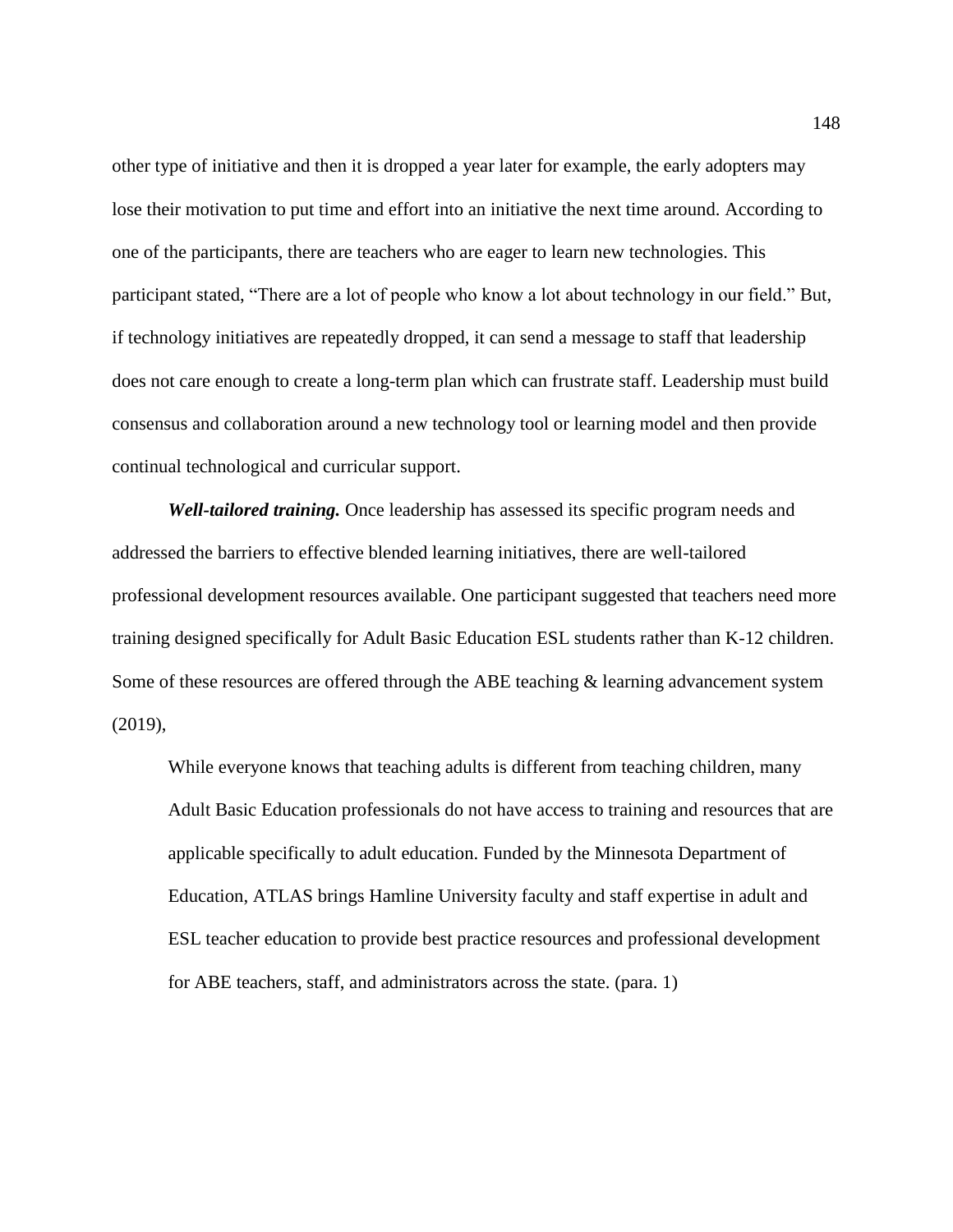## **Limitations**

According to Informedia Services (IMS) digital literacy for St. Cloud State University (2017), "Limitations are influences that the researcher cannot control. They are shortcomings, conditions or influences that cannot be controlled by the researcher that place restrictions on your methodology and conclusions." (para. 1) This study was confined by the following limitations:

- 1. **Pilot testing with doctoral candidates.** A pilot test was conducted with doctoral candidates in the Educational Administration and Leadership program. Though the doctoral candidates had a wealth of experience and knowledge to share, a pilot test with Adult Basic Education ESL teachers who use blended learning would have been preferable. This option was not chosen by the researcher because of the small number of Adult Basic Education ESL teachers available who were using blended learning at the time of the study. If those teachers would have been pilot tested, they would not have been viable candidates as participants in this study.
- 2. **Only interviewing teachers.** As stated by Borg (2003), "Teachers' cognitions, emerge consistently as a powerful influence on their practices, though, as I discuss later, these do not ultimately always reflect teachers' stated beliefs, personal theories, and pedagogical principles" (p.91). Solely interviewing teachers was limiting in that the context of Adult Basic Education ESL programs was not fully explored. For any study focused on another area of Adult Basic Education programs such as improving andragogy or student achievement, this limitation should be closely considered. There are many other people and things to observe when exploring this new occurrence of blended learning in Adult Basic Education ESL programs. At the beginning stages of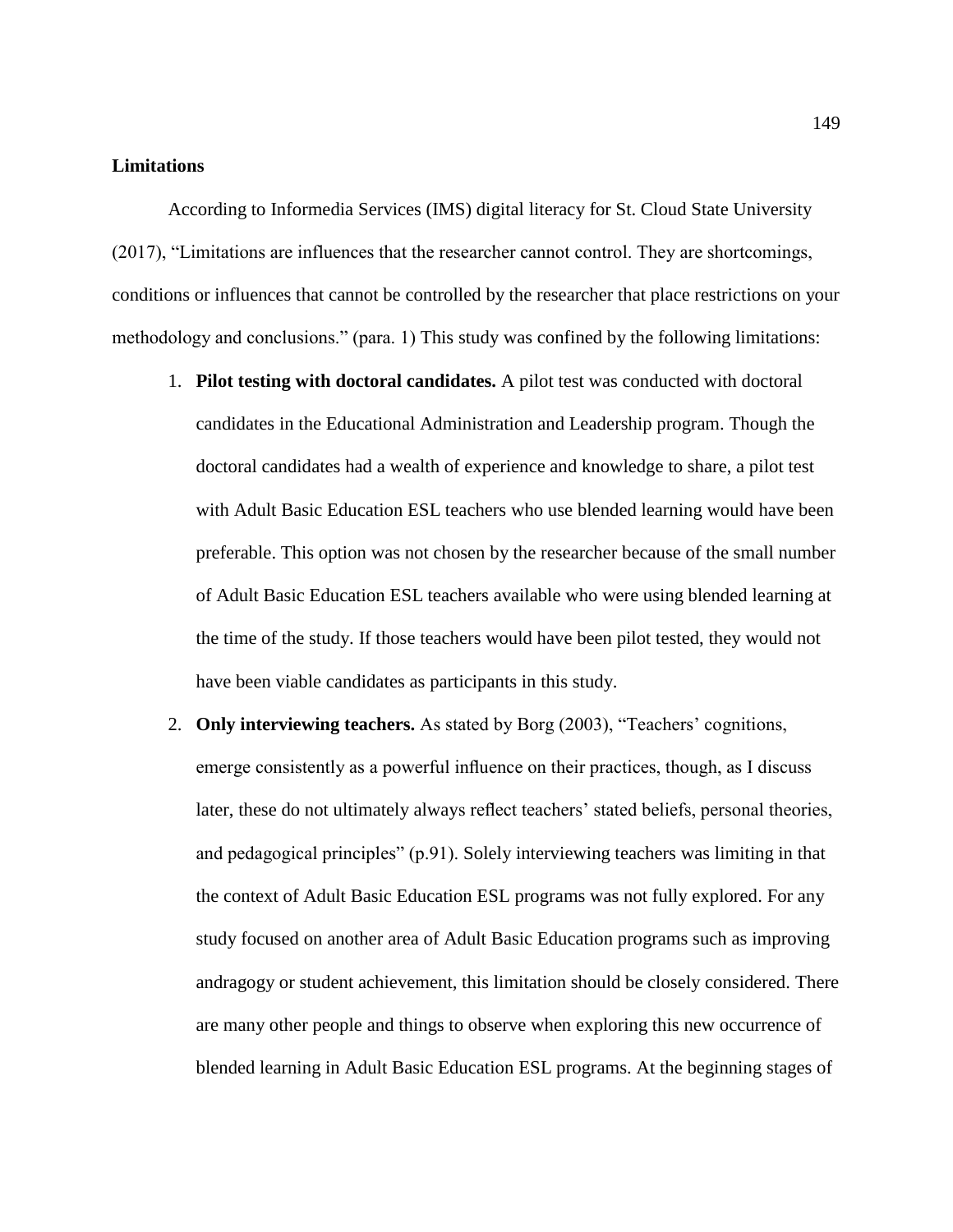blended learning in Adult Basic Education ESL programs and for the purpose of informing leadership, interviewing teachers was an appropriate first step.

- 3. **Not a representative sample.** Inherent to qualitative research is its exploratory and inductive nature. Therefore, generalizable conclusions cannot be drawn with confidence. For illustration, this study only included eleven participants, so the researcher was unable to generalize about the whole of Adult Basic Education ESL programs.
- 4. **Not considering demographics.** This study did not consider demographic markers. Demographic information would have provided more data to analyze which might have been useful when considering different teacher perceptions of blended learning in Adult Basic Education ESL programs. For example, according to Borg (2003), "studies comparing experienced and less experienced language teachers also shed light on transformations in teacher cognition which may occur over time" (p.95).

## **Recommendations for Further Research**

The following recommendations for further research are suggested:

- 1. **Pilot testing.** Pilot test the interview protocol with people that have the same role at an educational institution as the potential participants. For instance, if the participants of the study will be administrators of Adult Basic Education ESL programs, it is recommended that the pilot test be conducted from that same group of people.
- 2. **Expand the participant pool.** Conduct an ethnographic case study of an Adult Basic Education ESL program including interviews and direct observations of teachers, administrators and students with a focus on blended learning. A qualitative analysis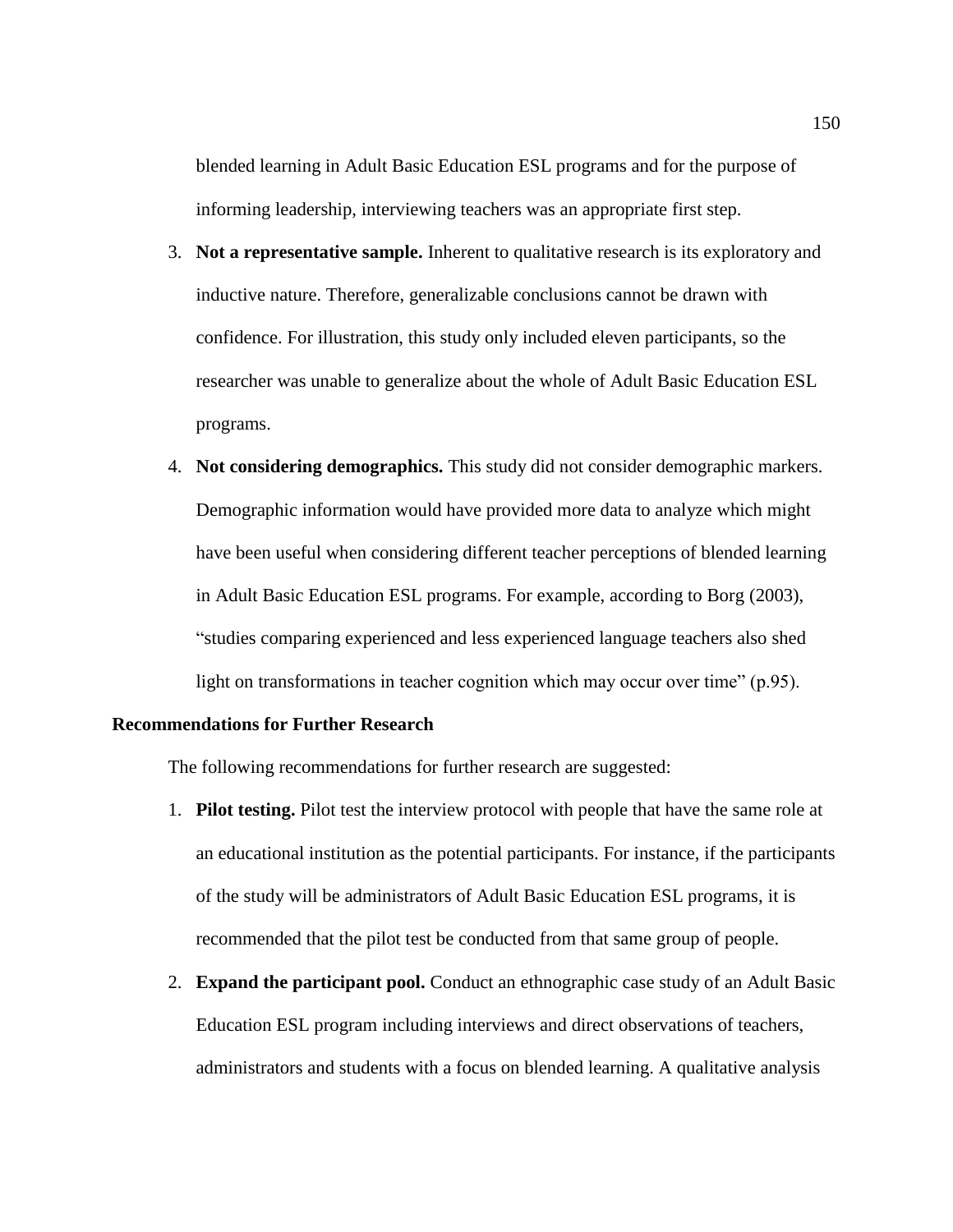of blended learning including Adult Basic Education ESL student perspectives would provide a new perspective on the topic. Conduct in-depth interviews of students about their experiences with blended learning and their feedback based on learning preferences. A qualitative analysis of blended learning including perspectives from administrators who have experience facilitating blended learning initiatives in their Adult Basic Education ESL programs would also provide a new perspective on the topic. Conduct in-depth interviews of leadership about their reflections, observations, and decisions surrounding blended learning initiatives in Adult Basic Education ESL programs.

- 3. **Include quantitative research methods.** Design a survey to be administered to a larger sample size of teachers. Include students who are using blended learning in their classes. This type of study would have to take place after more Adult Basic Education ESL programs have adopted blended learning as a program wide design. Once the data has been gathered, utilize quantitative analysis to determine the effectiveness of specific blended learning models on student learning from the perspectives of teachers and students. Also administer pre-tests and post-tests along with formative assessments of the students throughout the blended learning course to better gauge the impact of blended learning on student learning.
- 4. **Consider demographics***.* A replication study using comparative methodology would allow for researchers to compare changes in teacher perspectives of blended learning from this study to future programming in Adult Basic Education ESL programs. Modify the study by taking into account the limitations above. Collect demographic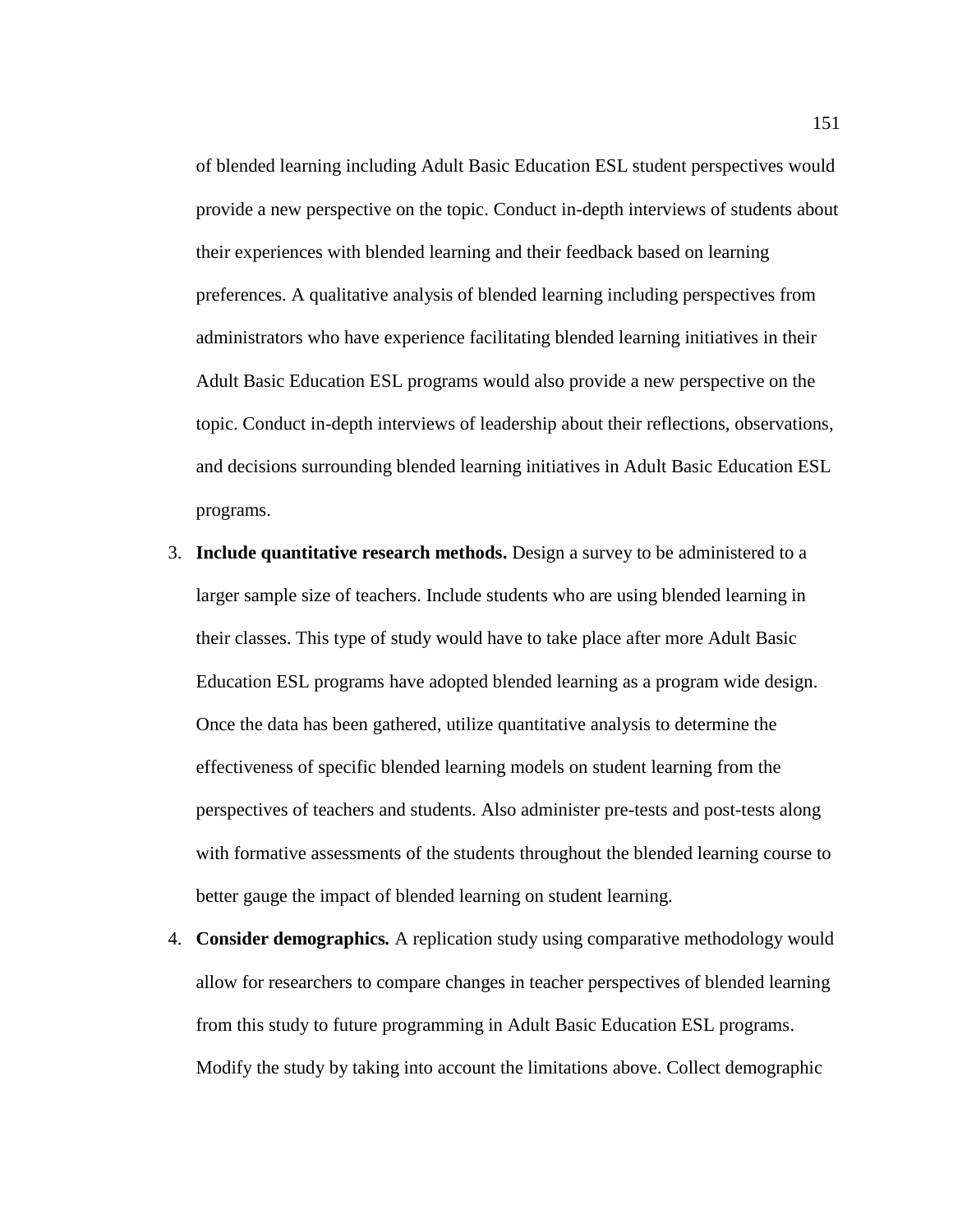information about the teachers before the interview or add demographic questions to the interview protocol. Demographic information could add dimension and depth to the study. When explaining models of generalizability, Polit and Beck (2010), state, "In reality, the kind of description that supports transferability is often not as 'thick' as readers need for making informed judgments about proximal similarity" and "In qualitative research in particular, thick description requires rich description of the study context and of the phenomenon itself" (p.1454). Therefore, adding demographic information to this study would be beneficial for transferability to different Adult Basic Education ESL program contexts.

#### **Recommendations for Practice**

The following recommendations for practice are suggested:

- 1. Administrators and leaders should regularly consult with teachers within their organizations who are already using blended learning with their students to gather information about blended learning before moving forward with new technology initiatives.
- 2. Program directors should periodically consult other program leaders in other Adult Basic Education ESL settings to better understand and compare blended learning initiatives and practices.
- 3. Provide relevant professional development and follow-up training opportunities for instructional staff on the use of digital devices and blended learning models.
- 4. Program directors and leaders need to be sensitive and cognizant of bringing in new initiatives and new technological programming before prior or recently adopted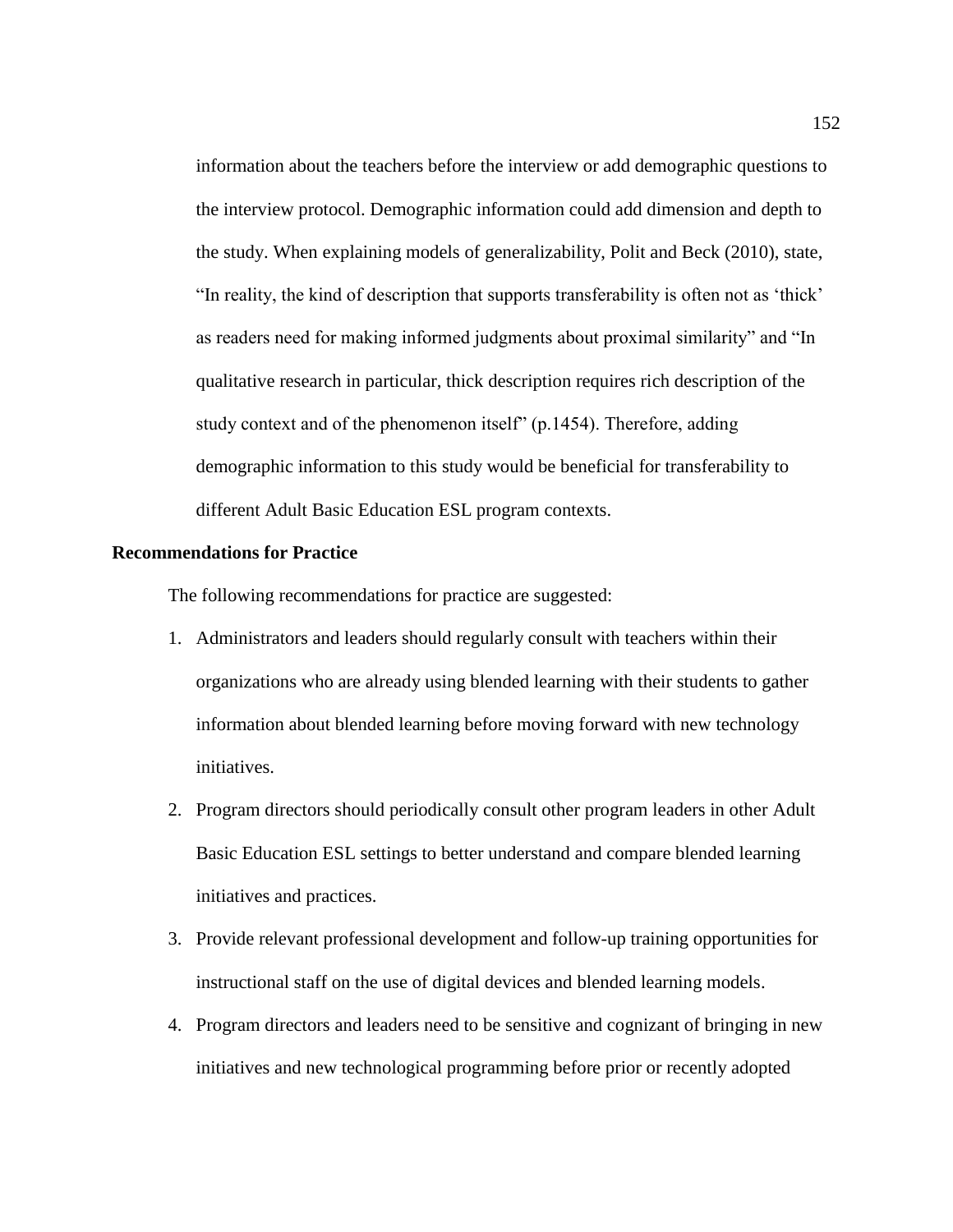innovations have had time to serve their purpose. In other words, routine and frequent formative program evaluation must be conducted prior to major change decisions.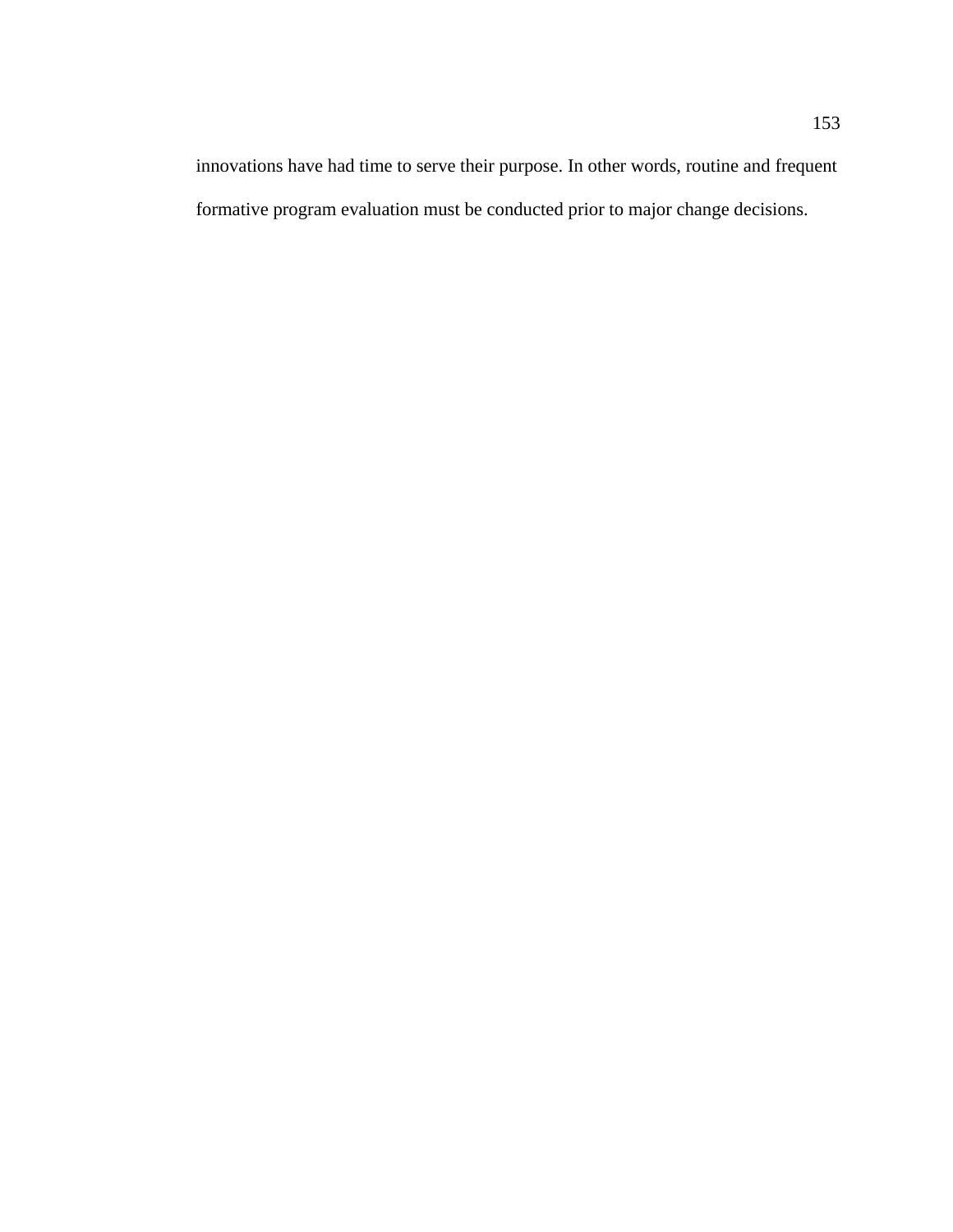#### **References**

ABE teaching & learning advancement system. (2019). Retrieved from: atlasabe.org.

- Adult Basic Education (ABE). (2019). *Minnesota Community Education Association.*  Retrieved from: http://mn-mcea.org/adult-basic-education-abe.
- Al-Awidi, H. & Ismail, S. (2012). Teachers' perceptions of the use of computer assisted language learning to develop children's reading skills in English as a second language in the United Arab Emirates. *Early Childhood Education Journal, 42,* 29-37. doi:10.1007/s10643-012-0552-7.
- Allen, S. (2016). Applying adult learning principles to online course design. *Distance Learning, 3*, 25.
- Allen, E., Seaman, J., & Garrett, R. (2007). *Blending in: The extent and promise of blended education in the United States.* USA: Sloan-C.
- Apex Learning. (2014). *Blended learning models.* Retrieved from: https://www.apexlearning.com/blog/blended-learning-models.\ly, D. G. (2005). It's about
- time: Using electronic literature discussion groups with adult learners. *Journal of Adolescent & Adult Literacy, 1*, 12. doi:10.1598/JAAL.49.1.2.
- Blended Learning Universe. (2019). *Clayton Christensen Institute*. Retrieved from: https://www.blendedlearning.org.
- Blondy, L. C. (2007). Evaluation and application of andragogical assumptions to the adult online learning environment. *Journal of Interactive Online Learning, 6*(2), 116-130. Retrieved from: http://www.ncolr.org/jiol/issues/pdf/6.2.3.pdf.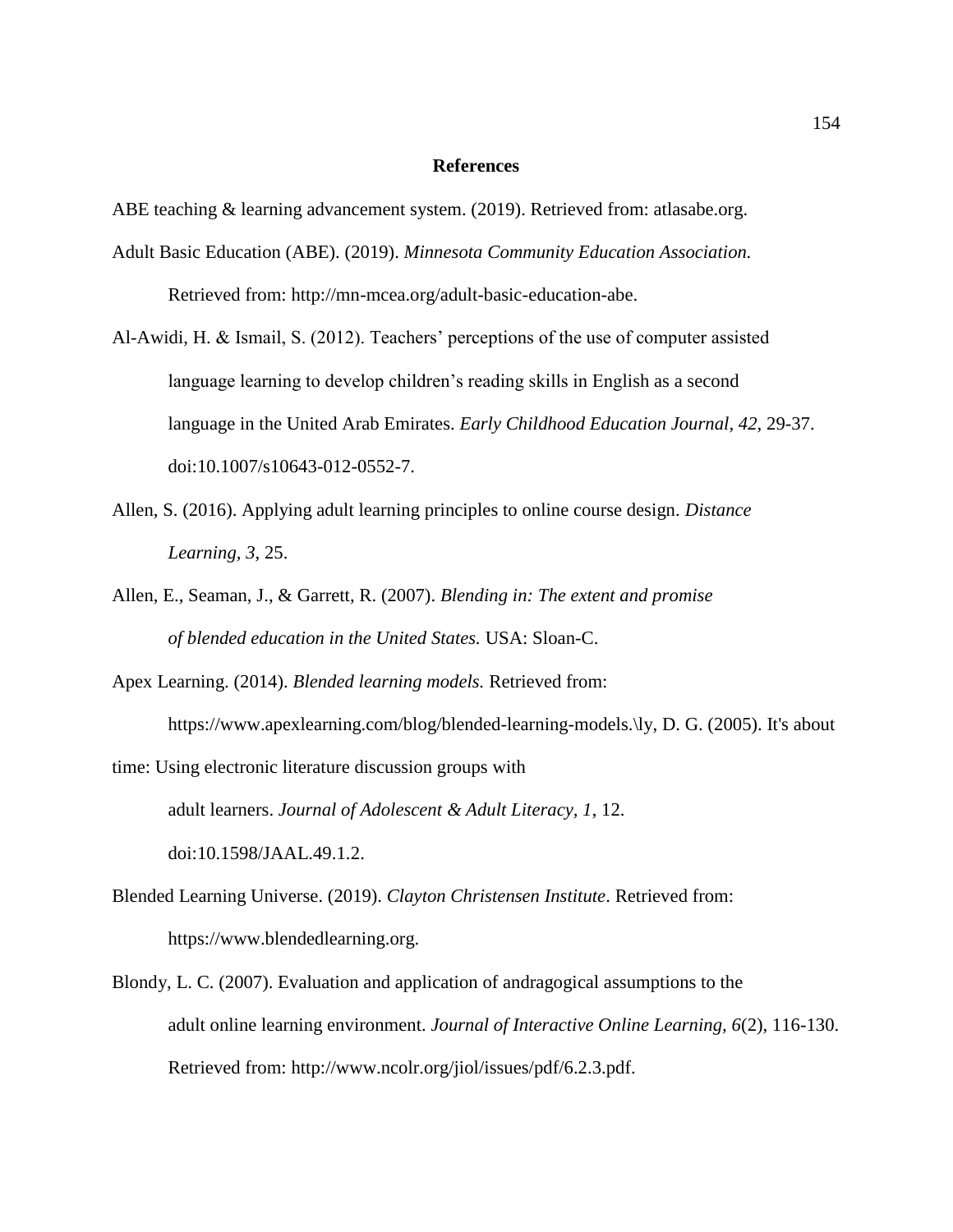- Booth, W. C., Colomb, G. G., & Williams, J. M. (2008). *The craft of research* (3rd ed). Chicago: The University of Chicago Press.
- Borg, S. (2003). Teacher cognition in language teaching: A review of research on what language teachers think, know, believe, and do. *Language Teaching, 36*(2), 81- 109.
- Bowman, L. (2010). *Online learning: A user-friendly approach for high school and college students.* Plymouth, UK: Rowman & Littlefield Education.

Bradley, A. (2008). Learn about pros, cons of Internet, principals' group urges educators. *Education Week*, *27*(20), 4. Retrieved from: http://www.edweek.org/ew/articles/2008/01/23/20brief1.h27.html?qs=Learn+about+pros, +cons+of+Internet,+principals'+group+urges+educators.

- Brooke, E. (2017). Four keys to success using blended learning implementation models. *Lexia Learning.* Retrieved from: https://www.lexialearning.com/resources/whitepapers/blended-learning-four-keys.
- Burnett, D. (2015). *Assessing blended learning in adult, English as a foreign language learning.* (Doctoral dissertation). Retrieved from: PsycINFO. (Accession No. 2016-37857-018).
- Cain, D. L., & Pitre, P. E. (2008). The effect of computer mediated conferencing and computer assisted instruction on student learning outcomes. *Journal of Asynchronous Learning Networks, 12*(3-4), 31-52.
- Computer Literacy Policy. (2004). *Minnesota Department of Education, Minnesota Adult Basic Education (ABE).* Retrieved from: http://mnabe.org/abe-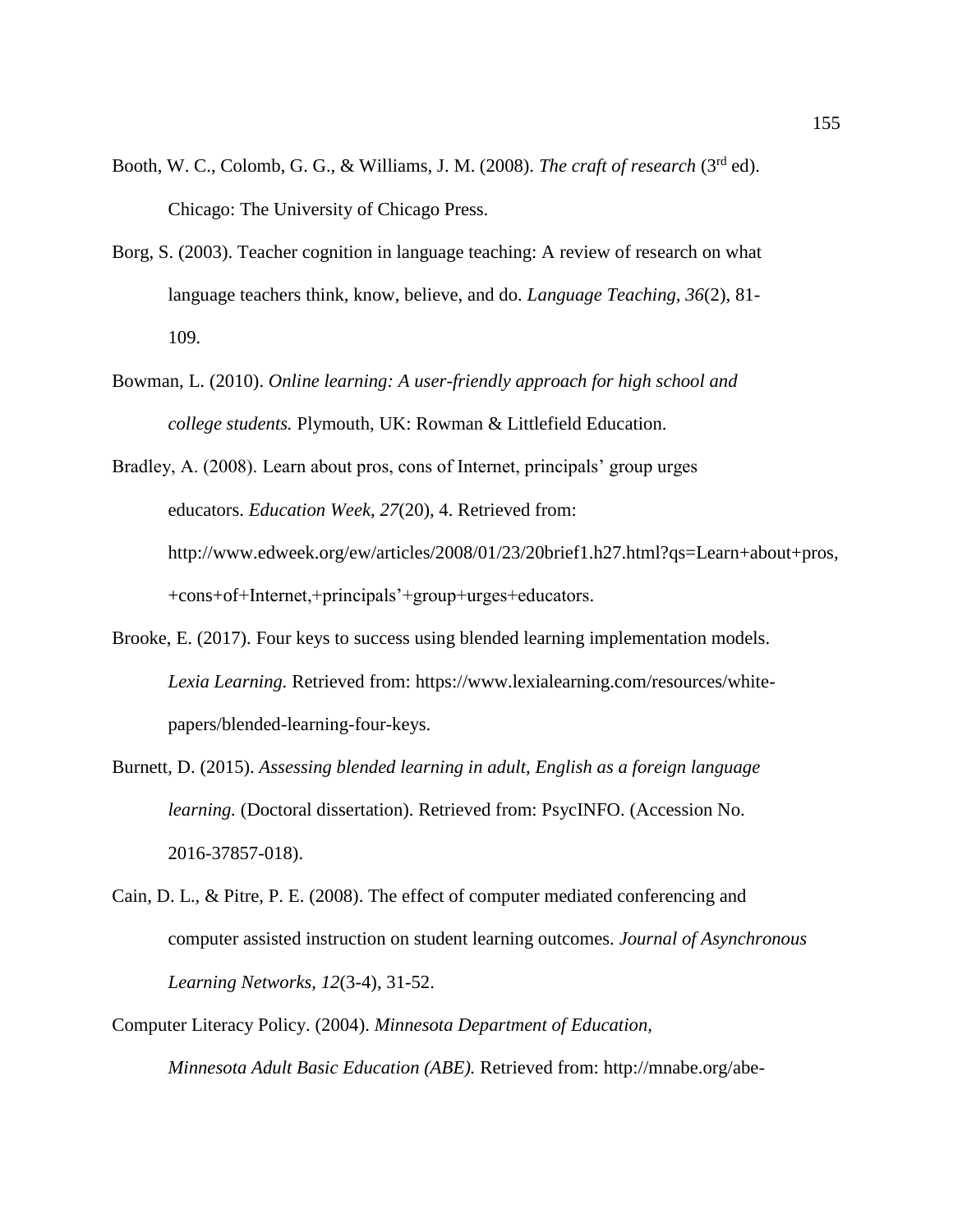law-policy/mn-abe-policies.

- Community Education Teachers: Licensure Requirements. Minnesota Statute 122A.26 § 3 (2018).
- Conole, G. (2008). Listening to the learner voice: The ever-changing landscape of technology use for language students. *ReCALL*, *20*(2), 124-140.
- Coryell, J., & Chlup, D. (2007). Implementing e-learning components with adult English language learners: Vital factors and lessons learned. *Computer Assisted Language Learning, 203*, 263-278.
- Danielson, D. (2018). Where are the smartboards going? BHS Blueprint: Official voice of the Blaine Bengal. Retrieved from: https://bhsblueprint.org/showcase/2018/10/31/where-are-the-smart-boards-going.
- Distance Learning Policy. (2013). *Minnesota Department of Education: Minnesota Adult Basic Education (ABE).* Retrieved from: http://mnabe.org/distancelearning.
- Dunn, L. S. (2011). Making the most of your class website. *Educational Leadership, 68*(5), 60-62.
- Ellis, P. (2018). The language of research (part 19): Understanding the quality of a qualitative paper. *Wounds UK*, *14*(5), 134–135.
- Eyring, J. (2014). Adult ESL education in the US. *CATESOL, 26*, 120-149. Retrieved from: https://eric.ed.gov/?id=EJ1111885.
- Farrell, T., & Ives, J. (2015). Exploring teacher beliefs and classroom practices through reflective practice: A case study. *Language Teaching Research, (19)*5, 594-601.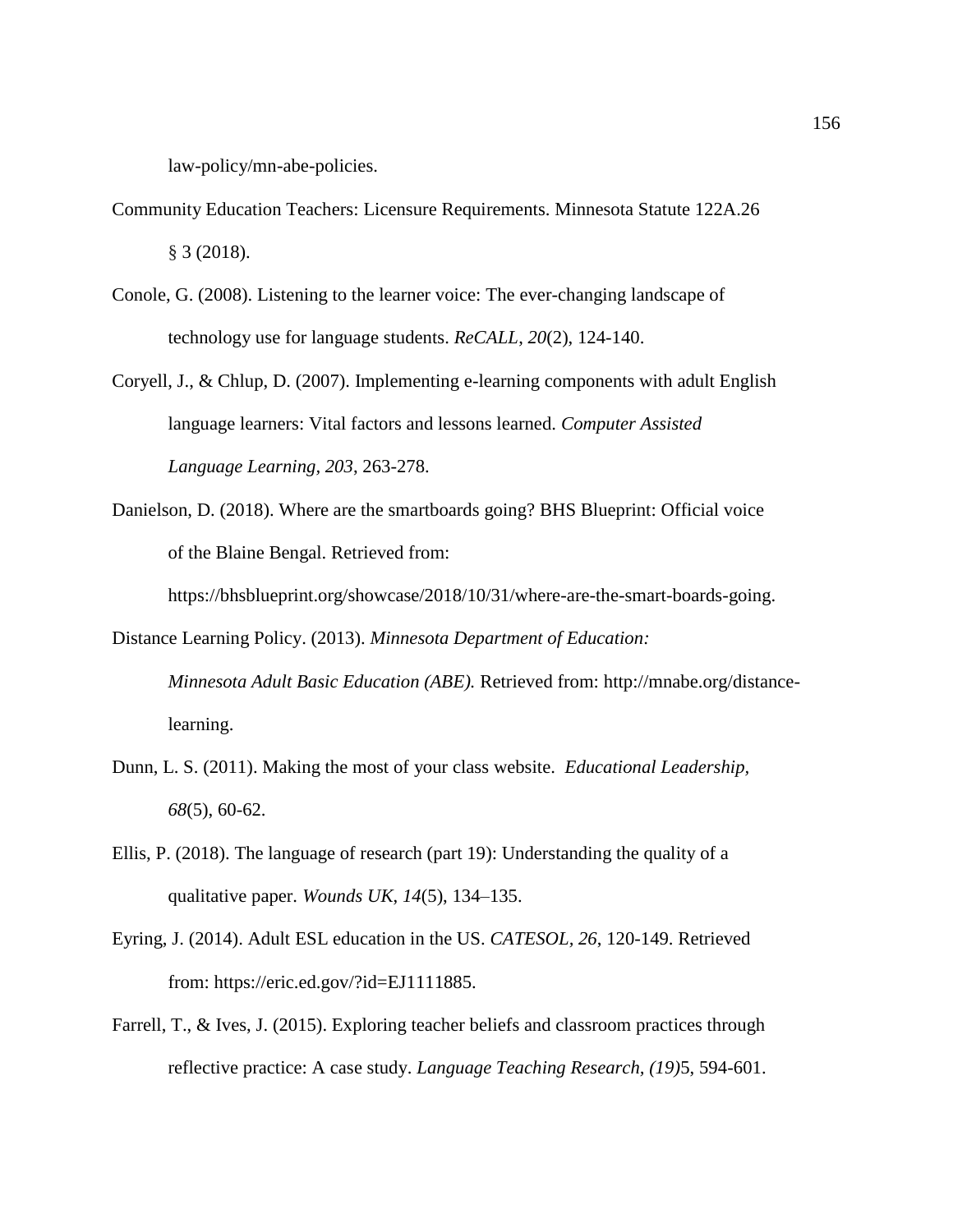Farrell, T., & Lim, P. (2005). Conceptions of grammar teaching: A Case Study of teachers' beliefs and classroom practices. *TESL-EJ*, *9*(2), 13. Retrieved from: http://www.tesl-ej.org/wordpress/issues/volume9/ej34/ej34a9.

Fisher, J., Bushko, K., & White, J. (2017). Blended beyond borders: A scan of blended learning obstacles and opportunities in Brazil, Malaysia, and South Africa*. Clayton Christensen Institute.* Retrieved from: https://www.christenseninstitute.org/wp-content/uploads/2017/11/BlendedBeyond Borders.pdf.

- Flipped Classroom and Blended Learning Models. (2019). *The College of St. Scholastica.*  Retrieved from: http://www.css.edu/administration/information-technologies/academictechnology-and-online-learning/teaching-guide/flipped-classroom-and-blended-learningmodels.html.
- Fraenkel, J., Wallen, N., & Hyun, H. (2015). *How to design and evaluate research in education.* (9th Ed.). New York: McGraw-Hill.
- Fullan, M. (2014). *The Principal: Three keys to maximizing impact.* San Francisco, CA: Jossey-Bass.
- Gall, M., Gall, J., & Borg, W., (2007). *Educational research: An introduction (*8th Ed.). Boston, MA: Pearson Education, Inc.
- Garcia, A., & Abrego, C. (2014). Vital skills of the elementary principal as a technology leader. *E Journal of Organizational Learning & Leadership, 12*(1), 12-25.
- Garland, V. (2009). Emerging technology trends and ethical practices for the school principal. *SAGE Journals, 38*(1), 39-50.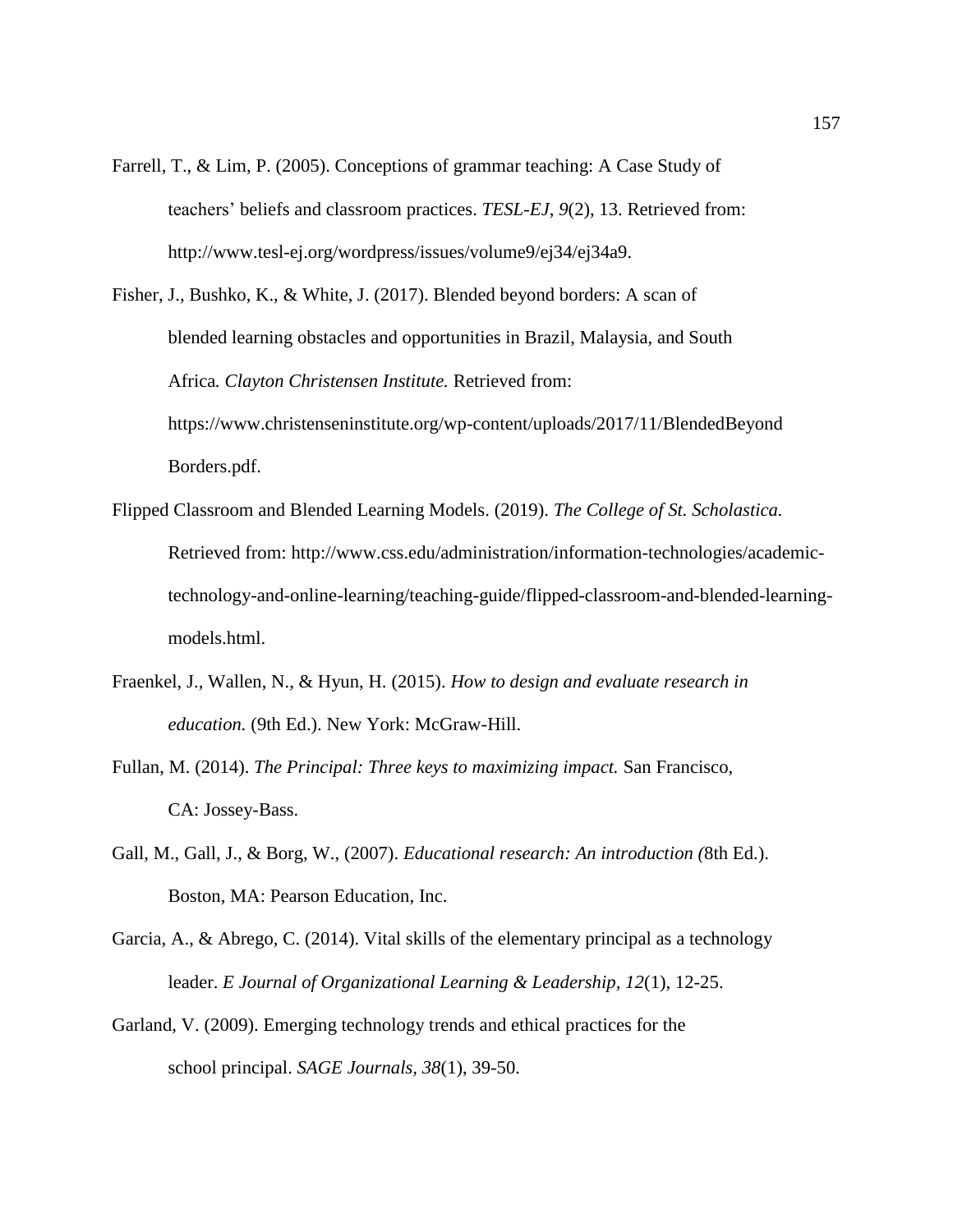doi: [https://doi.org/10.2190/ET.38.1.e.](https://doi.org/10.2190/ET.38.1.e)

Gee, J. (2013). *The anti-education era: Creating smarter students through digital learning.* New York: Palgrave Macmillan.

George, B. (2007). *True north*. San Francisco, CA: Jossey-Bass.

Graham, C. (2013). Emerging practice and research in blended learning. In M.G. Moore (Ed.), *Handbook of distance learning* (pp. 333-350) (3rd ed.). New York, NY: Routledge.

- Hagens, V., Dobrow, M., & Chafe, R. (2009). Interviewee transcript review: Assessing the impact on qualitative research. *BMC Medical Research Methodology, 9*(47). doi: 10:1186/147-2288-9-47.
- Hanna, D. (2000). *Higher education in an era of digital competition: Choices and challenges.* Madison, WI: Atwood Publishing.
- Hathorn, L., & Hathorn, J. (2010). Evaluation of online course websites: Is teaching online a tug-of-war? *Journal of Educational Computing Research, 42*(2), 197-217. doi:10.2190/EC.42.2.d.
- Hlas, A. C., Schuh, K. L., & Alessi, S. M. (2008). Native and non-native speakers in online and face-to-face discussions: Leveling the playing field. *Journal of Educational Technology Systems, 36*(4), 337-373.
- Hoepfl, M. (1997). Choosing qualitative research: A primer for technology education researchers. *Journal of Technology Education, 9*(1), 47-63.
- Holcomb, L., Castek, J., & Johnson, P. (2007). Unlocking the potential of K-12 classroom websites to enhance learning. *New England Reading Association*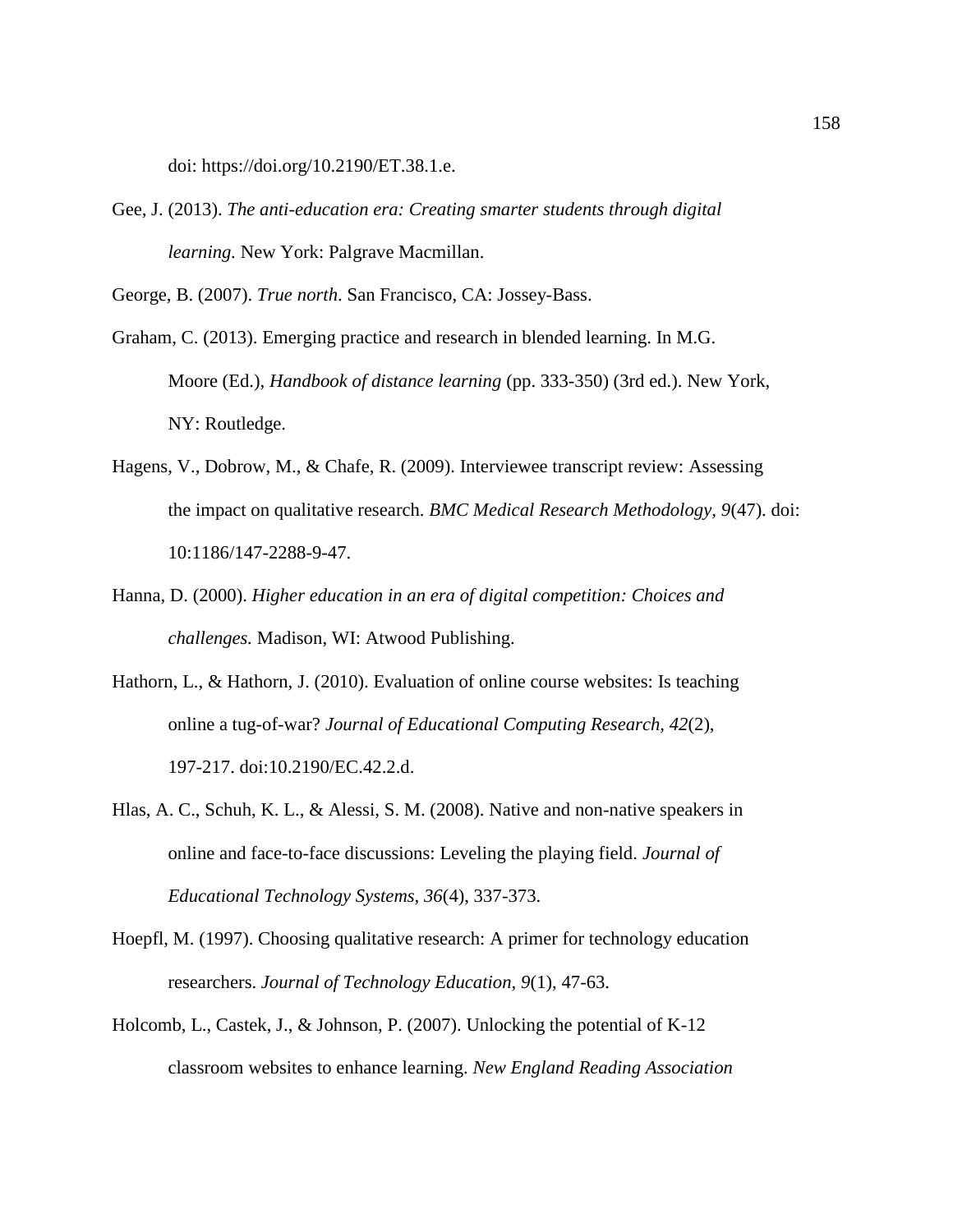*Journal, 43*(1), 36-43.

Huang, H. (2002). Toward constructivism for adult learners in online learning environments. *British Journal of Educational Technology, 33*(1), 27.

INACOL Staff. (2016). *What is blended learning?* Retrieved from:

https://www.inacol.org/news/what-is-blended-learning.

Information and Communication Technology (ICT) in Education. (2018). In Learning portal: Planning education for improved learning outcomes. *UNESCO International Institute for Education Planning.* Retrieved from: https://learningportal.iiep.unesco.org/en/issue-briefs/improve-learning/curriculum-andmaterials/information-and-communication-technology-ict.

- Informedia Services (IMS) Digital Literacy for St. Cloud State University. (2017). *Limitations and Delimitations in Research.* Retrieved from: http://blog.stcloudstate.edu/ims/2017/03/28/limitations-and-delimitations-inresearch.
- Jokinen, P., & Mikkonen, I. (2013). Teachers' experiences of teaching in a blended learning environment. *Nurse Education in Practice*, *13*(6), 524-528.
- Jonassen, D. (2013). Transforming learning with technology. In M. Clough, J. Olson & D. Niederhauser (Eds.), *The nature of technology* (pp. 101-110). Iowa: Sense Publishers.
- Kegan, R. (1982). *The evolving self: Problem and process in human development*. Cambridge, Mass.: Harvard University Press.
- Khan, S. (2012). *The one world schoolhouse: Education reimagined.* New York: Hachette Book Group.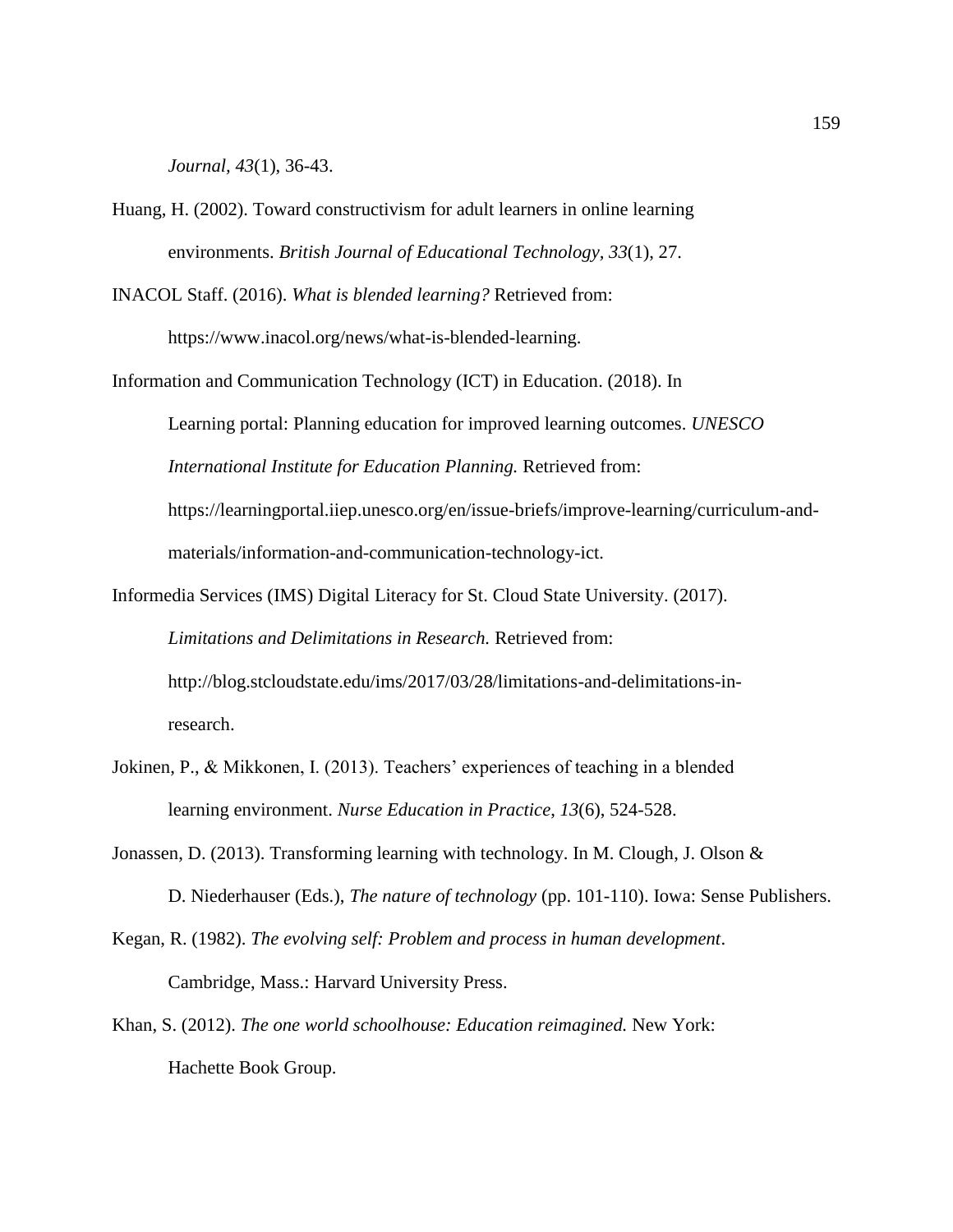- Knowles, M. S. (1973). *The adult learner: A neglected species.* Madison, WI: American Society for Training and Development.
- Layton, S. (2017). What's the difference between online learning and distance learning? *Applied Educational Systems.* Retrieved from: https://www.aeseducation.com/blog/2013/09/difference-between-online-learning-anddistance-learning.
- Legal Information Institute. (2017). *Cornell University. 38 CFR 21.142.* Retrieved from: https://www.law.cornell.edu/cfr/text/38/21.142.
- Leung, Y. (2003). How useful are course websites? A study of students' perceptions. *Journal of Hospitality, Leisure, Sport & Tourism Education.*
- Maxwell, C. (2016). A deeper look at the flex model. *Blended Learning Universe.*  Retrieved from: https://www.blendedlearning.org/a-deeper-look-at-the-flex-model.
- McFarland, J., Hussar, B., Wang, X., Xhang, J., Wang, K., Rathbun, A., Barmer, A., Cataldi, E. F., & Mann, F. B. (2018). *The Condition of Education 2018*. U.S. Department of Education. Washington, DC: National Center for Education Statistics. Retrieved from: https://nces.ed.gov/pubs2018/2018144.pdf.
- Means, B., Toyama, Y., Murphy, R., & Baki, M. (2013). The effectiveness of online and blended learning: A meta-analysis of the empirical literature. *Teachers College Record, 115*.
- Merriam, S. (2009). *Qualitative research: A guide to design and implementation.* San Francisco, CA: Jossey-Bass.

Minnesota ABE professional development system. (2009). *Atlas Hamline*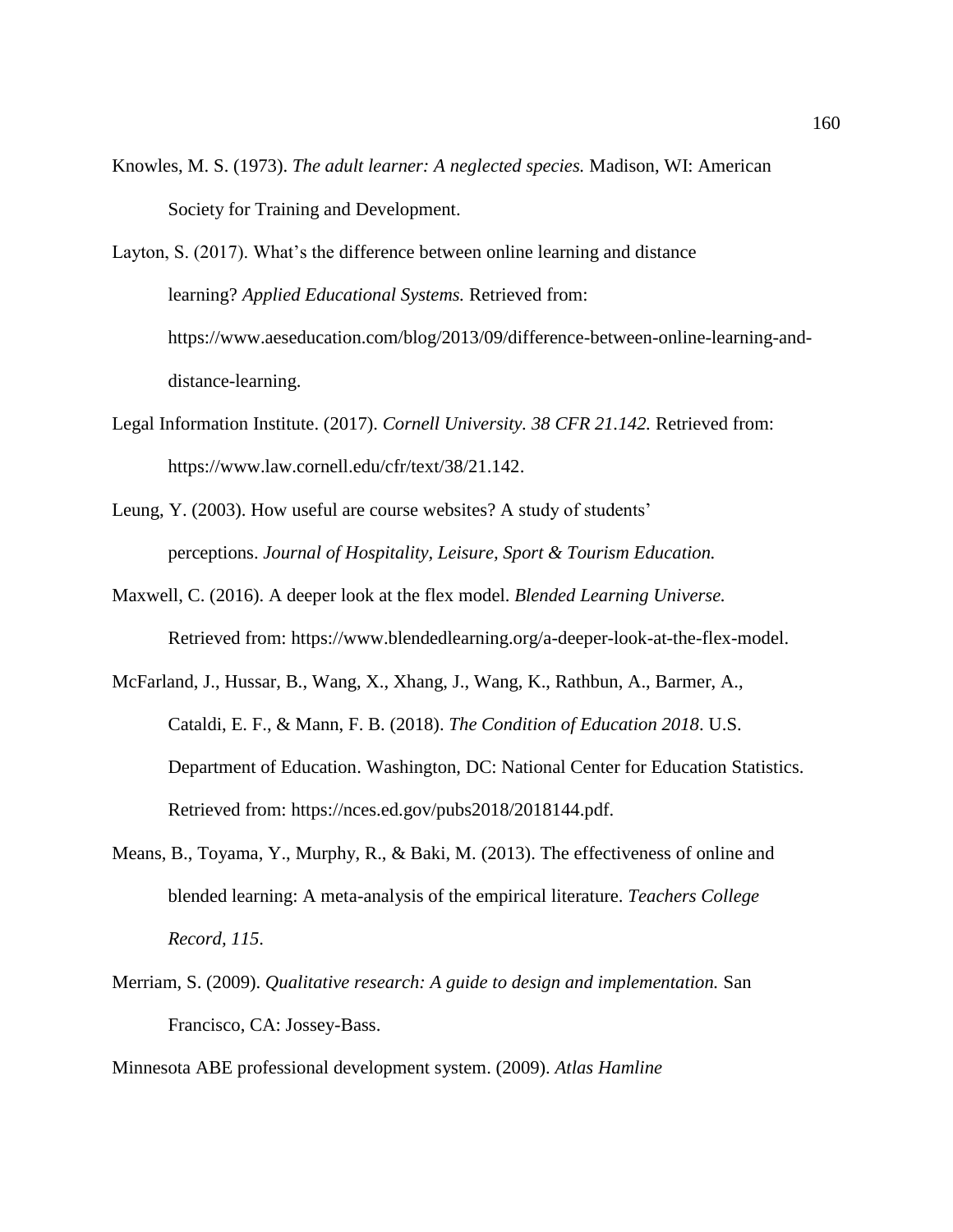*University.* Retrieved from: http://atlasabe.org/pd-system/mnabe-professionaldevelopment-standards.

- Minnesota Adult Basic Education. (2019). *Minnesota Literacy Council.* Retrieved from: http://mnabe.org/about-abe-in-mn.
- Minnesota Adult Basic Education report. (2019). *Literacy Action Network.* Retrieved from: http://mnabe.org/sites/default/files/abe-impact-report.pdf.

MNABE Distance Learning. (2019). Retrieved from: http://mnabe-distancelearning.org.

- Moore, S. C., (2009). Uses of technology in the instruction of adult English language learners. *NETWORK Brief*. Center for Applied Linguistics.
- Murray, J. (2019). Blended learning via technology in the classroom. *Teach Hub.* Retrieved from: http://www.teachhub.com/blended-learning-technology-classroom.
- National Reporting System for Adult Education. (2018). Retrieved from: https://www.nrsweb.org.
- Overview of Adult Basic Education (ABE) in Minnesota. (2018). *Minnesota Department of Education.* Retrieved from:

http://mnabe.org/sites/default/files/overview\_of\_abe\_2017.pdf.

Pagel, J. W., Lambacher, S., & Reedy, D. W. (2015). *Instructors' Attitudes Towards CALL and MALL in L2 Classrooms*. In F. Helm, L. Bradley, M. Guarda, & S. Thouësny (Eds), Critical CALL – Proceedings of the 2015 EUROCALL Conference. Retrieved from: http://dx.doi.org/10.14705/rpnet.2015.000375.

Pape, L. (2006). From bricks to clicks: Blurring classroom/cyber lines: Blended learning combines the elements of online and face-to-face teaching approaches. *School*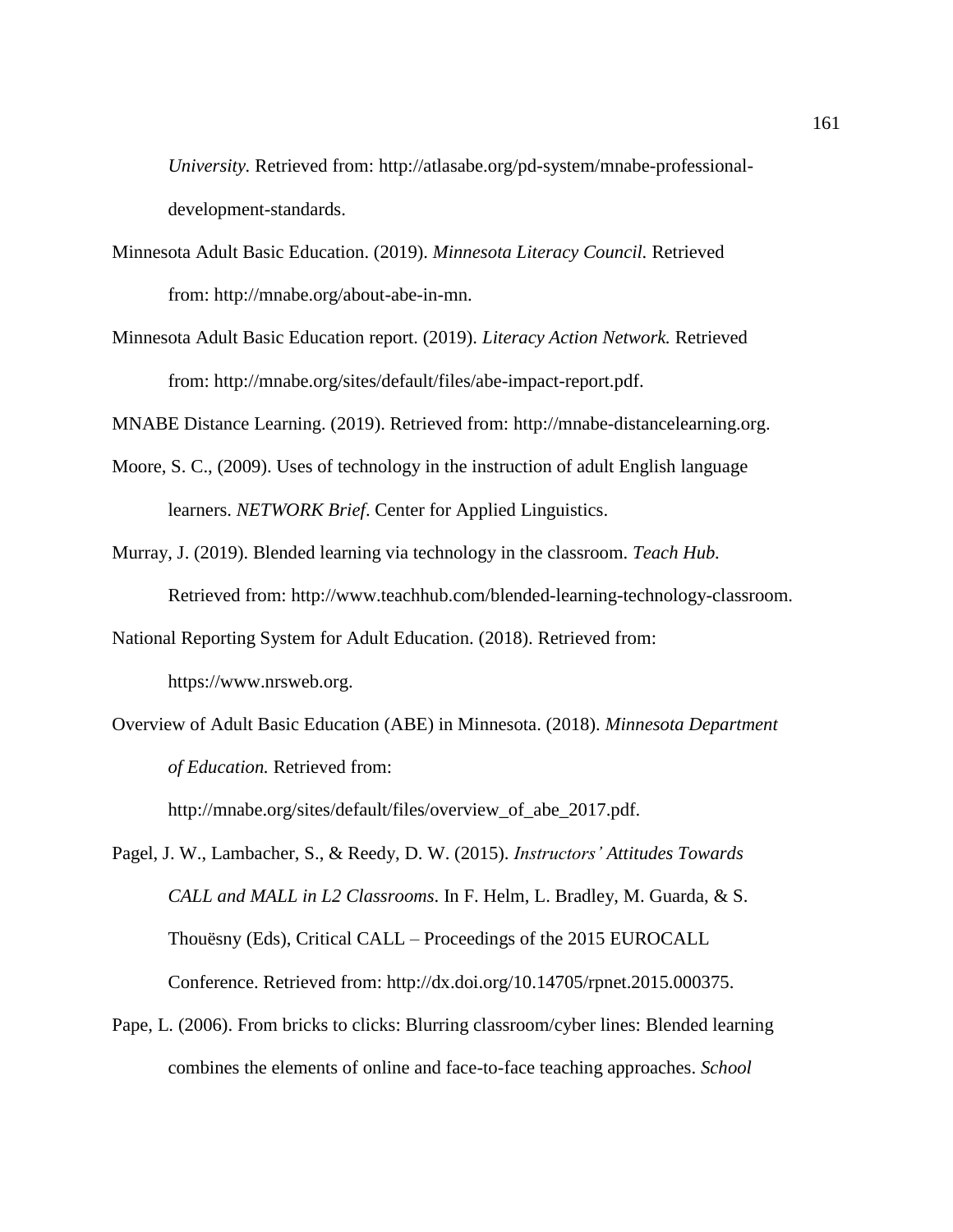*Administrator.* Retrieved from:

http://www.aasa.org/SchoolAdministratorArticle.aspx?id=7930.

- Pavanelli, R. (2018). The flipped classroom: A mixed methods study of academic performance and student perception in EAP writing context. *International Journal of Language and Linguistics, 5*(2), *16-26.*
- Picciano, A. G., (2006). *Blended Learning Implications for Growth and Access.* Doctoral programs in urban education, and interactive pedagogy and technology. New York: University of New York Graduate Center. Retrieved from: https://www.researchgate.net/publication/255620924\_Blended\_learning\_Implications\_for \_growth\_and\_access/download.
- Polit, D. F., & Beck, C. T. (2010). Generalization in quantitative and qualitative research: Myths and strategies. *International Journal of Nursing Studies, 47,* 1451-1458. Retrieved from: https://repository.edulll.gr/edulll/bitstream/ 10795/2220/2/2220\_1%20%20QUANTITY%20QUALITY.pdf.
- Popp, N. (2017). A different kind of diversity among adult English language learners. *MinneTESOL Journal*. Retrieved from: http://minnetesoljournal.org/fall-2017-issue/different-kind-diversity-among-adultenglish-language-learners.
- Punch, K. (2009). *Introduction to research methods in education.* Thousand Oaks, CA: SAGE Publications Ltd.
- Raine, L., & Perrin, A. (2017). 10 facts about smartphones as the iPhone turns 10. *Pew Research Center.* Retrieved from: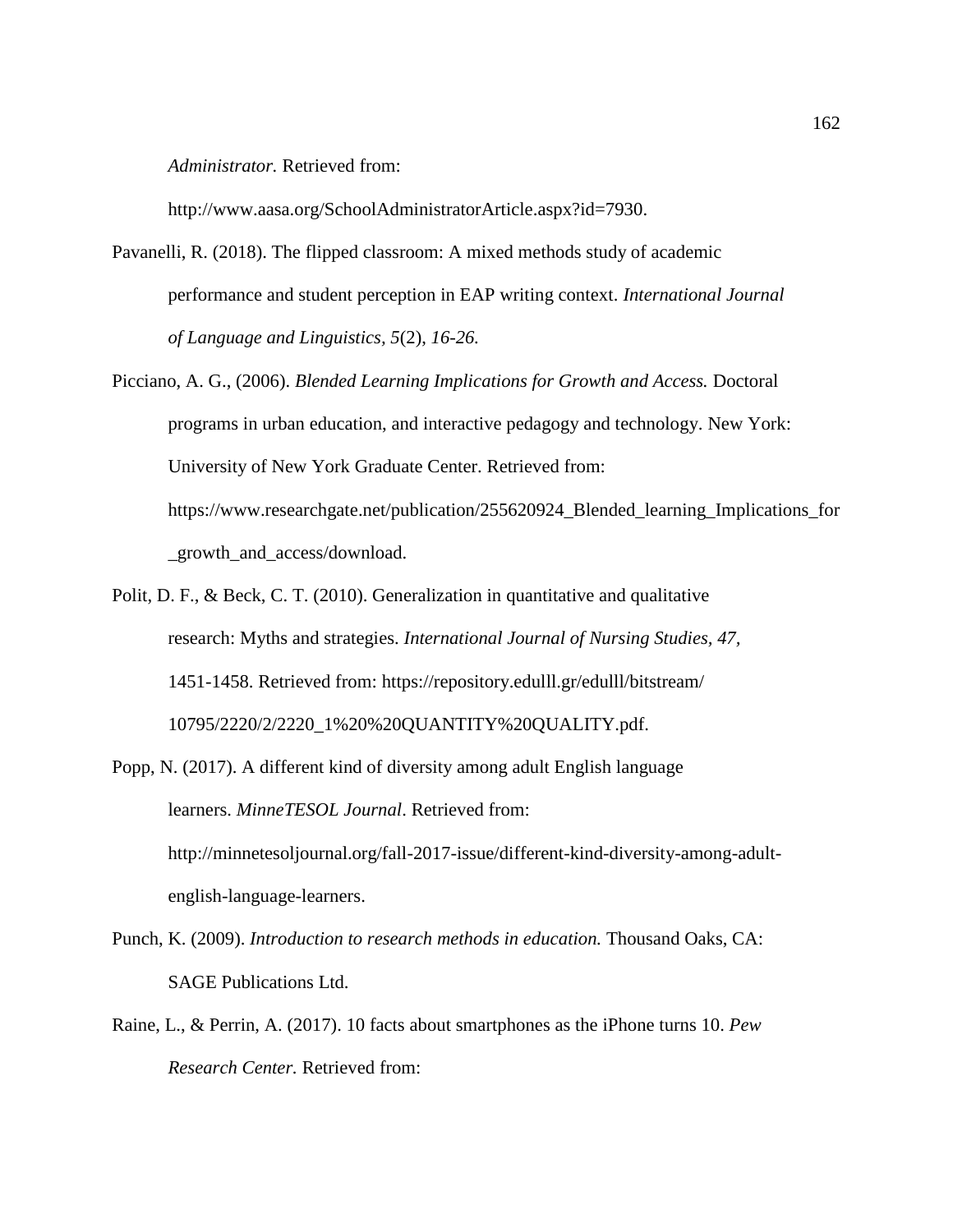http://www.pewresearch.org/fact-tank/2017/06/28/10-facts-about-smartphones.

Rose, G. (2014). *Blended learning in Texas.* Retrieved from: https://community.lincs.ed.gov/comment/9097#comment-9097.

Rosen, D., & Stewart, C. (2015). Blended learning for the adult education classroom. *Essential Education.* Retrieved from:

http://app.essentialed.com/resources/blended-learning-teachers-guide-web.pdf.

- Rudolph, N. (2016). The merge of social network sites and professional development: A case study of Twitter usage among Minnesota K-12 principals. *Culminating Projects in Education Administration and Leadership.* Retrieved from: http://repository.stcloudstate.edu/edad\_ets/16.
- Stallard, C., & Cocker, J. (2001). *The promise of technology in schools: The next 20 years.* Maryland: Scarecrow Press, Inc.
- Staker, H., & Horn, M. (2012). Classifying K-12 blended learning*. Innosight Institute.* Retrieved from: https://files.eric.ed.gov/fulltext/ED535180.pdf.
- Stonehocker, B. (2017). Implications for CALL: Teachers' perceptions and use of CALL in the classroom. *Culminating Projects in English.* Retrieved from: http://repository.stcloudstate.edu/engl\_etds/101.
- Tucker, C. (2018). *Blended learning: Designing a whole group rotation with StudySync.* Retrieved from: https://catlintucker.com/2018/08/whole-group-rotation-studysync.
- Tuckett, R. (2012). Into the ether: The benefits of creating and utilizing a classroom website. *Masters in teaching program 2010-2012 teaching toward a better world: Embracing the challenges*.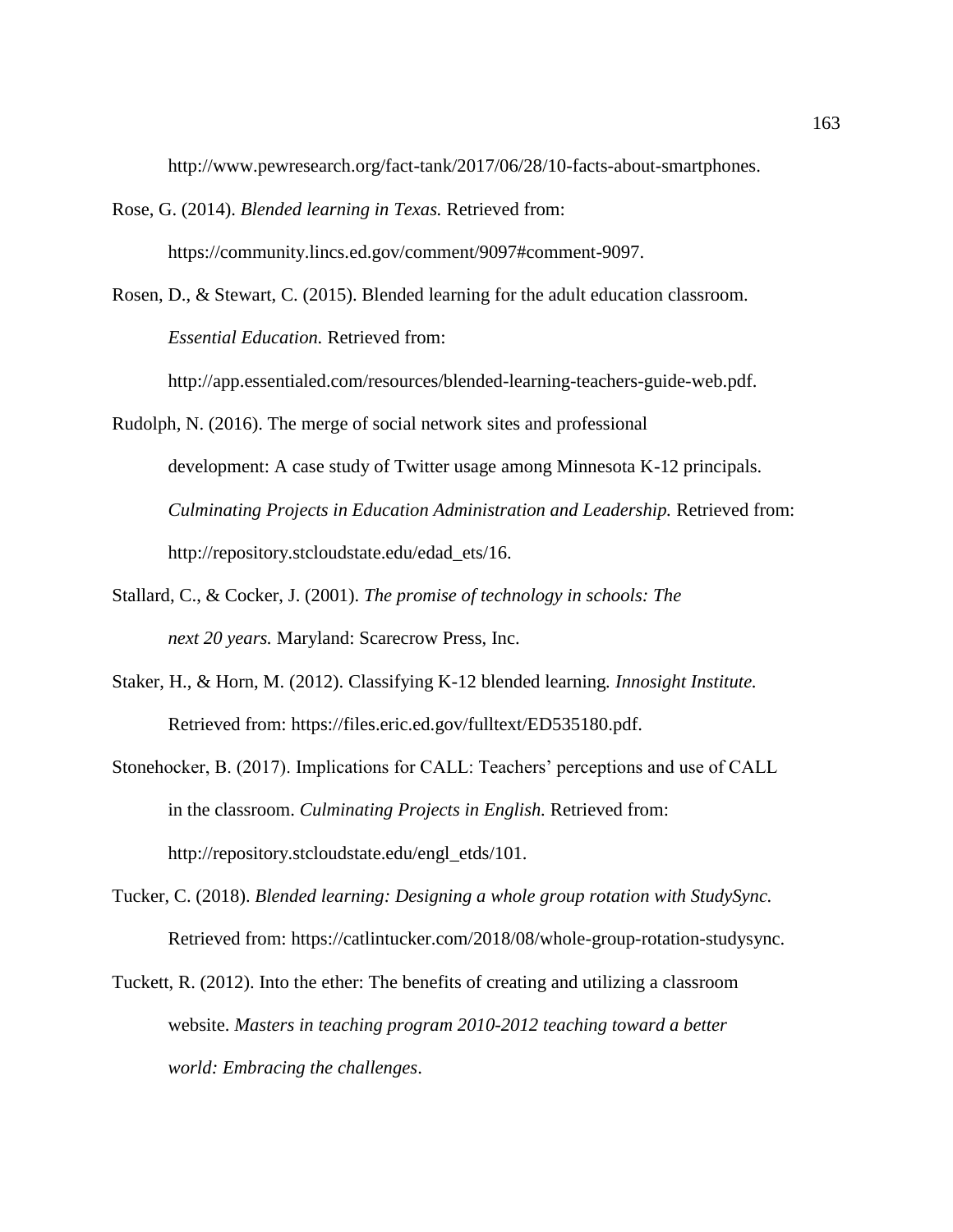- Wankel, L., & Blessinger, P. (2013). Increasing student engagement and retention using mobile applications: Smartphones, Skype and texting technologies. In Wankel & Blessinger (Eds.), *Cutting-edge Technologies in Higher Education.* UK: Emerald Group Publishing Limited.
- Watson, J. (2008). Blending learning: The evolution of online and face-to-face education from 2008-2015. *North American Council for Online Learning*. Retrieved from: https://files.eric.ed.gov/fulltext/ED509636.pdf.
- *What is Community Education?* (2019). Westonka Public Schools. Retrieved from: https://www.westonka.k12.mn.us/Page/319.
- *What is Educational Leadership?* (2019). Retrieved from: https://learn.org/articles/What\_is\_Educational\_Leadership.html.
- Wiebe, G., & Kabata, K. (2010). Students' and instructors' attitudes toward the use of CALL in foreign language teaching and learning. *Computer Assisted Language Learning, 23*(3), 221-234.
- Vanek, J. (2017). Working with teachers new to online technologies: A report of action research. *MinneTESOL Journal*, *33*(2). Retrieved from: http://minnetesoljournal.org/journal-acrhive/mtj-2017-2/working-teachers-newonline-technologies-report-action-research.
- Valentine, S., & Richards, R. (2016). *Blending leadership: Six simple beliefs for leading online and off*. San Francisco, CA: Jossey-Bass.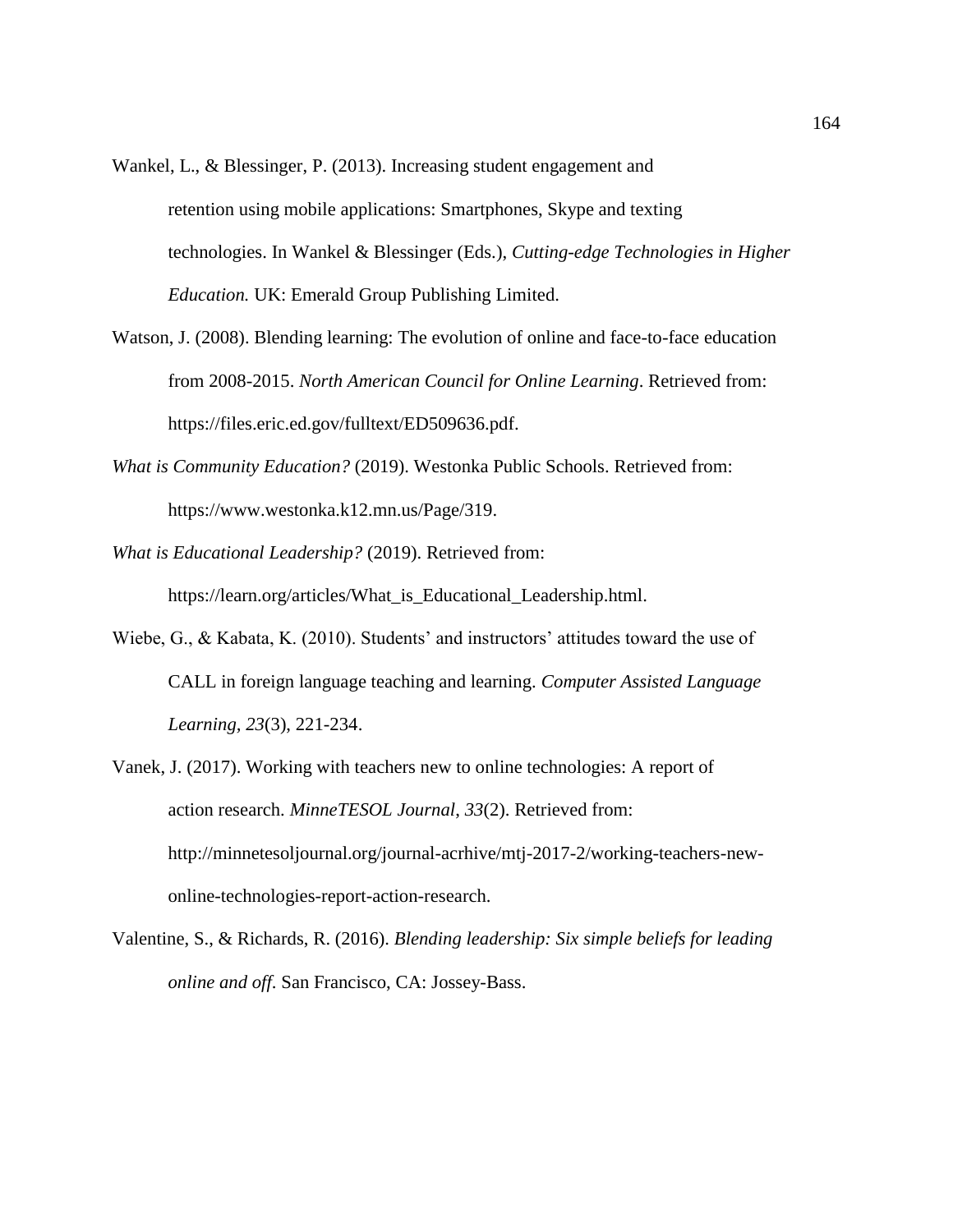# **Appendix A: Informed Consent**

# **Interview: Informed Consent Form**

**Title:** Blended Learning among Adult English as a Second Language Programs

**Primary Investigator:** Brigid Erickson **Contact:** 612-516-2727 or email: baerickson@stcloudstate.edu

**Dissertation Advisor:** Dr. Frances Kayona **Contact:** 320-308-3170; or fakayona@stcloudstate.edu

Dear Participant:

You are invited to participate in a research study of blended learning in adult ESL programs. You were selected as a possible participant because you are assumed to be an adult ESL teacher. This research project is being conducted to satisfy the requirements of a doctoral degree in Educational Administration and Leadership at St. Cloud State University.

The purpose of the study is to provide research that informs leadership about blended learning within the context of Adult Basic Education English as a Second Language (ESL) programs. The research questions are as follows:

- 1. What do Adult Basic Education ESL teachers who use blended learning report as the most common types of blended learning used with their students?
- 2. What do Adult Basic Education ESL teachers who use blended learning report as the factors that influence their decision to use blended learning?
- 3. What do Adult Basic Education ESL teachers who use blended learning report as barriers or challenges to using blended learning?

This study hopes to shed light on how blended learning is being used in adult ESL classrooms, the influencing factors for teachers to choose to employ blended learning teaching models, and the barriers to the using blended learning.

Data will be gathered in the form of an interview protocol of ten open-ended questions. The estimated time for the interview is 45 minutes. There are no foreseeable risks or discomforts associated with this study. A recording devise will be used to collect and verify interview data; all recordings will be destroyed upon conclusion of this study. Direct quotes may be used in the reporting of research results; therefore, participants may be asked to review their transcribed interview to potentially remove any comment they feel uncomfortable submitting.

There is no compensation for interview participants.

The confidentiality of the information gathered during your participation in this study will be maintained. Your personal identity will remain confidential. You will not be identified by your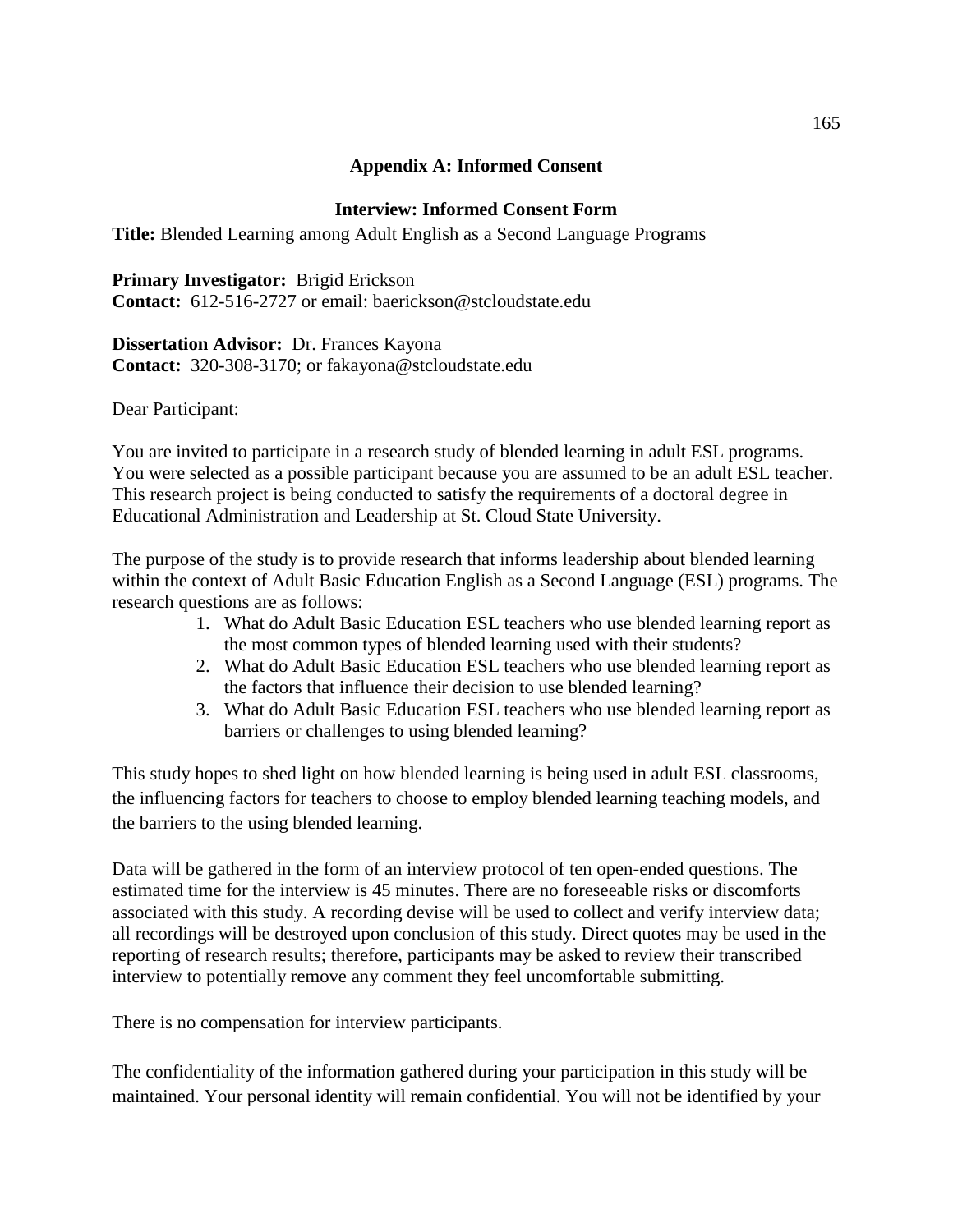name in any published material. All data will be kept in a locked cabinet in a secured office and/or on a password-protected computer.

Your participation in this study is voluntary. You may decide not to participate or to withdraw your consent to participate in this study at any time, for any reason, without penalty. Your decision whether or not to participate will not affect your current or future relations with St. Cloud State University, the Educational Administration program, or the researchers.

This researcher may stop your participation at any time without your consent for the following reasons: if it appears to be harmful to you in any way, if the study is canceled, or for reasons deemed appropriate by the research coordinator to maintain subject safety and the integrity of the study.

If you are interested in learning the results of this study, feel free to contact the researcher at 612- 516-2727 or baerickson@stcloudstate.edu. You may also contact the Educational Administration Doctoral Center staff at 320-308-4220 or go to the SCSU Educational Administration Doctoral Center, 720 4th Avenue South, Education Building B121, St. Cloud, MN 56301.

# **Acceptance to Participate in the Blended Learning Study**

Your signature indicates that you have read the information provided above, and you have consent to participate. You may withdraw from the study at any time without penalty after signing this form.

Subject Name (Printed)

| Subject Signature |  |  |
|-------------------|--|--|
| Date              |  |  |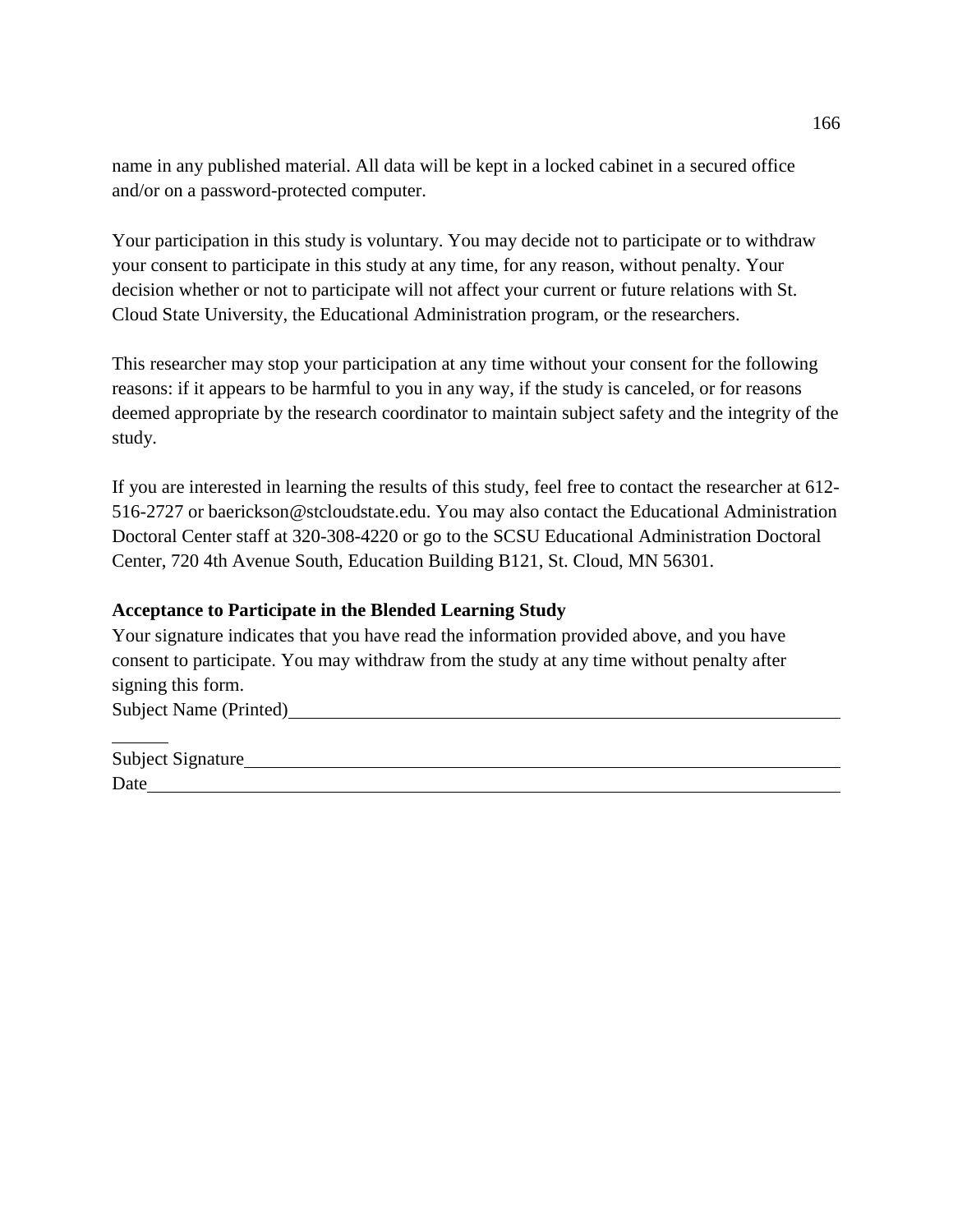#### **Appendix B: Interview Protocol** Interview Protocol

| Name of Interviewer:                              | Date of Interview: |
|---------------------------------------------------|--------------------|
|                                                   |                    |
|                                                   |                    |
|                                                   |                    |
| Other documents, etc., obtained during interview: |                    |
|                                                   |                    |

Introductions: Greetings

- a. Warm up
- b. Establish relationship and build trust

Explain the nature of the research, purpose, and provide consent form for signing. Provide a copy of the research questions to the interviewee. Use the probing questions if needed. Probing questions are listed under each interview question.

#### **Begin interview:**

- 1. What is your adult ESL class like?
	- a. About how many students do you usually have?
		- a) Where are the students from?
		- b) What ages?
	- b. What level(s) do you teach?
	- c. What is your schedule?
		- a) Could you describe a typical class period?
	- d. What is it like teaching adult ESL?
		- a) How is your classroom environment different than a K-12 classroom?
- 2. What kind of technology tools do you use in your classroom for student learning?
	- a. Do you use a computer projector, smartboard, tablets, laptops, cellphones, or other types of technology in the classroom?
	- b. Which technology tools do other teachers have available to them?
	- c. Which tools are available that you don't use?
- 3. What is your understanding of the meaning of blended learning?
	- a. If I said blended learning combines some aspect of online learning with traditional faceto-face instruction, would you agree?
		- a) If not, why and which part?
	- b. Could you describe some types of blended learning that you have seen or heard of?
		- a) Where did you hear of these?
		- b) Have you seen other teachers using these?
	- c. What do you think about blended learning in general?
- 4. How do you use blended learning with your students?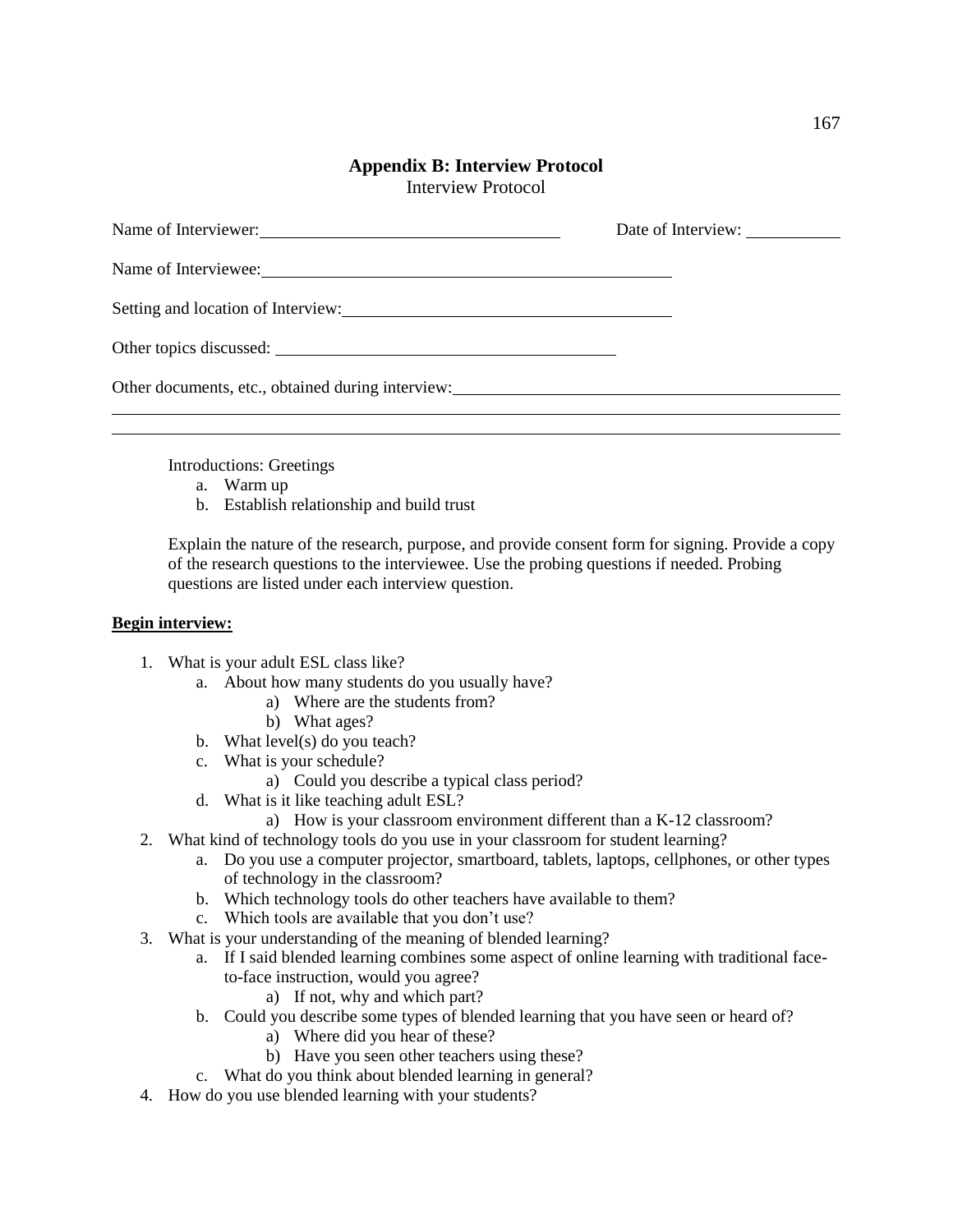- a. In what ways do your students use online content for you learning in your class?
- b. Do you use computer programs, online learning platforms, or other online services with students?
- c. Do you create content online?
	- a) How do your students use this content?
- d. Can you describe a lesson using blended learning?
- 5. What types of blended learning do you use most often and why?
	- a. (Describe rotation model, flex model, self-blend model, and distance learning model) Do you use any of those types of blended learning?
	- b. Have you seen or heard of other teachers using blended learning in these ways?
		- a) Have you seen or heard of teachers using blended learning in other ways?
- 6. Why do you choose to use blended learning in your class?
	- a. How did you decide that blended learning was a good choice for your class?
	- b. Why do you continue to use blended learning with your class?
	- c. Do you think blended learning is beneficial to your class and students? a) How is it beneficial?
- 7. What factors do you consider before implementing blended learning with your students?
	- a. For example, is access to technology a factor that you consider?
	- b. For example, is knowledge of technology tools a factor that you consider?
- 8. Are there any blended learning techniques that you would like to use but have not? If so, what are they and what keeps you from using them?
	- a. What other techniques have you heard of?
	- b. Do other teachers use online technology for teaching in ways that you would like to try someday?
	- c. What would you need to be able to try those technologies with your class?
- 9. Do you experience any barriers or challenges to using blended learning with your students? If so, what are they?
	- a. Why is that a barrier or challenge?
	- b. Who influences that barrier or challenge?
	- c. How could those barriers be overcome?
	- d. What could leadership at your program do to assist you in using technology tools?
- 10. Do you think there are any barriers to adopting blended learning in the field of adult ESL in general? If so, what are they?
	- a. What do you think about blended learning in the field of adult ESL?
	- b. What could leadership in the field of adult ESL do to facilitate teachers and programs wishing to implement blended learning?

Do you have any additional comments?